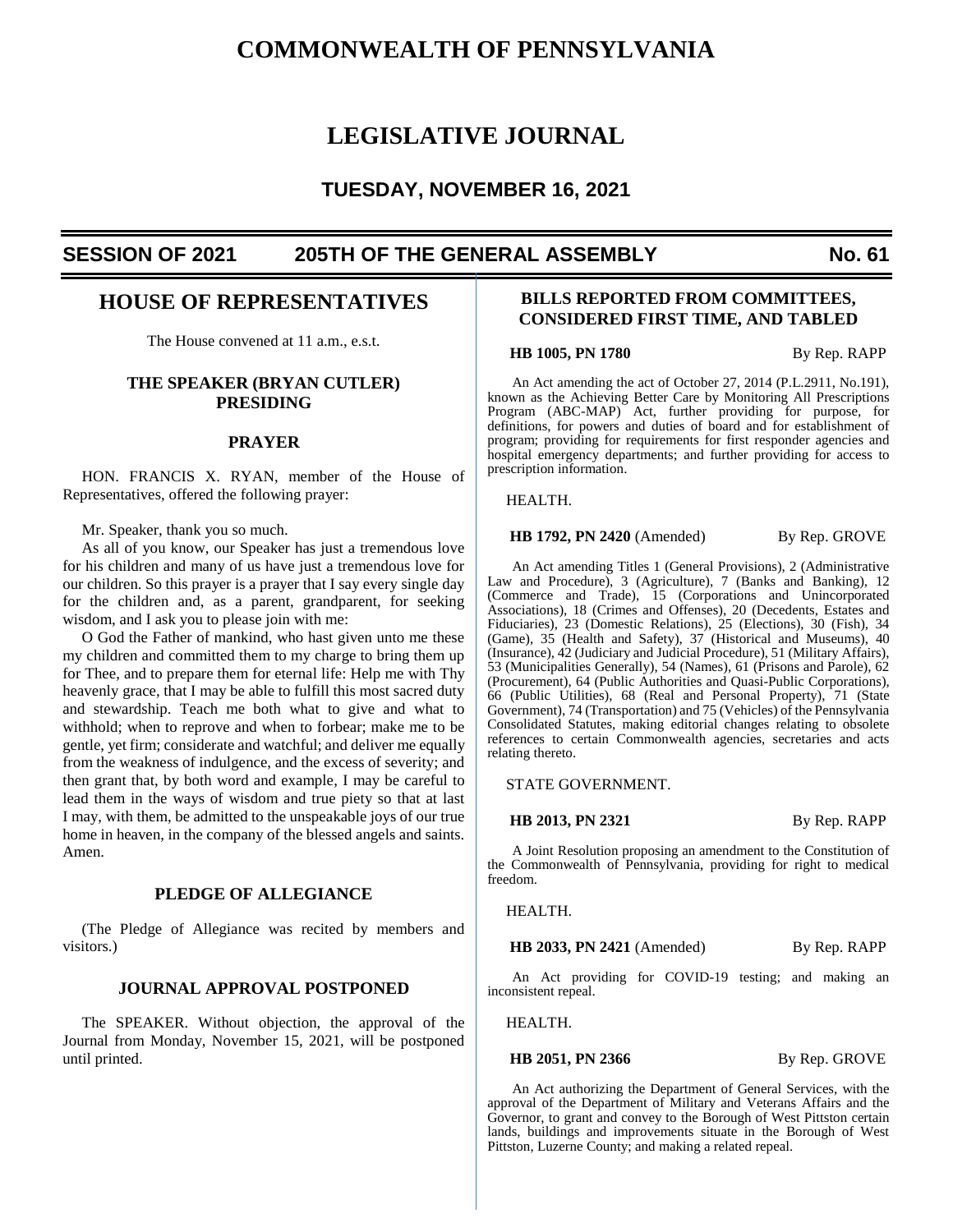#### **HB 2069, PN 2390** By Rep. GROVE

A Joint Resolution proposing an amendment to the Constitution of Pennsylvania, further providing for action on concurrent orders and resolutions.

STATE GOVERNMENT.

**HB 2070, PN 2391** By Rep. GROVE

A Joint Resolution proposing an amendment to the Constitution of Pennsylvania, providing for executive orders.

STATE GOVERNMENT.

**HB 2077, PN 2400** By Rep. RAPP

An Act providing for exemption to COVID-19 vaccine requirement.

HEALTH.

# **BILL REPORTED AND REREFERRED TO COMMITTEE ON HUMAN SERVICES**

**HB 1644, PN 1846** By Rep. RAPP

An Act establishing the Medicaid Care Transition Program and imposing duties on the Department of Human Services.

Reported from Committee on HEALTH with request that it be rereferred to Committee on HUMAN SERVICES.

The SPEAKER. Without objection, the bill will be so rereferred.

# **HOUSE BILLS INTRODUCED AND REFERRED**

**No. 2083** By Representatives WEBSTER, SANCHEZ, KINSEY, BRADFORD, D. WILLIAMS, HILL-EVANS and WARREN

An Act amending the act of March 10, 1949 (P.L.30, No.14), known as the Public School Code of 1949, in pupils and attendance, further providing for extended special education enrollment due to COVID-19.

Referred to Committee on EDUCATION, November 16, 2021.

**No. 2084** By Representatives LAWRENCE, BERNSTINE, BROOKS, COX, SCHLEGEL CULVER, GLEIM, GUENST, HAMM, KAUFFMAN, KEEFER, MILLARD, B. MILLER, OWLETT, PICKETT, RYAN, SMITH, TOPPER and WHEELAND

An Act amending the act of March 10, 1949 (P.L.30, No.14), known as the Public School Code of 1949, in school directors, providing for liability.

Referred to Committee on EDUCATION, November 16, 2021.

**No. 2085** By Representatives LAWRENCE, BERNSTINE, R. BROWN, DIAMOND, MUSTELLO, OTTEN, SCHMITT, SCHROEDER and STAMBAUGH

An Act amending the act of June 1, 1945 (P.L.1242, No.428), known as the State Highway Law, providing for commemorative designations; and making editorial changes.

Referred to Committee on TRANSPORTATION, November 16, 2021.

**No. 2086** By Representatives KERWIN, BERNSTINE, BROOKS, CAUSER, SCHLEGEL CULVER, GILLEN, HENNESSEY, HILL-EVANS, KNOWLES, LAWRENCE, MERCURI, MILLARD, ROWE, RYAN and SMITH

An Act amending Title 51 (Military Affairs) of the Pennsylvania Consolidated Statutes, in Department of Military Affairs, further providing for operation of State-owned vehicles.

Referred to Committee on VETERANS AFFAIRS AND EMERGENCY PREPAREDNESS, November 16, 2021.

**No. 2087** By Representatives HERSHEY, SCHLEGEL CULVER, GROVE, KAUFFMAN, PENNYCUICK, ROAE, ROWE, SAYLOR, STAMBAUGH and ZIMMERMAN

An Act prohibiting a public agency from disclosing personal information of charitable organizations.

Referred to Committee on STATE GOVERNMENT, November 16, 2021.

**No. 2088** By Representatives HELM, BENNINGHOFF, BOBACK, HILL-EVANS, RIGBY, STRUZZI, MILLARD, HAMM, R. MACKENZIE, M. MACKENZIE, RYAN, ORTITAY, SCHWEYER, SCHEMEL, SNYDER, WHEELAND, SANKEY, GILLEN, PICKETT, MAJOR, IRVIN, ROTHMAN, ECKER, GLEIM, COOK, McNEILL, SCHLOSSBERG, KAUFFMAN and SAYLOR

An Act amending Title 75 (Vehicles) of the Pennsylvania Consolidated Statutes, in licensing of drivers, further providing for application for driver's license or learner's permit; and, in fees, further providing for certified copies of records.

Referred to Committee on TRANSPORTATION, November 16, 2021.

## **GUESTS INTRODUCED**

The SPEAKER. Turning very quickly to visitor recognition, the Chair is pleased to welcome high school students from the Boys Latin Charter School in Philadelphia, along with their civics teacher, Mr. Andrew Oliver. They are the guests of Leader McClinton, and I know they are on a very tight schedule. So welcome.

## **LEAVES OF ABSENCE**

The SPEAKER. Are there requests for leaves of absence? The Chair recognizes the majority whip, who indicates that the gentleman, Representative Chris QUINN, from Delaware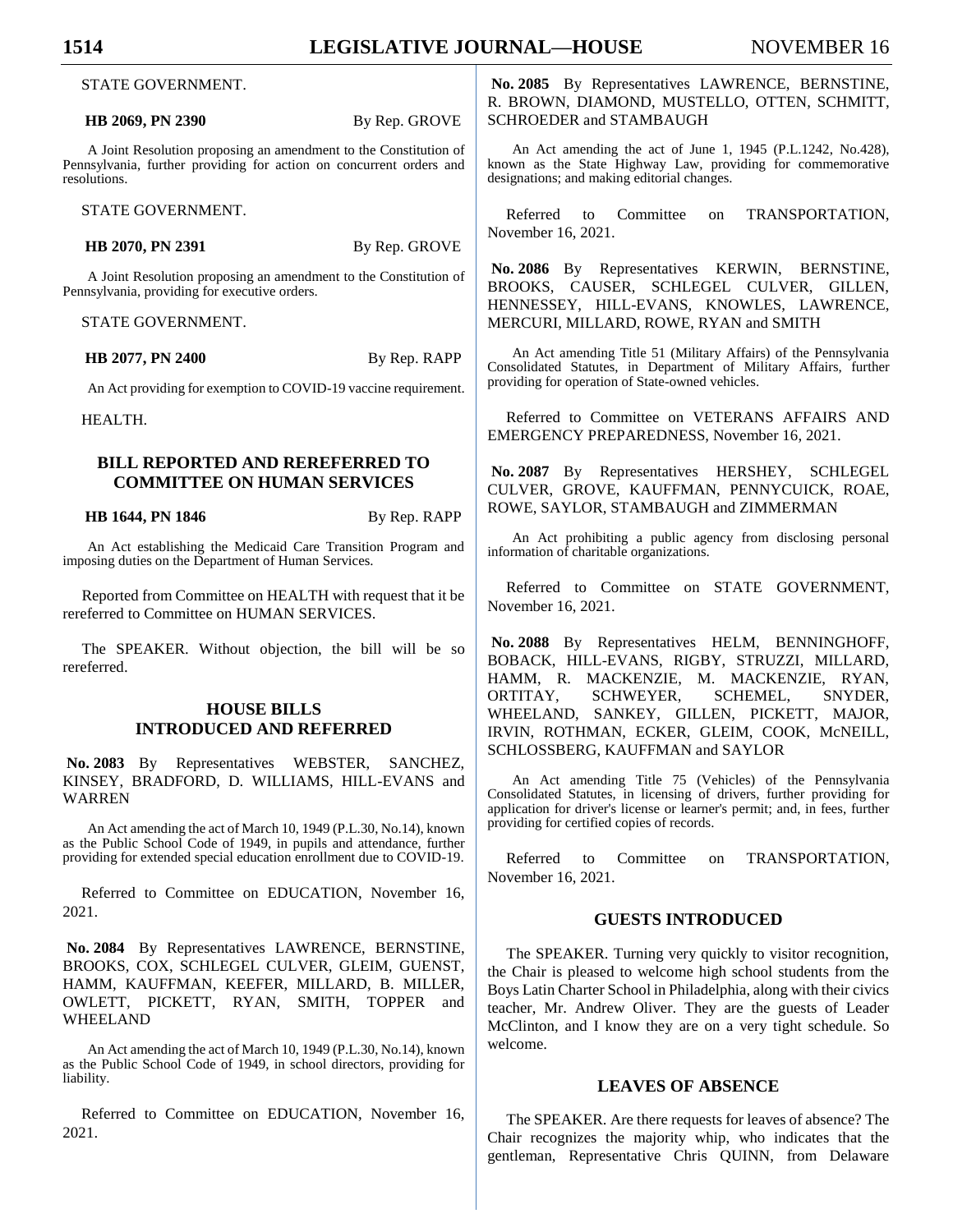County, requests leave for the day and Representative Kurt MASSER, from Northumberland County, for the week. Without objection, the leaves will be so granted. The Chair thanks the lady.

The Chair recognizes the gentleman, the Democratic whip, who indicates that there are no leaves. The Chair thanks the gentleman.

# **MASTER ROLL CALL**

The SPEAKER. The Chair is about to take the master roll call. Members will proceed to vote.

The following roll call was recorded:

#### PRESENT–198

| Armanini        | Freeman     | Lewis         | Roae         |
|-----------------|-------------|---------------|--------------|
| Benham          | Fritz       | Longietti     | Rossi        |
| Benninghoff     | Gainey      | Mackenzie, M. | Rothman      |
| Bernstine       | Galloway    | Mackenzie, R. | Rowe         |
| <b>Bizzarro</b> | Gaydos      | Madden        | Rozzi        |
| <b>Boback</b>   | Gillen      | Major         | Ryan         |
| Bonner          | Gillespie   | Mako          | Sainato      |
| Borowicz        | Gleim       | Malagari      | Samuelson    |
| Boyle           | Gregory     | Maloney       | Sanchez      |
| <b>Bradford</b> | Greiner     | Markosek      | Sankey       |
| <b>Briggs</b>   | Grove       | Marshall      | Sappey       |
| <b>Brooks</b>   | Guenst      | Matzie        | Saylor       |
| Brown, A.       | Guzman      | McClinton     | Schemel      |
| Brown, R.       | Hamm        | McNeill       | Schlossberg  |
| <b>Bullock</b>  | Hanbidge    | Mehaffie      | Schmitt      |
| <b>Burgos</b>   | Harkins     | Mentzer       | Schroeder    |
| Burns           | Harris      | Mercuri       | Schweyer     |
| Carroll         | Heffley     | Merski        | Shusterman   |
| Causer          | Helm        | Metcalfe      | Silvis       |
| Cephas          | Hennessey   | Metzgar       | Sims         |
| Ciresi          | Herrin      | Mihalek       | Smith        |
| Conklin         | Hershey     | Millard       | Snyder       |
| Cook            | Hickernell  | Miller, B.    | Solomon      |
| $\cos$          | Hohenstein  | Miller, D.    | Sonney       |
| Cruz            | Howard      | Mizgorski     | Staats       |
| Culver          | Innamorato  | Moul          | Stambaugh    |
| Daley           | Irvin       | Mullery       | Stephens     |
| Davanzo         | Isaacson    | Mullins       | Struzzi      |
| Davis, A.       | James       | Mustello      | Sturla       |
| Davis, T.       | Jones       | Neilson       | Thomas       |
| Dawkins         | Jozwiak     | Nelson, E.    | Tomlinson    |
| Day             | Kail        | Nelson, N.    | Toohil       |
| Deasy           | Kaufer      | O'Mara        | Topper       |
| DeLissio        | Kauffman    | O'Neal        | Twardzik     |
| Delloso         | Keefer      | Oberlander    | Vitali       |
| Delozier        | Kenyatta    | Ortitay       | Warner       |
| DelRosso        | Kerwin      | Otten         | Warren       |
| DeLuca          | Kim         | Owlett        | Webster      |
| Diamond         | Kinkead     | Parker        | Wentling     |
| Driscoll        | Kinsey      | Pashinski     | Wheatley     |
| Dunbar          | Kirkland    | Peifer        | Wheeland     |
| Ecker           | Klunk       | Pennycuick    | White        |
| Emrick          | Knowles     | Pickett       | Williams, C. |
| Evans           | Kosierowski | Pisciottano   | Williams, D. |
| Farry           | Krajewski   | Polinchock    | Young        |
| Fee             | Krueger     | Puskaric      | Zabel        |
| Fiedler         | Kulik       | Rabb          | Zimmerman    |
| Fitzgerald      | Labs        | Rader         |              |
| Flood           | Lawrence    | Rapp          | Cutler,      |
| Frankel         | Lee         | Rigby         | Speaker      |
|                 |             |               |              |

## ADDITIONS–0

#### NOT VOTING–0

## EXCUSED–3

Dowling Masser Quinn

#### LEAVES CANCELED–1

Quinn

The SPEAKER. One hundred and ninety-eight members having voted on the master roll, a quorum is present.

Members and guests, please take your seats. I will ask Leader McClinton to please approach the rostrum, as we are preparing for a very special event here on the House floor. Members, please take your seats.

#### **PORTRAIT UNVEILING CEREMONY**

The SPEAKER. We are ready to begin today's portrait unveiling ceremony for the 138th Speaker of the House of Representatives, Mike Turzai.

Members, please take your seats. Sergeants at Arms will please clear the aisles. The Sergeants at Arms will please close the doors of the House.

#### **INVOCATION**

The SPEAKER. The prayer this morning will be offered by Democratic Leader Joanna McClinton. Leader McClinton.

Members and guests will please rise as able.

Ms. McCLINTON. Heavenly Father, we thank You and praise You, for this is the day You have made. We are rejoicing and we are glad in it.

Lord, we thank You for waking us up this morning, for starting us on our way, for blessing us with a new day with brand-new mercies. We can certainly testify that it is morning by morning new mercies we see. Great is Your faithfulness.

Lord, as we are here rejoicing and celebrating this moment of time, we know there are so many across the Commonwealth who are not having as joyous as a morning. It is our prayer that You would be with them with whatever circumstances they are facing. Whether it is sickness, whether it is death, whether it is pain, or whatever it might be, it is our prayer that not only that we pray for them that You be with them, that we, as elected leaders, would make policies that impact their lives positively.

Father, we thank You for our retired Speaker. We thank You for his leadership, we thank You for his compassion, and most of all we thank You for his integrity, where every single one of his words in his agenda, his actions lined up with them. We are appreciative to see such a witness in this chamber for so many years. We thank You for his family, for how You have blessed them and kept them, and, Lord, I thank You that he ran a few of my bills.

God, I thank You right now for all of Your blessings. We pray that You would have Your way and be glorified even in this moment. Let us give You the glory, let us give You the honor, let us give You the praise, let us give You the thanks, because You are worthy, and we are grateful.

We ask all these blessings in Jesus' name. Amen.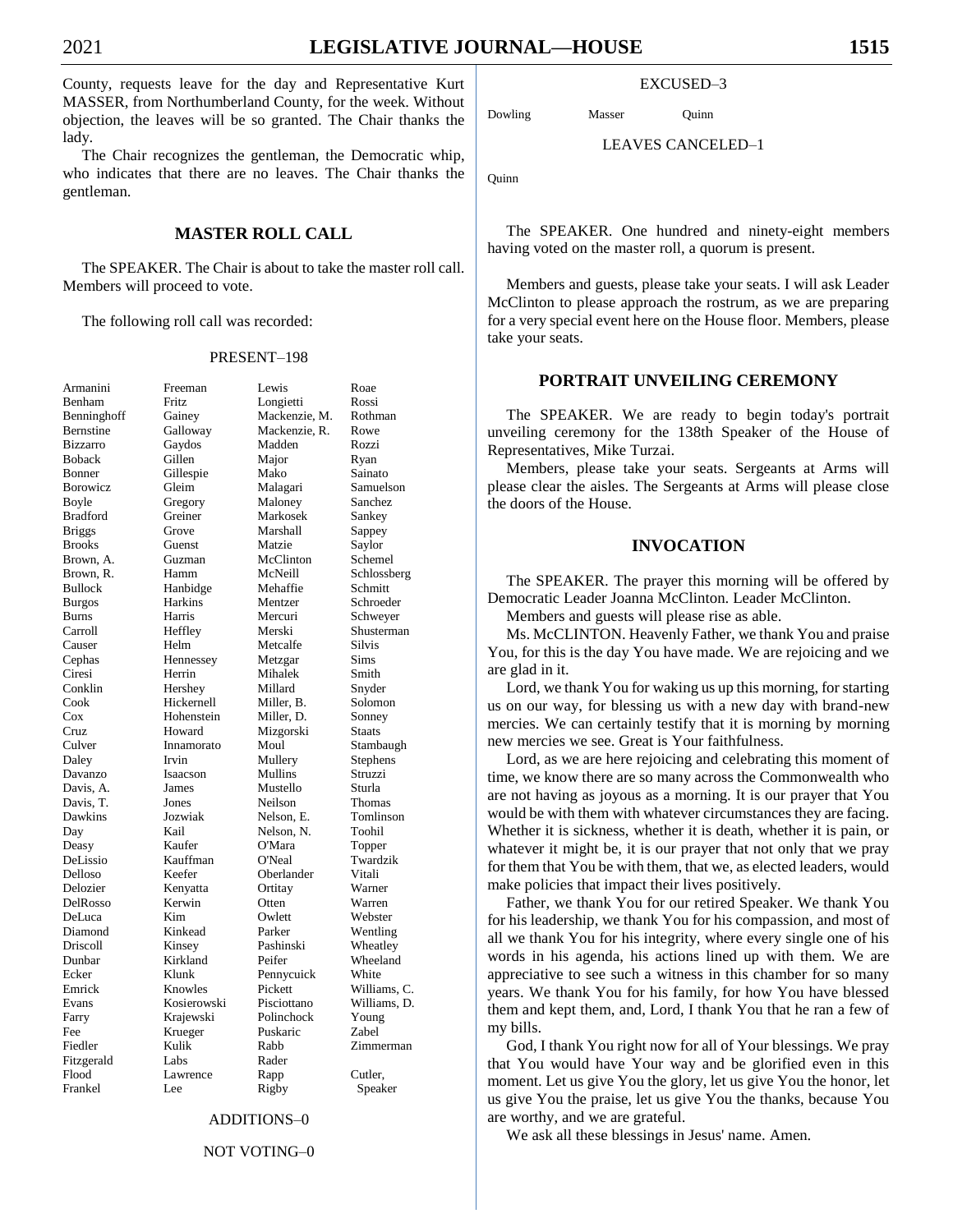The SPEAKER. Thank you, Madam Leader.

The Sergeants at Arms will please open the doors of the House. Members and guests, you may be seated.

# **WELCOME REMARKS BY SPEAKER**

The SPEAKER. As is custom here in the House of Representatives, following a House Speaker's term in office, an oil portrait is painted and placed in a special location in the Capitol, known as the Speaker's Portrait Gallery. The gallery is located on the first floor, just outside the offices of the Speaker and majority leader. If you have not seen it, I would encourage you to take a walk through the history of this chamber.

Today the portrait of Mike Turzai, the 138th Speaker of the House, will be added to that collection. We have gathered this morning to unveil this painting in honor of his distinguished service to the Commonwealth.

#### GUESTS INTRODUCED

The SPEAKER. On behalf of the House, it is my pleasure to welcome Mike's family members and friends who have gathered here for this historic event. Welcome.

To the left of the rostrum and in the well, we have quite a number of former House members. It is always nice to see familiar faces, and to them we extend a warm welcome back.

We also wish to welcome several former House Speakers, seated in the well of the House: the Honorable Dennis O'Brien; the Honorable John Perzel; and the Honorable Bill DeWeese, who is here with his wife, Senator Camera Bartolotta. Welcome.

The role of the House Speaker is difficult to grasp and appreciate until you have actually held the position yourself. Serving as Speaker is a humbling honor that few can appreciate. Presiding over our historic legislature to chart our own course and solve our own challenges; promoting and recognizing the dignity of each elected member who serves here; and being able to serve all of the citizens as a constitutional officer – all of these responsibilities require a leader with strength, courage, conviction, compassion, and integrity, just as the Democratic leader outlined during the opening prayer. There is a different level of pressure and attention on the decisions that you make and the very real long-term consequences of those choices.

In my time as Speaker, it did not take me long to have a new appreciation for Mike Turzai's efforts as House Speaker. Mike dedicated two decades of his life to this institution and to representing the residents of his legislative district. His accomplishments, both legislatively and professionally, are well documented. But as you can only learn from being in this chair, the job requires so much more than signing bills on the House floor or watching over the floor as we vote.

Mike's skills and talents away from the floor are a major part of why so many people are here to celebrate with him today. And I shared this story previously, I believe, in this chamber, but it bears sharing once again. When Mike was policy chair and I was a new member, he was willing to take an issue that I cared about, that I had worked on, we did a policy committee hearing, and ultimately, that legislation, several sessions later, once we got it

through the Senate, ultimately became law. It was Mike's willingness to take a chance on a young, new member, to care about the issues that I cared about and that my residents in the district that I represent cared about, that made him such a great leader. My concerns were his concerns, and he was only concerned for the well-being of us as members, as we worked on each of our policy initiatives.

So, Mike, I want to personally thank you for helping me as I moved into this role and as a new legislator, and I do not think I would be here without your guidance, so thank you.

On behalf of the current members, former members, and all the residents of our great Commonwealth who have all benefited from your tireless work, we say thank you.

I will now ask the members and the guests to please turn your attention to the video screens that are positioned throughout the chamber for a video presentation.

(A video was presented.)

# **ADDRESS BY HON. MIKE TURZAI**

The SPEAKER. At this time I will invite Speaker Turzai to the rostrum once again to share some remarks.

Mr. TURZAI. Speaker Cutler, Leader Benninghoff, Leader McClinton, the other leaders of this august chamber; members, past and present; Speaker DeWeese, Speaker Perzel, Speaker O'Brien, Philadelphia City Council Majority Leader Cherelle Parker; to my former colleagues, with whom I had the honor of serving, each and every one of you: Thank you so much.

Matt Gabler, Steve Bloom, Bill Adolph, Richard Stevenson, Jeff Coleman, Bill Kortz, Harry Readshaw, Mark Mustio: It is just an honor to have you here today.

To my family – if they will briefly rise – please stand. As all the members know, this is a journey you live with your family. Speaker Cutler, he and Jen and their lovely three kids have that similar journey. I am blessed to have with me today my wife, Lidia Turzai, a medical doctor, a pediatrician; and my oldest son, Andrew, a graduate of Notre Dame and now an investment banker in Chicago; and our second son, Stephen, who is nearby, at Franklin and Marshall College. He is a senior; he plays baseball, had the most saves in his conference last year. That is a round of applause. We are missing our youngest, Matthew. Matthew is in Navy ROTC (Reserve Officers' Training Corps) at the University of Notre Dame; he is a freshman and too many classes to get him here today. My sister, Becky, is here; my mother-in-law and father-in-law, Lori and Joe; I am very honored that each of them could be with me on this day, my last day, Speaker, at the rostrum. It is such an honor to be here with my family and with you today.

I am glad that that video was not a tear jerker, but it was very gracious, and thank you so much to the team that I understand put that together: Stephen Miskin, Neal Lesher, John Dille, Jeff Foreman. You are so kind. And then to our Parliamentarian, Clancy Myer, and to his right-hand person, Margaret Doebler; to Kelly Fedeli, the head of protocol under Speaker Cutler; Jen Gregorits, who works with Kelly. To each of you, thank you for making this such a special day. The work that you did really was so – really, it was outstanding and I cannot thank you enough.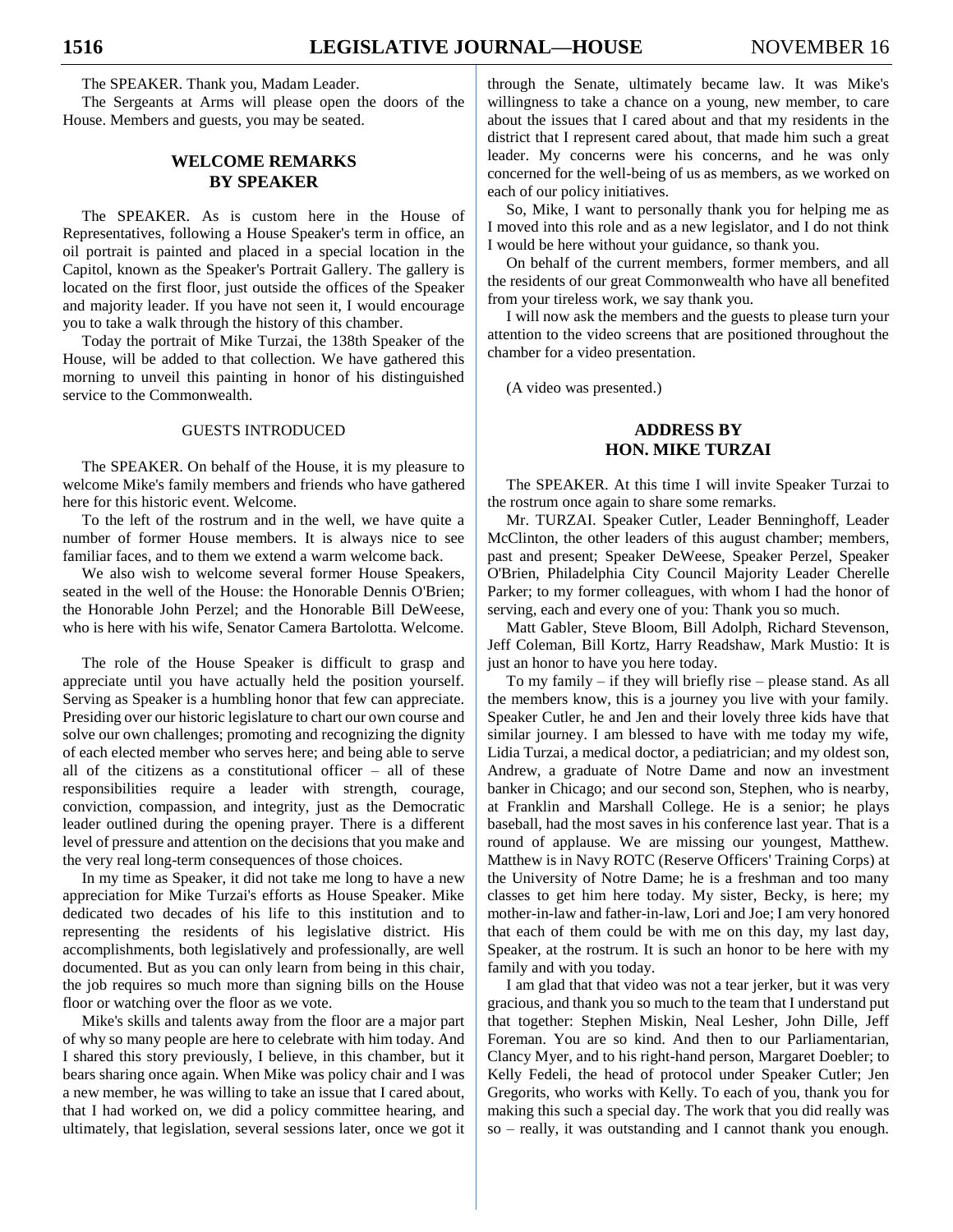I do have some gifts that I would like to share with Kelly, Margaret, Jen, and then also to Sara Kennedy, who was my district manager for many, many years; like family to us. Sara helped with a dinner that we had held last night, and I am very, very appreciative.

Also I have three individuals, we started a Speaker's Portrait Fund – and, Speaker Cutler, you are going to be here for a long time, so you will not need to use it for some time – but the goal was to set up in perpetuity, through corporate and private donations, a fund that would cover the cost of a portrait, including the one here today, and those in the future, and so no taxpayer dollars are being used with respect to the portrait that is to be humbly unveiled today by the artist, Chas Fagan, and three individuals who were so significant in that were our chair, Pat O'Connor – many of you know that Pat, in addition to being with the law firm of Cozen O'Connor, was the chair of Temple University for the better part of a decade; Mike DeVanney, who helped me in my very first race, he was 17 years old, and also managed, with some other good people, my first race for the State House, and I am forever appreciative, and he, I must tell you, treated my mom and dad with such utmost dignity and they were elderly, and I cannot thank Mike enough for all he did to help me get here. And then in addition, Sil Lutkewitte; Sil was the treasurer and secretary and really kept us within the confines of a  $501(c)(4)$  and made sure we stayed on task at every step of the way. To Chris Franklin, the chair and CEO of Essential Utilities, with whom I work; Mike Huwar, the president of Peoples; and Chris Luning, our general counsel – they are three outstanding colleagues and they have given me an opportunity to be successful, I hope, in the private sector.

It has been nearly a year and a half since I last stood on this rostrum in this august chamber of the Pennsylvania House of Representatives. Speaker, it certainly feels like yesterday; it goes by so quickly. Like each of you, as an elected Representative, I was blessed to be a steward. Others came before me and others will follow. In my mind, the core of all public policy is, must be, the recognition that each and every person has dignity and worth from the moment of conception to her or his last breath on earth. To serve here is to want to help others. I would daresay most of us share the same vision, if not necessarily the specific goals or the means to get there. We want a community, a State, where each and every person has an opportunity to lead a full life, to have a good job, to have the love of family and friends, to be free from violence and the scourge of drugs.

Each of you, as leaders, you look around your communities and you see so many positive things, but you also see folks struggle, facing daunting challenges, and want, by nature, to make life better for each of them. As public servants we are called to govern in a manner that, on the one hand, protects individual freedoms, incents folks that work hard, desires to make sure that persons get to see their hard-earned earnings, to use to make for a better life for themselves, so you want to keep that tax burden low. On the other hand, you are called upon to enhance the greater good, by providing needed infrastructure and certainly a safety net for the most vulnerable. Government should not, cannot, take over our lives, but good public policy must enhance each and every person's opportunities, no matter their race, gender, religion, orientation, age, or background.

Opportunity, of course, I think we all agree, starts with education. Every child in Pennsylvania deserves a quality education that provides needed skills to succeed. Each child needs a strong background in math and basic science and mechanics and English and analytical writing skills. There is a need for the enhancements like computer science, music, the arts, and physical fitness. My only admonition is this: One size does not fit all. The need for educational opportunity is why I was and continue to be such a fervent advocate for school choice. But understand this: School choice includes, of course, outstanding public schools. My father was a public school teacher, and two of our three boys graduated from North Allegheny High School, an outstanding public institution, while our other son, Stephen, graduated from a local Catholic high school. North Allegheny graduated 650 students per year. Vincentian graduated 75 per year. Lidia and I, of course, could have that choice. We could afford it.

Now, whether it be technical schools, religious schools, charter schools, cyber charter schools, or home schooling, parents, grandparents, guardians, in the end, need to have a say in where their loved one gets her or his education. With that in mind, we increased the educational improvement tax credit year after year, created the opportunity scholarship tax credit, increased income limits for those to be eligible to receive those scholarships from that program, and expanded the pool of those who could contribute under that program. We did this while at the same time increasing State funding, using taxpayer dollars for public education, and as you know, Pennsylvania has between the second and third highest average teacher salary and second and third highest starting teacher salary in the nation.

Looking back on my tenure with my colleagues, I wish we could have done just a bit more, particularly an idea that we had put on the table to add an escalator to the educational improvement tax credit, which we did pass in both chambers but, unfortunately, the Governor vetoed.

Looking back on my tenure with you, my colleagues, and others, I find myself asking, how did I get here? I am not sure if many of you ask that same question. I remember that first race for the State House, a special election, like you, knocking on door after door after door to introduce myself. I started in local government like many of you, on our borough council and our local police board. I was engaged in some community events, and those certainly helped me and put me in good stead. Once getting elected, many of my good friends who were here back in July of 2001, over 20 years ago – seems like yesterday – I got to begin that journey as a State legislator, like each of you are on. When I arrived in the Capitol, I told myself, make sure you utilize your time here to move an agenda that befits helping each and every Pennsylvanian: economic development to foster familysustaining jobs, legal reform to make the system fair, energy independence, particularly using Pennsylvania's abundant natural gas.

I am so proud, so proud of Representative Kaufer's work and others with respect to the new facility that is going to be converting natural gas into gas and creating some 4,000 construction jobs and I think somewhere around 600 permanent jobs in Lackawanna County, similar to what had happened with the petrochemical facility in Beaver County.

Limited government, which included getting out of the sale of wine and spirits. A little more work to do there, but at least we took a very positive step.

Taking government out of areas where the private sector could do best or with private-public partnerships working together with the private sector to do better by Pennsylvania.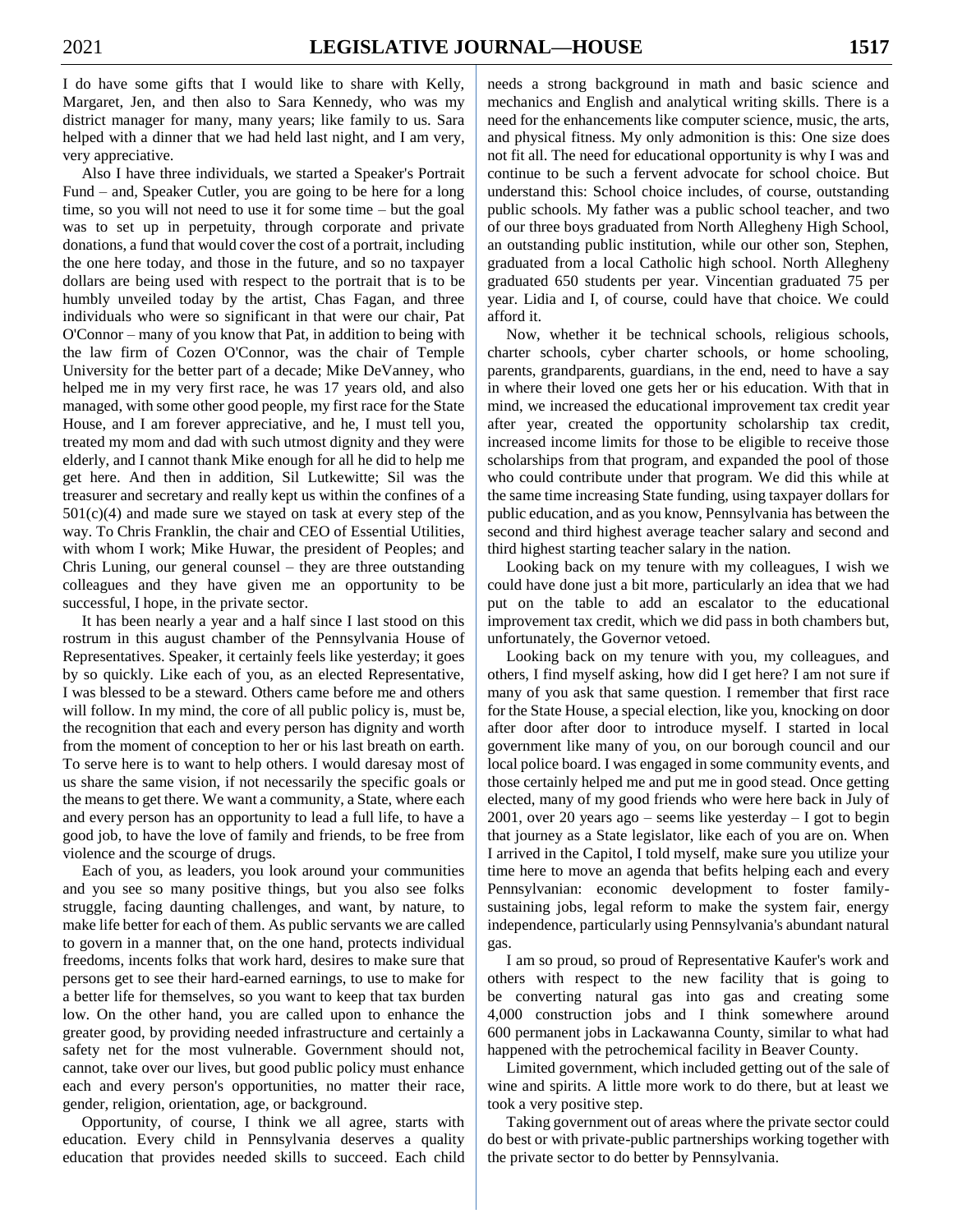A robust private-sector housing market that makes sure that all individuals of all economic strata have an opportunity to have a home.

Protectors of the most vulnerable, including our aged and our unborn.

I remember also thinking, in answering the question as to how did I get here, that you never do it alone. You have family, friends, and people that believe in you, and I have always found that the confidence that I needed inside myself to do better came from those family and friends. I remember I was a rank-and-file member when a young man approached me and said, "Mike, everybody that I talk to thinks you're going to be in leadership." I said, "Oh my goodness. I wish they'd tell me." "Well, I think you're going to get there, and I would like to be the person who helps run that office." He gave me the idea; I moved forward and have had the opportunity to be policy chair and whip and majority leader and then Speaker. What an honor.

I also remember on some of the agenda items, when I grew up, unemployment was as high as 26 percent in neighboring Beaver County where my mom was from, and almost 20 percent in Allegheny County during my formative years around high school and college, and I always kept thinking, the key to success and to family integrity and to personal integrity and to personal confidence was having this family-sustaining job. And with others, many of you are still around, we started this Keystone Manufacturing Initiative with the idea that Pennsylvania could grow those types of family-sustaining jobs, many of them with the trades; and keep in mind, those that work in the trades are individuals who pay for their own pensions, their own health care, have to pass a drug test, and have significant skills to make what we need in Pennsylvania. I will never forget that.

For those of you serving now and for those that will serve in the future, these are just some thoughts that guided me throughout my tenure here in the House of Representatives. I say them today because as I look back on the tenure, I hope and pray that I followed them and that I lived up to them, although I know on occasion, I probably did not do as good of a job as I should have. You look back and you are happy about some of the things that you accomplished or did, but you also think, ah, I wish I could have done that better.

But here they are: Family is first. The second point: Family is first. Take their calls. Check in on them. Understand that they have journeys, too, and that your journey is no greater than each of their journeys.

Remember where you came from. I come from grandparents from Hungary and Ireland wanting to make a better life for their kids here in the United States.

Be humble. In these positions you can lose your humility. I am sure I did on occasion, and I apologize if I did. But being humble means treating each and every person with grace, getting to know their name, saying hello.

Each and every one of you should want to lead – want to lead – and to do that you have to have a great team. With the members who were there to help me serve on my staff during my tenure, would you please stand at this time, each and every one of you, anybody who was on our staff – Sara, Krystjan, Neal, Dave Reddecliff, Noah, Matt. You cannot succeed without great staff, and this staff that I had the honor to work with, they were exceptional, just exceptional people, and with them I include my good friend, an outstanding chief of staff when I was Speaker, Karen Coates. Karen was a significant fan of Majority Leader

Bryan Cutler and now Speaker Cutler. The great thing about Karen and me – and Karen was very private – oftentimes we would be off doing what we needed to do to move some legislation forward and I did not even have to really talk to her about it. I knew what she was up to and she knew what I was up to. It gives you a lot of plausible deniability. Karen was good at that, amongst other really significantly strong traits.

And then, finally, stay strong. It is a contact sport. Not everybody is going to like what you are doing. Do not worry about it. You know what is right. Stay the course. Stay strong through adversity. Keep your word. Work across the aisle.

Cherelle Parker is here today. Cherelle, as you know, from Philadelphia, was leading the delegation. Many people wanted us to increase the local cigarette tax to help fund public schools in Philadelphia – we had some other bills for Philadelphia, too, that we worked on and got over the goal line – but this particular one was designed to enhance funding on a local basis, in the Philadelphia School District. Cherelle was just dogged about it and we came up with a compromise, using language that John Taylor had originally drafted but had not yet moved. We put them together in a singular bill, and it was designed to allow a formal application process for charter schools, and it also allowed for there to be an appeal process if a charter school was denied. That increased the number of charter school students significantly in the city of Philadelphia, but at the same time, it put additional revenue into the Philadelphia School District to make it even better. Cherelle, I will never forget that day and your leadership, and Bill Adolph was also a significant part of getting that over the goal line, and to both of you, I still remember it as one of my favorite, favorite moments of working together across the aisle. Billy, as you know, was Appropriations chair.

Finally, enjoy the journey. Share it with your family. Never forget that it is going to come to an end. I would come back from a dinner or from a meeting and I would enter into that beautiful rotunda, just that spectacular rotunda in this State Capitol, from 1906, and I would just look around, just like I am now, like we all are – I mean, think about it, you work here; personally, I would never be remote, I would always be here – but you look around and you just think, oh my goodness, I get to represent 65,000 people and be here, and honestly, I am not in any way making this up: every time I would look at the beautiful rotunda or I would be here, almost every single time I would say, there is going to be a day when it is your last day. You better make the most of it.

Good friends, family, colleagues: I hope I made the most of it.

To Chas Fagan – Chas, could you please stand – this good man is the portrait artist, and my good friend, Mike DeVanney, introduced us – he is originally from Pennsylvania, the Ligonier Valley in Westmoreland County, and he has painted a portrait of Mother Teresa, done a sculpture of President Reagan, Pope John Paul II. He is world-renowned, a Yale University graduate, lives in North Carolina, and he came here and spent a number of hours here, touring the Capitol and seeing it and then spending time with me, much of it right here where I was talking to Neal Lesher, because he said I would like you to engage in conversation, and he spoke to a group of folks that helped contribute to the portrait and said, if you know Mike, you are supposed to have somebody whose stationary, but that really was not possible and that he had to envision it as somebody who was in motion. Oh my. And he had also said that as he reviewed his photos from that day, he said the one thing that was consistent is they were blurry.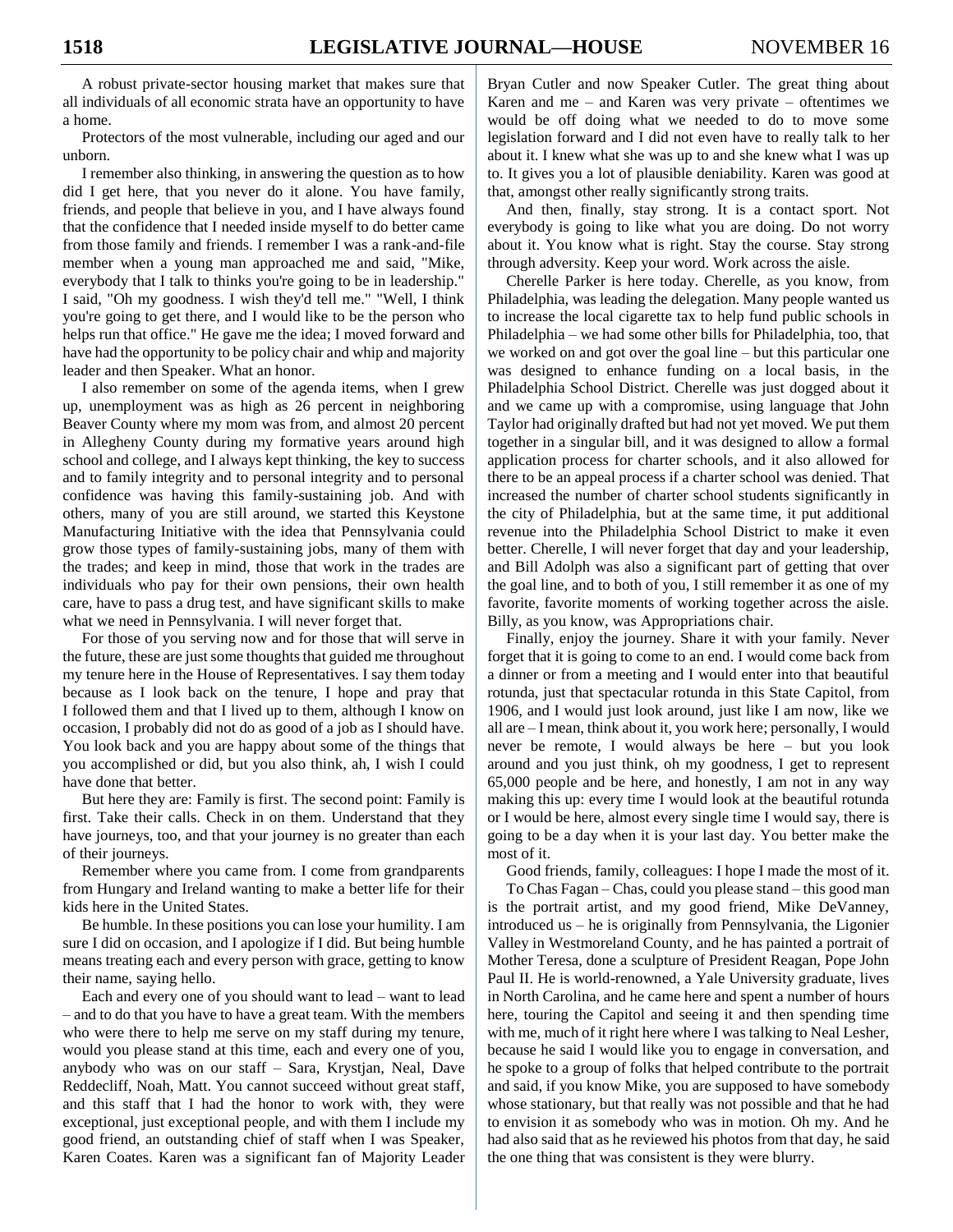So goodness, I am looking forward to seeing what this portrait looks like. It is very humbling, exceptionally humbling, but, Chas, thank you so much for allowing your distinction as an artist to include me as a subject of one of your portraits.

Speaker, thank you so much for your indulgence. Members, thank you for your time. It is really quite an honor. I succeed many great individuals; in particular, Sam Smith, and followed by a great Speaker in Bryan Cutler. The stewardship will continue forward. Thank you.

# **RECOGNITION OF ARTIST**

The SPEAKER. At this time I will ask Speaker Turzai and his family and the artist to come up while I do the artist introduction. Mike already hit some of it, but I did want to review it for the benefit of the members.

Chas Fagan, welcome. Chas was born in Pittsburgh; grew up in Belgium; moved to Ligonier, Pennsylvania. A self-taught artist, he was inspired by the rich landscape and history of his surroundings. He specializes in painting and sculpting. Chas's ability to combine his natural artistic talent with his knowledge of history has led to several high-profile commissions, which Speaker Turzai outlined. They included, in addition to the ones that the Speaker already mentioned, Mother Teresa for the National Cathedral in Washington, DC, and his large painting of Martin Luther King's March to Montgomery is displayed in Dallas, Texas. He currently lives with his family in Charlotte, North Carolina. But most importantly, and I would like to give a special thanks to you, Chas, this is the first portrait in the Speaker's Portrait Gallery, so thank you.

# **ANNOUNCEMENT BY SPEAKER**

The SPEAKER. For the information of the members, following the recess, which we will get to as soon as we are done with the portrait unveiling, members and guests are invited to the rostrum to take a closer look at the painting. Speaker Turzai, you and your guests are invited to room 60, East Wing, for a reception, once we conclude up here.

#### **UNVEILING OF PORTRAIT**

The SPEAKER. With that, I will turn it over to you for the portrait unveiling.

(Portrait of the Honorable Mike Turzai unveiled.)

Mr. TURZAI. Thank you, Speaker. Thank you very much.

#### **APPROPRIATIONS COMMITTEE MEETING**

The SPEAKER. A little bit of housekeeping while we are moving guests around. The Chair recognizes the Appropriations chairman for a committee announcement.

Mr. SAYLOR. Mr. Speaker, the Appropriations Committee will meet at 12:30 in the majority caucus room, Mr. Speaker.

The SPEAKER. The Chair thanks the gentleman.

The Appropriations Committee will meet at 12:30 in the majority caucus room.

# **REPUBLICAN CAUCUS**

The SPEAKER. The Chair recognizes the gentleman, Representative Dunbar, for a caucus announcement.

Mr. DUNBAR. Thank you, Mr. Speaker.

Republicans will caucus at 1:30 in the majority caucus room. We will be prepared to be back on the floor at 2:30; that is 1:30 in the majority caucus room.

Thank you, Mr. Speaker.

The SPEAKER. The Chair thanks the gentleman.

#### **DEMOCRATIC CAUCUS**

The SPEAKER. The Chair recognizes the gentleman, Representative Dan Miller, for a caucus announcement.

Mr. D. MILLER. Thank you, Mr. Speaker.

Democrats will caucus at 1:30 hybrid. Thank you.

The SPEAKER. The Chair thanks the gentleman.

#### **RECESS**

The SPEAKER. This House will stand in recess until 2:30 p.m., unless sooner called by the Speaker.

Again, we invite the members and guests up to take a closer look at the portrait.

# **RECESS EXTENDED**

The time of recess was extended until 2:45 p.m.

# **AFTER RECESS**

The time of recess having expired, the House was called to order.

## **GUESTS INTRODUCED**

The SPEAKER. Turning to visitor recognition, I would like to have the members' attention.

We have a very special guest to the left of the rostrum, and we are pleased to welcome Ms. Universe, Nikki Johnson-Huston. Nikki is a graduate of Temple University Beasley School of Law, where she earned her J.D./M.B.A./LL.M. in taxation. She is a frequent speaker on how she overcame a life of poverty and homelessness and has now become a very successful attorney. Nikki Johnson-Huston is a tax attorney in Philadelphia and owns her own firm, the Law Office of Nikki Johnson-Huston LLC and has spent over 6 years as assistant city solicitor in the Major Tax Unit for the city of the Philadelphia Law Department. She is the guest and, as I learned earlier, former law school classmate of Representative Bullock. Welcome.

Located in the well of the House, the Chair is pleased to welcome guest page Ryan Talton, who attends Mechanicsburg Area Senior High School. He is the guest of Representative Delozier. Thank you for being with us today.

Also located in the well of the House, the Chair is pleased to welcome guest page Cody Brullo, who attends Garden Spot High School in New Holland. In the gallery, we welcome Rosanna Martin, who is with Job Training Services at the school district. They are guests of Representative Zimmerman. Welcome.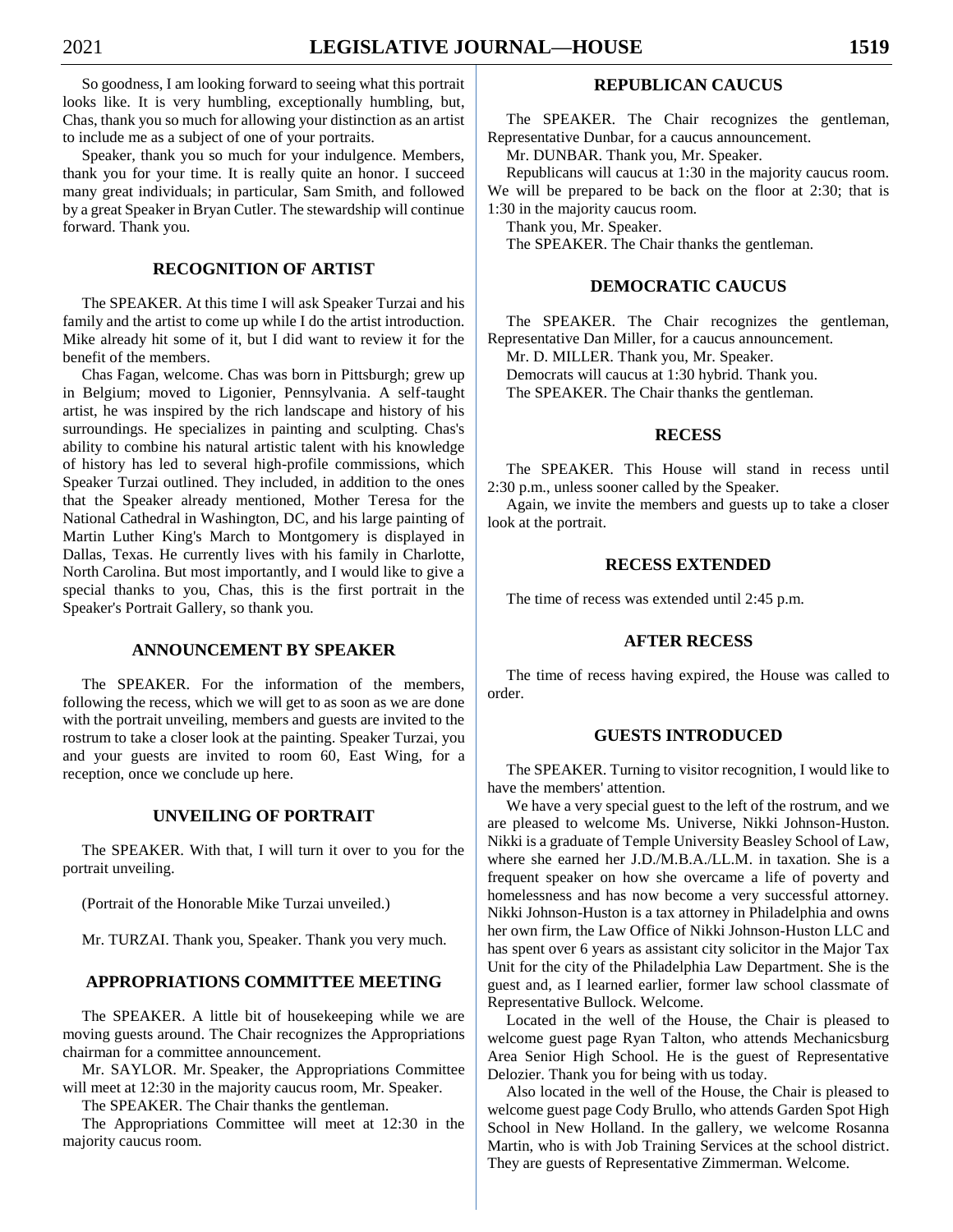# **FORMER MEMBER WELCOMED**

The SPEAKER. Also located to the left of the Speaker, we have a guest of Representative Kirkland, former member and current mayor of the city of Chester, Thaddeus Kirkland. Welcome, Mr. Mayor.

# **LEAVE OF ABSENCE CANCELED**

The SPEAKER. The Speaker notes the presence of Representative Quinn, who is back on the floor, and he will be added to the master roll call.

# **BILLS REREPORTED FROM COMMITTEE**

**HB 773, PN 1022** By Rep. SAYLOR

An Act amending Title 75 (Vehicles) of the Pennsylvania Consolidated Statutes, in driving after imbibing alcohol or utilizing drugs, further providing for grading and for penalties.

APPROPRIATIONS.

**HB 1366, PN 2412** By Rep. SAYLOR

An Act amending Title 42 (Judiciary and Judicial Procedure) of the Pennsylvania Consolidated Statutes, adopting the Uniform Family Law Arbitration Act.

APPROPRIATIONS.

**HB 1546, PN 1785** By Rep. SAYLOR

An Act amending Title 18 (Crimes and Offenses) of the Pennsylvania Consolidated Statutes, in other offenses, providing for confidentiality of personal information for public safety officials.

APPROPRIATIONS.

**HB 1590, PN 1747** By Rep. SAYLOR

An Act amending Title 42 (Judiciary and Judicial Procedure) of the Pennsylvania Consolidated Statutes, in sentencing, further providing for sentencing generally.

APPROPRIATIONS.

**HB 2039, PN 2385** By Rep. SAYLOR

An Act amending the act of November 24, 1998 (P.L.882, No.111), known as the Crime Victims Act, in crime victims, further providing for rights.

APPROPRIATIONS.

#### **HB 2046, PN 2413** By Rep. SAYLOR

An Act amending Title 42 (Judiciary and Judicial Procedure) of the Pennsylvania Consolidated Statutes, in bonds and recognizances, further providing for definitions.

APPROPRIATIONS.

**SB 382, PN 1231** By Rep. SAYLOR

An Act amending Title 74 (Transportation) of the Pennsylvania Consolidated Statutes, in public-private transportation partnerships, further providing for definitions, for duties of board, for operation of board and for selection of development entities; and voiding prior initiatives of the Public-Private Transportation Partnership Board.

APPROPRIATIONS.

**SB 565, PN 1212** By Rep. SAYLOR

An Act amending Title 18 (Crimes and Offenses) of the Pennsylvania Consolidated Statutes, in firearms and other dangerous articles, repealing provisions relating to firearms not to be carried without a license, providing for license not required, further providing for prohibited conduct during emergency, repealing provisions relating to carrying firearms on public streets or public property in Philadelphia, providing for sportsman's firearm permit, further providing for licenses and repealing provisions relating to proof of license and exception.

APPROPRIATIONS.

## **CALENDAR**

# **BILLS ON SECOND CONSIDERATION**

The House proceeded to second consideration of **HB 1823, PN 2370,** entitled:

An Act amending Title 37 (Historical and Museums) of the Pennsylvania Consolidated Statutes, in historic properties, further providing for powers over certain historic property and providing for Washington Crossing Historic Park.

On the question, Will the House agree to the bill on second consideration? Bill was agreed to.

\* \* \*

The House proceeded to second consideration of **HB 1995, PN 2319,** entitled:

An Act amending the act of April 9, 1929 (P.L.177, No.175), known as The Administrative Code of 1929, in powers and duties of the Department of Drug and Alcohol Programs, further providing for powers and duties.

On the question, Will the House agree to the bill on second consideration?

Ms. **BENHAM** offered the following amendment No. **A03029:**

Amend Bill, page 2, lines 6 through 30; page 3, lines 1 through 3; by striking out all of said lines on said pages and inserting

(i) To promulgate regulations for the

implementation of additional requirements for the licensure of drug and alcohol treatment facilities, including the following:

(A) Drug and alcohol staff credentialing requirements.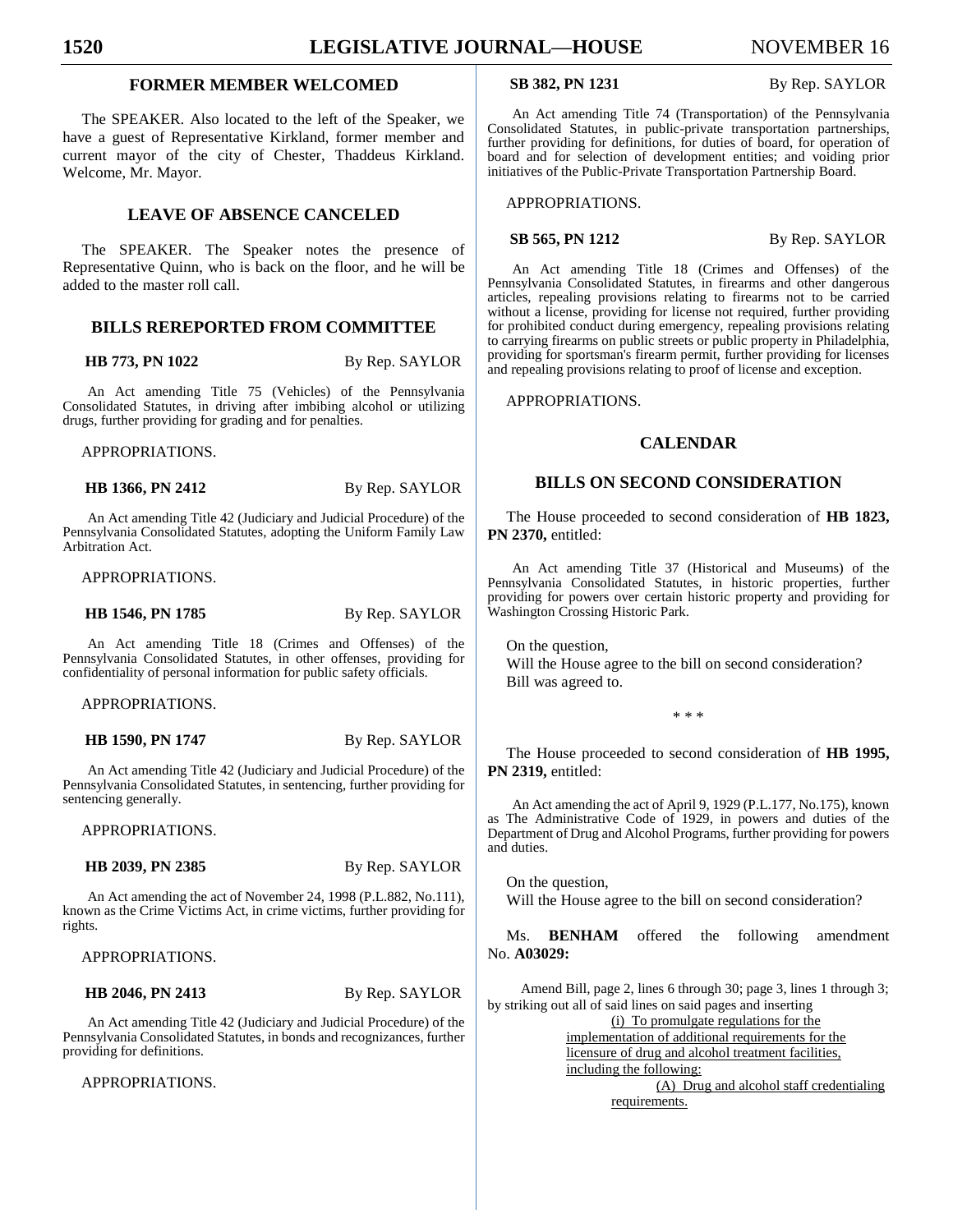(B) Drug and alcohol counselor staffing

ratios.

(C) New programmatic requirements imposed on drug and alcohol facilities, including the requirement of adding programs that significantly increase the cost of delivering care and meeting staffing requirements. (ii) The Department of Drug and Alcohol Programs shall promulgate licensing requirements in accordance with the laws of this Commonwealth. (iii) Nothing in this paragraph shall: (A) Preclude the Department of Drug and Alcohol Programs from implementing the established American Society of Addiction

Medicine criteria for drug and alcohol treatment providers under section 2302-A.

(B) Be construed to apply to requirements imposed by the Commonwealth on licensed treatment providers as a condition for the receipt of Federal or State money under grant agreements or contracts.

On the question,

Will the House agree to the amendment?

The SPEAKER. On that question, the Chair recognizes the gentlewoman, Representative Benham.

Ms. BENHAM. Thank you, Mr. Speaker.

I rise in support of my amendment.

DHS (Department of Human Services) has a Centers for Medicare and Medicaid Services, CMS, approved SUD (substance use disorder) Section 1115 Demonstration Waiver to maintain critical access to substance use treatment for individuals diagnosed with opioid use disorders as well as other substance use disorders. This waiver requires the use of ASAM (American Society of Addiction Medicine) criteria or other nationally recognized assessment and placement tools that reflects evidence-based, clinical treatment guidelines.

To ensure congruence with DDAP's (Department of Drug and Alcohol Programs) transition to the use of ASAM, DHS designated ASAM as the assessment and placement tool used for all individuals receiving SUD residential treatment services under this waiver.

The standard terms and conditions of the CMS approved waiver states, quote, "CMS may suspend or terminate the demonstration, in whole or in part, at any time before the date of expiration, whenever it determines following a hearing that the state has materially failed to comply with the terms of the demonstration project."

It is estimated that the Commonwealth will lose \$444 million annually in Federal funding if this waiver is not in good standing with CMS. If HB 1995 is passed without my amendment, CMS may terminate this waiver, resulting in economic loss, inability to provide appropriate levels of care, such as residential treatment or the appropriate length of stay in treatment. Requiring ASAM to be regulated will at a minimum delay the implementation of ASAM and would result with the State being out of compliance with the STCs (special terms and conditions) of this waiver and put significant Federal funding in jeopardy of being lost.

New or additional requirements for licensure must be promulgated in regulations; that is how things work under current law. This legislation as written, however, without my amendment, could require DDAP to go through the lengthy regulatory process for new or additional requirements imposed

on treatment providers as a condition for receiving grants or contracts. This could leave providers unable to apply for certain grants or receive certain kinds of State or Federal funding that impose requirements that are different than licensing requirements.

For example, a grant issued by SAMHSA (Substance Abuse and Mental Health Services Administration) might require that an outpatient treatment provider have a physician on staff as a condition of grant eligibility, even though DDAP does not—

The SPEAKER. The gentlelady will please suspend. The House will please come to order. The gentlewoman is explaining her amendment and deserves to be heard. Please remove any conversations off the back of the floor into the anteroom. Members, please take your seats.

I apologize. You are in order and may proceed.

Ms. BENHAM. Thank you, Mr. Speaker.

So to continue, this grant might require that an outpatient treatment provider have a physician on staff as a condition of grant eligibility, even though DDAP does not impose that as a requirement to be licensed. If HB 1995 passes as drafted, licensed treatment providers may be ineligible because the requirements the grant would impose have not gone through the regulatory process.

My amendment clarifies that DDAP may impose conditions on licensed providers for the receipt of funding through grants or contracts. And to ensure that we still qualify for that \$444 million annually in Federal funding, I ask for a "yes" vote on my amendment. Thank you.

The SPEAKER. The Chair thanks the lady and recognizes the gentleman, Representative Farry, on the amendment.

Mr. FARRY. Thank you, Mr. Speaker.

Would the gentlewoman stand for brief interrogation?

The SPEAKER. The Representative indicates she will. You are in order and you may proceed.

Mr. FARRY. Thank you, Mr. Speaker.

ASAM, as being implemented by DDAP, includes requirements for staff credentialing. Are those requirements based upon DDAP adding those, or are they in the underlying ASAM bill?

Ms. BENHAM. My understanding, based on conversations with DHS and DDAP, is that the requirements that you are speaking about are required to be in compliance with the waiver, yes.

Mr. FARRY. Okay. So you said that it is part of the waiver, but is it part of ASAM as federally adopted?

Ms. BENHAM. So in the conversations that DHS has tried to have with CMS, CMS has been unwilling to put in writing whether or not the lack of these requirements would put us out of compliance, and since we do not know how they will react, the argument is that it would not be worth jeopardizing \$444 million of Federal funding.

Mr. FARRY. So the same would apply to the staffing ratios and the programmatic requirements as imposed by DDAP?

Ms. BENHAM. That has the potential to jeopardize the Federal funding, yes.

Mr. FARRY. Okay. Do you know what year the waiver was approved, the Federal waiver that DDAP is citing?

Ms. BENHAM. I do not have that information.

Mr. FARRY. Okay. Have you had the opportunity to speak to any providers as to the impact as to what DDAP's ASAM would – the impacts that it would have on their ability to deliver services?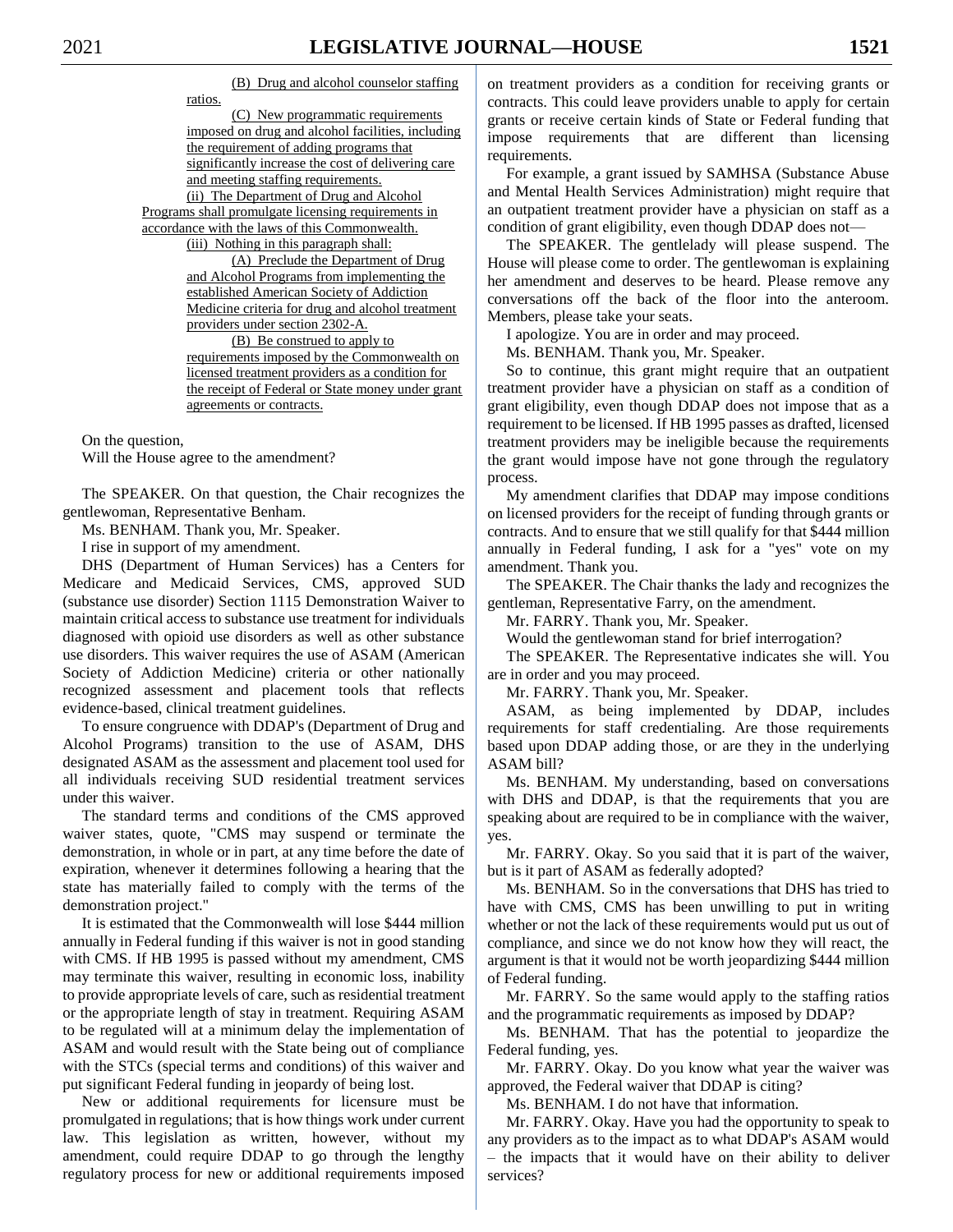Ms. BENHAM. My understanding is that DDAP staff have worked directly one-on-one with providers, have held monthly webinars to provide technical assistance, have issued publications on frequently asked questions, and created an ASAM resource account for providers to e-mail questions to DDAP, and in addition, the single county authorities have worked with providers in their counties in learning collaboratives to support implementation. So there have been extensive conversations with providers that have happened.

Mr. FARRY. Okay. Your amendment, as drafted, specifically states – section (iii), subsection  $(B)$  – section (iii) begins with "Nothing in this paragraph shall:…"; subsection (B) states "Be construed to apply to requirements imposed by the Commonwealth on licensed treatment providers as a condition for the receipt of Federal or State money under grant agreements or contracts." Who controls the State moneys as cited?

Ms. BENHAM. I am sorry. I am having a really difficult time hearing you.

Mr. FARRY. Mr. Speaker?

The SPEAKER. Members, please take your seats. Other members, as well as the Speaker, are having some difficulty hearing the interrogation. It is very important that the member hears the questions being posed by the gentleman from Bucks. Please move any and all conversations off the rear of the House and into the anterooms so that the interrogation can continue.

You are in order and may proceed.

Mr. FARRY. Thank you.

I will reask the question. Section (iii), subsection (B). Section (iii) begins with "Nothing in this paragraph shall:…"; subsection (B) states, "Be construed to apply to requirements imposed by the Commonwealth on licensed treatment providers as a condition for the receipt of Federal or State money under grant agreements or contracts."

My question to you is, what is the State money? Where is that coming from?

Ms. BENHAM. Where is the State money coming from?

Mr. FARRY. Correct.

Ms. BENHAM. Okay. So the State money would be allocated by generally the – so allocated by the General Assembly. It can also be passed through by the Federal government and then disbursed by the State as well.

Mr. FARRY. Okay. Would that be disbursed by the department, by DDAP?

Ms. BENHAM. Typically, yes.

Mr. FARRY. Mr. Speaker, on the amendment?

The SPEAKER. The gentleman, if you have concluded your interrogation – and I believe you have – you would be in order to speak on the amendment.

Mr. FARRY. Thank you.

As best we can gather information, and we still have some pending questions to the department, as best we can tell their waiver was approved in 2017, before the additional aspects of ASAM were brought forward by the department. Those additional aspects of ASAM have led to the author of this legislation's underlying bill and the importance of the underlying bill. Those additional components of ASAM are above and beyond what the Federal requirements are for implementation of ASAM. The underlying bill is specific to requiring a regulatory process for the actions that DDAP seeks to impose upon providers above and beyond the underlying Federal standard.

We are unable to get an answer from the department as to what specific funds they would lose, but nothing in this piece of legislation would allow ASAM – or excuse me, would undercut the implementations of ASAM as derived federally.

The amendment that is before us today does several things. One, you know, it clearly states that DDAP would not have to go through the regulatory process if funds were at risk, which makes a lot of sense, with the exception of DDAP cannot point to any funds that are at risk. ASAM, as approved by DDAP, would be implemented at great constraint and concern to the providers. There is a reason the trade association for the providers is in support of the legislation as drafted, and, Mr. Speaker, I ask for a "no" vote on the amendment, and let us proceed forward with HB 1995 as drafted tomorrow on final consideration so we can ensure the providers have the resources that they need.

And in closing, I have spoken to numerous providers and I have met with their trade associations, and the most glaring concern they have put forth and something that I think every member of this Assembly should be concerned about is ASAM, as attempting to be implemented by the department with additional clauses above and beyond what the Federal standards are, will result in further empty beds. To meet the standards that DDAP is asking for, the providers will have to leave beds empty, and I think we can all agree that we need more beds for treatment, not less. Mr. Speaker, I ask for a "no" vote on the amendment.

The SPEAKER. The Chair thanks the gentleman.

On the question recurring, Will the House agree to the amendment?

(Members proceeded to vote.)

The SPEAKER. On that question, the Chair recognizes the gentlewoman, Representative Oberlander.

Ms. OBERLANDER. Thank you, Mr. Speaker.

The electronic board is accurate.

The SPEAKER. The Chair thanks the lady and recognizes the gentleman, Representative Harris.

Mr. HARRIS. Thank you, Mr. Speaker.

The electronic board is accurate.

The SPEAKER. The Chair thanks the gentleman.

The following roll call was recorded:

| Benham          | Driscoll   | Kirkland    | Pashinski   |
|-----------------|------------|-------------|-------------|
| <b>Bizzarro</b> | Evans      | Kosierowski | Pisciottano |
| Boyle           | Fiedler    | Krajewski   | Rabb        |
| <b>Bradford</b> | Fitzgerald | Krueger     | Rozzi       |
| <b>Briggs</b>   | Frankel    | Kulik       | Sainato     |
| Brown, A.       | Freeman    | Lee         | Samuelson   |
| <b>Bullock</b>  | Gainey     | Longietti   | Sanchez     |
| <b>Burgos</b>   | Galloway   | Madden      | Sappey      |
| <b>Burns</b>    | Guenst     | Malagari    | Schlossberg |
| Carroll         | Guzman     | Markosek    | Schweyer    |
| Cephas          | Hanbidge   | Matzie      | Shusterman  |
| Ciresi          | Harkins    | McClinton   | Sims        |
| Conklin         | Harris     | McNeill     | Snyder      |
| Cruz            | Herrin     | Merski      | Solomon     |
| Daley           | Hohenstein | Miller, D.  | Sturla      |
| Davis, A.       | Howard     | Mullery     | Vitali      |
| Davis, T.       | Innamorato | Mullins     | Warren      |
| Dawkins         | Isaacson   | Neilson     | Webster     |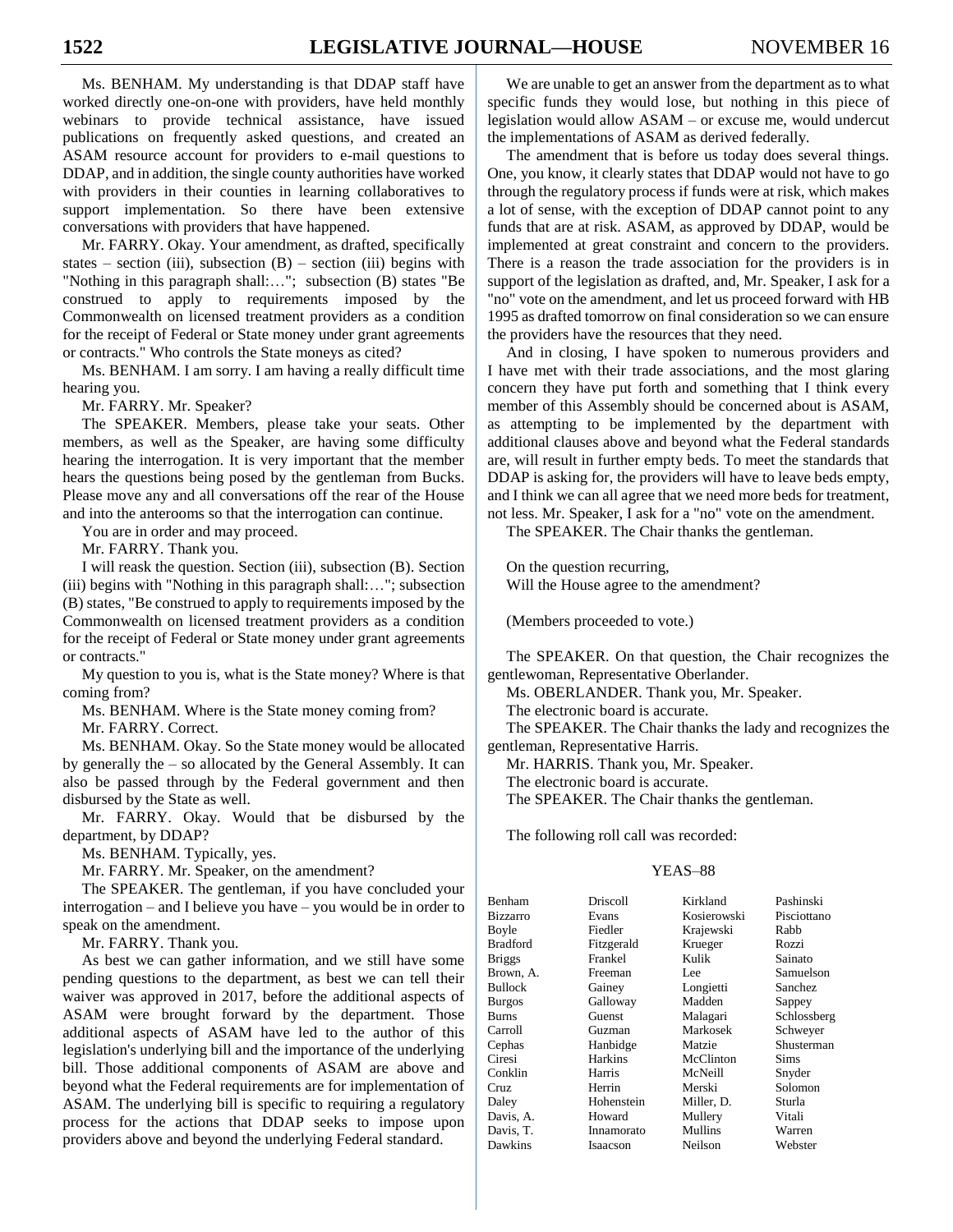# 2021 **LEGISLATIVE JOURNAL—HOUSE 1523**

| Deasy            | Kenyatta      | Nelson, N.      | Wheatley      |
|------------------|---------------|-----------------|---------------|
| DeLissio         | Kim           | O'Mara          | Williams, D.  |
| Delloso          | Kinkead       | Otten           | Young         |
| DeLuca           | Kinsey        | Parker          | Zabel         |
|                  |               | <b>NAYS-111</b> |               |
| Armanini         | Greiner       | Mehaffie        | Rowe          |
| Benninghoff      | Grove         | Mentzer         | Ryan          |
| <b>Bernstine</b> | Hamm          | Mercuri         | Sankey        |
| <b>Boback</b>    | Heffley       | Metcalfe        | Saylor        |
| Bonner           | Helm          | Metzgar         | Schemel       |
| <b>Borowicz</b>  | Hennessey     | Mihalek         | Schmitt       |
| <b>Brooks</b>    | Hershey       | Millard         | Schroeder     |
| Brown, R.        | Hickernell    | Miller, B.      | <b>Silvis</b> |
| Causer           | Irvin         | Mizgorski       | Smith         |
| Cook             | James         | Moul            | Sonney        |
| $\cos$           | Jones         | Mustello        | <b>Staats</b> |
| Culver           | Jozwiak       | Nelson, E.      | Stambaugh     |
| Davanzo          | Kail          | O'Neal          | Stephens      |
| Day              | Kaufer        | Oberlander      | Struzzi       |
| Delozier         | Kauffman      | Ortitay         | Thomas        |
| DelRosso         | Keefer        | Owlett          | Tomlinson     |
| Diamond          | Kerwin        | Peifer          | Toohil        |
| Dunbar           | Klunk         | Pennycuick      | Topper        |
| Ecker            | Knowles       | Pickett         | Twardzik      |
| Emrick           | Labs          | Polinchock      | Warner        |
| Farry            | Lawrence      | Puskaric        | Wentling      |
| Fee              | Lewis         | Quinn           | Wheeland      |
| Flood            | Mackenzie, M. | Rader           | White         |
| <b>Fritz</b>     | Mackenzie, R. | Rapp            | Williams, C.  |
| Gaydos           | Major         | Rigby           | Zimmerman     |
| Gillen           | Mako          | Roae            |               |
| Gillespie        | Maloney       | Rossi           | Cutler,       |
| Gleim            | Marshall      | Rothman         | Sneaker       |

Gleim Marshall Rothman Speaker

#### NOT VOTING–0

#### EXCUSED–2

Dowling Masser

Gregory

Less than the majority having voted in the affirmative, the question was determined in the negative and the amendment was not agreed to.

On the question recurring,

Will the House agree to the bill on second consideration? Bill was agreed to.

\* \* \*

The House proceeded to second consideration of **HB 860,**  PN 848, entitled:

An Act regulating certain smoke alarms; providing for dwelling unit owner and tenant responsibilities; and prescribing penalties.

On the question,

Will the House agree to the bill on second consideration?

The SPEAKER. It is the Chair's understanding that the gentleman, Representative Samuelson, has withdrawn amendment 2528. The Chair thanks the gentleman.

It is also the Chair's understanding that the gentleman, Representative Polinchock, has withdrawn amendment 2533 and 2543. The Chair thanks the gentleman.

On the question recurring,

Will the House agree to the bill on second consideration?

Mr. **SAINATO** offered the following amendment No. **A02525:**

Amend Bill, page 2, lines 21 through 23, by striking out "required updates or changes" in line 21 and all of lines 22 and 23 and inserting

the Uniform Construction Code adopted at 34 Pa. Code § 403.21 (relating to Uniform Construction Code) under the authority granted in the act of November 10, 1999 (P.L.491, No.45), known as the Pennsylvania Construction Code Act.

On the question, Will the House agree to the amendment?

The SPEAKER. On that question, the Chair recognizes the gentleman, Representative Sainato.

Mr. SAINATO. Thank you, Mr. Speaker.

This is a good amendment. I think that it is something that we need to do, and I encourage my colleagues to put up a "yes" vote.

The SPEAKER. The Chair thanks the gentleman and recognizes the prime sponsor of the bill, Representative Polinchock.

Mr. POLINCHOCK. Mr. Speaker, thank you.

This is an agreed-to amendment, and I encourage an affirmative vote.

The SPEAKER. The Chair thanks the gentleman.

On the question recurring, Will the House agree to the amendment?

(Members proceeded to vote.)

The SPEAKER. On that question, the Chair recognizes the gentlewoman, Representative Oberlander.

Ms. OBERLANDER. Thank you, Mr. Speaker.

The electronic board is accurate.

The SPEAKER. The Chair thanks the lady and recognizes the gentleman, Representative Harris.

Mr. HARRIS. Thank you, Mr. Speaker.

The electronic board is accurate.

The SPEAKER. The Chair thanks the gentleman.

The following roll call was recorded:

| Armanini        | Flood          | Lewis         | Rabb        |
|-----------------|----------------|---------------|-------------|
| <b>Benham</b>   | Frankel        | Longietti     | Rigby       |
| Benninghoff     | Freeman        | Mackenzie, M. | Rowe        |
| Bernstine       | Fritz.         | Mackenzie, R. | Rozzi       |
| <b>Bizzarro</b> | Gainey         | Madden        | Sainato     |
| <b>Boback</b>   | Galloway       | Major         | Samuelson   |
| <b>Bonner</b>   | Gaydos         | Mako          | Sanchez     |
| Boyle           | Gillen         | Malagari      | Sankey      |
| <b>Bradford</b> | Gillespie      | Maloney       | Sappey      |
| <b>Briggs</b>   | Gregory        | Markosek      | Saylor      |
| <b>Brooks</b>   | Greiner        | Marshall      | Schemel     |
| Brown, A.       | Grove          | Matzie        | Schlossberg |
| Brown, R.       | Guenst         | McClinton     | Schmitt     |
| <b>Bullock</b>  | Guzman         | McNeill       | Schroeder   |
| <b>Burgos</b>   | Hanbidge       | Mehaffie      | Schwever    |
| <b>Burns</b>    | <b>Harkins</b> | Mentzer       | Shusterman  |
| Carroll         | Harris         | Mercuri       | <b>Sims</b> |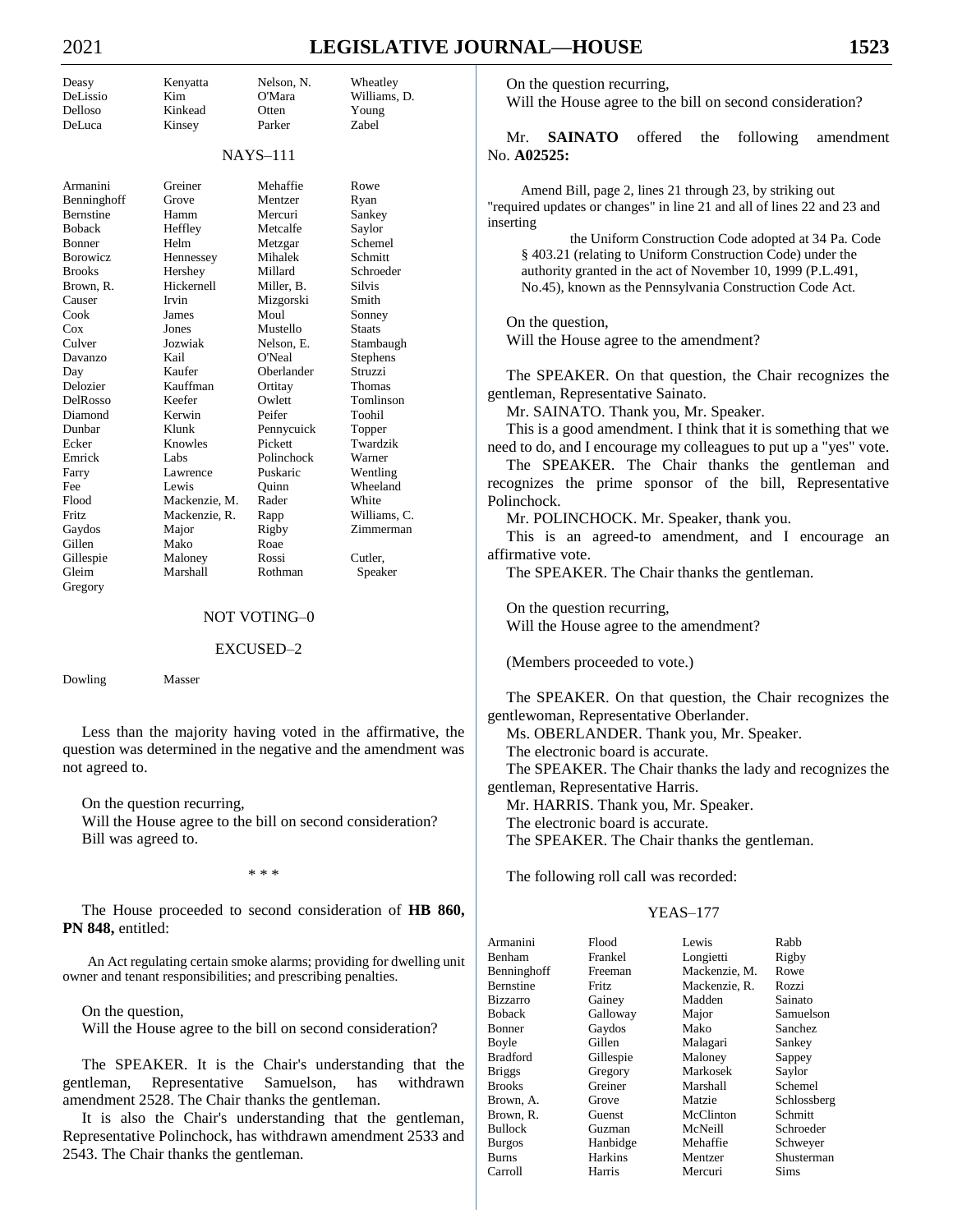# **16 IOURNAL—HOUSE** NOVEMBER 16

| 1524           |
|----------------|
| Causer         |
|                |
| Cephas         |
| Ciresi         |
| Conklin        |
| Cook           |
| Cox            |
| Cruz           |
| Culver         |
| Daley          |
| Davis, A       |
| Davis, T       |
| <b>Dawkins</b> |
| Day            |
|                |

| Causer     | Helm        | Merski      | Smith         |
|------------|-------------|-------------|---------------|
| Cephas     | Hennessey   | Mihalek     | Snyder        |
| Ciresi     | Herrin      | Millard     | Solomon       |
| Conklin    | Hershey     | Miller, B.  | Sonney        |
| Cook       | Hickernell  | Miller, D.  | Stephens      |
| $\cos$     | Hohenstein  | Mizgorski   | Struzzi       |
| Cruz.      | Howard      | Moul        | Sturla        |
| Culver     | Innamorato  | Mullery     | <b>Thomas</b> |
| Daley      | Irvin       | Mullins     | Tomlinson     |
| Davis, A.  | Isaacson    | Mustello    | Toohil        |
| Davis, T.  | James       | Neilson     | Twardzik      |
| Dawkins    | Jozwiak     | Nelson, E.  | Vitali        |
| Day        | Kail        | Nelson, N.  | Warner        |
| Deasy      | Kaufer      | O'Mara      | Warren        |
| DeLissio   | Kenyatta    | O'Neal      | Webster       |
| Delloso    | Kerwin      | Oberlander  | Wentling      |
| DelRosso   | Kim         | Ortitay     | Wheatley      |
| DeLuca     | Kinkead     | Otten       | Wheeland      |
| Diamond    | Kinsey      | Owlett      | White         |
| Driscoll   | Kirkland    | Parker      | Williams, C.  |
| Dunbar     | Klunk       | Pashinski   | Williams, D.  |
| Ecker      | Kosierowski | Peifer      | Young         |
| Emrick     | Krajewski   | Pennycuick  | <b>Zabel</b>  |
| Evans      | Krueger     | Pickett     | Zimmerman     |
| Farry      | Kulik       | Pisciottano |               |
| Fee        | Labs        | Polinchock  | Cutler,       |
| Fiedler    | Lawrence    | Puskaric    | Speaker       |
| Fitzgerald | Lee         | Ouinn       |               |

## NAYS–22

Heffley Metzgar

Borowicz Jones Rader Ryan Davanzo Kauffman Rapp Silvis Delozier Keefer Roae Staats<br>
Gleim Knowles Rossi Stamb

Rossi Stambaugh Hamm Metcalfe Rothman Topper

#### NOT VOTING–0

#### EXCUSED–2

Dowling Masser

The majority having voted in the affirmative, the question was determined in the affirmative and the amendment was agreed to.

On the question,

Will the House agree to the bill on second consideration as amended?

#### Mr. **RYAN** offered the following amendment No. **A02938:**

Amend Bill, page 1, line 14, by inserting after "purposes." The term does not include a care facility, as defined in section 2 of the act of June 23, 2016 (P.L.357, No.48), known as the Care Facility Carbon Monoxide Alarms Standards Act.

On the question, Will the House agree to the amendment?

The SPEAKER. On the amendment, the Chair recognizes the gentleman, Representative Polinchock.

Mr. POLINCHOCK. Thank you, Mr. Speaker.

Representative Ryan's amendment, A2938, adds language to exempt care facilities from HB 860 that are already covered under the Care Facility Carbon Monoxide Alarms Act. He is offering this amendment on behalf of the PA Assisted Living Association. This is an agreed-to amendment, and I ask for an affirmative vote.

The SPEAKER. The Chair thanks the gentleman.

The Chair recognizes the gentleman, Representative Sainato, on the amendment.

Mr. SAINATO. Thank you, Mr. Speaker.

This is an agreed-to amendment, and I urge my colleagues to vote "yes."

The SPEAKER. The Chair thanks the gentleman.

On the question recurring, Will the House agree to the amendment?

(Members proceeded to vote.)

The SPEAKER. On that question, the Chair recognizes the gentlewoman, Representative Oberlander.

Ms. OBERLANDER. Thank you, Mr. Speaker.

The electronic board is accurate. The SPEAKER. The Chair thanks the lady and recognizes the gentleman, Representative Harris. Mr. HARRIS. Thank you, Mr. Speaker.

The electronic board is accurate.

The SPEAKER. The Chair thanks the gentleman.

The following roll call was recorded:

| Armanini         | Freeman    | Longietti     | Rossi       |
|------------------|------------|---------------|-------------|
| Benham           | Fritz.     | Mackenzie, M. | Rothman     |
| Benninghoff      | Gainey     | Mackenzie, R. | Rowe        |
| <b>Bernstine</b> | Galloway   | Madden        | Rozzi       |
| <b>Bizzarro</b>  | Gaydos     | Major         | Ryan        |
| <b>Boback</b>    | Gillen     | Mako          | Sainato     |
| <b>Bonner</b>    | Gillespie  | Malagari      | Samuelson   |
| <b>Borowicz</b>  | Gleim      | Maloney       | Sanchez     |
| Boyle            | Gregory    | Markosek      | Sankey      |
| <b>Bradford</b>  | Greiner    | Marshall      | Sappey      |
| <b>Briggs</b>    | Grove      | Matzie        | Saylor      |
| <b>Brooks</b>    | Guenst     | McClinton     | Schemel     |
| Brown, A.        | Guzman     | McNeill       | Schlossberg |
| Brown, R.        | Hamm       | Mehaffie      | Schmitt     |
| <b>Bullock</b>   | Hanbidge   | Mentzer       | Schroeder   |
| <b>Burgos</b>    | Harkins    | Mercuri       | Schweyer    |
| Burns            | Harris     | Merski        | Shusterman  |
| Carroll          | Heffley    | Metcalfe      | Silvis      |
| Causer           | Helm       | Metzgar       | Sims        |
| Cephas           | Hennessey  | Mihalek       | Smith       |
| Ciresi           | Hershey    | Millard       | Snyder      |
| Conklin          | Hickernell | Miller, B.    | Solomon     |
| Cook             | Hohenstein | Mizgorski     | Sonney      |
| Cox              | Howard     | Moul          | Staats      |
| Cruz             | Innamorato | Mullery       | Stambaugh   |
| Culver           | Irvin      | Mullins       | Stephens    |
| Daley            | Isaacson   | Mustello      | Struzzi     |
| Davanzo          | James      | Neilson       | Sturla      |
| Davis, A.        | Jones      | Nelson, E.    | Thomas      |
| Davis, T.        | Jozwiak    | Nelson, N.    | Tomlinson   |
| Dawkins          | Kail       | O'Mara        | Toohil      |
| Day              | Kaufer     | O'Neal        | Topper      |
| Deasy            | Kauffman   | Oberlander    | Twardzik    |
| DeLissio         | Keefer     | Ortitay       | Vitali      |
| Delloso          | Kenyatta   | Otten         | Warner      |
| Delozier         | Kerwin     | Owlett        | Warren      |
| DelRosso         | Kim        | Parker        | Webster     |
| DeLuca           | Kinkead    | Pashinski     | Wentling    |
| Diamond          | Kinsey     | Peifer        | Wheatley    |
| <b>Driscoll</b>  | Kirkland   | Pennycuick    | Wheeland    |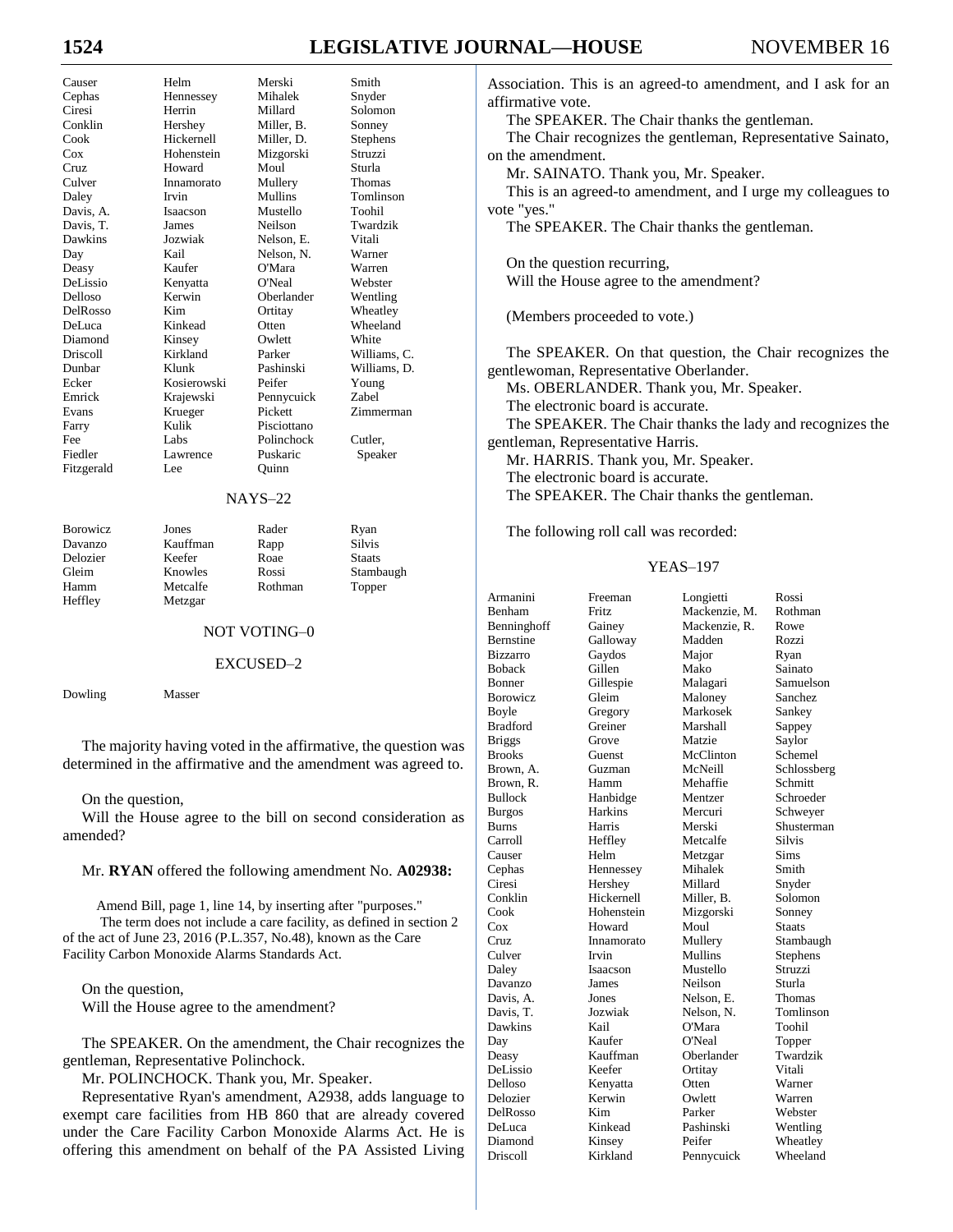# 2021 **LEGISLATIVE JOURNAL—HOUSE 1525**

Dunbar Klunk Pickett White Ecker Knowles Pisciottano Williams, C. Emrick Kosierowski Polinchock Williams, D. Evans Krajewski Puskaric Young Farry Krueger Quinn Zabel Fee Kulik Rabb Zimmerman Fiedler Labs Rader Fitzgerald Lawrence Rapp Cutler, Flood Lee Rigby Speaker Frankel Lewis Roae

NAYS–2

Herrin Miller, D.

NOT VOTING–0

#### EXCUSED–2

Dowling Masser

The majority having voted in the affirmative, the question was determined in the affirmative and the amendment was agreed to.

On the question recurring,

Will the House agree to the bill on second consideration as amended?

Bill as amended was agreed to.

The SPEAKER. The bill as amended will be reprinted.

## **SUPPLEMENTAL CALENDAR A**

# **BILLS ON THIRD CONSIDERATION**

The House proceeded to third consideration of **HB 1366, PN 2412,** entitled:

An Act amending Title 42 (Judiciary and Judicial Procedure) of the Pennsylvania Consolidated Statutes, adopting the Uniform Family Law Arbitration Act.

On the question,

Will the House agree to the bill on third consideration? Bill was agreed to.

(Bill analysis was read.)

The SPEAKER. This bill has been considered on three different days and agreed to and is now on final passage.

The question is, shall the bill pass finally?

On that question, the Chair recognizes the gentlewoman, Representative Klunk.

Ms. KLUNK. Thank you, Mr. Speaker.

I just wanted to take a moment and thank my subcommittee on the House Judiciary Committee for the bipartisan work that this bill represents. I think it is a great example of Republicans and Democrats working together to find solutions in the family law space to provide attorneys and clients alike with protections and additional tools to resolve those family law matters. So I would certainly appreciate a positive vote for HB 1366. Thank you.

The SPEAKER. The Chair thanks the lady and recognizes the gentleman, Representative Briggs, on final passage.

Mr. BRIGGS. Thank you, Mr. Speaker.

I just want to echo the prime sponsor's comments. This bill is a great example of how when both parties work together and have hearings and good discussion and respect each other, a good product can be accomplished.

I do know that there are still some concerns. I am definitely, absolutely in favor of a "yes" vote today, but I do understand there are some concerns from the administration that hopefully will be able to be looked at by the Senate, but I want to congratulate the maker and thank her for being a good partner in advancing good legislation. Thank you.

The SPEAKER. The Chair thanks the gentleman for those kind words.

On the question recurring,

Shall the bill pass finally?

The SPEAKER. Agreeable to the provisions of the Constitution, the yeas and nays will now be taken.

(Members proceeded to vote.)

The SPEAKER. On that question, the Chair recognizes the gentleman, Representative Harris.

Mr. HARRIS. Thank you, Mr. Speaker. The electronic board is accurate.

The SPEAKER. The Chair thanks the gentleman and recognizes the gentlewoman, Representative Oberlander.

Ms. OBERLANDER. Thank you, Mr. Speaker.

The electronic board is accurate.

The SPEAKER. The Chair thanks the lady.

The following roll call was recorded:

| Armanini         | Fritz.     | Longietti     | Roae          |
|------------------|------------|---------------|---------------|
| Benham           | Gainey     | Mackenzie, M. | Rossi         |
| Benninghoff      | Galloway   | Mackenzie, R. | Rothman       |
| <b>Bernstine</b> | Gaydos     | Madden        | Rowe          |
| <b>Bizzarro</b>  | Gillen     | Major         | Rozzi         |
| <b>Boback</b>    | Gillespie  | Mako          | Ryan          |
| <b>Bonner</b>    | Gleim      | Malagari      | Sainato       |
| Borowicz         | Gregory    | Maloney       | Samuelson     |
| Boyle            | Greiner    | Markosek      | Sanchez       |
| <b>Bradford</b>  | Grove      | Marshall      | Sankey        |
| <b>Briggs</b>    | Guenst     | Matzie        | Sappey        |
| <b>Brooks</b>    | Guzman     | McClinton     | Saylor        |
| Brown, A.        | Hamm       | McNeill       | Schemel       |
| Brown, R.        | Hanbidge   | Mehaffie      | Schlossberg   |
| <b>Bullock</b>   | Harkins    | Mentzer       | Schmitt       |
| <b>Burgos</b>    | Harris     | Mercuri       | Schroeder     |
| <b>Burns</b>     | Heffley    | Merski        | Schweyer      |
| Carroll          | Helm       | Metcalfe      | Shusterman    |
| Causer           | Hennessey  | Metzgar       | <b>Silvis</b> |
| Cephas           | Herrin     | Mihalek       | Sims          |
| Ciresi           | Hershey    | Millard       | Smith         |
| Conklin          | Hickernell | Miller, B.    | Snyder        |
| Cook             | Hohenstein | Miller, D.    | Solomon       |
| Cox              | Howard     | Mizgorski     | Sonney        |
| Cruz             | Innamorato | Moul          | <b>Staats</b> |
| Culver           | Irvin      | Mullery       | Stambaugh     |
| Daley            | Isaacson   | Mullins       | Stephens      |
| Davanzo          | James      | Mustello      | Struzzi       |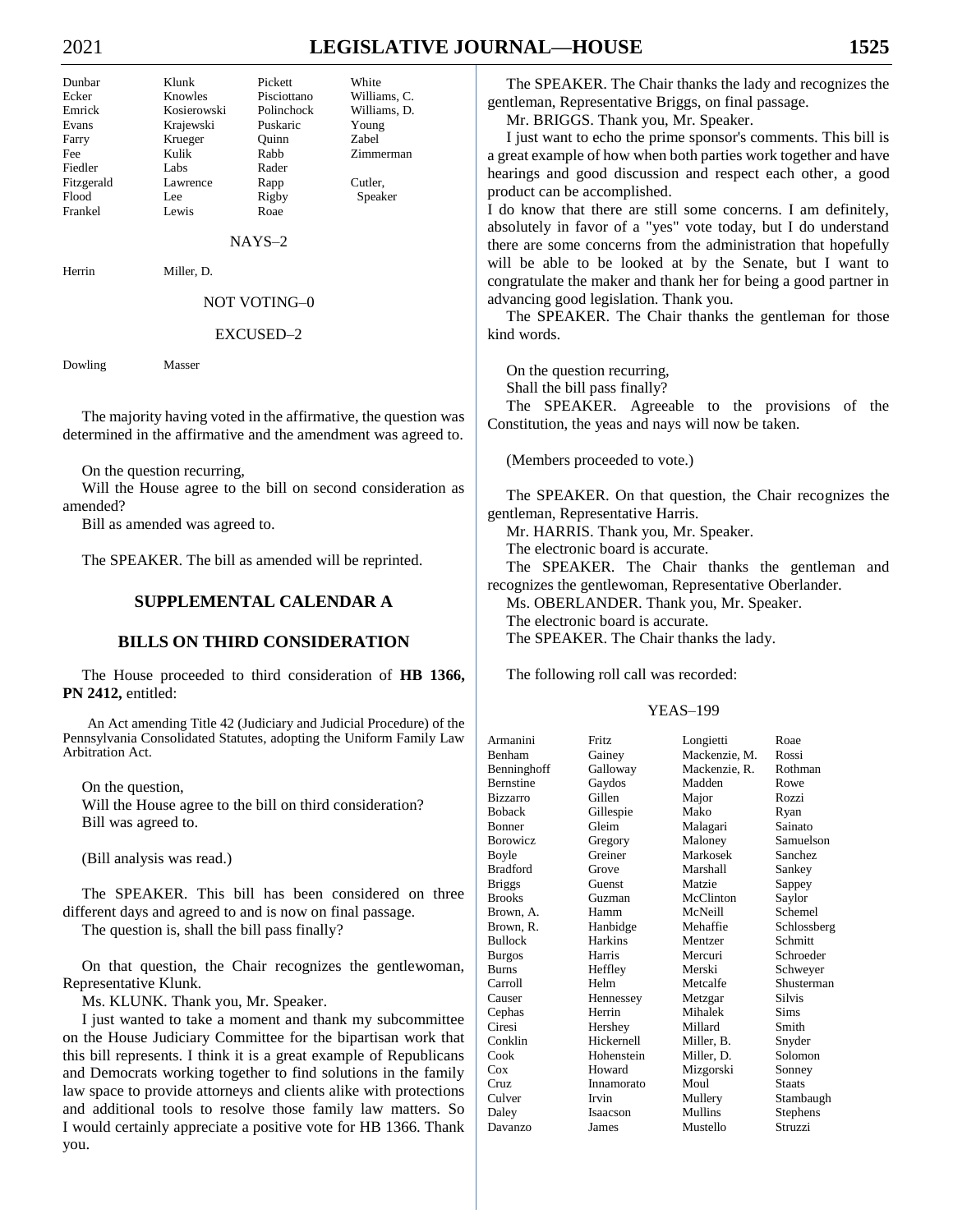# **1526 LEGISLATIVE JOURNAL—HOUSE** NOVEMBER 16

| Davis, A.       | Jones       | Neilson     | Sturla       |
|-----------------|-------------|-------------|--------------|
| Davis, T.       | Jozwiak     | Nelson, E.  | Thomas       |
| Dawkins         | Kail        | Nelson, N.  | Tomlinson    |
| Day             | Kaufer      | O'Mara      | Toohil       |
| Deasy           | Kauffman    | O'Neal      | Topper       |
| DeLissio        | Keefer      | Oberlander  | Twardzik     |
| Delloso         | Kenyatta    | Ortitay     | Vitali       |
| Delozier        | Kerwin      | Otten       | Warner       |
| DelRosso        | Kim         | Owlett      | Warren       |
| DeLuca          | Kinkead     | Parker      | Webster      |
| Diamond         | Kinsey      | Pashinski   | Wentling     |
| <b>Driscoll</b> | Kirkland    | Peifer      | Wheatley     |
| Dunbar          | Klunk       | Pennycuick  | Wheeland     |
| Ecker           | Knowles     | Pickett     | White        |
| Emrick          | Kosierowski | Pisciottano | Williams, C. |
| Evans           | Krajewski   | Polinchock  | Williams, D. |
| Farry           | Krueger     | Puskaric    | Young        |
| Fee             | Kulik       | Ouinn       | Zabel        |
| Fiedler         | Labs        | Rabb        | Zimmerman    |
| Fitzgerald      | Lawrence    | Rader       |              |
| Flood           | Lee         | Rapp        | Cutler,      |
| Frankel         | Lewis       | Rigby       | Speaker      |
| Freeman         |             |             |              |

#### NAYS–0

#### NOT VOTING–0

#### EXCUSED–2

Dowling Masser

The majority required by the Constitution having voted in the affirmative, the question was determined in the affirmative and the bill passed finally.

Ordered, That the clerk present the same to the Senate for concurrence.

\* \* \*

The House proceeded to third consideration of **HB 2039, PN 2385,** entitled:

An Act amending the act of November 24, 1998 (P.L.882, No.111), known as the Crime Victims Act, in crime victims, further providing for rights.

On the question, Will the House agree to the bill on third consideration? Bill was agreed to.

(Bill analysis was read.)

The SPEAKER. This bill has been considered on three different days and agreed to and is now on final passage.

The question is, shall the bill pass finally?

On that question, the Chair recognizes the gentlewoman, Representative Pennycuick.

Mrs. PENNYCUICK. Thank you, Mr. Speaker.

HB 2039 would allow a victim of a violent crime to be notified of any legal proceedings in which conditions for bail for the defendant can be modified prior to the case being transferred to the court of common pleas. This would enable the victim to appear at the proceeding and give input on the defendant's bail, if they choose. In many cases, victims of violent crimes may have relevant and important information to present to the court in

helping to assist it make an appropriate bail determination. This bill would ensure that victims of some of the most violent and serious types of crimes have a voice before a dangerous defendant's bail is modified or reduced.

HB 2039 would only apply to personal injury crimes, crimes of violence, the sexual abuse of children, and the sexual exploitation of children. I authored this bill after a constituent told me of a situation in which a man was arrested on child pornography charges and during the investigation photos of a 9-year-old child who lives next door to him were found on his computer. The defendant's bail was set without any notification to the parents of that child and the man is now living back home next to the child he victimized while awaiting trial. This type of situation is appalling. If the parents of that child knew of the neighbor's bail hearing, they could have made a statement and given further information about the dangers and trauma of a neighbor living in such close proximity, information which may have changed his bail determination.

My legislation ultimately seeks to empower crime victims and strengthen their rights under the law. Thank you, Mr. Speaker.

The SPEAKER. The Chair thanks the lady and recognizes the gentleman, Representative Dan Miller, on final passage.

Mr. D. MILLER. Thank you, Mr. Speaker.

Will the maker stand for interrogation?

The SPEAKER. The gentlelady indicates she will. You are in order and may proceed.

Mr. D. MILLER. Mr. Speaker, I want to clarify the intent regarding the "transcript of the proceedings" language. Is it your understanding that transcripts are taken at all preliminary hearings in the State?

Mrs. PENNYCUICK. The transcript refers to a piece of paper in the MDJ's (magisterial district judge) file, not a transcript of the proceedings.

Mr. D. MILLER. What piece of paper?

Mrs. PENNYCUICK. It is a piece of paper called an MDJ transcript that contains all the relevant information on the case.

Mr. D. MILLER. What information would be relevant information on the case that you are referring to?

Mrs. PENNYCUICK. That would be the victim's information so that that person, he or she, could be contacted to participate in the bond hearing, if necessary or if warranted.

Mr. D. MILLER. Is it your intention here to make it so that in certain cases a prosecutor or a police officer can give an offer of proof or colloquy in lieu of the testimony in any subsequent proceeding where bail is ever mentioned? I am looking at page 3 of your bill, in the first paragraph of your bill, on page 3.

Mrs. PENNYCUICK. Could you repeat the question?

The SPEAKER. Prior to that, sir, members, the Representative indicated she is having difficulty hearing the questions. We can only turn the microphones up so loud, so please move any conversations off the back of the House. Individuals along the railings, please move into the anteroom.

The gentleman is in order. You may repeat your question.

Mr. D. MILLER. Thank you.

On page 3 of the bill, Mr. Speaker, there is language regarding a prosecutor and an officer presenting information, some type of testimony or information in lieu of testimony, from a victim. On the paragraph above it, you reference "…at any…proceeding where bail conditions may be modified." So I just want to be clear that you are not just talking about where initial bail is set, you want that colloquy and the testimony of the officer to that colloquy to be given at any proceeding.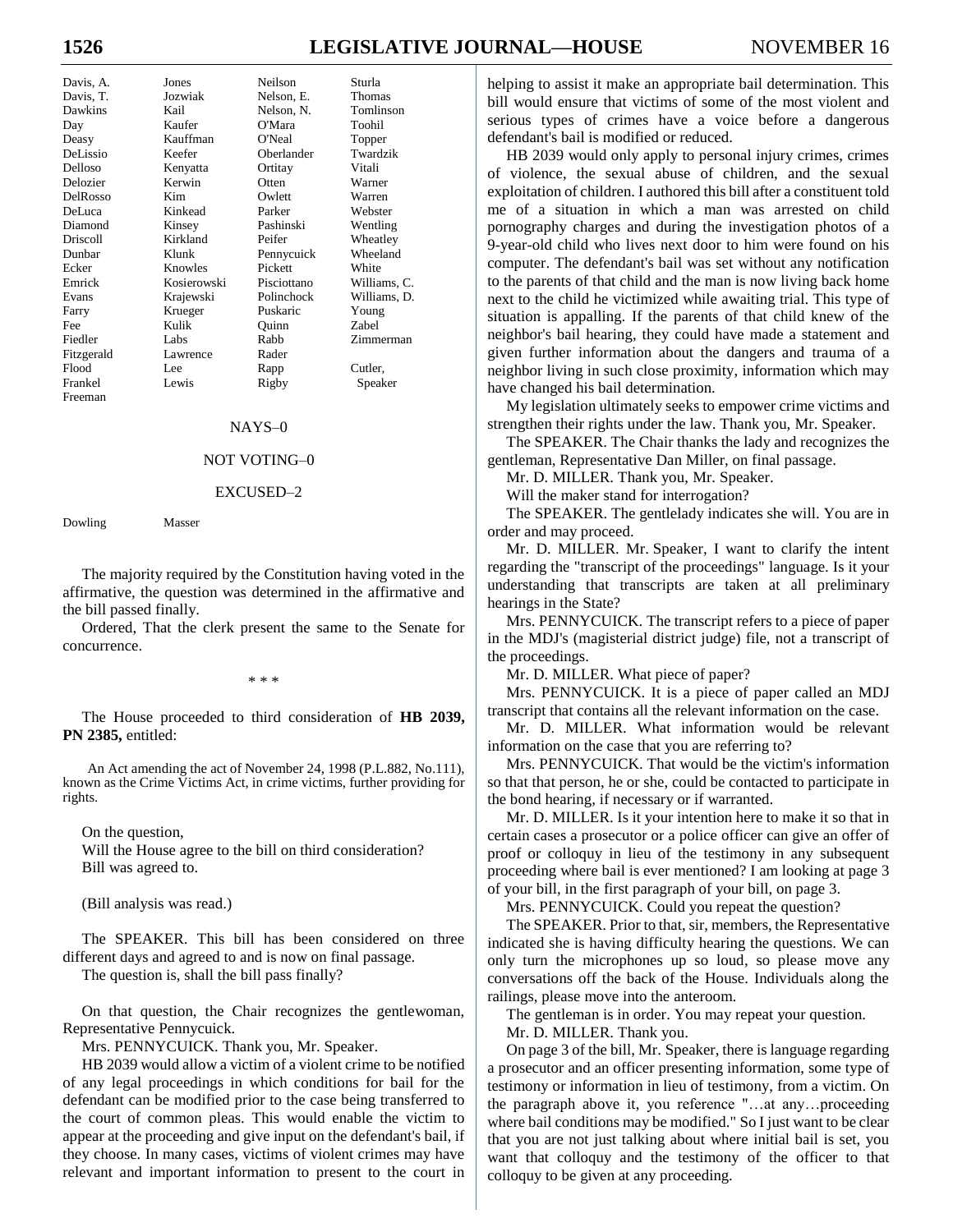Mrs. PENNYCUICK. That is correct. Mr. D. MILLER. What type of – for example, Mr. Speaker, what often comes up when we are trying to protect those who may have difficulty in testifying, there are tender years that we will go into to try and establish – what would you establish when a bail proceeding or would you establish any requirement on the officer for testifying at a decision on the bail or bond that may be months after the case is already started, would you be giving any type of tender years, similar type of establishment to that testimony before letting that officer talk?

Mrs. PENNYCUICK. Could you ask the question again, please?

Mr. D. MILLER. Is there anything in your bill, Mr. Speaker, that would allow or require the establishment of anything regarding the ability of a victim to testify instead of just letting the officer do it at any proceeding to which bond or bail may be discussed? Are there any requirements that you give at all, or is it just whenever it comes up, if the officer wishes to testify, that the officer can do so?

Mrs. PENNYCUICK. The same rules that are in law now would apply. This allows the victim or the victim's parents to come forward and testify before the judge.

Mr. D. MILLER. Respectfully, Mr. Speaker, I am looking at page 3, in the middle here, in lieu of testimony by the victim. So I just want to be clear, can you tell me on page 3 where it references anything to do with the parents?

Mrs. PENNYCUICK. If the child is a minor, it is assumed in law that the parents—

Mr. D. MILLER. Okay. I will assume that a minor has parents, I understand. I am just wondering how your bill applies to it.

Mr. Speaker, I have no further questions.

The SPEAKER. You are in order. Do you wish to speak on the bill?

Mr. D. MILLER. Yes.

The SPEAKER. You are in order and may proceed, sir.

Mr. D. MILLER. Mr. Speaker, I appreciate the back and forth, I guess I would say, regarding the interrogation. I would note, though, that I really believe that this bill is straying far afield from where we have been or where our law currently is. We have allowed at certain proceedings a degree of hearsay to come in; at lower levels of our court proceedings, we do allow for a degree of hearsay. The problem is that this bill, for that example, seems to apply way beyond anything to do with for getting an initial bond hearing, but to do with a preliminary hearing, and anything beyond it; that we are just going to say that somehow the officer is going to get up there and talk as to what the victim says, and this has nothing to do even with questions about who is actually at these initial proceedings, how does due process apply, who can ask a question, who can cross-examine, or, and I appreciate the definition, I guess, for what a transcript of the proceeding is in court, but I am not clear, too, that the language that is used actually makes sense, at least for how we practice in Allegheny County.

I am lost as to the language that is in this bill. I do not believe that it will be something that will be of value into the courtroom. Look, we do have proceedings that are in place that allow for prosecutors to establish ways to limit testimony when there are particular victims for us to worry about. There is no doubt about that. Here what we want, I believe what the bill says is, you want to throw all the victims into every proceeding you possibly can and then be upset to say that well, we do not want them to talk at it; we just want them to be able to say through someone else

whatever they want to say, but do not ask a question of them because that is too much, and the bill does not even apply to just the situation where you are talking about a minor. It does not even apply to just everybody who is a minor.

I am lost to it. I wish it was a little bit more substantive. I wish I personally was able to make a little bit more clear as to the interrogation. I admit that I am a little lost with it. But I do not see how this bill should be voted on and I would urge everybody to vote "no."

The SPEAKER. The Chair thanks the gentleman and recognizes the gentleman, Representative Stephens, on final passage.

Mr. STEPHENS. Thank you, Mr. Speaker.

Mr. Speaker, I rise in support of this bill and to thank the maker for offering such an important bill. We have taken great strides over the last several years to ensure that victims' voices are heard at different steps in a proceeding, most notably at the Parole Board and elsewhere. There are protections throughout our laws to ensure that the victim's voice is heard, that their rights are protected. Unfortunately, one of the areas that has been overlooked is at a bail proceeding, and so in this instance it is critical, and we heard the example given by the good lady from Montgomery County about a victim of a crime who happens to live next door to a defendant and was not provided an opportunity to be heard by the judge who was making the bail determination. That is critically important information that the individual making the bail determination needs to have before they can go ahead and make that bail determination. So this is about ensuring victims have a voice, making sure that the individual setting bail has all the facts available to them, that they have all the information available to them, and I applaud the lady for bringing this bill forward.

As it relates to the transcript that the prior member was referencing, I would just direct him to the Rules of Criminal Procedure, rule 547, it is entitled, "Return of Transcript and Original Papers." This is not a transcript of a proceeding where you have a stenographer, as we may have here on the House floor recording everything we say. It reads, under section (A) "When a defendant is held for court, or after the issuing authority receives notice that the case will be presented to the indicting grand jury and closes out the case, the issuing authority shall prepare a transcript of the proceedings. The transcript shall contain all the information required by these rules to be recorded on the transcript. It shall be signed by the issuing authority, and have affixed to it the issuing authority's seal of office." So there is no confusion about what transcript was referenced here in the bill. It is very clear from the Rules of Criminal Procedure.

I would encourage the members to vote "yes" and support the bill.

Thank you, Mr. Speaker.

The SPEAKER. The Chair thanks the gentleman.

Seeing no one else seeking recognition, we will recognize the prime sponsor again for the second time on final passage.

Mrs. PENNYCUICK. Thank you, Mr. Speaker.

I ask for your affirmative vote today as a vote for victims and their trials and tribulations as they go through the court process. Any parent who had a child who has been victimized or sexually exploited should have the right to appear and have input into a bail hearing. That is all they want, is to protect their children. Thank you.

The SPEAKER. The Chair thanks the lady.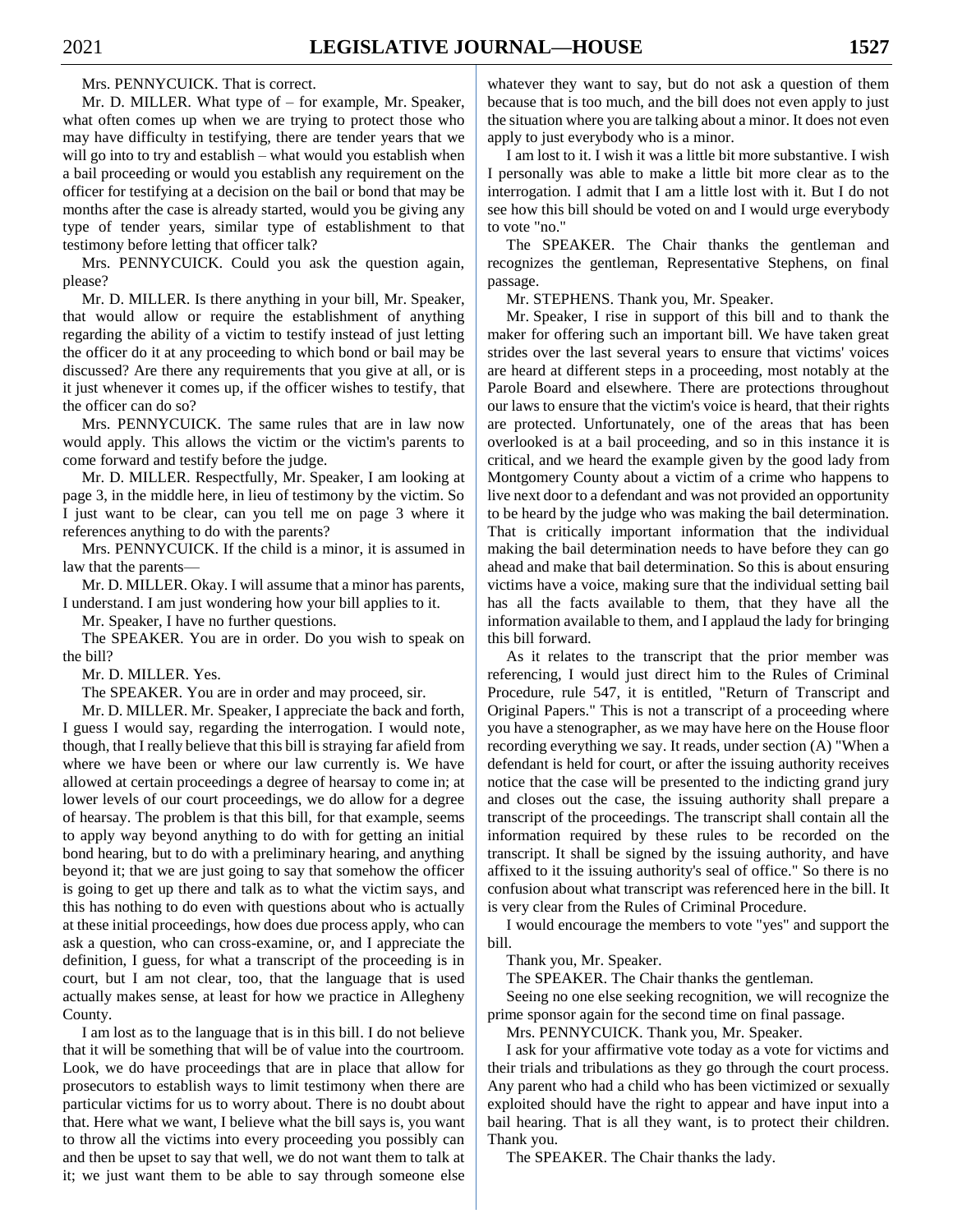On the question recurring, Shall the bill pass finally? The SPEAKER. Agreeable to the provisions of the Constitution, the yeas and nays will now be taken.

(Members proceeded to vote.)

The SPEAKER. On that question, the Chair recognizes the gentlewoman, Representative Oberlander. Ms. OBERLANDER. Thank you, Mr. Speaker. The electronic board is accurate.

The SPEAKER. The Chair thanks the lady and recognizes the gentleman, Representative Harris.

Mr. HARRIS. Thank you, Mr. Speaker.

The electronic board is accurate.

The SPEAKER. The Chair thanks the gentleman.

The following roll call was recorded:

# YEAS–139

| Armanini        | Greiner       | Markosek    | Rowe          |
|-----------------|---------------|-------------|---------------|
| Benninghoff     | Grove         | Marshall    | Rozzi         |
| Bernstine       | Guenst        | Matzie      | Ryan          |
| <b>Bizzarro</b> | Hamm          | Mehaffie    | Sainato       |
| Boback          | Hanbidge      | Mentzer     | Samuelson     |
| Bonner          | Harkins       | Mercuri     | Sankey        |
| Borowicz        | Heffley       | Merski      | Saylor        |
| <b>Brooks</b>   | Helm          | Metcalfe    | Schemel       |
| Brown, R.       | Hennessey     | Metzgar     | Schlossberg   |
| Burns           | Hershey       | Mihalek     | Schmitt       |
| Carroll         | Hickernell    | Millard     | Schroeder     |
| Causer          | Irvin         | Miller, B.  | Schweyer      |
| Ciresi          | James         | Mizgorski   | <b>Silvis</b> |
| Conklin         | Jones         | Moul        | Smith         |
| Cook            | Jozwiak       | Mullery     | Snyder        |
| Cox             | Kail          | Mustello    | Sonney        |
| Culver          | Kaufer        | Nelson. E.  | Staats        |
| Davanzo         | Kauffman      | O'Neal      | Stambaugh     |
| Day             | Keefer        | Oberlander  | Stephens      |
| Delozier        | Kerwin        | Ortitay     | Struzzi       |
| DelRosso        | Klunk         | Owlett      | Thomas        |
| DeLuca          | Knowles       | Pashinski   | Tomlinson     |
| Diamond         | Kosierowski   | Peifer      | Toohil        |
| Dunbar          | Kulik         | Pennycuick  | Topper        |
| Ecker           | Labs          | Pickett     | Twardzik      |
| Emrick          | Lawrence      | Pisciottano | Vitali        |
| Farry           | Lewis         | Polinchock  | Warner        |
| Fee             | Longietti     | Puskaric    | Wentling      |
| Flood           | Mackenzie, M. | Ouinn       | Wheeland      |
| Freeman         | Mackenzie, R. | Rader       | White         |
| Fritz           | Madden        | Rapp        | Williams, C.  |
| Gaydos          | Major         | Rigby       | Zimmerman     |
| Gillen          | Mako          | Roae        |               |
| Gillespie       | Malagari      | Rossi       | Cutler,       |
| Gleim           | Maloney       | Rothman     | Speaker       |
| Gregory         |               |             |               |
|                 |               | $NAYS-60$   |               |
| Benham          | Delloso       | Kenyatta    | Otten         |

Boyle Driscoll Kim Parker Bradford Evans Kinkead Rabb<br>Briggs Fiedler Kinsey Sanch Briggs Fiedler Kinsey Sanchez Brown, A. Fitzgerald Kirkland Sappey Bullock Frankel Krajewski Shusterman Burgos Gainey Krueger Sims Cephas Galloway Lee Solomon Cruz Guzman McClinton Sturla Daley Harris McNeill Warren Davis, A. Herrin Miller, D. Webster

Davis, T. Hohenstein Mullins Wheatley

Dawkins Howard Neilson Williams, D.<br>
Deasy Innamorato Nelson, N. Young Innamorato Nelson, N. Young

DeLissio Isaacson O'Mara Zabel

NOT VOTING–0

#### EXCUSED–2

Dowling Masser

The majority required by the Constitution having voted in the affirmative, the question was determined in the affirmative and the bill passed finally.

Ordered, That the clerk present the same to the Senate for concurrence.

\* \* \*

The House proceeded to third consideration of **HB 2046, PN 2413,** entitled:

An Act amending Title 42 (Judiciary and Judicial Procedure) of the Pennsylvania Consolidated Statutes, in bonds and recognizances, further providing for definitions.

On the question, Will the House agree to the bill on third consideration? Bill was agreed to.

(Bill analysis was read.)

The SPEAKER. This bill has been considered on three different days and agreed to and is now on final passage. The question is, shall the bill pass finally?

On that question, the Chair recognizes the gentlewoman, Representative Klunk.

Ms. KLUNK. Thank you, Mr. Speaker.

HB 2046 is a regulatory bill that increases transparency and professionalism for anyone who is acting as a third-party guarantor, referred to as a "surety," in a criminal case. This bill is designed to assure that any person who provides bail to someone facing a criminal charge is, one, listed on the necessary court paperwork as a surety and, two, is licensed to perform those services. The language in this bill is a refinement to the transparency and professionalism measures that this body unanimously adopted in 2015 for a compensated surety or bail bondsman. That legislation required a license for any person who wished to receive compensation to provide surety services and in doing so left unregulated anyone who would provide surety services without compensation.

All this bill does is ensure that a person who is a surety in three or more cases in 30 days, otherwise working as a surety, is held to a standard where they understand that their obligations as a fiduciary are important. This bill further protects the rights of the person charged with a crime as a consumer of those particular services. This bill has been introduced to ensure increased transparency to the public and true communication with our courts.

This bill does not, does not abolish the good work of any person or group who wishes to provide surety services without compensation. The ability to do so remains in this bill, but it remains with transparency and ultimately accountability to both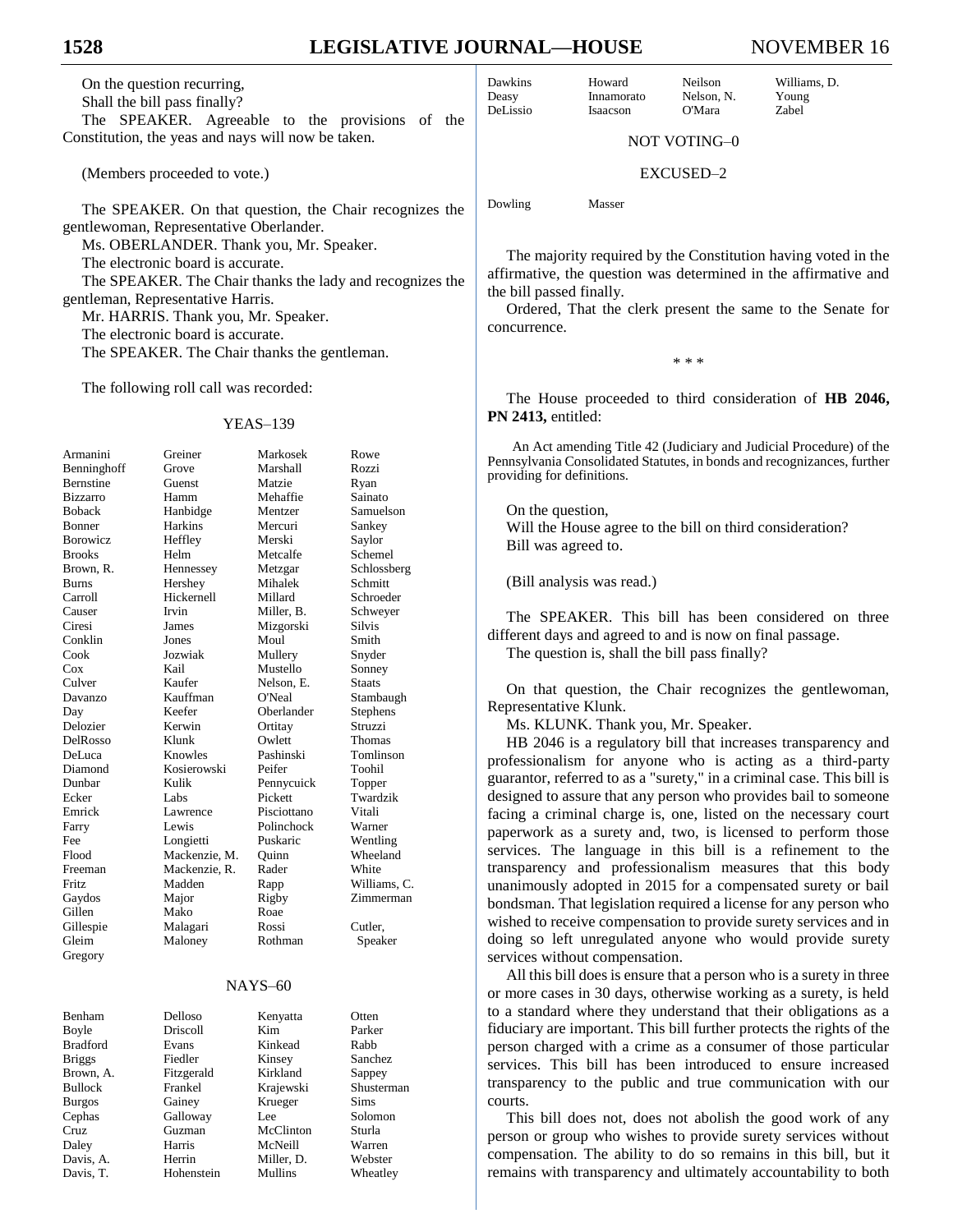the person acting as a surety and the person who is facing those criminal charges. This bill does not restrict the ability of a person or a group who wishes to provide other services, those great wraparound services, such as transportation, education, housing, medical care, court reminders, occupational workforce development assistance, or any other wraparound service that they may be providing. That good work can and will and should continue. This bill does not prevent family members, friends, fellow church congregants, or others in the community from banding together to support someone who is facing criminal charges as a surety. That ability still will remain.

This bill does require that any person or group who wishes to serve as a surety in those three or more unrelated criminal cases in that single county in 30 days, it requires them to obtain that license because we need to ensure that someone who is providing these services understands their fiduciary responsibility to the person charged with a crime and our community.

The choice of three or more cases has historical support. Prior to 2015 when we the legislature voted to unanimously pass Act 16 that was a bill to increase transparency of suretyships in Pennsylvania, the law was that anyone, absolutely anyone who, quote, "…within a period of 30 days has become a surety, or has indemnified a surety, for the release on bail of a person, with or without a fee or compensation, or promise thereof, in three or more matters not arising out of the same transaction." That was considered a professional bail bondsman. As a professional bondsman, anyone who served as surety in three or more cases in the 30 days was subject to that regulatory scheme. This concept is not new, but rather a well-settled part of our laws here in Pennsylvania.

Even now, our law recognizes a "surety" as, quote, "A person who pledges security, whether or not for compensation, in exchange for the release from custody of a person charged with a crime prior to adjudication."

When this august, as our good Speaker, former Speaker, would call this body, contemplated these same changes in SB 397 of 2015, known as Act 16 of 2015, some 6 years ago for sureties, not one member of this body opposed the bill. Not one member of the House, not one member of the Senate voted "no." Not one; not one. And more importantly, our esteemed Governor, His Excellency, Tom Wolf, he signed his name on that bill to make it law.

We should all support the increased transparency that this bill brings now to all sureties in our system that make this their work each and every day. It is fair, it is right, and it is transparent. And I urge everyone to vote "yes."

Thank you, Mr. Speaker.

The SPEAKER. The Chair thanks the lady and recognizes the gentleman, Representative Krajewski, on final passage.

Mr. KRAJEWSKI. Thank you, Mr. Speaker.

Mr. Speaker, I rise in strong opposition to HB 2046, a bill that will shut down nonprofit community bail funds throughout this Commonwealth. However, one thing I do agree with the maker of this bill on is that our pretrial holding system is in need of an extreme overhaul. Mr. Speaker, our justice system proclaims that defendants are innocent until proven guilty, yet the inclusion of an archaic system like money bail distorts that promise beyond recognition, instead propping up a system that allows freedom for the haves but incarceration for the have-nots.

Mr. Speaker, community bail funds serve a critical role in balancing the scales of our justice system, allowing those unable to pay to be able to return to their families or their communities prior to their trial date. They also provide this essential service without charging the defendant a fee. There are only two countries in the entire world that use money bail, let alone allow a professional industry that profits off of people who are at their most vulnerable.

Mr. Speaker, the common refrain for why we need to hold people on money bail is that it is insurance that the accused will return for their trial. But data in Philadelphia shows that 94 percent, 94 percent of people bailed out by community bail funds return for their trial date. This is in contrast to an overall failure to return rate of 70 percent for people who are released pretrial. And in fact, that 94 percent is no better of a rate of return than jurisdictions that do not use money bail at all. However, what we have seen for jurisdictions that utilize money bail is an increase in rates of recidivism. So not only does money bail cause no significant increase in the rate of court appearances, it also criminalizes the most vulnerable of us – our poor, our working class, our Black and Brown and immigrant communities throughout this Commonwealth.

So to conclude, Mr. Speaker, my concerns with this bill are twofold. Firstly, it would prevent community not-for-profit bail funds from conducting their essential service of protecting poor people from one of the many injustices and imbalances in our court system. These people would then be at the mercy of a bail bond industry that is less concerned about their innocence or guilt and more concerned about their ability to foot the bill. Secondly, it upholds the validity of money bail as an effective means of holding. If we were truly concerned with community safety, we would get rid of money bail altogether for a system that uses wraparound services and communications to encourage court appearance. For those reasons I ask for a "no" on HB 2046. Thank you.

The SPEAKER. The Chair thanks the gentleman.

# **PARLIAMENTARY INQUIRY**

The SPEAKER. The Chair recognizes the gentlewoman, Representative Kinkead, on final passage.

Ms. KINKEAD. Thank you, Mr. Speaker.

Before I begin my remarks, may I make a parliamentary inquiry?

The SPEAKER. Sure. Yes, ma'am. You would be in order and you may state your parliamentary inquiry.

Ms. KINKEAD. When it comes to speaking on a bill before the House, is speaking to the current situation and the possible impact of the bill relevant to the discussion of the bill?

The SPEAKER. While that is not technically a parliamentary inquiry, I will do my best to answer the Representative's question. I believe what you are inquiring is, what latitude do the rules allow in terms of debating a bill? I would actually point out, I think, that the prior speaker did a very good job of discussing the component parts of the bill and what he would have done differently, and I would simply encourage the Representative to stay within the same confines. But rest assured if that is not the case, we will let you know.

Ms. KINKEAD. Just a follow-up question.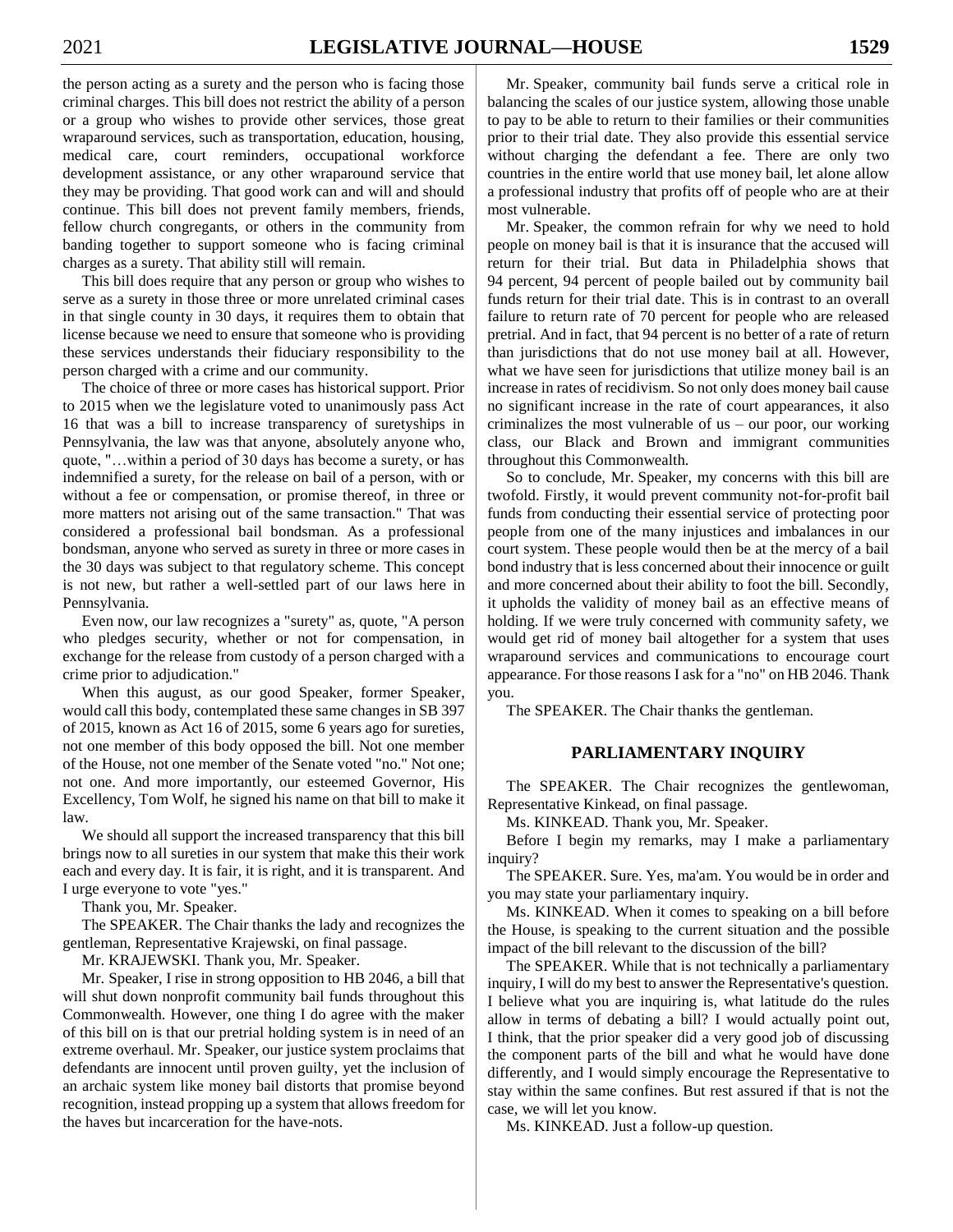The SPEAKER. You are in order and may proceed.

Ms. KINKEAD. To the extent that I tried to make these comments in my committee and was improperly silenced, what is my remedy?

The SPEAKER. I will reference the good lady to rule 10 on the subject of debate. It says, "When a member desires to address the House, the member shall rise and respectfully address the Speaker. Upon being recognized, the member may speak, and shall be confined to the question under consideration and avoiding personal reflections. When two or more members rise at the same time and ask for recognition, the Speaker shall designate the member who is entitled to the floor. No member…may speak more than twice…."

I believe the good Representative is inquiring as to committee procedures. The committees generally run with the same rules of the House; however, the chairs are also the presiding officers for their individual committees just as the Speaker is the presiding officer for the chamber, and if they determine that you have strayed beyond the content of the bill, the situation would be the same in that they would restrict debate to the underlying component parts of the bill.

Generally – and I know we have had a lot of discussions about this recently – the issues contained in the bills tend to be very confined, for a variety of court cases that we often reference when making decisions have really limited in many cases the scope of amendments as well as sometimes the scope of debate. Our job is to consider legislation. Specific to any remedies that would be available in the committees, I would encourage the Representative to speak with your chairman and work through those issues in committee or you are certainly welcome to talk to me after session.

Ms. KINKEAD. Thank you, Mr. Speaker.

Twelve days. That is how long this legislation has existed and we are already shoving it through on final passage. This bill should be solving a significant problem if we have such urgency and yet it is not. Put simply, we should not even be discussing this. State legislation is not needed. Rules already exist that regulate how private individuals, collective groups like churches and nonprofit groups, including community bail funds, may post bail. Not only are there clear and adequate rules, but it was admitted in committee that this legislation is not tackling an actual problem. No justification whatsoever was provided other than vague theories of professionalism, which is an odd sticking point given that we have traditionally attempted to stake out the claim of being antiregulation and yet here we are calling for regulation where there is none needed.

Though community bail funds are clearly the target of this ALEC (American Legislative Exchange Council)-backed bail bond industry giveaway, this bill is not just about community bail funds. This legislation would limit the ability of churches to come together to support their congregation members, relatives to come together to support their family members, neighbors to come together to support neighbors. This would regulate into the ground, for no clear purpose, any and all attempts by individuals to come together and support their neighbors caught up in the legal system.

One of the most astounding leaps of logic that I heard about this legislation is the fearmongering around cartels, which is not only misguided practically and geographically, it also displays a shocking ignorance of how community bail funds, sophisticated criminal organizations, and our criminal legal system each operate. Community bail funds have existed since 1920 when

similarly overreaching legislators created the Red Scare and prompted mass arrests. They are not and have never been linked to organized crime.

Community bail funds do not receive donations from individuals or organizations to specifically bail out any single individual. They exist to support those who are unjustly trapped in unaffordable bail. Donations provided by shadowy organizations attempting to use bail funds as a front simply does not happen and there is no evidence whatsoever that it does. In order to post bail, a person, whether posting as an individual or on behalf of a bail fund or community group, has to present their State ID and provide contact information to the court. The funds are raised from tiny donations from community members and individuals, near and far. Some donations are as low as \$5, symbolic of the community banding together to support those in greatest need of assistance.

In specific cases involving drug charges, the bail-setting authority is able to use what is referred to as the "Nebbia Order," meaning that in order to post bail, the would-be poster has to appear before the judge to testify that the source of the funds to be used is not related to the crime for which the defendant is accused. If the judge lifts the order, only the person who appeared in court can post bail and they must act as a surety for the bail posted.

Community bail funds are different from bondsmen. They do not profit on the caging of our fellow community members. They do not depend on a system where those without the financial means to post bail themselves are forced to submit to surveillance and coercion prior to their day in court. Bail funds are a manifestation of communities rejecting the idea that caging people leads to community safety and proof that our current system is unnecessary, cruel, and ineffective.

Unlike bondsmen, community bail funds exist solely for the public benefit and do not charge for their services or exact repayment from the individuals and families that they serve. The individuals assisted by community bail funds are working-class and low-income people, many of whom struggled to find and maintain safe housing or were unhoused prior to their incarceration. Requiring bail funds, churches, and other community groups who come together to post bail for our neighbors would only serve to chill this activity and limit the ability of poor and low-income people to make bail. Bail funds, churches, and community groups, unlike bondsmen, post bail for our neighbors without the requirement of payment. Registration and regulation of private citizens who post bail for their neighbors free of charge would not provide any benefit to the community and would in fact prove to be a burden.

Pennsylvania already has the ninth highest rate of pretrial detention with 270 people in jail for every 100,000 residents. Pretrial detainees, people who have not actually been convicted of the crime for which they are accused, make up more than 60 percent of our current jail population. A study that examined bail and court appearance rates in Pittsburgh and Philadelphia found no evidence that cash bail increased the probability of appearance for subsequent court dates. However, it did find that cash bail increases the likelihood of recidivism by 6 to 9 percent. After just 3 days in jail, people can lose their jobs, housing, custody of their children, and even their lives. Community bail funds help mitigate this harm by posting bail free of charge.

Under the guise of professionalizing a system that has worked well for over 100 years, we are reinforcing a system that allows people with financial means to purchase their freedom while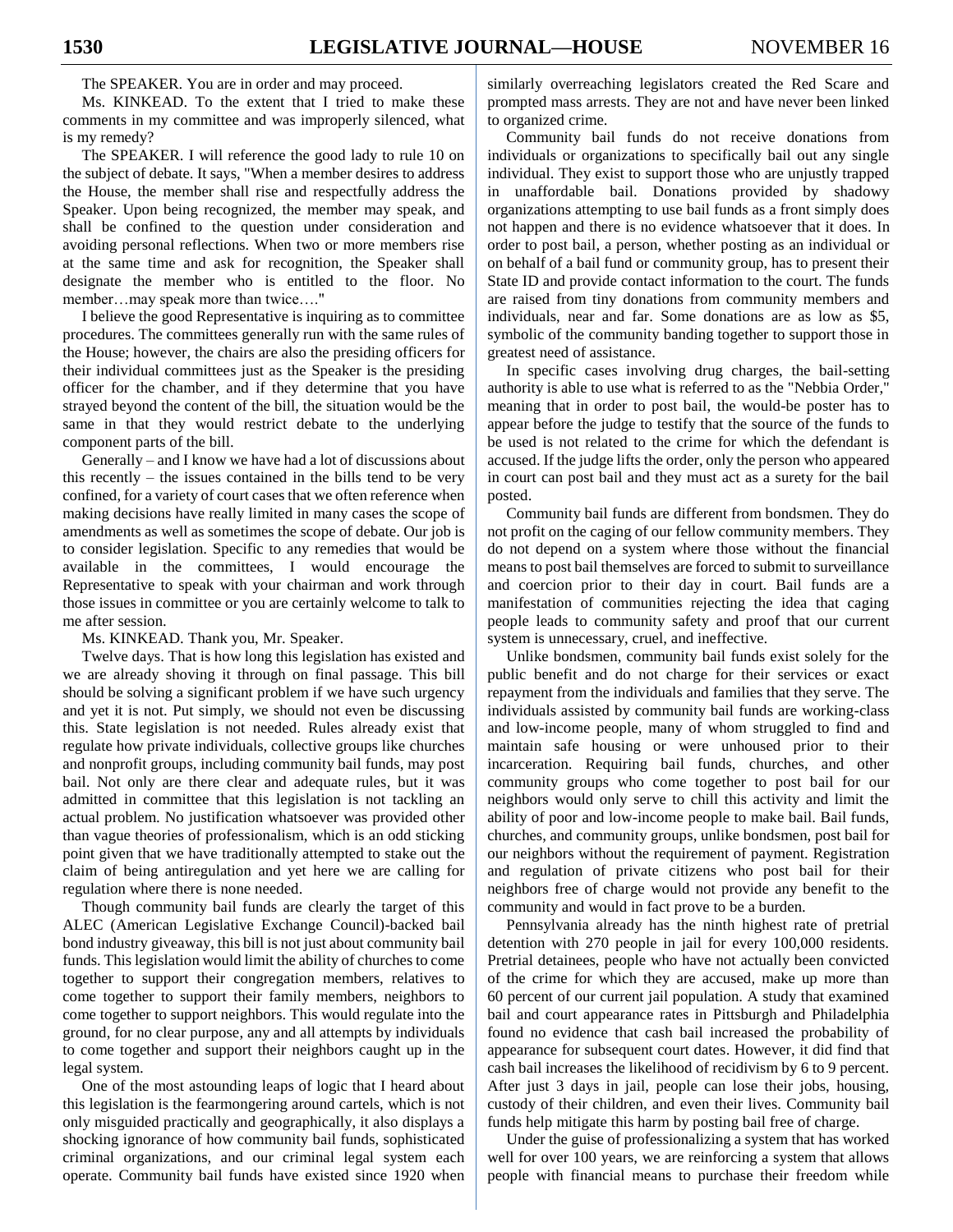those without means remain incarcerated. Because pretrial detention is directly correlated with increases in defendants waiving fundamental rights like preliminary hearings and pleading guilty when they otherwise would not, this legislation would only exacerbate the disproportionate negative impact our criminal justice system already has on low-income communities and communities of color.

This bill solves no stated problem, creates significant new ones, and leaves our criminal legal system somehow even more unjust than it already is. I cannot support it and I cannot understand how any of my colleagues here would. I ask you to vote "no." Thank you.

The SPEAKER. The Chair thanks the lady and recognizes the gentleman, Representative Ecker, on final passage.

Mr. ECKER. Thank you, Mr. Speaker.

So if one of our children is charged with a crime, we are not going to go and see an unlicensed attorney. If we have a medical condition, we are not going to go and see an unlicensed doctor. Heck, we probably will not even go and get our hair cut from an unlicensed barber. Okay? This bill is simply bringing in a group that is trying to act unlicensed.

Yesterday we passed an amendment on this floor to give these groups an extra amount of time to get compliant, to get the registration. We are talking about a nominal— At the end of the day, we are talking about a nominal registration fee that these groups have to go through to be able to obtain the licensing that every other bondsperson has to do. That is what this bill does. It is not a change of the bond system – or the bail system; I am sorry. This is about bringing uniformity to how the bail system works and those that are in this arena.

And just like we want our attorneys and our accountants and our doctors to be licensed when we go and see them, that is what this bill does. That is why I am supporting this bill, and I would ask for an affirmative vote.

The SPEAKER. The Chair thanks the gentleman.

#### **REMARKS SUBMITTED FOR THE RECORD**

The SPEAKER. The Chair recognizes the gentleman, Representative Briggs, on final passage.

Mr. BRIGGS. Thank you, Mr. Speaker.

I am actually going to be submitting my comments for the record because the previous speaker from Allegheny County hit the argument right on. It would have been great to hear that exact same argument in committee, but she was silenced during that discussion. So with that, I am not going to go through my comments because I think she explained the benefits of the bail funds.

There are eight funds in the State. They provide a lot of services. Last year the Philadelphia Bail Fund provided 400 individuals bail. And I know they could still— They could do it once and they could do it twice but once they got to that third, they would have to stop. And the services they provide are much more comprehensive than just a no-fee bail. They provide rides to hearings. They provide counseling. These are good entities. They are not drug cartels. They are not bad actors as we have heard.

But it was unfortunate last week when those comments were silenced. And I will be submitting the remainder of my comments for the record.

Thank you, Mr. Speaker.

The SPEAKER. The Chair thanks the gentleman. Your remarks will be submitted and accepted for the record.

Mr. BRIGGS submitted the following remarks for the Legislative Journal:

Mr. Speaker, I rise today to oppose HB 2046.

First, Mr. Speaker, the speed at which HB 2046 is moving through this chamber is notable. Mr. Speaker, this bill was introduced without a cosponsorship memo and referred to the House Judiciary Committee on November 3 and reported out of committee on November 9. Here we are on November 16 voting on final passage on the House floor.

Mr. Speaker, this legislation has not been around and it is a completely new concept for a problem that does not exist. In committee, members queried what the problem is that we are attempting to solve with this legislation. Mr. Speaker, this seems like a straightforward and appropriate question and one that we all ask when we consider legislation, but unfortunately, the answer was all but clear. Basically, the reason stated for the urgent need for this legislation is at some point in the future a bad thing may happen involving a nonprofit bail fund and there was an incomprehensible reference to public safety. We heard about drug cartels and various bad actors.

Mr. Speaker, I will use a phrase a friend of mine used to use on this floor: skulduggery. I believe skulduggery is afoot and the dirty little secret behind this bill is some among us want to eliminate all competition, no matter how insignificant, to the predatory bail bond industry.

Mr. Speaker, bail funds are typically nonprofit, charitable organizations that are community-supported and volunteer-driven. These funds provide free, no-cost bail and case management services to support people who are released pending trial. By all accounts these bail funds are providing a much-needed community service to get people out of jail who cannot afford to post bail.

Mr. Speaker, dare I say community bail funds use a carrot model to help people rather than the predatory sticks used by the commercial bail industry. Bail funds have been around for decades without any issues, and there are eight such funds operating in Pennsylvania. Mr. Speaker, I have been able to look at data from one of the community bail funds operating in Philadelphia and they tell me this bill will shut them down. The data is eye-opening. For example, Mr. Speaker, 88 percent of the people served by the fund are people of color, 98 percent of the people were indigent, 93 percent of all those served by the fund show up for all their court dates, and out of all the cases they closed in 2020, 84 percent were withdrawn or dismissed before trial, 12 percent were given probation alone, and 4 percent were eventually sentenced to jail.

Mr. Speaker, last year alone bail was set in 11,000 cases in Philadelphia and Philadelphians spent \$36 million in bail payments. The community bail fund helped free 400 people and spent only about a million dollars. The overwhelming majority of people in jails are not convicted and are simply awaiting resolution of their charges.

Mr. Speaker, when someone is arrested for a minor crime and granted bail, the issuing authority is making it clear the person is not a danger to the community. We are not talking about hardened criminals or violent crimes. Most of these funds provide support to people accused of minor crimes but they cannot afford to post any amount of bail no matter how small.

Mr. Speaker, even after only a few days in jail, people lose their employment, their housing, custody of their children, and some lose their lives.

Mr. Speaker, people are not programmed to live in a cage, even if it is a short period of time. Eliminating these charitable bail funds will cause more people of color to sit in jail and have their lives turned upside down for minor crimes.

Mr. Speaker, unfortunately, the institutional racism continues to persist in our system. Judges are more likely to assign unaffordable bail to people of color, with Blacks being assigned unaffordable bail 87 percent higher than Whites. What is more, assigning cash bail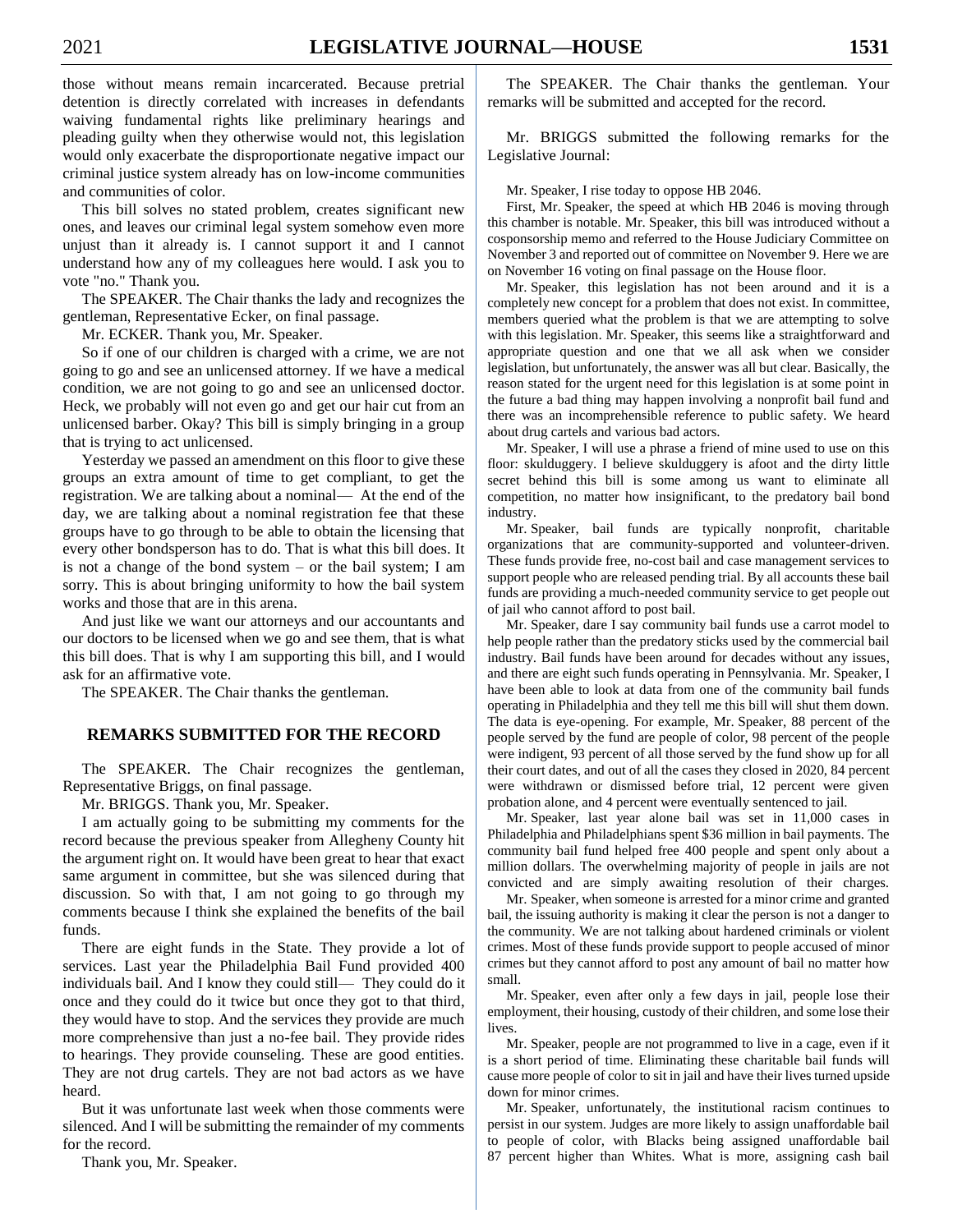undermines public safety. Studies show a low-risk person being detained for 2 to 3 days were 40 percent more likely to commit new crimes than equivalent persons held for no more than 24 hours. Mr. Speaker, 74 percent of all people held in jail have not been convicted of any crime.

Mr. Speaker, making a poor person sit in a cage pretrial directly correlates to an increase in innocent people pleading guilty to crimes they did not commit. When given the opportunity to take a deal that allows you to go home even if you did not commit the crime is all too often the calculation people have to make. Mr. Speaker, this system only makes our streets more dangerous.

Mr. Speaker, maybe the most important thing we must consider is eliminating these community bail funds and keeping more people in jail pretrial undermines the fundamental bedrock principle of presumed innocence.

Mr. Speaker, I feel like I am living in an alternate universe when I walk on to this floor. The House Democratic Caucus has been asking for bail reform for years, we have introduced legislation with no movement, and here we are fast-tracking a bill that will put community bail funds out of business. We know passing this bill will cause more poor people of color to sit in jail longer. For all of these reasons, Mr. Speaker, I ask for a negative vote on HB 2046.

The SPEAKER. The Chair recognizes the gentleman, Representative Dan Miller, on final passage.

Mr. D. MILLER. Thank you, Mr. Speaker.

Mr. Speaker, we have heard some very good comments today, so I will not attempt, anyhow, to touch on already made points. However, one of the comments that we did hear was what we would do, what we would do when our children need something, when our children need something. But the reality of it is, if you apply the hour to this bill, overwhelmingly we are going to be able to pay the bond, we are going to be able to pay the bail, we are going to be able to get our children out because we could afford to. Overwhelmingly we can afford to, and that is the issue with this bill.

Look, I very much appreciate, you know, all the comments from the maker. The problem is that while some may feel that this bill does no harm to systems that are in place to help people pay bond, they think that there is a problem. Those who are involved are saying that there is a problem here. Those who are involved are saying that your licensing is going to threaten what we do and how we do it and whom we do it with.

And as it was previously mentioned, our jails are overflowing with people who have not been convicted of anything. The majority of bonds are under \$5,000. The majority of bonds are under \$5,000. We are not talking about the ones that are up there for the most egregious of offenses. We are talking at the very least if the majority of people who have a chance to get out, they cannot get out because they are too poor to get out. So what happens when a poor person is stuck there? Not only does it take every aspect of their life and jeopardize it – their work, their children, their schooling, whatever could be the issue – not only does it do that, but it also alters how their defense works. It makes it so when you go to a preliminary hearing and exercise your rights as a defendant here in the Commonwealth, you are more likely to give them up, you are more likely to waive them, you are more likely to not hear from the police or from an accuser, you are more likely not to hear them because you are doing anything you can to get out of jail.

So what happens? So a prosecutor comes up and says, "Well, look, I understand you are still in." "Well, I can't pay that five hundred bucks, can't pay that \$1500, can't pay that \$1200" – not like our children can, but you cannot do it. "Well, here, let me help you out. I will agree to let you out, poor person; just waive your preliminary hearing, just waive it. Don't listen to the information, the accusations against you. Don't have a chance to cross-examine any information. Don't have a chance to build a record that could help you going forward. But don't worry, poor person; I'll get you out; just waive it."

The reality that comes up is that more and more our bail and bond system clearly does not work. Someone had mentioned what had happened in years past, but you know what, for everybody who was here, here is the issue for all of us, is that in those years that have passed what has become more and more clear, if we are paying attention to it, is the amount of poor people who are still stuck in our system. They are there. They are there and we seem to be okay with it. That if you can pay, you get out. If you cannot pay, you stay and risk everything else that comes in there so that when CYF (Children, Youth and Families) comes knocking on your door because you cannot be home for your kids, well, hey, that is just bad luck. And when you lost your job because you could not pay for 12 days, well, that is just bad luck. And when you cannot keep your apartment, well, that is just bad luck because you are just too poor to pay the \$750 to get out.

So all we have to do here with this bill is pull back, just pull back, and decide that we are going to treat Americans the same no matter how much they make. And there should be a degree of progressivity that comes into these questions. It does more harm to keep a poor person in jail than it does to let them go. Ninetyfour percent we heard today, that is the return; 94 percent – 94 percent are finding their way back in. Country after country are showing how they can make the system work without cash bond at all. And here we are saying, "Oh, look, the one nonprofit system that comes in a place that is getting a bunch of poor people out, well, look, we think they are going to be okay, but every one of them says they are not, every one of them says they are not. I am missing the support from them that says, oh, you know, we are going to be okay. The reality is this: They should not exist. Those nonprofits should not exist in the first place if we were doing bond and bail the right way. They should not have to exist but they do.

So on this bill here, while I very much always appreciate the maker, the reality of it is here, the impact of this is to just keep more poor people in jail. That is what it is. That is what will happen. And then cases can move quicker because there will be more waiving of hearings in the process. So that is what this bill will do: more poor people incarcerated, make the job easier for the district attorneys, have nothing to do with whether or not the person has a full due process, and will be sure to ruin the poor person's life just because they cannot pay the bond. I would encourage everybody to stop this bill today; vote "no."

The SPEAKER. The Chair thanks the gentleman.

Seeing no one else seeking recognition, the Chair will now return to the prime sponsor of the bill, Representative Klunk, for the second time. She temporarily waives off.

And the gentleman, the majority leader, is recognized on final passage.

Mr. BENNINGHOFF. Thank you, Mr. Speaker.

There has been a lot of dialogue. Hard to kind of sort through all that, so I just wanted to rise, number one, in support of HB 2046 and remind our voters in this room and those that may be listening otherwise that HB 2046 increases the transparency so that our courts know who is serving as a surety on a bail bond. And in agreement with the previous speaker, HB 2046 increases the professionalism by ensuring that anyone who provides surety services, third-party guaranteed services, so that those charged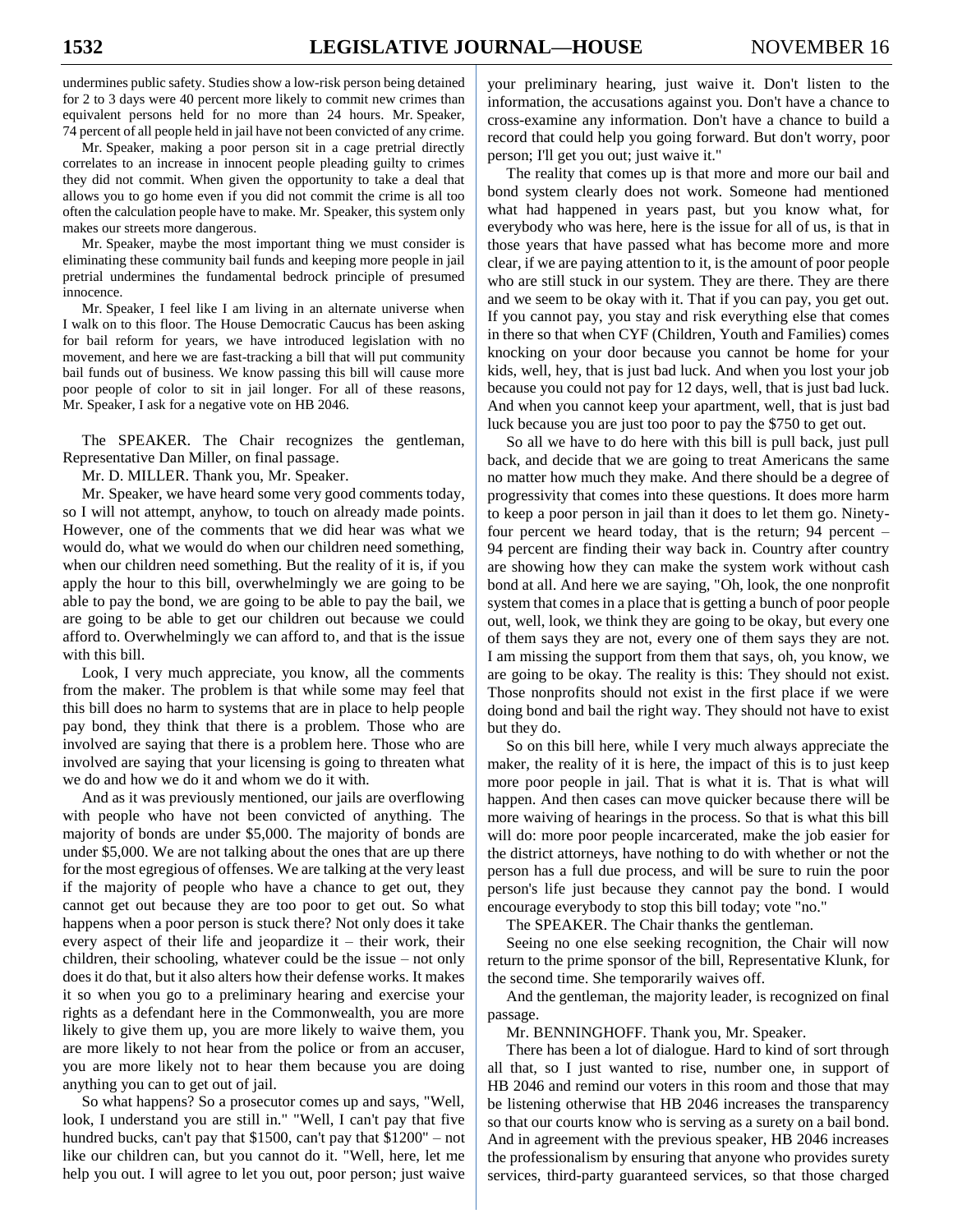$Gl$ 

with a crime are done so and those that are providing these services are licensed to provide those services. Would you not want that for your family or anyone's family?

Some have described this bill as a solution in search of a problem. That is simply not the case.

I commend the maker of this bill as she works very hard and takes this stuff very seriously.

In addition, my office had met and part of my team with the AOPC (Administrative Office of Pennsylvania Courts) to discuss this bill. The AOPC shared with our team that they have heard from several judges in counties with community bail funds. While all those judges respect the work of the funds, there is concern that there is no mechanism in the law to hold these funds accountable if a person on bail fails to appear. These judges are also concerned that there is no mechanism to ensure that these funds are not being taken advantage of by the people whom they are providing the services for. HB 2046 directly speaks to those concerns and addresses them head-on. Very simple.

The maker of this bill has done an excellent job at crafting this, a solution that is tailored to these problems, doing no harm to the work currently being done by these groups so long as licensing is in place. We all supported a very similar measure like this 6 years ago, I believe, and we all voted in support of it, ultimately passing SB 397, now known as Act 16 of 2015. I would ask my colleagues on both sides of the aisle to support the maker of this bill and HB 2046 on final passage.

Thank you, Mr. Speaker.

The SPEAKER. The Chair thanks the gentleman.

On the question recurring, Shall the bill pass finally?

The SPEAKER. Agreeable to the provisions of the Constitution, the yeas and nays will now be taken.

(Members proceeded to vote.)

The SPEAKER. On that question, the Chair recognizes the gentlewoman, Representative Oberlander.

Ms. OBERLANDER. Thank you, Mr. Speaker.

The electronic board is accurate.

The SPEAKER. The Chair thanks the lady and recognizes the gentleman, Representative Harris.

Mr. HARRIS. Thank you, Mr. Speaker.

The electronic board is accurate.

The SPEAKER. The Chair thanks the gentleman.

The following roll call was recorded:

# YEAS–111

| Armanini         | Gregory    | Marshall   | Rowe            |
|------------------|------------|------------|-----------------|
| Benninghoff      | Greiner    | Mehaffie   | Ryan            |
| <b>Bernstine</b> | Grove      | Mentzer    | Sankey          |
| <b>Boback</b>    | Hamm       | Mercuri    | Saylor          |
| <b>Bonner</b>    | Heffley    | Metcalfe   | Schemel         |
| <b>Borowicz</b>  | Helm       | Metzgar    | Schmitt         |
| <b>Brooks</b>    | Hennessey  | Mihalek    | Schroeder       |
| Brown, R.        | Hershey    | Millard    | Silvis          |
| <b>Burns</b>     | Hickernell | Miller, B. | Smith           |
| Causer           | Irvin      | Mizgorski  | Sonney          |
| Cook             | James      | Moul       | <b>Staats</b>   |
| $\cos$           | Jones      | Mustello   | Stambaugh       |
| Culver           | Jozwiak    | O'Neal     | <b>Stephens</b> |

| Davanzo   | Kail          | Oberlander     | Struzzi      |
|-----------|---------------|----------------|--------------|
| Day       | Kaufer        | Ortitay        | Thomas       |
| Delozier  | Kauffman      | Owlett         | Tomlinson    |
| DelRosso  | Keefer        | Peifer         | Toohil       |
| DeLuca    | Kerwin        | Pennycuick     | Topper       |
| Diamond   | Klunk         | Pickett        | Twardzik     |
| Dunbar    | Knowles       | Polinchock     | Warner       |
| Ecker     | Labs          | Puskaric       | Wentling     |
| Emrick    | Lawrence      | Ouinn          | Wheeland     |
| Farry     | Lewis         | Rader          | White        |
| Fee       | Mackenzie, M. | Rapp           | Williams, C. |
| Flood     | Mackenzie, R. | Rigby          | Zimmerman    |
| Fritz     | Major         | Roae           |              |
| Gaydos    | Mako          | Rossi          | Cutler,      |
| Gillespie | Maloney       | Rothman        | Speaker      |
| Gleim     |               |                |              |
|           |               | <b>NAYS-88</b> |              |

| Benham          | Fiedler    | Kosierowski | Pashinski    |
|-----------------|------------|-------------|--------------|
| <b>Bizzarro</b> | Fitzgerald | Krajewski   | Pisciottano  |
| Boyle           | Frankel    | Krueger     | Rabb         |
| Bradford        | Freeman    | Kulik       | Rozzi        |
| <b>Briggs</b>   | Gainey     | Lee         | Sainato      |
| Brown, A.       | Galloway   | Longietti   | Samuelson    |
| <b>Bullock</b>  | Gillen     | Madden      | Sanchez      |
| <b>Burgos</b>   | Guenst     | Malagari    | Sappey       |
| Carroll         | Guzman     | Markosek    | Schlossberg  |
| Cephas          | Hanbidge   | Matzie      | Schweyer     |
| Ciresi          | Harkins    | McClinton   | Shusterman   |
| Conklin         | Harris     | McNeill     | Sims         |
| Cruz            | Herrin     | Merski      | Snyder       |
| Daley           | Hohenstein | Miller, D.  | Solomon      |
| Davis, A.       | Howard     | Mullery     | Sturla       |
| Davis, T.       | Innamorato | Mullins     | Vitali       |
| Dawkins         | Isaacson   | Neilson     | Warren       |
| Deasy           | Kenyatta   | Nelson, E.  | Webster      |
| DeLissio        | Kim        | Nelson, N.  | Wheatley     |
| Delloso         | Kinkead    | O'Mara      | Williams, D. |
| Driscoll        | Kinsey     | Otten       | Young        |
| Evans           | Kirkland   | Parker      | Zabel        |

#### NOT VOTING–0

#### EXCUSED–2

Dowling Masser

The majority required by the Constitution having voted in the affirmative, the question was determined in the affirmative and the bill passed finally.

Ordered, That the clerk present the same to the Senate for concurrence.

\* \* \*

The House proceeded to third consideration of **SB 382, PN 1231,** entitled:

An Act amending Title 74 (Transportation) of the Pennsylvania Consolidated Statutes, in public-private transportation partnerships, further providing for definitions, for duties of board, for operation of board and for selection of development entities; and voiding prior initiatives of the Public-Private Transportation Partnership Board.

On the question, Will the House agree to the bill on third consideration? Bill was agreed to.

(Bill analysis was read.)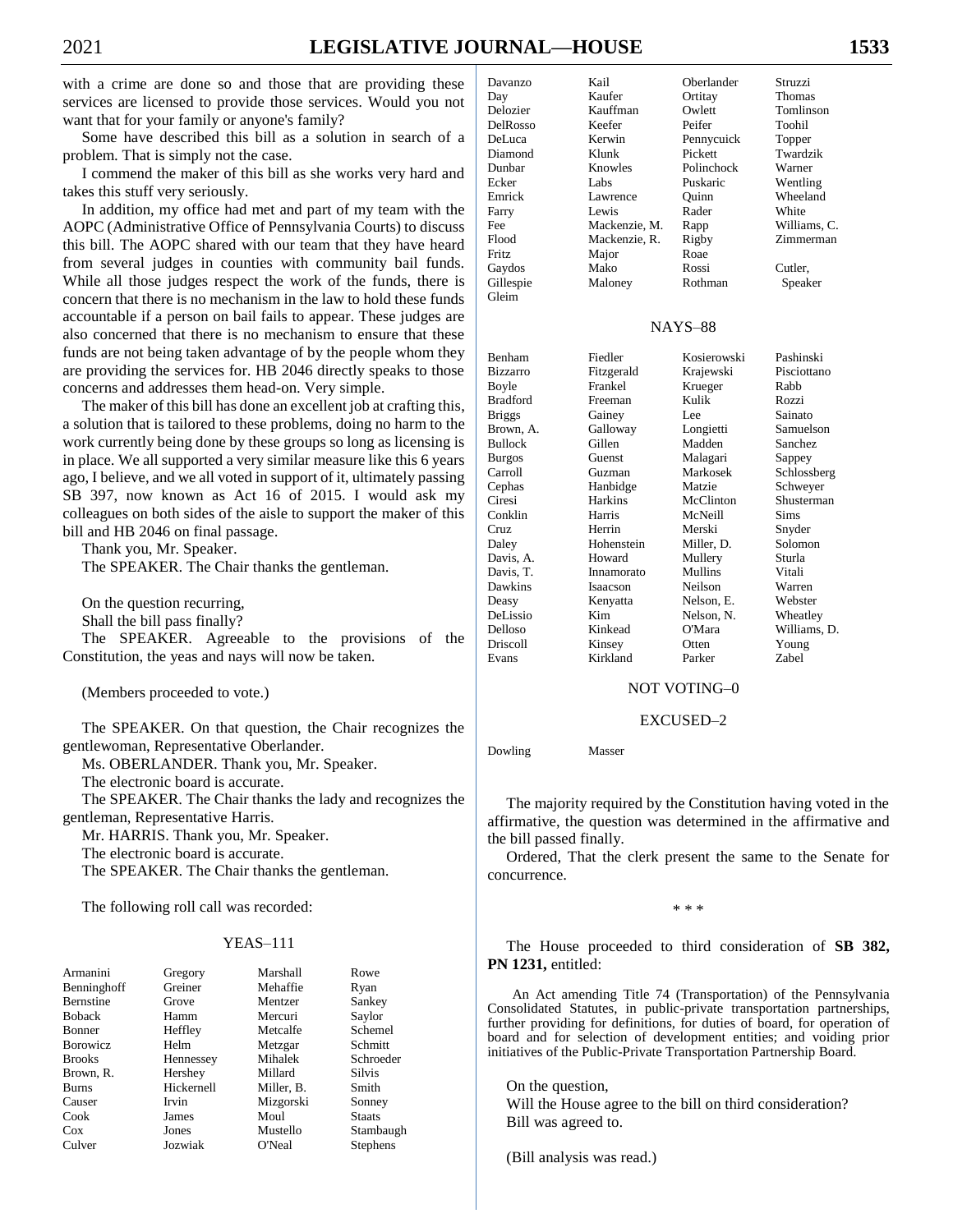The SPEAKER. This bill has been considered on three different days and agreed to and is now on final passage.

The question is, shall the bill pass finally?

On that question, the Chair recognizes the gentlewoman, Representative Delozier.

Ms. DELOZIER. Thank you, Mr. Speaker.

I rise in support of SB 382. This bill is one that is similar to my HB 920, which was introduced because of an action taken by the P3 (Public-Private Transportation Partnership) Board starting in November and culminating this past February when nine bridges that were to be tolled were announced across the State. The impact of that decision on my district is life changing to the local rivertown communities. The entire West Shore will feel the impact, but the communities in my district along the Susquehanna River are directly affected. They are small boroughs – Lemoyne, Wormleysburg, and New Cumberland – and how they will be impacted was laid out in the Transportation hearing that we had last month.

To be fair, to speak to the issue of the South Bridge and Route 83 here in central Pennsylvania, we recognize that the bridge needs to be replaced. We also understand the challenge of paying for a \$600 million project and keeping our traveling motorists safe. It is a big job that PennDOT has and I know they take it very seriously. While we agree on the bridge and the need for replacement, we disagree on the path forward to which the P3 Board has chosen to take, and for that reason SB 382 to needs to be passed and get to the Governor's desk.

We are all elected to represent our areas, to have a voice for them, but the way that this transpired, we did not have that voice. The legislature having a voice was certainly the intent of the bill in 2012. But the workaround that was used by voting to look at tolling and letting the review days lapse and then announcing the actual projects 2 months later shows a lack of transparency that will cost the taxpayers billions of dollars in the end. The lack of transparency will cost our communities in all nine areas where the bridges have been proposed.

The main issues in communities in my area in the 88th District that will feel the impact that were not considered but that would be considered if SB 382 is put into place: We would understand what the diversionary traffic impacts are, the costs, the public safety access, and what it will do to our local businesses. On traffic, we just realized and have seen the backup when our bridge was closed down for small fixes the last few weeks. That traffic was diverted off of 83 and it backed up for hours, and we are forced to go through what we already in our area call the bottleneck in Lemoyne. I can only imagine the diversionary traffic of hundreds more cars going through that area and the cost that it will be to fix those roads.

There is also a cost in my district in the sense that the bridge is used as a commuter bridge. The commuter bridge is a major pathway from the East and West Shores for passenger cars, for businesses, and for our trucking industry. Our trucking industry is vital to our economy, and they are being told that it will cost six times what the passenger cars are of \$1 or \$2 apiece; six times what a car pays is not what our economy needs. There is also an accelerator that these rates may go up in the future.

My constituents already pay the gas tax. They already pay three times the local services tax just because they work in Harrisburg, and now we are going to have to pay a toll to get here. That is three times the tax in order to come and do their job in an

already difficult economic time. This is when we are trying to get people back to work, not cost them more to get there.

SB 382 – we would also know that there is a \$2 billion cost to this plan. This contract that is being let out will most likely go to a foreign private investor, the firm that will contract all nine bridges together under one. That additional cost is at 10- to 15-percent commission, plus higher interest charges, legal and insurance on top of the cost of replacing the bridges. With that contract, that foreign investment financing firm is guaranteed payment. The cost of it plus the profit. If this level funding is not brought in by the tolling, guess who pays? The Motor License Fund. The Motor License Fund will pay to make up for the costs. What does that mean for the Pennsylvania taxpayers? There is zero risk by that private investment firm. All the risk is on the taxpayer and on the State of Pennsylvania. That is not what we need here in Pennsylvania.

We also talked about what all of the costs would be for our responders, the first responders, additional time on our small back roads. The cost to our businesses in these small communities that have already in the last year and a half been going and having difficult times, we are now going to divert all traffic to their front door so no one wants to come to their shops. All of these costs with SB 382 are evaluated prior to moving ahead and are known prior to a P3 Board vote, which was not done last November.

While I disagree with Secretary Gramian that there are no other options, there are two less expensive options: one, our traditional financing; and/or yesterday Federal funds are on the way to Pennsylvania of \$4 billion. I am sure we could find a way to use those.

What this bill is not, this bill is not ending P3 projects. This bill does not change the authority of the board. This bill does not eliminate local or State cooperation with the private sector to save tax dollars. What this bill is, is forcing the P3 Board to work how the P3 legislation of 2012 was supposed to work with checks and balances with the legislators representing their constituents having a voice. What this bill is, is making sure that when a vote is taken by the P3 Board, that the location, the costs, the impact, the type of fees, and the alternatives are known prior to taking a vote and giving the legislature a voice in that. What, finally, this bill is, is a good idea to allow for the intention of what the 2012 P3 bill was, what it was intended to accomplish. Now with appropriate checks and balances, it will allow us a voice that our constituents have asked us to have. I ask for your support of SB 382.

Thank you, Mr. Speaker.

# **THE SPEAKER PRO TEMPORE (JOHN A. LAWRENCE) PRESIDING**

The SPEAKER pro tempore. The Speaker thanks the lady. The question is, shall the bill pass finally?

On that question, the gentleman from Luzerne, Chairman Carroll, is recognized. The gentleman waives off.

The question is, shall the bill pass finally?

On that question, the gentleman from Cumberland, Representative Rothman, is recognized.

Mr. ROTHMAN. Thank you, Mr. Speaker.

There is really not much I can add to the eloquent words of my colleague from Cumberland County, except for she did mention the increased costs of transportation, and I cannot let it go without mentioning that the price of a gallon of gasoline in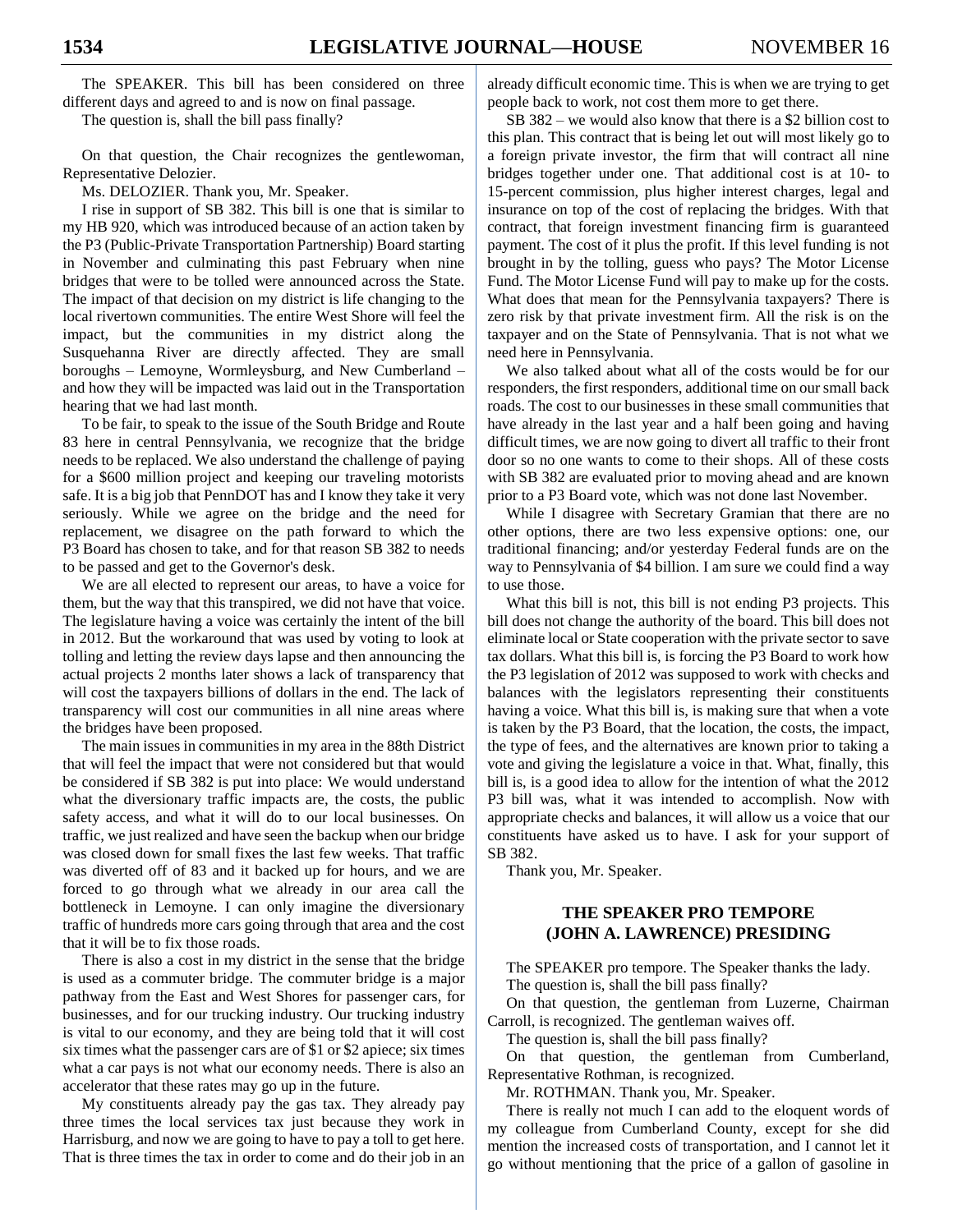Cumberland County has gone from \$2.40 a gallon in November of 2020 to \$3.62 a gallon today, and that adds additional burden on the people who commute to work. And I support this bill and urge you all to as well. Thank you.

The SPEAKER pro tempore. The question is, shall the bill pass finally?

On that question, the lady from York, Representative Keefer, is recognized.

Mrs. KEEFER. Thank you, Mr. Speaker.

I applaud the maker of this bill and my colleague's amendment to the bill. This is bad policy, the way that this additional tax was implemented at the last minute and sent forward to us through a committee and we were not even told what the specifics of the projects were until a month later. This changes how that process will work.

This is a double taxation for my constituents who use that bridge frequently who are already paying an LST tax (local services tax) that is almost triple the cost of the surrounding municipalities – \$156 annually. Adding this toll both ways to and from is a triple taxation for them.

So I would encourage my colleagues to support this bill. Thank you.

The SPEAKER pro tempore. The question is, shall the bill pass finally?

On that question, the gentleman from Carbon, Representative Heffley, is recognized.

Mr. HEFFLEY. Thank you, Mr. Speaker.

I applaud the maker of this bill and the gentlewoman who spoke eloquently earlier from Cumberland County as to why this bill is necessary. When we voted the P3 bill several years ago, it was never the intent to toll existing highways. And for anybody to take it that way and for how this administration and the P3 Board corrupted the process to sneak this through at the eleventh hour knowing that there was no time for the legislature to respond without even listing the bridges that were going to be tolled, that is why there is need for this legislation.

The fact that residents across this Commonwealth are not only going to be paying the highest taxes but then paying, could be paying both ways to drive to and from work. The fact that small businesses and manufacturers across this Commonwealth will be paying not only the toll on both ways on a bridge as they get their raw materials to their factory but then they are also going to be paying a toll both ways to cross a bridge when they take their product to market. This will cripple manufacturing and industries and aggregate companies in the Commonwealth of Pennsylvania.

It is opposed by every business group, every transportation group. It is a terrible process. There are much better alternatives. Paying 15- to 20-percent interest on these bridge repairs and then giving that investment opportunity to foreign companies, whether it be Spain – years ago they tried to sell the turnpike to Spain. That did not work out. Now they want to turn over these bridges possibly to a Chinese Communist government company to purchase our bridges and then dictate to us what we are going to be paying to cross them.

It is bad policy. This bill needs to get passed. And the Governor needs to change his stance on this process. Thank you.

The SPEAKER pro tempore. The Speaker thanks the gentleman.

Are there any other members seeking recognition before I turn to the committee chairs?

Seeing none, on this question, shall the bill pass finally, the gentleman from Luzerne, Chairman Carroll, is recognized.

Mr. CARROLL. Thank you, Mr. Speaker.

Mr. Speaker, this one is tough. This is not easy. The deep end of the pool, so to speak. Tolling of bridges. Raising \$2 billion. Admittedly, this is difficult governing. This is difficult legislating. We do not do it often, but today is a day.

So I think in light of some of the remarks I just heard, a little bit of history is in order here. There was a gentleman from Altoona by the name of Representative Rick Geist, who was the chair of the House Transportation Committee for the House Republicans for many, many years; a passionate advocate for all things transportation – rail, highways, and bridges. It was Representative Rick Geist from Altoona who sponsored HB 3 that created the P3 Board and the P3 process that we have in PennDOT's toolbox today. That bill, HB 3, became Act 88 of 2012. It became Act 88 of 2012 with the unanimous support of the State Senate and overwhelming support in the State House, including almost unanimous support from the House majority caucus – nearly unanimous support. A handful of members cast a "no" vote. The bulk of the members of the majority party in the House in 2012 voted in favor of this proposal. And at that time I heard over and over from the majority party that this is going to be a tool that is necessary in PennDOT's toolbox. That is what I heard Representative Chairman Geist say and others who advocated for this additional tool in the toolbox.

It was the House Democrats, including the gentleman from Mercer County, who offered an amendment to require a vote when we are going to toll roads and bridges, and his amendment was defeated by the majority party. The very thing that you want today, your caucus had that opportunity with the Longietti amendment in 2012 and it was summarily defeated. In fact, the former Speaker whom we recognized today led the floor debate to defeat the Longietti amendment that would have required a vote by the General Assembly if we toll a road or a bridge. Today during the portrait ceremony I heard the former Speaker highlight the fact that he was a passionate advocate for  $P3 - pro$ -pro-private investment, as I heard the Speaker say – his own words today.

The reality is that legislative proposal was a proposal that was advanced, adopted, and then signed by Governor Corbett in an effort to try and solve a problem that was the challenge related to additional funding for roads and bridges. It was your caucus's idea. You voted for it, your caucus. You advanced it to Governor Corbett and he signed it. And through the years PennDOT has taken advantage of that tool in the toolbox. In fact, we repaired 500 bridges and that did not cause any concern because it was not going to be a toll.

The P3 vote that was taken and referenced by the gentlelady from Cumberland County was a vote of appointees that included an appointee from the House Republican Caucus, the House Democratic Caucus, the Senate Republican Caucus, and the Senate Democratic Caucus. All four voted "yes"; all four. In fact, it was a unanimous vote by the P3 Board, including the Senate Republicans' and the House Republicans' appointee; a unanimous vote.

After the vote, Act 88 provided a window for action by the General Assembly to unwind the tolling of the nine bridges. That opportunity was not exercised. There was no legislative action taken to unwind the decision made by the P3 Board despite the fact that the current law allows for that unwinding. That option was not exercised by the Senate or the House in 2020.

Now, we heard a little while ago, the Federal government is going to deliver \$4 billion or so forth to Pennsylvania for roads and bridges, and thank God we had infrastructure week in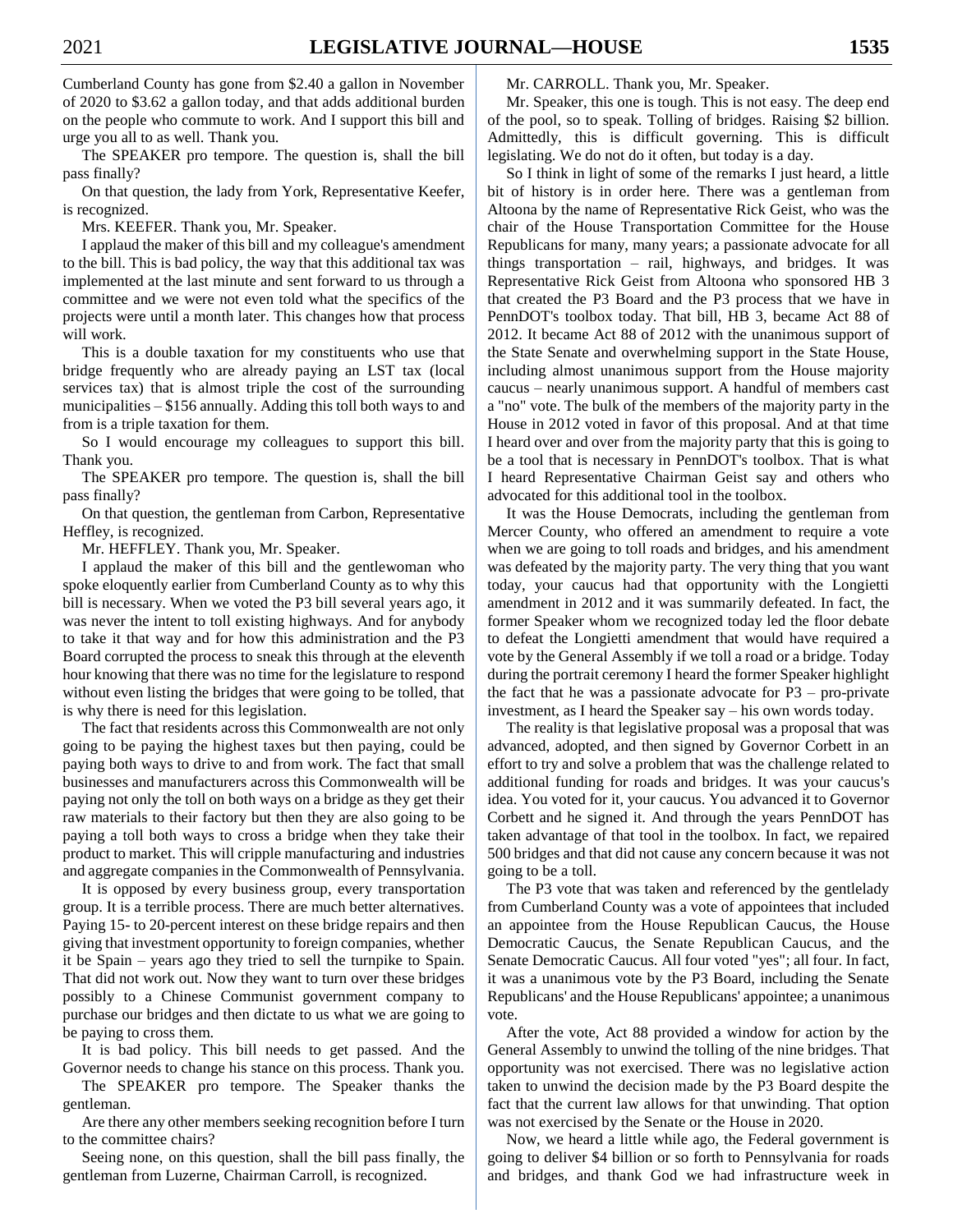Washington this week. That \$4 billion gets turned into \$2 billion if we have to use \$2 billion of it to fix nine bridges. And if you happen to be in a county where one of these nine bridges is not located, you will have \$2 billion less worth of projects done. In fact, every county in this State, every single county will have projects that do not get done if we have to dedicate \$2 billion of the \$4 billion to do nine bridges.

Again, this is hard. It is hard to raise money by the billions. It really is. But we always have a conversation around here of what can we deliver, not what do we need. We need money in the Motor License Fund. We all have projects in our districts, we all have projects in our counties that relate to roads and bridges that people use every single day. In fact, there are bearing estimates in terms of what PennDOT says they need for roads and bridges; I think it is probably somewhere in the neighborhood of \$7 billion. The \$4 billion from the Federal government and \$2 billion from the tolling is a gigantic step in the right direction.

Now, tolling is not novel in the United States in the year 2021. There are a whole series of States that probably reluctantly chose the option of tolling because raising revenue in other ways for the Motor License Fund in any State is very difficult. Rhode Island, Kentucky, Virginia, the State of Washington, Indiana, Louisiana have all adopted tolling in their States for bridges that prior were not tolled. I doubt that the General Assembly in Louisiana and Kentucky were doing pep rallies to do tolling on bridges in their State, but they did it. Oregon, Michigan, Ohio, and Maryland have tolling proposals that are under construction. There will be a toll instituted on roads and bridges in those four States coming soon. Again I doubt that the Ohio General Assembly was eager to do tolling on roads and bridges but they did.

Some might say maybe there are other things we can do to raise money for the Motor License Fund here in Pennsylvania to avoid this. We are not at the front of the line for change, Mr. Speaker, when it comes to the way that we fund roads and bridges in this State. We cannot even find a way to enact a bill to raise \$5 million – million – on registration fees for electric vehicles. I doubt that we are going to any time soon have a debate in this chamber relative to vehicle miles traveled or transportation network companies or anything that raises money in a substantial way.

We cannot even wean ourselves off shifting \$700 million to the State Police from the Motor License Fund, and that money equates to about 12 cents a gallon. We hear all the time, second highest gas tax in the nation. It is terrible. PennDOT is doing a horrible job; 20 cents out of the 58 cents a gallon does not even go to PennDOT for roads and bridges. We cannot stop that because we do insincere budgeting with respect to the way we treat the State Police when we dole out 12 cents a gallon to the State Police because we do not have an appetite to fund them properly in the General Fund.

Mr. Speaker, it is hard to raise \$2 billion. But I bet you every member in this chamber more than once has picked up the phone to call their PennDOT district office and talk to the district executive, him or her in that district, and highlight the fact that this particular SR (State route) needed to be paved, swale work needed to be done on this road, these bridges need to be repaired. We all do that. I am positive that you do it, you call your various PennDOT district offices and ask for help. And I am certain they all try and be responsive and helpful. I am certain they do because

I have great respect for the work that is done by the people of PennDOT both in the central office and in the districts across the State. But, Mr. Speaker, they cannot do it when we shift 12 cents a gallon to the State Police and they cannot do it when we do not raise \$5 million for electric vehicles.

Mr. Speaker, sometimes you have to pay to replace the bridges and not just name them.

The SPEAKER pro tempore. The question is, shall the bill pass finally?

On that question, the gentleman from Chester, Chairman Hennessey, is recognized.

Mr. HENNESSEY. Thank you, Mr. Speaker.

SB 382 as amended requires that the P3 process that was just talked about and was authorized by Act 88 of 2012 be implemented and votes be taken only after the voting bodies are fully informed of the details before the vote is taken. When Act 88 was passed back in 2012, the Federal government historically had never allowed tolling to be imposed on bridges or highways that had been built in any part with Federal money. That changed in December of 2015, and that is when the Federal government actually authorized tolling to be imposed by the States in a sense retroactively for highways and bridges that had been completed and used by our citizens for many, many years.

The rapid bridge replacement program has been mentioned by a former speaker as having been a P3 project and indeed it was, but those projects were handled by PennDOT within their agency. They partnered with outside contractors. They handled the projects themselves, and they did not impose tolls at all to pay for those projects or the completion of those projects.

It is important to note that this bill, even as it is amended, does not prohibit the possibility of tolling but would only allow for tolling after each required vote was cast with full knowledge of the actual proposal. That did not happen here.

Additionally, the recent passage of the Federal infrastructure bill by Congress will result in substantial billions of dollars coming to Pennsylvania. Frankly, the citizens of Pennsylvania will have a hard time understanding the need for tolling in light of that. There may well be a need for tolling going forward, but it simply will not sit well with them now when we have got a sudden influx of money coming from the Feds.

I ask you that we pass SB 382 as it has been amended and then send this back to the Senate for their consideration. Thank you.

On the question recurring,

Shall the bill pass finally?

The SPEAKER pro tempore. Agreeable to the provisions of the Constitution, the yeas and nays will now be taken.

(Members proceeded to vote.)

The SPEAKER pro tempore. On that question, the lady from Clarion is recognized.

Ms. OBERLANDER. Thank you, Mr. Speaker.

The electronic board is accurate.

The SPEAKER pro tempore. And the gentleman from Philadelphia, Representative Harris, is recognized.

Mr. HARRIS. Thank you, Mr. Speaker.

The electronic board is accurate.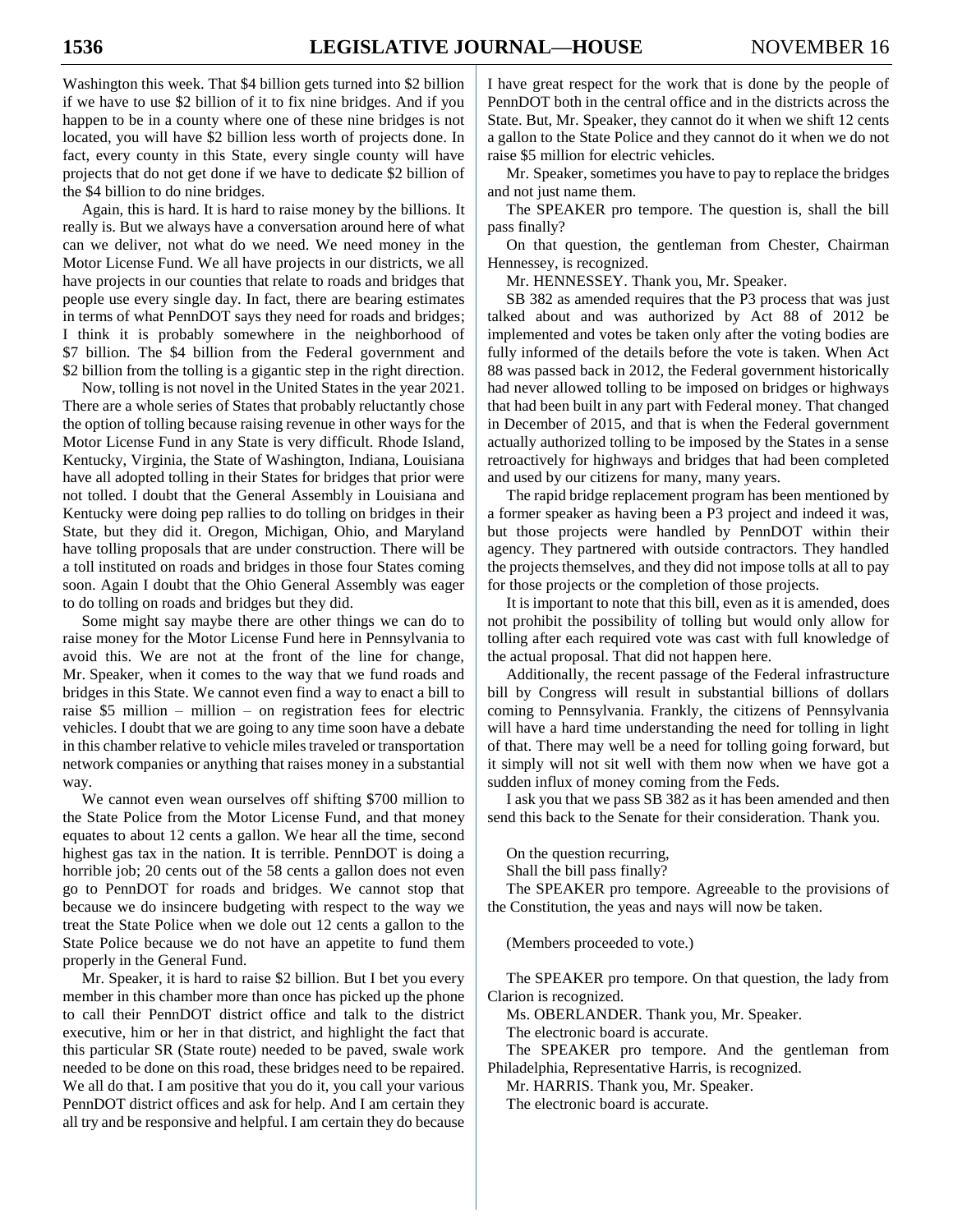The following roll call was recorded:

#### YEAS–125

| Armanini      |
|---------------|
| Benninghoff   |
| Bernstine     |
| <b>Boback</b> |
| Bonner        |
| Borowicz      |
| <b>Brooks</b> |
| Brown, R.     |
| <b>Burns</b>  |
| Causer        |
| Cook          |
| Cox           |
| Culver        |
| Davanzo       |
| Day           |
| Deasy         |
| Delloso       |
| Delozier      |
| DelRosso      |
| Diamond       |
| Dunbar        |
| Ecker         |
| Emrick        |
| Farry         |
| Fee           |
| Flood         |
| Fritz         |
| Gaydos        |
| Gillen        |
| Gillespie     |
| Gleim         |
| Gregory       |
|               |

Armanini Greiner Markosek Rowe Grove Marshall Ryan Hamm Mehaffie Sainato Heffley Mentzer Sankey Bonner Helm Mercuri Saylor Hennessey Metcalfe Schemel Hershey Metzgar Schmitt Hickernell Mihalek Schroeder Burns Irvin Millard Silvis James Miller, B. Smith Jones Mizgorski Sonney Jozwiak Moul Staats Kail Mullery Stambaugh Kaufer Mustello Stephens Kauffman Nelson, E. Struzzi Keefer O'Mara Thomas Kenyatta O'Neal Tomlinson Kerwin Oberlander Toohil Kim Ortitay Topper Klunk Owlett Twardzik Knowles Peifer Vitali Krueger Pennycuick Warner Kulik Pickett Wentling Labs Polinchock Wheeland Lawrence Puskaric White Lewis Quinn Williams, C.<br>
Longietti Rader Zabel Longietti Mackenzie, M. Rapp Zimmerman Mackenzie, R. Rigby Gillespie Major Roae Cutler, Mako Rossi Speaker

#### NAYS–74

Maloney Rothman

| Benham          | Driscoll       | Kinsey      | Pisciottano  |
|-----------------|----------------|-------------|--------------|
| <b>Bizzarro</b> | Evans          | Kirkland    | Rabb         |
| Boyle           | Fiedler        | Kosierowski | Rozzi        |
| <b>Bradford</b> | Fitzgerald     | Krajewski   | Samuelson    |
| <b>Briggs</b>   | Frankel        | Lee         | Sanchez      |
| Brown, A.       | Freeman        | Madden      | Sappey       |
| <b>Bullock</b>  | Gainey         | Malagari    | Schlossberg  |
| <b>Burgos</b>   | Galloway       | Matzie      | Schweyer     |
| Carroll         | Guenst         | McClinton   | Shusterman   |
| Cephas          | Guzman         | McNeill     | Sims         |
| Ciresi          | Hanbidge       | Merski      | Snyder       |
| Conklin         | <b>Harkins</b> | Miller, D.  | Solomon      |
| Cruz.           | Harris         | Mullins     | Sturla       |
| Daley           | Herrin         | Neilson     | Warren       |
| Davis, A.       | Hohenstein     | Nelson, N.  | Webster      |
| Davis, T.       | Howard         | Otten       | Wheatley     |
| Dawkins         | Innamorato     | Parker      | Williams, D. |
| DeLissio        | Isaacson       | Pashinski   | Young        |
| DeLuca          | Kinkead        |             |              |

#### NOT VOTING–0

#### EXCUSED–2

Dowling Masser

The majority required by the Constitution having voted in the affirmative, the question was determined in the affirmative and the bill passed finally.

Ordered, That the clerk return the same to the Senate with the information that the House has passed the same with amendment in which the concurrence of the Senate is requested.

\* \* \*

The House proceeded to third consideration of **HB 1546, PN 1785,** entitled:

An Act amending Title 18 (Crimes and Offenses) of the Pennsylvania Consolidated Statutes, in other offenses, providing for confidentiality of personal information for public safety officials.

On the question,

Will the House agree to the bill on third consideration? Bill was agreed to.

(Bill analysis was read.)

The SPEAKER pro tempore. This bill has been considered on three different days and agreed to and is now on final passage. The question is, shall the bill pass finally?

On that question, the gentleman from Montgomery, Representative Briggs, is recognized.

Mr. BRIGGS. Thank you, Mr. Speaker.

Just a little follow-up from yesterday's conversation on my desire to send this to the Judiciary Committee. It is my understanding that back in June House Democrats did in fact share concerns regarding the drafting of this policy with our colleagues on the other side of the aisle. While we were not successful in reaching agreement on an amendment here in the House, we hope the Senate will work with us to address the following concerns: number one, clearly expressing that there must be intent to cause harm as a requirement under the violation; number two, addressing the self-disclosure of personal information; number three, clarifying who is subject to the penalties; number four, narrowing and simplifying the definition of "public safety official"; number five, considering the application of penalties when violations are committed against individuals living in the public safety official's home who are not a spouse or a child. I am hopeful the Senate will address these shortcomings.

Thank you, Mr. Speaker.

The SPEAKER pro tempore. The question is, shall the bill pass finally?

On that question, the gentleman from Allegheny, Representative Dan Miller, is recognized.

Mr. D. MILLER. Thank you, Mr. Speaker.

Mr. Speaker, will the gentleman stand for interrogation?

# **THE SPEAKER (BRYAN CUTLER) PRESIDING**

The SPEAKER. The gentleman indicates that he will, and you are in order and may proceed.

Mr. D. MILLER. Thank you, Mr. Speaker.

Mr. Speaker, I want to just see if I can clarify for myself here, page 1 of the bill at the bottom, about halfway through that last paragraph, it says, "…or child knowing" – "knowing," so I see "knowing," which, to me, is going to talk about some mens rea, some requirement of knowledge – and it says, "…knowing that the person is a public…official…." So I do get that the knowledge requirement at least has to be that a person has to know that the person was a public safety official. Then it says, "…and that a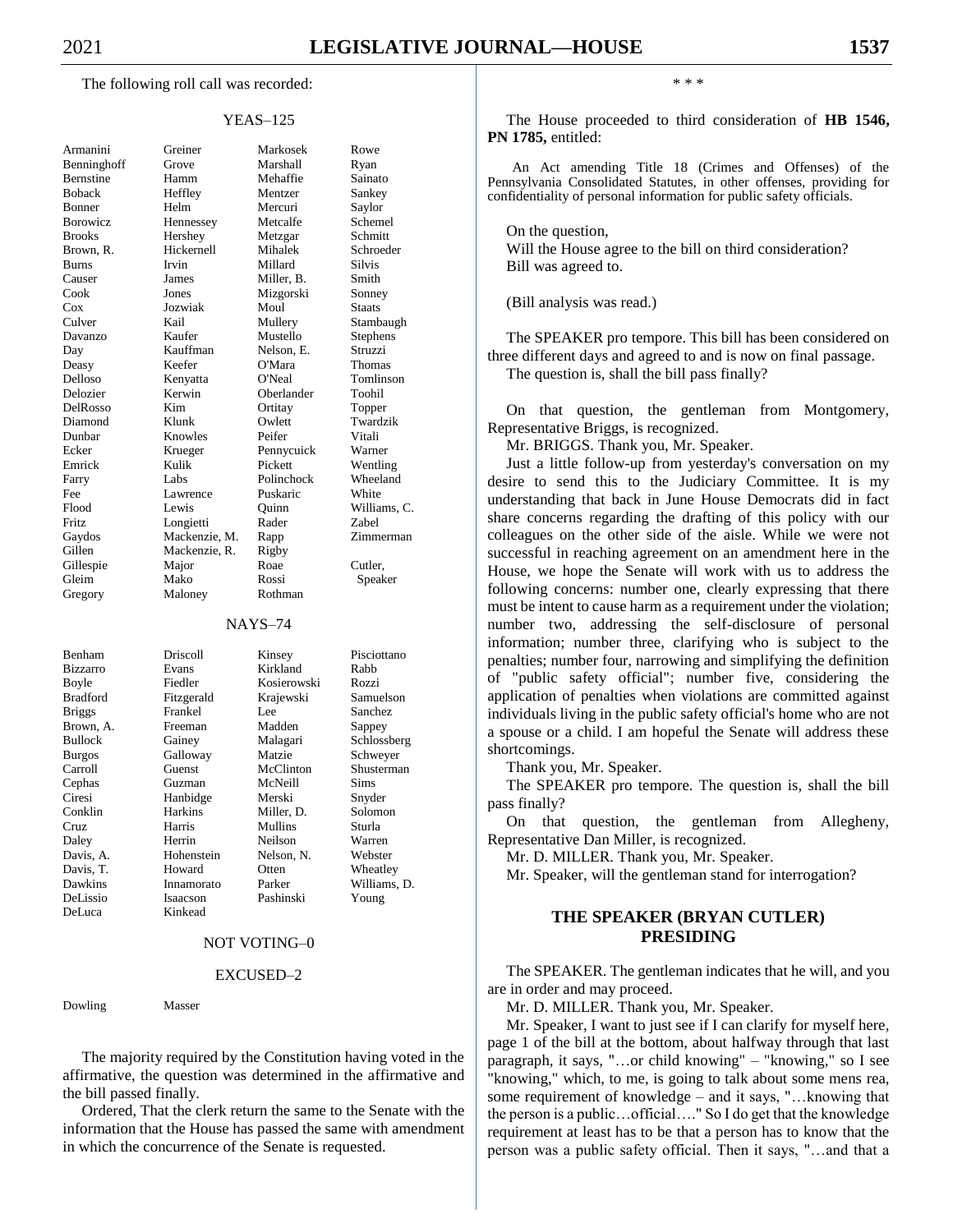third party is only seeking information because of the…occupation…." So my first question is, does the knowing requirement that is there for the person being a safety official, does the knowing requirement also apply to the only seeking information for the public safety official's occupation?

Mr. FARRY. It does.

Mr. D. MILLER. Thank you.

And to further that line of questioning, the next step is may cause to harm or threaten, may cause to harm or threaten. Does the knowing requirement apply to the "may cause to harm or threaten"?

Mr. FARRY. The bill is pretty plain spoken in its language. So the knowing applies to knowing the person is a public safety official, knowing that the third party is seeking that information because of the person's status as a public safety official, and the resulting component is to may cause harm or threaten harm of the public safety official or their family member, spouse or children.

Mr. D. MILLER. Sure, but – thank you, Mr. Speaker – but does the person have to know that the individual receiving the information may cause harm or threaten to harm? Does the knowing apply to that?

Mr. FARRY. Yes; it relates to that it may cause harm or result in the threat of harm.

Mr. D. MILLER. Thank you, Mr. Speaker.

The SPEAKER. The Chair thanks the gentleman.

On the question recurring,

Shall the bill pass finally?

The SPEAKER. Agreeable to the provisions of the Constitution, the yeas and nays will now be taken.

(Members proceeded to vote.)

The SPEAKER. On that question, the Chair recognizes the gentlelady, Representative Oberlander.

Ms. OBERLANDER. Thank you, Mr. Speaker.

The electronic board is accurate.

The SPEAKER. The Chair thanks the lady and recognizes the gentleman, Representative Harris.

Mr. HARRIS. Thank you, Mr. Speaker.

The electronic board is accurate.

The SPEAKER. The Chair thanks the gentleman.

The following roll call was recorded:

#### YEAS–179

| Armanini         | Gaydos    | Maloney    | Rozzi          |
|------------------|-----------|------------|----------------|
| Benninghoff      | Gillen    | Markosek   | Ryan           |
| <b>Bernstine</b> | Gillespie | Marshall   | Sainato        |
| <b>Bizzarro</b>  | Gleim     | Matzie     | Samuelson      |
| <b>Boback</b>    | Gregory   | McClinton  | <b>Sanchez</b> |
| Bonner           | Greiner   | McNeill    | Sankey         |
| <b>Borowicz</b>  | Grove     | Mehaffie   | Sappey         |
| Boyle            | Guenst    | Mentzer    | Saylor         |
| <b>Bradford</b>  | Guzman    | Mercuri    | Schemel        |
| <b>Briggs</b>    | Hamm      | Merski     | Schlossberg    |
| <b>Brooks</b>    | Hanbidge  | Metcalfe   | Schmitt        |
| Brown, A.        | Harkins   | Metzgar    | Schroeder      |
| Brown, R.        | Heffley   | Mihalek    | Schweyer       |
| <b>Burns</b>     | Helm      | Millard    | Shusterman     |
| Carroll          | Hennessey | Miller, B. | <b>Silvis</b>  |
| Causer           | Hershey   | Miller, D. | Smith          |

| Ciresi          | Hickernell    | Mizgorski   | Snyder        |
|-----------------|---------------|-------------|---------------|
| Conklin         | Howard        | Moul        | Solomon       |
| Cook            | Irvin         | Mullery     | Sonney        |
| Cox             | James         | Mullins     | <b>Staats</b> |
| Culver          | Jones         | Mustello    | Stambaugh     |
| Daley           | Jozwiak       | Neilson     | Stephens      |
| Davanzo         | Kail          | Nelson, E.  | Struzzi       |
| Davis, A.       | Kaufer        | Nelson. N.  | Sturla        |
| Davis, T.       | Kauffman      | O'Mara      | <b>Thomas</b> |
| Day             | Keefer        | O'Neal      | Tomlinson     |
| Deasy           | Kerwin        | Oberlander  | Toohil        |
| DeLissio        | Kim           | Ortitay     | Topper        |
| Delloso         | Kinsey        | Otten       | Twardzik      |
| Delozier        | Kirkland      | Owlett      | Vitali        |
| DelRosso        | Klunk         | Pashinski   | Warner        |
| DeLuca          | Knowles       | Peifer      | Warren        |
| Diamond         | Kosierowski   | Pennycuick  | Webster       |
| <b>Driscoll</b> | Krueger       | Pickett     | Wentling      |
| Dunbar          | Kulik         | Pisciottano | Wheatley      |
| Ecker           | Labs          | Polinchock  | Wheeland      |
| Emrick          | Lawrence      | Puskaric    | White         |
| Evans           | Lewis         | Ouinn       | Williams, C.  |
| Farry           | Longietti     | Rader       | Williams, D.  |
| Fee             | Mackenzie, M. | Rapp        | Young         |
| Fitzgerald      | Mackenzie, R. | Rigby       | Zabel         |
| Flood           | Madden        | Roae        | Zimmerman     |
| Frankel         | Major         | Rossi       |               |
| Freeman         | Mako          | Rothman     | Cutler,       |
| Fritz           | Malagari      | Rowe        | Speaker       |
| Galloway        |               |             |               |
|                 |               |             |               |

#### NAYS–20

Benham Dawkins Hohenstein Krajewski Cruz Herrin Kinkead Sims

 $G$ 

Innamorato Lee Burgos Gainey Isaacson Parker Cephas Harris Kenyatta Rabb

NOT VOTING–0

EXCUSED–2

Dowling Masser

The majority required by the Constitution having voted in the affirmative, the question was determined in the affirmative and the bill passed finally.

Ordered, That the clerk present the same to the Senate for concurrence.

## **CALENDAR CONTINUED**

## **BILL ON SECOND CONSIDERATION**

The House proceeded to second consideration of **HB 1308, PN 2316,** entitled:

An Act providing for establishment of suicide and overdose death review teams, for duties of suicide and overdose death review teams, duties of Department of Health, for confidentiality of suicide and overdose death review team records and for criminal and civil liability protections.

On the question, Will the House agree to the bill on second consideration?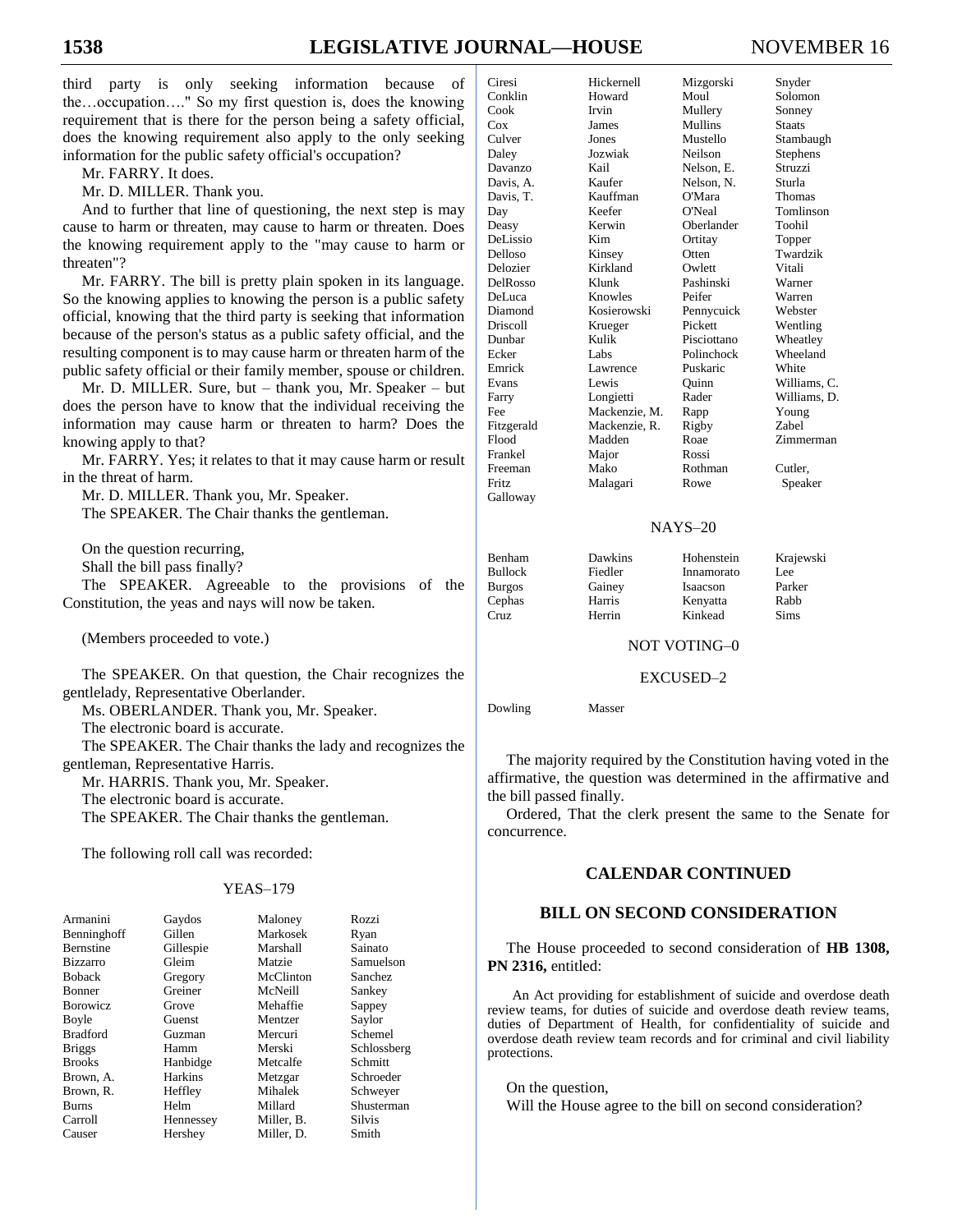Mr. **BONNER** offered the following amendment No. **A03037:**

Amend Bill, page 1, line 5, by striking out "SUICIDE AND OVERDOSE"

Amend Bill, page 1, line 8, by striking out "SUICIDE AND OVERDOSE"

Amend Bill, page 1, line 8, by striking out "TEAM" and inserting teams

Amend Bill, page 8, lines 9 through 30; pages 9 through 16, lines 1 through 30; page 17, lines 1 through 14; by striking out all of said lines on said pages and inserting

Section 1. Short title.

This act shall be known and may be cited as the Suicide and Overdose Death Review Act.

Section 2. Definitions.

The following words and phrases when used in this act shall have the meanings given to them in this section unless the context clearly indicates otherwise:

"County." A county of the first class, second class, second class A, third class, fourth class, fifth class, sixth class, seventh class and eighth class.

"Death review team." A suicide or overdose death review team established under section 3.

"Deceased individual." An individual who died by suicide or fatal overdose.

"Department." The Department of Health of the Commonwealth.

"Drug." A substance which produces a physiological effect when ingested or introduced into the body. The term includes an illicit or legal substance.

"EMS provider." The term includes the following:

(1) An emergency medical responder.

(2) An emergency medical technician.

(3) An advanced emergency medical technician.

(4) A paramedic.

(5) A prehospital registered nurse.

(6) A prehospital physician extender.

(7) A prehospital EMS physician.

(8) An individual prescribed by regulation of the

department to provide specialized EMS.

"Health care provider." A physician, advanced practice nurse practitioner or physician assistant who is licensed to practice medicine in this Commonwealth.

"Hospital." An institution having an organized medical staff established for the purpose of providing to inpatients, by or under the supervision of physicians, diagnostic and therapeutic services for the care of individuals who are injured, disabled, pregnant, diseased, sick or mentally ill or rehabilitation services for the rehabilitation of individuals who are injured, disabled, pregnant, diseased, sick or mentally ill. The term includes facilities for the diagnosis and treatment of disorders within the scope of specific medical specialties.

"Law enforcement agency." The Pennsylvania State Police, a local law enforcement agency or the Office of Attorney General.

"Local department of health." Any of the following:

(1) A local department of health established by a municipality under the act of August 24, 1951 (P.L.1304, No.315), known as the Local Health Administration Law.

(2) A single-county department of health or joint-county department of health established under the Local Health Administration Law.

"Local law enforcement agency." A police department of a city, borough, incorporated town or township.

'Mental health provider." A psychiatrist, psychologist, advanced practice nurse practitioner with a specialty in psychiatric mental health, clinical social worker, professional clinical counselor or marriage and family therapist who is licensed to practice in this Commonwealth.

"Multicounty team." A multidisciplinary and multiagency suicide or overdose death review team jointly created by two or more counties in this Commonwealth.

"Municipality." A county, city, borough, incorporated town or township.

"Overdose." An alcohol or substance overdose.

"Overdose death." A fatality resulting from one or more substances taken in excessive amounts.

"Overdose death review." A process in which a multiagency, multidisciplinary team performs a series of individual overdose death reviews to effectively identify system gaps and innovative communityspecific overdose prevention and intervention strategies.

"School." A facility providing elementary, secondary or postsecondary educational services. The term includes the following:

- (1) A school of a school district.
- (2) An area career and technical school.
- (3) A joint school.

(4) An intermediate unit.

(5) A charter school or regional charter school.

(6) A cyber charter school.

(7) A private school licensed under the act of January 28, 1988 (P.L.24, No.11), known as the Private Academic Schools Act.

(8) A private school accredited by an accrediting association approved by the State Board of Education.

(9) A nonpublic school.

(10) An institution of higher education.

(11) A private school licensed under the act of December 15, 1986 (P.L.1585, No.174), known as the Private Licensed Schools Act.

(12) A private residential rehabilitative institution as defined in section 914.1-A(c) of the act of March 10, 1949 (P.L.30, No.14), known as the Public School Code of 1949.

"Substance use disorder." A pattern of use of alcohol or other drugs leading to clinical or functional impairment.

"Substance use disorder treatment provider." An individual or entity who is licensed, registered or certified within this Commonwealth to treat substance use disorders or who has a drug addiction treatment waiver under section 303(g) of the Controlled Substances Act (Public Law 91-513, 84 Stat. 1236) from the Substance Abuse And Mental Health Services Administration to treat individuals with substance use disorder using medications approved for that indication by the United States Food and Drug Administration.

"Suicide death." A fatality caused by injuring oneself with the intent to die.

Section 3. Suicide or overdose death review teams.

(a) Establishment.–A county, or two or more counties, may establish a suicide death review team, an overdose death review team, or both, for the purposes of collecting and examining information and records concerning suicide or overdose fatalities in this Commonwealth to improve community resources and systems of care to reduce suicide or overdose fatalities. The following shall apply:

(1) A county may establish an independent county death review team or jointly with other counties. If a joint county death review team is established, the multicounty team members shall execute a memorandum of understanding between participating counties regarding team membership, staffing and operations.

(2) Upon the establishment of a death review team, the death review team shall notify the department of the establishment of the team.

(3) A death review team shall be multidisciplinary and culturally diverse and include professionals and representatives from organizations that provide services or community resources for families in the community served by the death review team. (b) Membership.–

(1) In counties where there is a local health department, the local health department shall be the lead organization to oversee and coordinate the death review team in a form and manner as prescribed by the department. In counties choosing to establish a death review team, if there is not a local health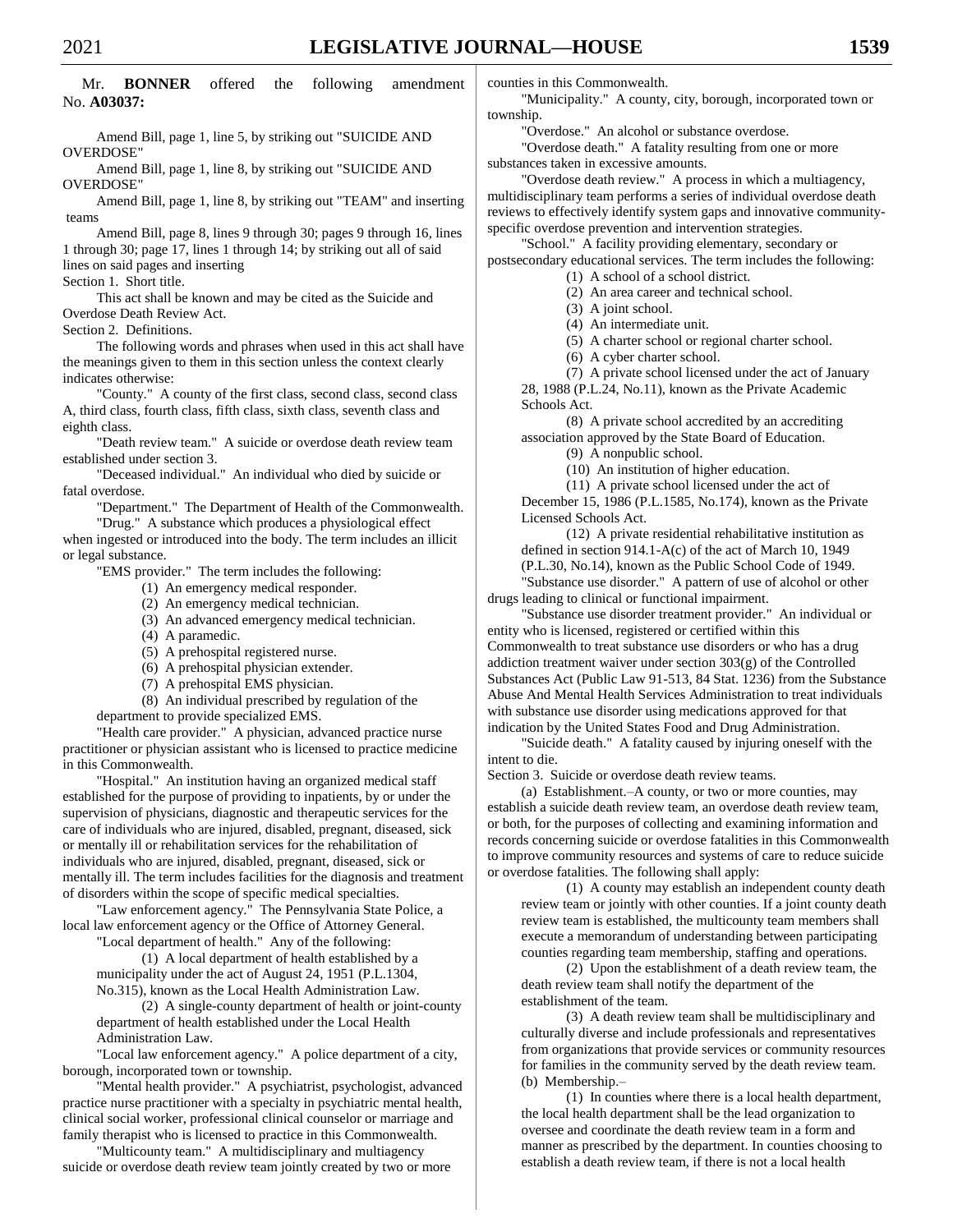department, an organization interested in being selected as the lead organization shall submit an application, in a form and manner as prescribed by the department, for review and approval. Prior to submitting an application, a county's commissioners shall approve the submission of an organization as a lead organization.

(2) The lead organization shall select the membership of the death review team. The following shall apply:

(i) Members of the overdose death review team shall be selected from any of the following categories:

(A) A coroner or medical examiner.

(B) A pathologist.

(C) A psychologist licensed under the act of March 23, 1972 (P.L.136, No.52), known as the Professional Psychologists Practice Act.

(D) A physician licensed under the act of December 20, 1985 (P.L.457, No.112), known as the Medical Practice Act of 1985, or a physician licensed under the act of October 5, 1978 (P.L.1109, No.261), known as the Osteopathic Medical Practice Act, who practices as a psychiatrist.

(E) A local behavioral health representative.

(F) An individual who is a member of the education community with experience regarding existing and potential overdose prevention efforts for students in primary and secondary schools.

(G) An individual who is a member of the law enforcement community with experience regarding existing and potential overdose prevention efforts for individuals who are involved with the law enforcement system.

(H) A representative of an organization that advocates for individuals with behavioral health issues and their family members.

(I) A representative of an organization that advocates for individuals with substance use disorders and their family members.

(J) A representative from a single county authority.

(K) The county health officer, or the officer's designee, if applicable.

(L) The director of the local office responsible for human services or the director's designee.

(M) The local district attorney or the district attorney's designee.

(ii) Members of the suicide death review team shall be selected from any of the following categories:

(A) At least three mental health providers specializing in trauma, youth mental health, veteran and military mental health, or other relevant specialty.

(B) A crisis counselor specializing in suicide prevention.

(C) An advocate for the prevention of suicide fatalities.

(D) A medical examiner or coroner responsible for recording fatalities.

(E) A family medicine specialist or other relevant medical specialty.

(F) An individual who is a member of the education community with experience regarding existing and potential suicide prevention efforts for students in primary and secondary schools.

(G) An individual who is a member of the law enforcement community with experience regarding existing and potential suicide prevention efforts for individuals who are involved with the law enforcement system.

(H) The county health officer or the officer's designee, if applicable.

(I) The director of the local office responsible for human services or the director's designee.

(3) In addition to the members selected under paragraph (2), the lead organization may select additional members for a death review team as deemed necessary by the lead organization to administer the death review team's duties under section 4, including individuals with experience and knowledge in the following areas:

- (i) Physical health services.
- (ii) Social services.
- (iii) Law enforcement.
- (iv) Education.
- (v) Emergency medicine.
- (vi) Behavioral health services.
- (vii) Juvenile delinquency.
- (viii) Adult or juvenile probation.
- (ix) Drug and alcohol substance use disorder.

(c) Chair, vacancies and meetings.–A death review team shall select a chair by a majority vote of a quorum of the death review team's members. A majority of a death review team's selected members shall constitute a quorum. The death review team shall meet at least quarterly to conduct business and review qualifying deaths under section 4(b). A vacancy on the death review team shall be filled in accordance with section 3(b).

Section 4. Duties of death review team.

(a) Authorization.–Upon receipt of a report of a qualifying death under subsection (b), a death review team may perform the following:

(1) Inquire into cause of death upon receipt of a report of a qualifying death.

(2) Conduct a multidisciplinary review of available information collected regarding a deceased individual.

(3) Establish policies and procedures for collecting and reviewing available information and records under section 6 regarding the deceased individual from State, county and local agencies, law enforcement and private entities.

(4) Identify points of contact between the deceased individual and health care systems, social services systems, criminal justice systems and other systems involved with the deceased individual.

(5) Identify the risk factors that put individuals at risk for an overdose or suicide within the death review team's jurisdiction.

(6) Promote cooperation and coordination across State, county and local agencies involved in overdose or suicide investigations.

(7) Recommend improvements in sources of information relating to investigating reported overdose or suicide deaths, including standards for the uniform and consistent reporting of overdose or suicide deaths by law enforcement or other emergency service responders within the death review team's jurisdiction.

(8) Recommend improvements to State laws and local partnerships, policies and practices to prevent overdose and suicide deaths.

(b) Interviews.–If a death review team opts to contact a family member or caregiver of a deceased individual to conduct an interview, the death review team shall develop protocols for initiating the contact and conducting the interview. The protocols shall be based on traumainformed care principles and shall address all of the following:

(1) The death review team's collection, use and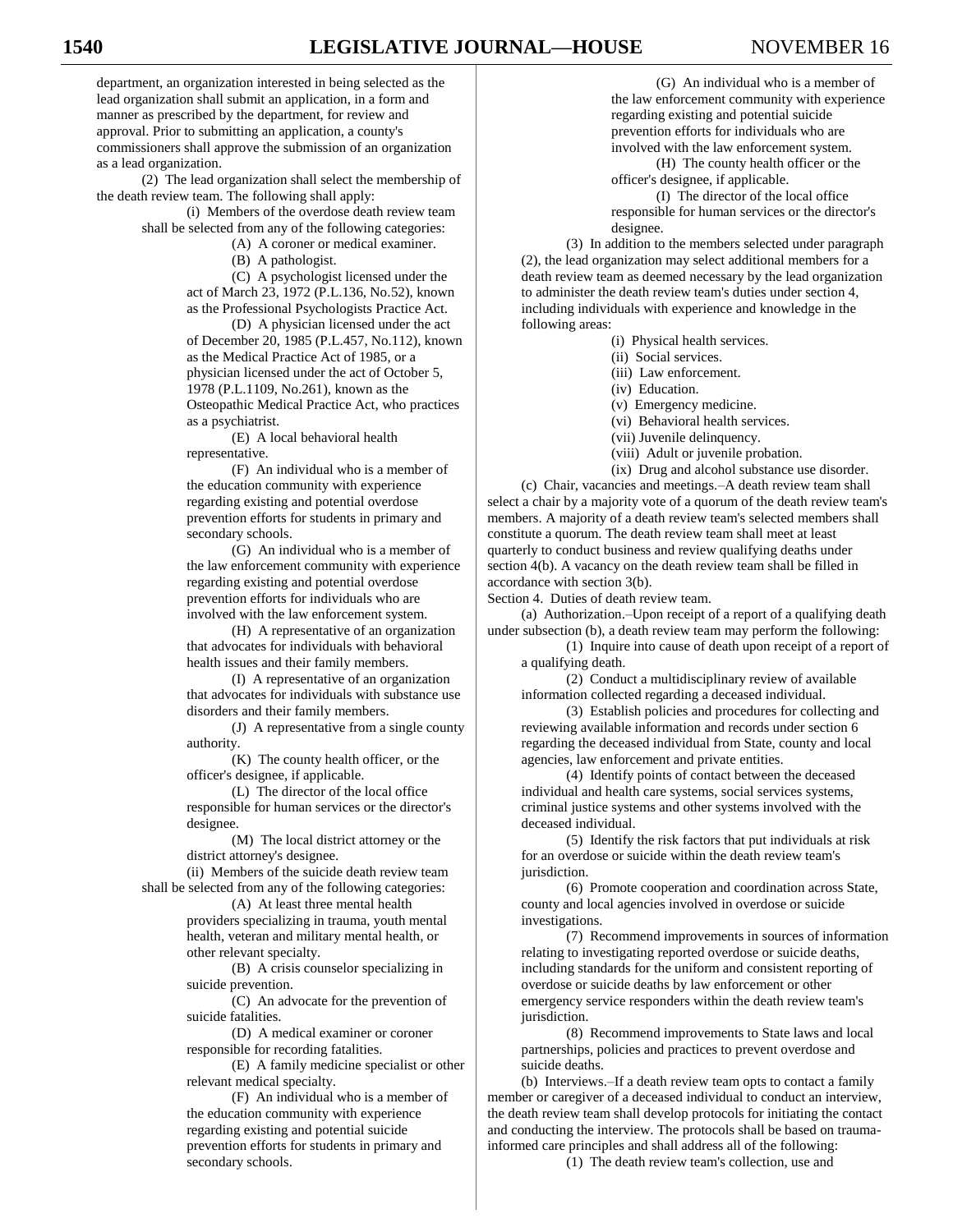disclosure of information and records from the family member or caregiver.

(2) Providing notice to the family member or caregiver that the interview is voluntary.

(3) Ensuring that information and records attained from the interview is confidential.

(c) Annual report.–A death review team shall prepare and submit to the department an annual report. The team shall publish the annual report on the local department of health's or local government's publicly accessible Internet website for the purpose of evaluations, policy considerations and health care program enhancements. The annual report shall comply with confidentiality requirements under this act and shall include all of the following information:

(1) A summary of the aggregated, nonindividually identifiable findings of the death review team for the previous year.

(2) Recommendations to improve systems of care and community resources to reduce fatal suicides or overdoses in the death review team's jurisdiction.

(3) Proposed solutions for inadequacies in the systems of care.

(4) Recommendations to improve sources of information regarding the investigation of reported suicides and overdose deaths, including standards for the uniform and consistent reporting of fatal suicides and overdoses by law enforcement or other emergency service responders within the death review team's jurisdiction.

(5) Recommendations for improvements to State laws and local partnerships, policies and practices to prevent suicide and overdose fatalities.

Section 5. Duties of department.

The department, in consultation with State or local government agencies, shall have all of the following duties:

(1) Provide technical assistance to a death review team in conducting suicide and overdose death reviews.

(2) Facilitate communication between death review teams.

(3) Transmit available information to the appropriate death review team regarding a fatal suicide or overdose in the death review team's jurisdiction, including all of the following information:

> (i) The deceased individual's age, race, gender, county of residence and county of death.

(ii) The date, manner, cause and specific circumstances of the suicide or overdose death as recorded on the deceased individual's completed death certificate.

(4) Promulgate regulations as necessary to implement this act.

(5) Submit an annual report to the Governor and the General Assembly by September of each year which includes a summary of reports received from local death review teams and recommendations relating to the reduction of risk of death by suicide and overdose.

Section 6. Authority to access records.

To the extent permitted by Federal law, a death review team may access records as follows:

(1) If deemed necessary for its review, the death review team may petition the court for leave to review and inspect all files and records of the court relating to a deceased individual pursuant to a proceeding under 42 Pa.C.S. Ch. 63 (relating to juvenile matters) in accordance with 42 Pa.C.S. § 6307 (relating to inspection of court files and records). This paragraph shall not apply to a file and record of the court subject to a child fatality or near fatality review under 23 Pa.C.S. Ch. 63 (relating to child protective services).

(2) Notwithstanding any other provision of law and consistent with the Health Insurance Portability and

Accountability Act of 1996 (Public Law 104-191, 110 Stat. 1936) and 42 CFR Pt. 2 (relating to confidentiality of substance use disorder patient records), persons or entities that provide substance use disorder treatment services shall provide to an overdose death review team the records of a deceased individual under review without need for authorization of any person, including the executor, administrator or personal representative of the deceased individual for purposes of review under this act.

(3) Notwithstanding any other provision of law and consistent with the Health Insurance Portability and Accountability Act, the team may review and inspect mental health care service files and records of a deceased individual under review without the need for authorization of any person, including the executor, administrator or personal representative of the deceased individual for purposes of review under this act.

(4) Notwithstanding any other provision of law and consistent with the Health Insurance Portability and Accountability Act, health care facilities and health care providers, pharmacies and mental health care providers shall provide medical records of a deceased individual under review without the need for authorization of any person, including the executor, administrator or personal representative of the deceased individual for purposes of review under this act.

(5) Other records pertaining to the deceased under review for the purposes of this act shall be open to inspection as permitted by law.

Section 7. Requests for records.

(a) Request for information and records by a death review team.–Notwithstanding any other provision of law, the following shall be provided to a death review team on written request of the lead organization or chair of a death review team:

(1) Records regarding the treatment for substance use disorder, maintained by a Federally assisted substance use disorder treatment provider, for a deceased individual under review by a death review team, as permitted to be shared in accordance with Federal law, including 42 CFR Pt. 2 (relating to confidentiality of substance use disorder patient records).

(2) Records regarding the physical health and mental health, maintained by a health care provider, hospital or health system, for a deceased individual under review by a death review team.

(3) Records maintained by a State or local government agency or entity, including death investigative information, medical examiner investigative information, law enforcement investigative information, emergency medical services reports, fire department records, prosecutorial records, parole and probation information and records, court records, school records and information and records of a social services agency, including the Department of Human Services, if the agency or entity previously provided services to the deceased individual under review by a death review team.

(4) The following shall comply with a records request by a death review team made under this subsection:

(i) Coroner or medical examiner.

- (ii) Fire department.
- (iii) Health system.
- (iv) Hospital.

(v) Law enforcement agency.

(vi) State or local governmental agency,

including the department, Department of Human Services and the Department of Corrections.

(vii) Mental health provider.

- (viii) Health care provider.
- (ix) Substance use disorder treatment provider.
- (x) School.
- (xi) EMS provider.
- (xii) Social services provider.
- (xiii) Prescription drug monitoring program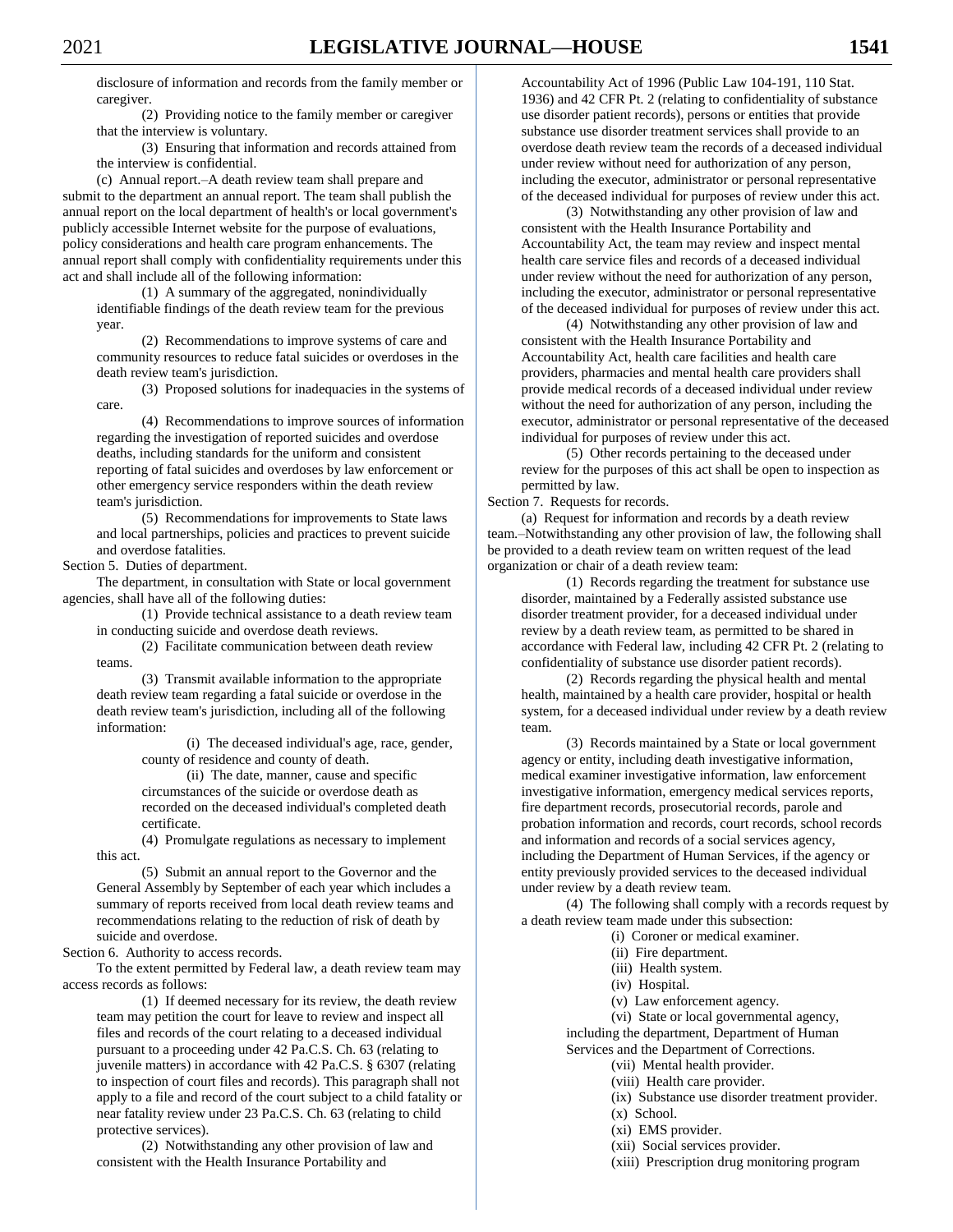representative.

(xiv) Any other person or entity who is in possession of records pertinent to the overdose death review team investigation of an overdose death.

(b) Cost to provide records.–A person or entity subject to a records request by a death review team under subsection (a) may charge the death review team a reasonable fee for the service of duplicating any records requested by the death review team for which duplication is required.

(c) Disclosure of substance use disorder records.–The disclosure or redisclosure of a medical record developed in connection with the provision of substance use treatment services, without the authorization of a person in interest, shall be subject to any limitations that exist under section 8 of the act of April 14, 1972 (P.L.221, No.63), known as the Pennsylvania Drug and Alcohol Abuse Control Act, section 543 of the Public Health Service Act (58 Stat. 682, 42 U.S.C. 290dd-2) or 42 CFR Pt. 2.

(d) Provision of information.–Information, if requested by the lead organization or chair of the death review team, shall be provided within five business days of receipt of the written request, excluding weekends and holidays, unless an extension is granted by the lead organization or chair. Written requests may include a request submitted via email or facsimile transmission.

(e) Administrative subpoena.–Notwithstanding any other provision of law, a death review team shall not need an administrative subpoena or other form of legal compulsion to receive requested records under this act. This subsection shall not negate any right the death review team has to obtain an administrative subpoena or other form of legal compulsion.

(f) Sharing of information.–Information received by the lead organization or chair in response to a request under this section may be shared at a death review team meeting in accordance with section 8.

(g) Prohibition.–A record may not be released:

(1) During the pendency of an investigation.

(2) Without the appropriate written consent in accordance with the Health Insurance Portability and Accountability Act of 1996 (Public Law 104-191, 110 Stat. 1936).

(h) Applicability.–This section shall apply to the extent permitted by Federal law.

Section 8. Confidentiality of death review team records and meetings. (a) Meetings.–A death review team meeting shall be closed to

the public and information discussed at the meeting shall be confidential.

(b) Records.–

(1) The proceedings, records and information maintained by and shared with a death review team may not be:

(i) Disclosed under the act of February 14, 2008 (P.L.6, No.3), known as the Right-to-Know Law. (ii) Subject to discovery, subpoena or introduction into evidence in a criminal or civil proceeding.

(2) Information presented in or opinions formed as a result of a meeting of a death review team may not be subject to subpoena, discovery or admissible in evidence in a civil or criminal action. Nothing under this subsection shall be construed to prevent a member of a death review team from testifying in a criminal or civil proceeding to information obtained independently of participation in the death review team or to information which is publicly available.

Section 9. Criminal and civil liability protections.

(a) Confidentiality.–An individual not a member of a death review team may, in good faith, provide information to a death review team for the purposes of this act. A member of a death review team may discuss confidential matters during a meeting of the death review team. The following shall apply:

(1) A member of a death review team shall comply with applicable Federal and State laws regarding confidentiality.

(2) Except as provided under subsection (b), a member of a death review team or an individual who, in good faith, provides information to a death review team may not be disciplined, criminally prosecuted or held administratively or civilly liable for complying with the provisions of this act.

(b) Liability.–The immunity specified under subsection (a)(2) shall not apply to a member of a death review team or an individual providing information to a death review team by invitation who either rediscloses confidential information in a manner not in accordance with Federal or State law, or who discloses confidential information to the death review team with malice, in bad faith or in a negligent manner. Section 10. Severability.

The provisions of this act are severable. If any provision of this act or its application to any person or circumstance is held invalid, the invalidity shall not affect other provisions or applications of this act which can be given effect without the invalid provision or application. Section 11. Effective date.

This act shall take effect in 30 days.

On the question,

Will the House agree to the amendment?

The SPEAKER. On that question, the Chair recognizes the gentleman, Representative Bonner, on the amendment.

Mr. BONNER. Thank you, Mr. Speaker.

It is my understanding that this is an agreed-upon amendment.

The SPEAKER. The Chair thanks the gentleman if you have concluded your remarks and recognizes the gentleman, Representative Schlossberg, on the amendment.

Mr. SCHLOSSBERG. Thank you, Mr. Speaker.

This is an agreed-to amendment. It does a variety of things, including clarifies some authority, allows counties to split and have an opioid and/or a suicide death review team. It also expands the jurisdiction of the bill so that counties can have these teams without having a department of health.

I want to thank Representative Bonner for proposing this amendment, as well as the staff and chair of both sides for working together. And I ask the members for a "yes" vote.

The SPEAKER. The Chair thanks the gentleman.

On the question recurring, Will the House agree to the amendment?

(Members proceeded to vote.)

The SPEAKER. On that question, the Chair recognizes the gentlewoman, Representative Oberlander.

Ms. OBERLANDER. Thank you, Mr. Speaker.

The electronic board is accurate.

The SPEAKER. The Chair thanks the lady and recognizes the gentleman, Representative Harris.

Mr. HARRIS. Thank you, Mr. Speaker.

The electronic board is accurate.

The SPEAKER. The Chair thanks the gentleman.

The following roll call was recorded:

| Armanini    | Fritz     | Longietti     | Roae    |
|-------------|-----------|---------------|---------|
| Benham      | Gainey    | Mackenzie, M. | Rossi   |
| Benninghoff | Galloway  | Mackenzie, R. | Rothman |
| Bernstine   | Gaydos    | Madden        | Rowe    |
| Bizzarro    | Gillen    | Major         | Rozzi   |
| Boback      | Gillespie | Mako          | Ryan    |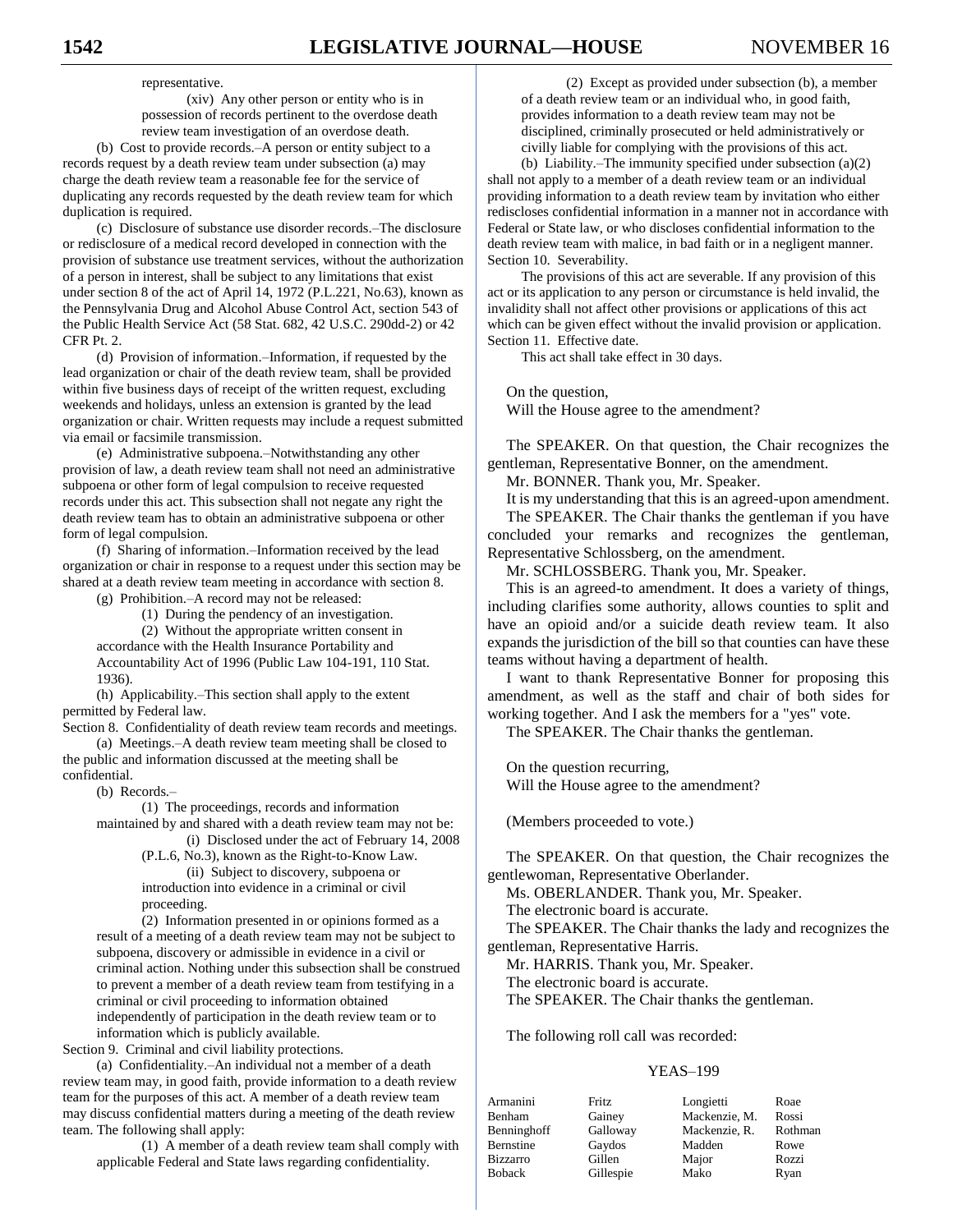# 2021 **LEGISLATIVE JOURNAL—HOUSE 1543**

Causer Hennessey Frankel Lewis Rigby Speaker Freeman

Bonner Gleim Malagari Sainato Borowicz Gregory Maloney Samuelson Boyle Greiner Markosek Sanchez Bradford Grove Marshall Sankey Briggs Guenst Matzie Sappey Brooks Guzman McClinton Saylor Brown, A. Hamm McNeill Schemel Brown, R. Hanbidge Mehaffie Schlossberg Bullock Harkins Mentzer Schmitt Burgos Harris Mercuri Schroeder Burns Heffley Merski Schweyer Carroll Helm Metcalfe Shusterman<br>Causer Hennessey Metzgar Silvis Cephas Herrin Mihalek Sims Ciresi Hershey Millard Smith Conklin Hickernell Miller, B. Snyder Cook Hohenstein Miller, D. Solomon Cox Howard Mizgorski Sonney Cruz Innamorato Moul Staats Culver Irvin Mullery Stambaugh Daley Isaacson Mullins Stephens Davanzo James Mustello Struzzi Davis, A. Jones Neilson Sturla Davis, T. Jozwiak Nelson, E. Thomas Dawkins Kail Nelson, N. Tomlinson Day Kaufer O'Mara Toohil Deasy Kauffman O'Neal Topper Oberlander Delloso Kenyatta Ortitay Vitali Delozier Kerwin Otten Warner DelRosso Kim Owlett Warren DeLuca Kinkead Parker Webster Diamond Kinsey Pashinski Wentling Driscoll Kirkland Peifer Wheatley Dunbar Klunk Pennycuick Wheeland Ecker Knowles Pickett White Emrick Kosierowski Pisciottano Williams, C. Evans Krajewski Polinchock Williams, D. Farry Krueger Puskaric Young Fee Kulik Quinn Zabel Fiedler Labs Rabb Zimmerman Fitzgerald Lawrence Rader Flood Lee Rapp Cutler,

#### NAYS–0

#### NOT VOTING–0

#### EXCUSED–2

Dowling Masser

The majority having voted in the affirmative, the question was determined in the affirmative and the amendment was agreed to.

On the question,

Will the House agree to the bill on second consideration as amended?

Bill as amended was agreed to.

The SPEAKER. The bill as amended will be reprinted.

# **SUPPLEMENTAL CALENDAR A CONTINUED**

# **BILL ON THIRD CONSIDERATION**

The House proceeded to third consideration of **SB 565, PN 1212,** entitled:

An Act amending Title 18 (Crimes and Offenses) of the Pennsylvania Consolidated Statutes, in firearms and other dangerous articles, repealing provisions relating to firearms not to be carried without a license, providing for license not required, further providing for prohibited conduct during emergency, repealing provisions relating to carrying firearms on public streets or public property in Philadelphia, providing for sportsman's firearm permit, further providing for licenses and repealing provisions relating to proof of license and exception.

On the question, Will the House agree to the bill on third consideration? Bill was agreed to.

(Bill analysis was read.)

The SPEAKER. This bill has been considered on three different days and agreed to and is now on final passage. The question is, shall the bill pass finally?

On that question, the Chair recognizes the gentleman,

Representative Bernstine, on final passage. Mr. BERNSTINE. Mr. Speaker, I stand today to proudly support constitutional carry legislation to preserve the constitutional rights for those across the Commonwealth of Pennsylvania. Article I, section 21, of the Pennsylvania State Constitution clearly states, "The right of the citizens to bear arms in defense of themselves and the State shall not be questioned." I would like to thank Senator Dush for working on this legislation together.

Today to receive a license to carry, the process is as follows: One, you complete a form from your local sheriff's office; two, a background check occurs; three, the sheriff issues the license; and then four, you have the right to carry a concealed firearm. With constitutional carry, the change in that process would be, one, when you purchase a gun, you complete a form – the same as before; two, when you purchase a gun, a background check occurs – the same as currently; and then three, the only step we are missing would be the sheriff issuing the license, so three, then you can carry that concealed firearm.

Mr. Speaker, the inconsistencies that occur within our existing permitting system have violated the rights of law-abiding citizens for far too long. We must put a stop to this. Just three examples of this are as follows: One is, a sheriff can deny a permit to a law-abiding Pennsylvanian who has passed a background check for virtually any reason whatsoever. This could be because he or she does not like the way he looked at them, that you worked on a campaign against their opponent, or for truly no reason at all. No resident should ever be denied their constitutional rights without due process. Constitutional carry fixes this issue for law-abiding Pennsylvanians. Two, there are no requirements that individuals receive information for when their license expires. When your driver's license expires, you are required to receive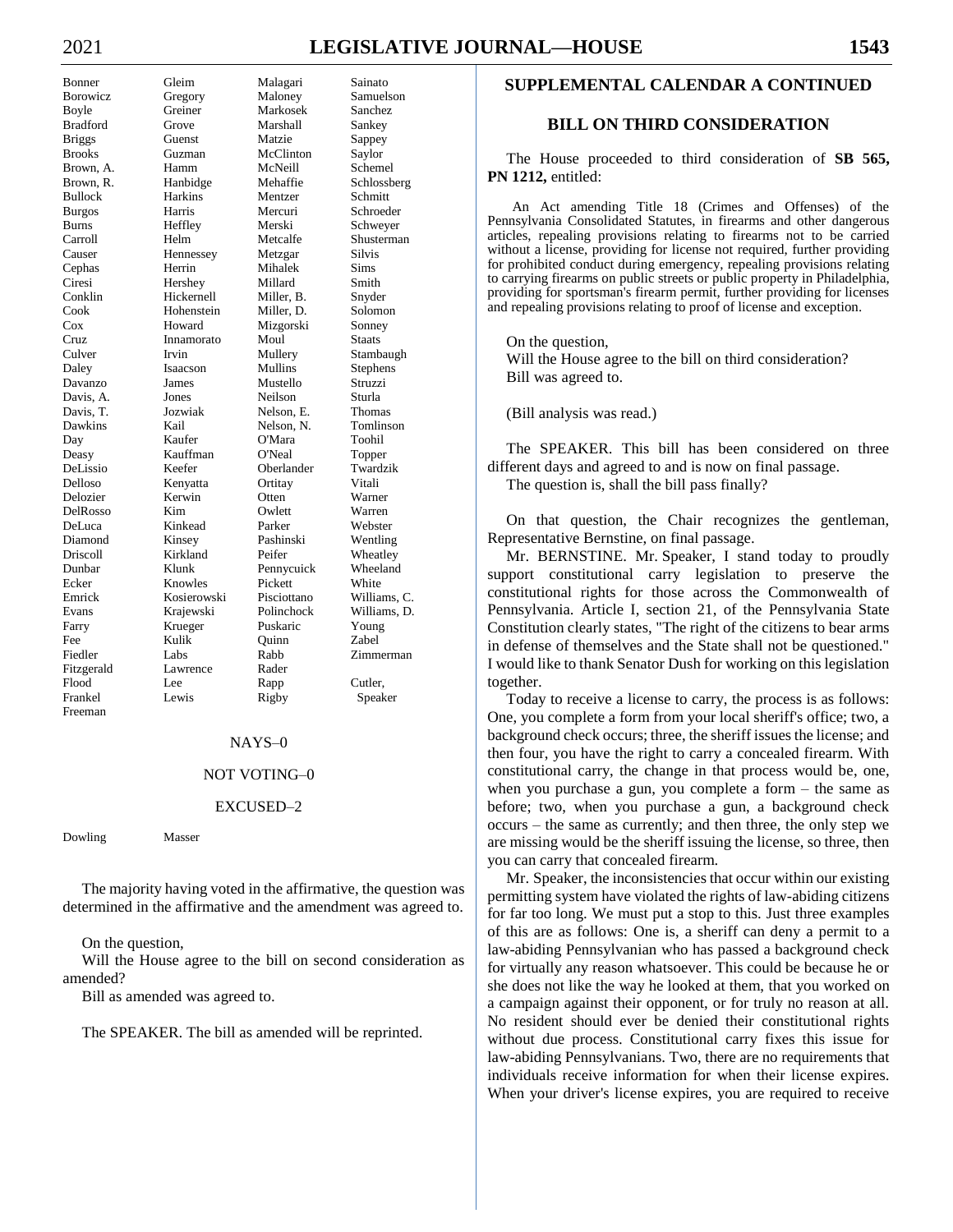notice. When our credit card expires, we receive notice. When our car warranty expires – they call us a lot on that one – we definitely receive notice. But today we have people committing felonies who are not even aware of it because they have an outdated concealed carry permit process. Constitutional carry fixes that issue for law-abiding Pennsylvanians. Three, if an individual is carrying a firearm and they are not wearing a suit jacket, that is perfectly legal, they can open carry. The difference is when this suit jacket that I have on, when I put it on and my firearm is concealed, if I do not have a piece of paper, that makes it illegal. That truly makes no sense, and constitutional carry fixes that issue for law-abiding Pennsylvanians.

Mr. Speaker, we can no longer stand by while law-abiding citizens are forced to jump through hoops in order to exercise their God-given constitutional rights. I urge a "yes" vote for my colleagues to affirm Article I, section 21, of our Pennsylvania State Constitution that clearly states, "The right of the citizens to bear arms in defense of themselves and the State shall not be questioned."

Thank you, Mr. Speaker.

The SPEAKER. The Chair thanks the gentleman and recognizes the gentleman, Representative Schweyer, on final passage.

Mr. SCHWEYER. Thank you, Mr. Speaker.

Mr. Speaker, I rise today in opposition to SB 565 and I hope the majority party will truly consider the implications of this process. And I want to use process specifically, because let us be honest, given past votes and legislative action and, from my perspective, legislative inaction, there is a very good chance, in fact, that SB 565 will probably pass today. With that said, there is no chance this bill will become law because Governor Wolf has already said he is going to veto it. This is just another example of the Pennsylvania General Assembly moving bills that have zero chance of becoming law – something that, candidly, we have all become way too accustomed to doing in the last couple of years.

Now, if this proposal actually had a chance to become law, my remarks today would be dramatically different. Instead, I would like to share with you all an honest-to-goodness real story of hurt and how this bill, SB 565, which, again, will not become law, is causing real-life pain to real-life human beings.

I have a friend, Jeani Garcia. Jeani is a strong and wonderful woman, and she must be to overcome what she has had to endure in her life. See, on August 24, 2012, Jeani's 17-year-old son, Kareem, was murdered in his own bed as he slept. His case was unsolved until justice for Kareem's murder was delivered 8 years later, in 2020. The conviction for third-degree murder was delivered, or as it was delivered, rather, Jeani was understandably weeping and trembling with anger, as it was written in our local newspaper.

Jeani is a good person with a big heart, and she took no joy in the verdict. She did not seek any sort of vengeance against her son's murderer. Instead, she did what she does best, she took action. She has since that day spent her entire life in service, educating people about gun violence, including me and my own community in Allentown.

During the late hours of June 19, 2019, Allentown witnessed the largest mass shooting in our city's history when 10 people were shot at a nightclub. This is the first time I have had the chance to speak of this horrific crime on the floor as the previous

speaker refused my request to discuss it during unanimous consent, but I digress. After that shooting I sat down with two survivors, a young woman who was shot in the hip and a young man who was shot in the back. The woman, a young mother, was in a full leg cast and being tended to by her elderly grandmother. Sitting next to her, holding her hand, was my friend, Jeani Garcia, who 7 years earlier buried her son. And as this young victim of gun violence told her story, Jeani sat with all of that hurt and all of that pain on full display. We left that apartment and met the young man who was shot in the back. His girlfriend was changing his bandages while we sat with him listening to this aspiring chef tell us of his trauma. All the while, Jeani's pain was visible on her face as she once again relived the memory of her son's murder.

Jeani, who now runs the Mother2Mother program, meets and supports people who have lost loved ones to violence. Sometimes she is a shoulder to cry on, sometimes she is raising money for a funeral, and often she finds herself at the center of de-escalation tactics. Each and every time Jeani Garcia does this, that pain, that trauma, that very real hurt, that hole in her heart left in her life as a result of her son's murder comes rushing back. The path she chose for our community is hard for her, but it helps her with her healing for sure, and ultimately it is truly a calling.

The problem, Mr. Speaker, is that this time the pain that Jeani is feeling is not caused by another gunman in our community, it is being caused by the Pennsylvania General Assembly by merely considering a bill that will never become law. So Jeani called me up last week when she read about this bill being considered in the Senate and she said to me, "Why are you doing this? Why are my elected officials doing this bill? Is this going to become law?" And when I assured her it would never become law, she basically said to me, so why are you putting me through this again?

Mr. Speaker, we, the Pennsylvania General Assembly, are causing Jeani Garcia and thousands of family members, thousands of mothers across Pennsylvania, anguish and pain by the mere consideration of a bill that, again, will not become law. And for what?

I am asking my friends in the majority party, the few that are actually paying attention, to actually think about the reasons why you are running this bill. SB 565 is performative at best and we all know it. Listen, I am a pro. I have been a member for 7 years; I was staff for 11 years. Our side offers amendments that are never going to pass. We saw countless numbers of them today. You have been offering bills over the course of the last several years that the Governor said he will veto and that is fine. I get it. I understand how this place works and I accept it. What I cannot accept is when we are doing this and we are the reasons why countless people, including friends of mine, are caused pain and anguish as a result of our actions. For people outside of this room, our words and our actions matter. And again, when we are considering legislation that will never actually become law that causes pain and hurt, then we, everybody in this room, are the problem.

Mr. Speaker, we should not be causing harm and pain to victims of gun violence any way, anywhere, for any reason.

# **MOTION TO POSTPONE**

Mr. SCHWEYER. And with that, Speaker, if I am able to, I would like to make a motion.

The SPEAKER. The gentleman is in order and you may state your motion.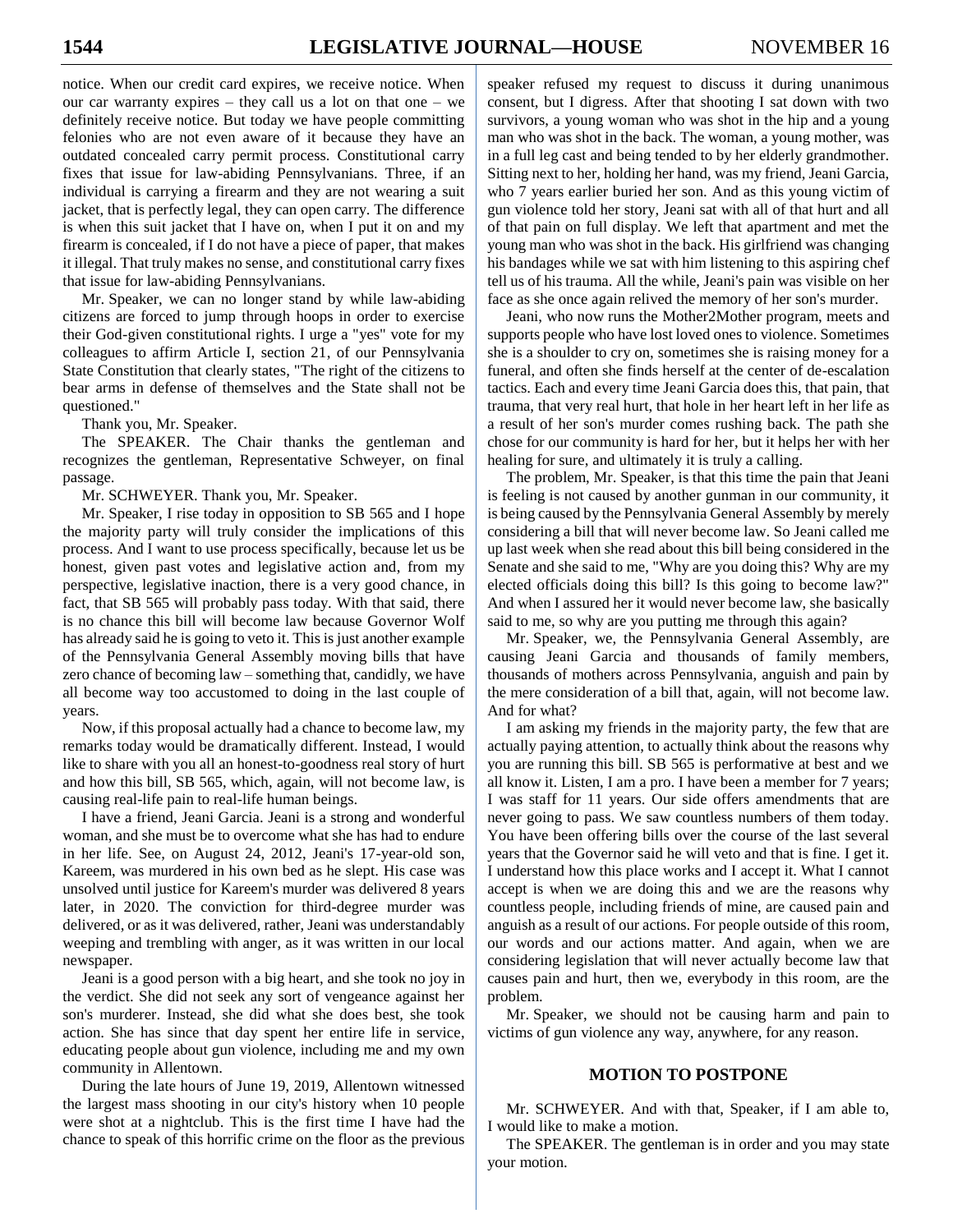Mr. SCHWEYER. Thank you, Mr. Speaker.

Mr. Speaker, I make a motion to postpone SB 565 indefinitely.

The SPEAKER. The gentleman, Representative Schweyer, has made a motion to postpone to a date uncertain, and that motion is now on the board.

On the question, Will the House agree to the motion?

The SPEAKER. The gentleman may speak on that motion. Mr. SCHWEYER. Thank you, sir.

Again, Mr. Speaker, the reason to postpone this bill is because (a) it is not going to become law and merely considering it is causing pain, hurt, and bringing back trauma for people across the Commonwealth of Pennsylvania. If this bill had a chance to become law, you would hear a bunch of us speak on other issues, but it does not, and merely what we are doing today is causing an incredible amount of grief and pain for those folks who have lost loved ones to gun violence.

I ask my colleagues in the General Assembly to support the motion to postpone.

The SPEAKER. The Chair thanks the gentleman and recognizes the gentleman, the majority leader, on the motion.

Mr. BENNINGHOFF. Thank you, Mr. Speaker.

I tell you, this is like Groundhog Day, but the same thing is not happening over and over, but we are in an instance where 24 hours almost to the date we had people getting up and saying that their voices were not being able to be heard, they are not able to speak on things, they are not getting an opportunity to talk. Now, the first motion by that same side of the aisle is saying we ought to shut this down indefinitely, forever. That is not a democratic process. You do not have to like something, but you can get up and speak on it. I always thought we had an unwritten understanding that everybody has the right to be heard, whether we agree or disagree with them. To postpone something indefinitely is poor gamesmanship at best and, frankly, is disrespectful to the process. If you truly believe in people having the right to speak, I would ask the members to not vote to postpone anything indefinitely.

#### **POINT OF ORDER**

Ms. McCLINTON. Point of order, Mr. Speaker.

The SPEAKER. The Chair thanks the gentleman and recognizes the Democratic leader. You may state your point of order.

Ms. McCLINTON. Mr. Speaker, the majority leader has gone to motive over and over again in his motion.

The SPEAKER. Madam Leader, you raise the issue of motive of members. I will take this opportunity to remind all members that they cannot go to the motives of members as to why they may support or oppose a motion or a bill or an amendment or anything else that comes before the House. I would concur with that assessment. However, I believe that the original speaker and the maker of the motion had spoken some about the parliamentary issues as we debated this bill. It was the Chair's understanding that the leader was referring to that as gamesmanship, but not the motive of the members, and I would

just urge all the members, including the leaders, to be very careful with the words, as this can be a very difficult debate, as evidenced by the gentleman's testimonial sharing from the district, so that we can have a full and fair debate on the issue.

The point of order is noted. The Chair thanks the lady.

Would you like to be recognized on the motion, Madam Leader?

Ms. McCLINTON. Yes, Mr. Speaker.

The SPEAKER. You are in order and may proceed. Ms. McCLINTON. Thank you.

On the motion, all week the majority leader has stated very explicitly that amendments from my caucus have been put on the table so we can further work on a bill and further improve it and hear everybody out, and now that the gentle colleague of mine has raised a motion to put the entire bill on the postponement, we would have the opportunity to revisit those amendments, look at them, make sure we are fully vetting these ideas before we send them to the Governor's desk.

The SPEAKER. Has the gentlelady concluded her remarks? I apologize. I was conferring with the Parliamentarian.

On the motion to postpone, if you are in favor of postponing you will vote "aye"; if you are opposed, you will vote "nay."

On the question recurring, Will the House agree to the motion?

(Members proceeded to vote.)

The SPEAKER. On that question, the Chair recognizes the gentlewoman, Representative Oberlander.

Ms. OBERLANDER. Thank you, Mr. Speaker.

The electronic board is accurate.

The SPEAKER. The Chair thanks the lady and recognizes the gentleman, Representative Harris.

Mr. HARRIS. Thank you, Mr. Speaker.

The electronic board is accurate.

The SPEAKER. The Chair thanks the gentleman.

The following roll call was recorded:

| Benham          | Evans      | Kirkland    | Pashinski    |
|-----------------|------------|-------------|--------------|
| <b>Bizzarro</b> | Fiedler    | Kosierowski | Pisciottano  |
| Boyle           | Fitzgerald | Krajewski   | Rabb         |
| <b>Bradford</b> | Frankel    | Krueger     | Rozzi        |
| <b>Briggs</b>   | Freeman    | Lee         | Samuelson    |
| Brown, A.       | Gainey     | Madden      | Sanchez      |
| <b>Bullock</b>  | Galloway   | Malagari    | Sappey       |
| <b>Burgos</b>   | Guenst     | Markosek    | Schlossberg  |
| Carroll         | Guzman     | Matzie      | Schweyer     |
| Cephas          | Hanbidge   | McClinton   | Shusterman   |
| Ciresi          | Harkins    | McNeill     | Sims         |
| Conklin         | Harris     | Merski      | Solomon      |
| Cruz            | Herrin     | Miller, D.  | Sturla       |
| Daley           | Hohenstein | Mullery     | Vitali       |
| Davis, A.       | Howard     | Mullins     | Warren       |
| Davis, T.       | Innamorato | Neilson     | Webster      |
| Dawkins         | Isaacson   | Nelson, N.  | Wheatley     |
| Deasy           | Kenyatta   | O'Mara      | Williams, D. |
| DeLissio        | Kim        | Otten       | Young        |
| Delloso         | Kinkead    | Parker      | Zabel        |
| Driscoll        | Kinsev     |             |              |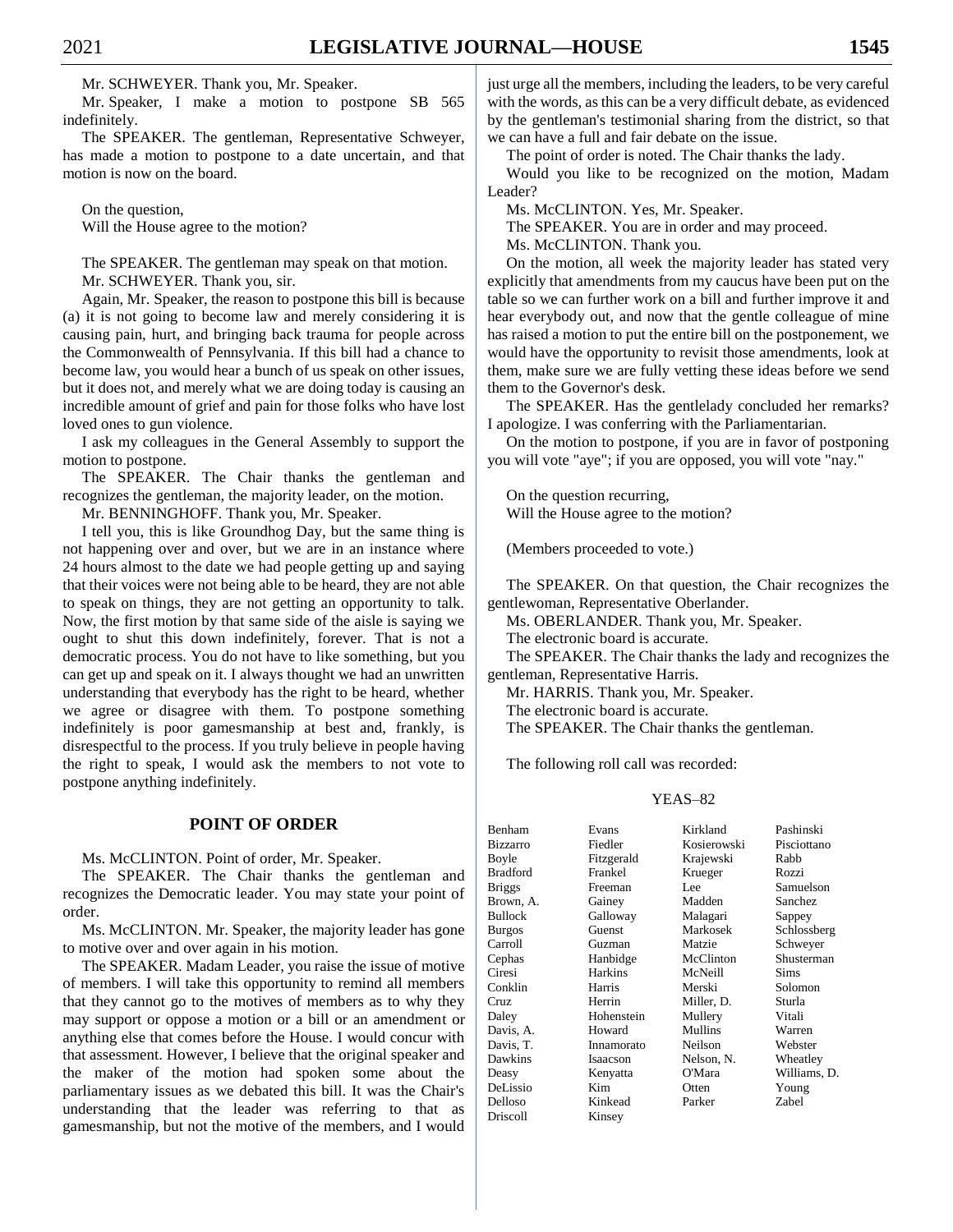#### NAYS–117

| Armanini    | Gregory       | Marshall   | Ryan          |
|-------------|---------------|------------|---------------|
| Benninghoff | Greiner       | Mehaffie   | Sainato       |
| Bernstine   | Grove         | Mentzer    | Sankey        |
| Boback      | Hamm          | Mercuri    | Saylor        |
| Bonner      | Heffley       | Metcalfe   | Schemel       |
| Borowicz    | Helm          | Metzgar    | Schmitt       |
| Brooks      | Hennessey     | Mihalek    | Schroeder     |
| Brown, R.   | Hershey       | Millard    | <b>Silvis</b> |
| Burns       | Hickernell    | Miller, B. | Smith         |
| Causer      | Irvin         | Mizgorski  | Snyder        |
| Cook        | James         | Moul       | Sonney        |
| Cox         | Jones         | Mustello   | <b>Staats</b> |
| Culver      | Jozwiak       | Nelson, E. | Stambaugh     |
| Davanzo     | Kail          | O'Neal     | Stephens      |
| Day         | Kaufer        | Oberlander | Struzzi       |
| Delozier    | Kauffman      | Ortitay    | Thomas        |
| DelRosso    | Keefer        | Owlett     | Tomlinson     |
| DeLuca      | Kerwin        | Peifer     | Toohil        |
| Diamond     | Klunk         | Pennycuick | Topper        |
| Dunbar      | Knowles       | Pickett    | Twardzik      |
| Ecker       | Kulik         | Polinchock | Warner        |
| Emrick      | Labs.         | Puskaric   | Wentling      |
| Farry       | Lawrence      | Quinn      | Wheeland      |
| Fee         | Lewis         | Rader      | White         |
| Flood       | Longietti     | Rapp       | Williams, C.  |
| Fritz       | Mackenzie, M. | Rigby      | Zimmerman     |
| Gaydos      | Mackenzie, R. | Roae       |               |
| Gillen      | Major         | Rossi      | Cutler.       |
| Gillespie   | Mako          | Rothman    | Speaker       |
| Gleim       | Maloney       | Rowe       |               |
|             |               |            |               |

#### NOT VOTING–0

#### EXCUSED–2

Dowling Masser

Less than the majority having voted in the affirmative, the question was determined in the negative and the motion was not agreed to.

On the question recurring, Shall the bill pass finally?

The SPEAKER. The gentleman, Representative Schweyer, had had the floor previously. Has he concluded his remarks? The Chair thanks the gentleman.

We will proceed to the gentlewoman, Representative Kinkead, on final passage.

Ms. KINKEAD. Thank you, Mr. Speaker.

I would like to actually point out that there is no right to concealed carry of a firearm to be found in the U.S. or Pennsylvania Constitutions. U.S. Supreme Court Justice Antonin Scalia stated in *District of Columbia* v. *Heller,* "Like most rights, the right secured by the Second Amendment is not unlimited. [Throughout American legal history], commentators and courts routinely explained that the right was not a right to keep and carry any weapon whatsoever in any manner whatsoever and for whatever purpose…. For example, the majority of the 19thcentury courts to consider the question held that prohibitions on carrying concealed weapons were lawful under the Second Amendment or state analogues." That is Antonin Scalia. Those courts and Justice Scalia reasoned that the public's interest in safety precludes someone's right to hide and carry a firearm.

In our Commonwealth, more than 1600 Pennsylvanians die by firearms every year, via suicide, violent crime, or so-called unintentional shootings. With so many shots fired and so many people injured or killed year after year, we as a legislature are in the unique position to make Pennsylvania safer by passing laws that will prevent, rather than increase, gun violence. SB 565 is the legislature's latest attempt to rectify the problem and it is exactly what not to do legislatively.

We could be passing laws that reduce the number of guns that are in the hands of those who should not have them, but instead, we are here today debating a bill that will, without a doubt, place more illegally possessed guns in more cars, on more waistbands, and under more overcoats. Eliminating mandatory concealed carry permits will not make Pennsylvania a safer place to live. There are already too many loopholes in the background check system. Having one extra check or balance by law enforcement in the county where applicants live, particularly where law enforcement may even know the character of the people applying in ways that a criminal record check would not reflect, is a key step in keeping us safe.

But do not take my word for it or the gun lobby's propaganda. Let us look at the empirical data. In Arizona, after the passage of this kind of permitless carry legislation, aggravated assaults with a firearm increased by 44 percent. After Missouri lowered the minimum age for concealed carry to 19, firearm suicide increased 7.2 percent among people aged 19 to 24.

Not only do I agree with Justice Scalia, but, perhaps more importantly to some of my colleagues, so does law enforcement. While the gun lobby, which profits from the sale of every gun, may support SB 565, law enforcement does not. They know that permitless carry will reduce public safety and make it more difficult and more dangerous for law enforcement to do their jobs. Our police chiefs and beat officers realize that more guns in the hands of our population without any attendant check on the population's fitness to own, let alone conceal a firearm, means more murders, more assaults, and more so-called accidental, meaning, in most cases, preventable shootings. They know that life is not an action movie, even if you are carrying a gun in your waistband. In the real world, an untrained, would-be superhero civilian firing a gun into a conflict makes things worse. In the real world there is no rehearsal to keep you from shooting the responding officer, the child running away 100 yards behind the bad guy, or any other innocent bystander.

In 2019 there were 426 mass shootings in the United States. In 2020, even as COVID raged and many of us were shuttered in our homes, there were more than 600 mass shootings. In this year, as of the end of last month, there have been 583 mass shootings. Since there have only been 320 days in this year, that means we are having more than one mass shooting every day. Time and time again hard data has demonstrated that States with some of the most comprehensive gun laws in place have the lowest per capita rate of gun violence; that is Hawaii, Massachusetts, Rhode Island, New Jersey, California, Connecticut, and even New York.

Passing SB 565 would be a complete misfire. I ask you, as my colleagues tasked with the responsibility of protecting the people of this Commonwealth, to vote "no" on this bill. Thank you.

The SPEAKER. The Chair thanks the lady and recognizes the gentlewoman, Representative Major, on final passage.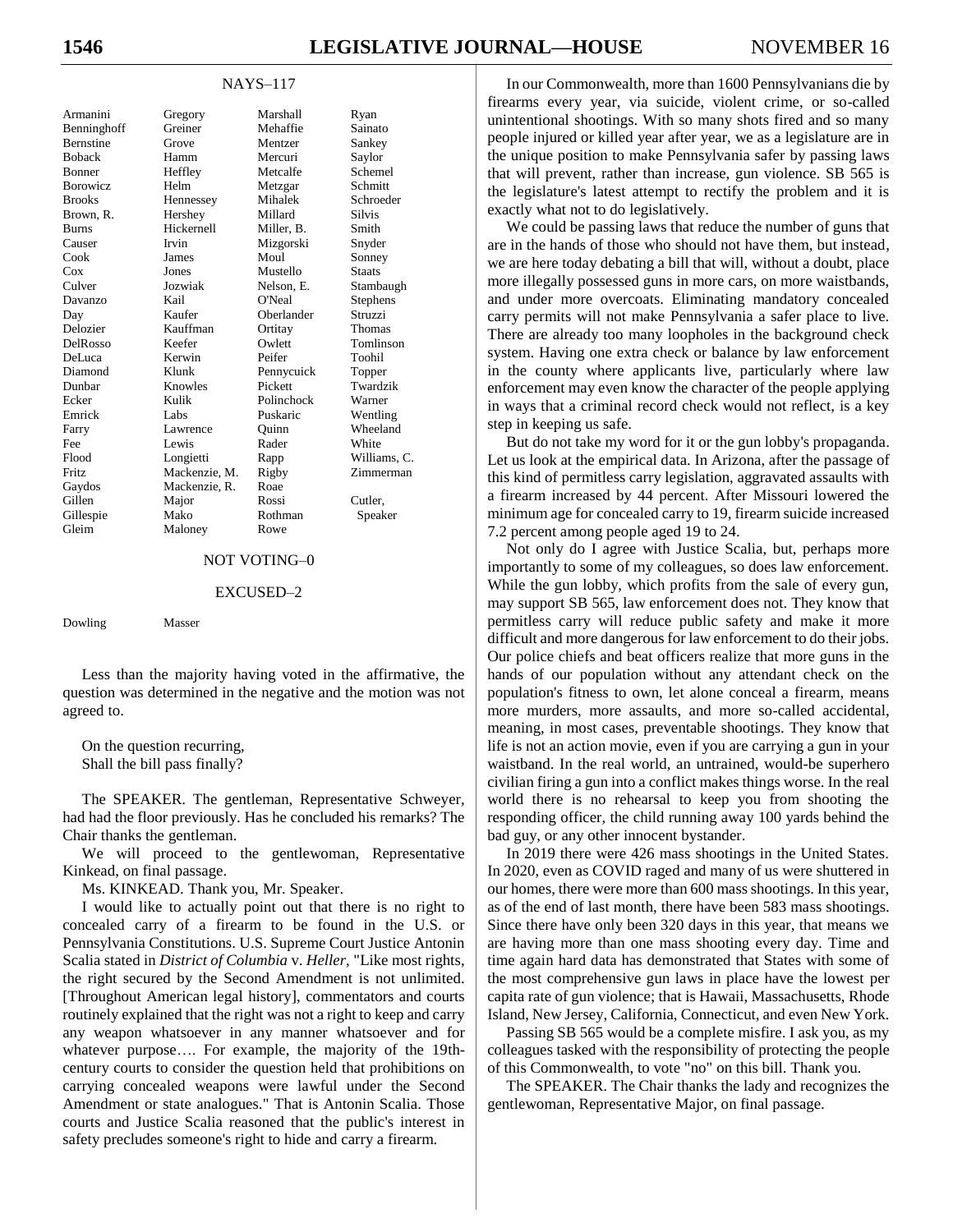Ms. MAJOR. Thank you, Mr. Speaker.

As previous speakers have stated, the United States Constitution states that the right of the people to keep and bear arms shall not be infringed and the Pennsylvania Constitution states that it shall not even be questioned. Asking Pennsylvania citizens to petition their government and then pay to exercise their right is a clear infringement. I would ask you, what other constitutionally protected rights do Pennsylvanians have to pay to exercise?

As a veteran and a single mother who carries and as the Representative of one of the most heavily armed counties in this nation, I am asking for an affirmative vote on SB 565.

Thank you, Mr. Speaker.

The SPEAKER. The Chair thanks the lady and recognizes the gentlewoman, Representative Madden, on final passage.

Ms. MADDEN. Thank you, Mr. Speaker.

I do not want it to be understated that having the ability to speak on this bill, to have our voices heard on a subject matter of critical importance to so many of us, is necessary. The actions yesterday to disallow consideration of amendments written to improve this legislation were incredibly frustrating.

SB 565, if passed, will be vetoed by our Governor, as he announced last week when the Senate considered this legislation. However, that does not change the fact that if it were somehow to become law, this bill would have dangerous consequences for our Commonwealth. For that reason I rise in steadfast opposition to this legislation.

Mr. Speaker, I cannot help but consider a point made previously in this chamber by my friend and colleague, the chairwoman of the Legislative Black Caucus. Her children, she said, have so frequently heard gunshots in their neighborhood that they no longer wake her up at night to tell her. That is utterly heartbreaking. And while many of us here simply cannot imagine what that must be like, I promise you that passing this bill would only make that reality worse for so many of our children and families.

We are considering a bill that would make it easier for people like those who stormed the U.S. Capitol on January 6 to conceal weapons meant to intimidate, harm, or even kill people with different ideologies.

The SPEAKER. The gentlelady will suspend. I was trying to give the gentlewoman some leeway to actually debate the bill, but I believe she has gone off course from that. I want to encourage you to please bring your comments back onto the subject matter of the bill.

Ms. MADDEN. Thank you, Mr. Speaker.

Just to conclude that thought, only Florida and Texas have had more people arrested and charged for their roles in the January 6 riot than Pennsylvania.

The SPEAKER. The gentlelady will please suspend. She has been previously warned about going off the subject matter of the bill.

Ms. MADDEN. Apologies, Mr. Speaker.

With law enforcement—

The SPEAKER. The gentlelady will suspend. You are not currently recognized.

The House will be temporarily at ease. I will ask the leaders to please approach the bench.

(Conference held at Speaker's podium.)

The SPEAKER. The House will please return to order. Members, please take your seats.

It is important, as we have this debate, that we are governed by the rules. The rules are very clear regarding the subject matter of the debate. The good Representative has been warned twice regarding going afield of the subject matter of the bill. In order to run an orderly debate, I will ask all members to please confine their remarks to the issues contained in the bill, with a reminder that the leaders do get a little bit more latitude than rank-and-file members when it comes to discussing issues or the debate.

The Chair recognizes the gentlewoman, Representative Madden, on final passage.

Ms. MADDEN. Thank you, Mr. Speaker.

With law enforcement in my immediate family, I also have a personal reason to fear what this bill might mean. It puts the lives of police officers at greater risk. Traffic stops are already potentially dangerous situations for law enforcement. This bill would hinder their ability during traffic stops to use the in-car computer to discover if the driver has a license to carry a concealed firearm, adding uncertainty and increased danger to an already intense issue.

Mr. Speaker, we have numerous bipartisan bills sitting idly in committee right now that address gun violence and focus on public safety, none of which come close to threatening a responsible gun owner's constitutional right to bear arms. According to CeaseFirePA, where concealed carry without permits is allowed, studies show violence increases by 13 to 15 percent. It is a fact that States with higher rates of gun ownership have higher rates of gun death. It is a fact that firearm access triples the risk of death by suicide. It is a fact that the presence of firearms significantly escalates situations of domestic violence.

It is simply not true that more guns equal increased safety. And as our goal here is improving the safety, well-being, and welfare of Pennsylvanians, this legislation fails miserably in that regard.

It is beyond disappointing, Mr. Speaker, that we are here today debating a bill that, again, if passed, will certainly be vetoed. Let us be honest: We could and should be discussing and passing legislation that would create jobs, support Pennsylvania businesses, improve our schools, and address a burgeoning mental health crisis.

Please vote "no" on SB 565.

Thank you, Mr. Speaker.

The SPEAKER. The Chair thanks the lady and recognizes the gentleman, Representative Kerwin, on final passage.

Mr. KERWIN. Thank you, Mr. Speaker.

I stand in enthusiastic support of constitutional carry here in the Commonwealth of Pennsylvania, and I applaud the maker of this bill.

Twenty-one States already have an active provision similar to SB 565. These States consist of both Republican and Democratrun governments. Almost half of the United States of America, a population consisting of tens of millions of Americans, have the right to constitutional carry.

It seems that every time a State considers constitutional carry, there is an outcry of emotional pleas that warn of violence, chaos, and the return to 19th-century lawlessness. But every single time these fears never materialize into reality. Why? Because constitutional carry empowers law-abiding, tax-paying American citizens to exercise their constitutionally protected right to bear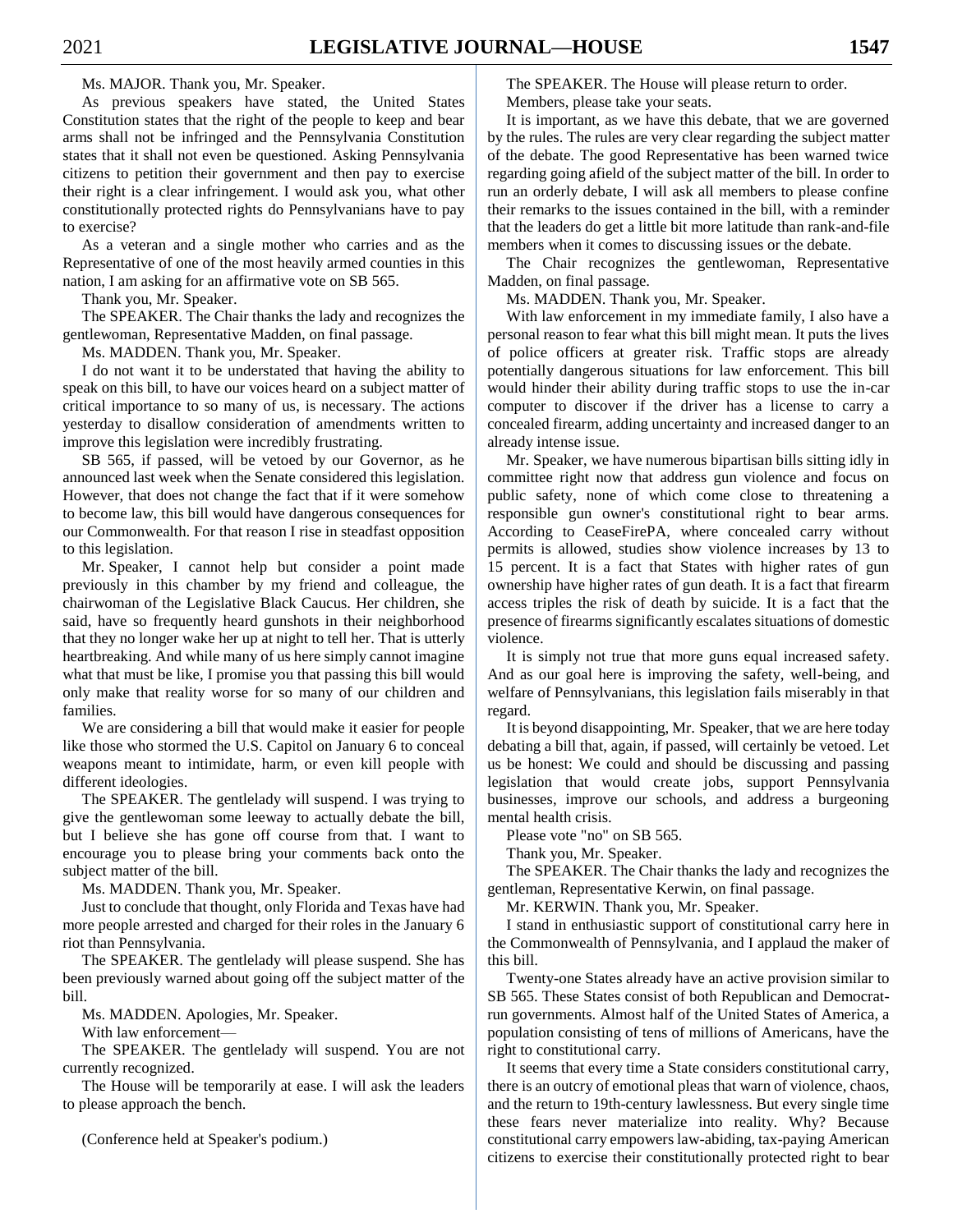arms. This bill does not allow criminals or the mentally ill to acquire and carry firearms with greater ease. Those acts are illegal now and they will remain illegal. Besides, criminals do not follow gun laws now, nor will they ever. I can attest to this as a former criminal prosecutor.

Pennsylvania has the marquee opportunity to expand the right to bear arms and to be the 22d constitutional carry State. I look forward to voting affirmatively on SB 565, and I respectfully ask that my colleagues do the same.

Thank you, Mr. Speaker.

The SPEAKER. The Chair thanks the gentleman and recognizes the gentleman, Representative Zabel, on final passage.

Mr. ZABEL. Thank you, Mr. Speaker.

Mr. Speaker, I recognize that today's debate is going to necessarily involve a variety of perspectives on what is the best policy for how we carry firearms on the streets of our Commonwealth. Now, as some colleagues may feel that how we regulate firearms in Pennsylvania is appropriate and proper and others may feel that we do not go far enough in our laws. I can understand and appreciate both of those perspectives.

Where the difficulty lies for me, Mr. Speaker, in this debate is understanding the argument that somehow as mass shootings have become regular occurrences and gun violence has escalated, that somehow, some way, what Pennsylvania needs right now is to remove the requirement for a license to carry a concealed firearm. Mr. Speaker, that principle just does not make any sense to me.

I believe it is a good thing, a sensible policy, that before I acquire a license to carry a concealed firearm, I have to apply for that license with my local sheriff's office. I believe it is a good thing that before granting me that license, the sheriff's office conducts an investigation. I think it is sensible that that investigation considers things like my criminal record, and that is important, the sheriff's office investigation is important because not every firearm that is carried in Pennsylvania is purchased in Pennsylvania. So not everyone will be subject to our background check system. Pennsylvania has a distinct and robust background check system that we should be duly proud of. The sheriff's investigation process ensures that that investigation takes place. It is also appropriate to consider things like mental health records and whether I might act in a manner that is dangerous to public safety. A sheriff's investigation considers all of that.

Do I think we should eliminate a background check requirement for concealed carry? No. I think background checks are reasonable; so do most Pennsylvanians. Do I think Pennsylvania should be powerless to consider my mental health history? Should Pennsylvania ignore whether I am a potential threat to public safety? Should we turn a blind eye, Mr. Speaker, to any potential danger? Should we just throw our hands in the air and abdicate our governmental responsibility to balance the individual liberties with the protection of the larger community? Mr. Speaker, I do not think that is sensible policy. I do not think the majority of Pennsylvanians want us to go down that road and we should not.

Now, there has been some talk of constitutional rights in the debate surrounding this bill, and undoubtedly, constitutional rights are implicated. The Second Amendment of the Constitution, the Federal Constitution, and Article I, section 21, of our State Constitution undoubtedly confer an individual right to bear arms for the purpose of self-defense. Both the United States Supreme Court and the Pennsylvania Supreme Court have

been clear on that point. But where the courts have also been clear is that individual liberties, individual rights conferred by the Constitution, do not exist in a vacuum; none of them do.

The First Amendment, for example, states that "Congress shall make no law…abridging the freedom of speech...," but we all understand and accept that that right does not mean you can say whatever you want, whenever you want. We cannot, for example, threaten someone's life or publish certain obscene materials, even though both of those acts are considered speech. We cannot do those things without some sort of penalty because we, as a society, as a country and a state of laws, recognize that in some instances the community good takes precedence over an individual liberty.

That same balancing of individual liberties and common good occurs with other constitutional rights, whether it is a question of a warrantless search, or the proper amount of bail, or a law that regulates the sale, possession, or use of firearms. No right exists in a vacuum, and Pennsylvania courts have long recognized this basic legal idea. In 2009 our Commonwealth Court stated, quote, "Although the right to bear arms is a constitutional right, it is not unlimited, and restrictions are a proper exercise of police power if they are intended to protect society," end quote. The Pennsylvania Supreme Court also agrees. In a 2003 case the Pennsylvania Supreme Court ruled, "While the right to bear arms enjoys constitutional protection, like many other constitutional rights, it is not beyond regulation."

My colleague, the gentlelady from Allegheny County, referenced Supreme Court Justice Antonin Scalia, who authored that landmark *Heller* decision – that decision, by the way, that recognized for the first time your right to own a firearm in your home for self-defense. Even Justice Scalia agreed with the principle that the right to bear arms is subject to regulation. I will quote a different part of his *Heller* opinion, in which he says, "…nothing in our opinion should be taken to cast doubt on longstanding prohibitions on the possession of firearms by felons and the mentally ill, or laws forbidding the carrying of firearms in sensitive places such as schools and government buildings, or laws imposing conditions and qualifications on the commercial sale of arms."

So, Mr. Speaker, as we debate this bill, let us be honest in our terms. There is no legal support for the argument that the Second Amendment, or section 21, means that no law can be passed regulating firearms. That is just not true.

Further, there is no constitutional right to carry a concealed firearm without a license; there just is not. There never has been. The constitutionality of concealed carry licenses has been challenged over and over and over again throughout the country and across the decades, and they have never been struck down, certainly not in Pennsylvania and not by any Federal court.

This bill purports to declare a constitutional right to permitless carry, but this legislative body knows full well that is not how it works. Constitutional rights are created, conferred, and expressed in the Constitution itself, not by some long-winded prefatory clause to an ordinary statute. So to anyone watching this at home or reading these remarks later, please understand that this bill, if it becomes law, does not create a constitutional right, and anyone who tells you otherwise is wrong. This legislative body knows all too well how to amend the Constitution. If you want to enshrine a protection in the Constitution, you have to let the people decide.

My final concern with this bill, Mr. Speaker, is the matter of the age threshold. Right now you must be age 21 to obtain a concealed carry permit. Now, personally, I do not think that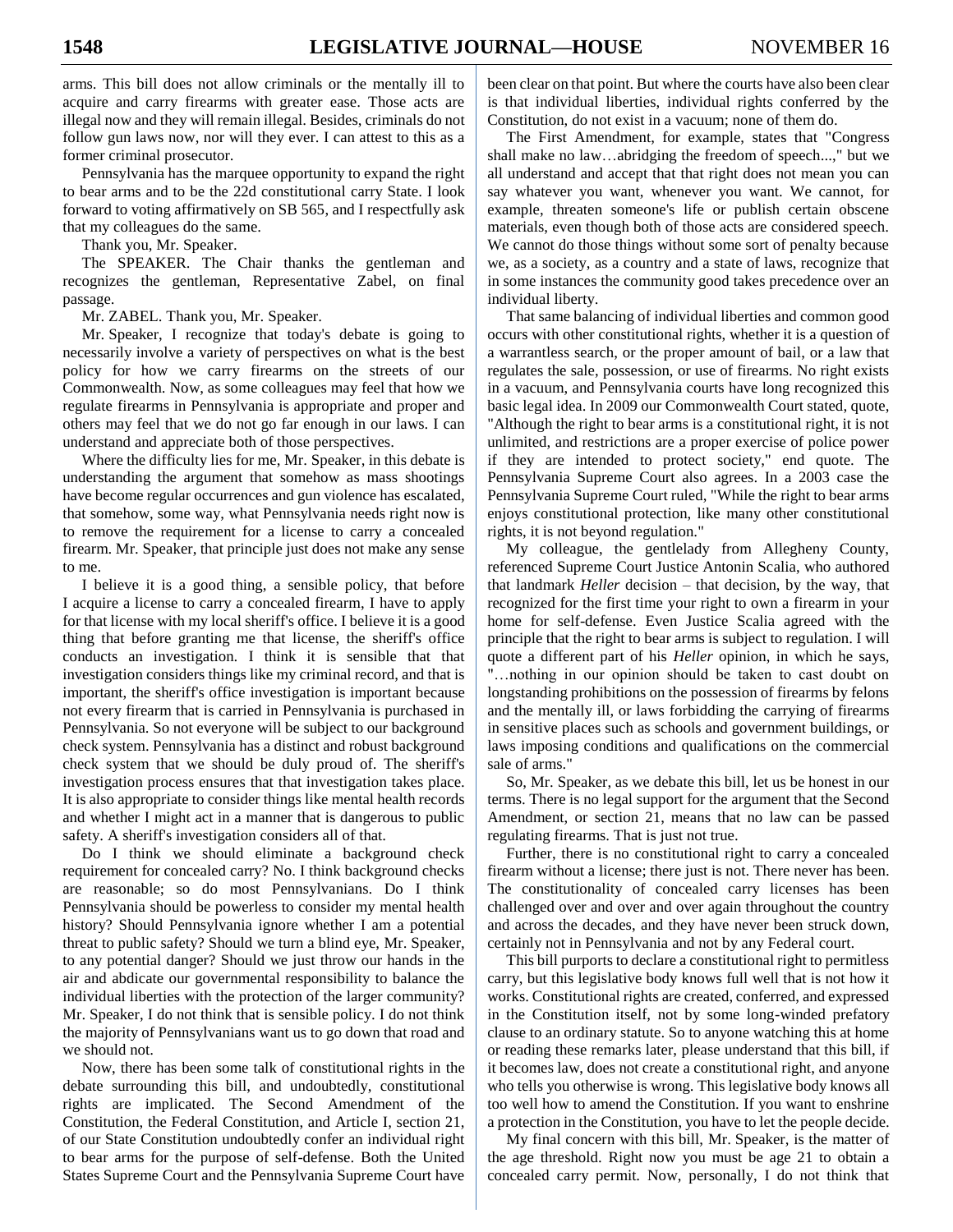children should be permitted to carry concealed firearms into their neighborhood park. Under this bill, that could happen. What this bill does is make it legal for children, an 8-year-old, for example, to engage in concealed carry so long as a parent is with them and approves of it. I will explain.

First, this bill does away with the age 21 requirement. Second, in this new section, 6106.2(a), this bill purports to confer the right to, quote, "…every person…in this Commonwealth…to keep and bear firearms, including the right to carry openly or concealed…." Now, you take that with existing law: Title 18, section 6110.1, which currently allows for a minor to possess or transport a firearm if that minor is accompanied by their parent and the minor is engaged in lawful activity. What this bill does is make the very act of carrying lawful activity. That means that unless there is a specific statute barring guns in a particular place, like a school, there is nothing stopping an 8-year-old from bringing a gun to a public place, if Mom or Dad thinks it is okay. And so at the next play date at the local park, at the next Fourth of July parade, or at the next Sunday service that I bring my kids to, I will be forced to entertain the possibility that my son's classmate or my daughter's friend may have brought a gun along. That is madness.

Mr. Speaker, this is an ill-conceived bill, it is bad policy, and it misstates constitutional law. It will put lives in danger. I fear for my children and all of yours if this bill becomes law. History will judge this vote long after your primary is over. Do the right thing.

The SPEAKER. The Chair thanks the gentleman and recognizes the gentleman, Representative Davanzo, on final passage.

Mr. DAVANZO. Thank you, Mr. Speaker.

Mr. Speaker, the earlier gentleman from Lehigh County, he forgot to mention the whole story. He forgot to mention that the young gentleman that was shot in the back while sleeping was part of a gang war in which 12 people were shot and 2 were paralyzed. He was shot and killed in retaliation—

The SPEAKER. The gentleman will please suspend.

The Chair will reiterate the prior comments regarding containing your remarks to the underlying issue on the bill. I do recognize that the good gentleman from Lehigh County is the one who brought this fact pattern into the debate, but I would ask you to please not engage in inflammatory language, but rather discuss the merits of the bill.

If you can do so, you are in order and may proceed.

Mr. DAVANZO. Thank you, Mr. Speaker.

I want to be clear: This bill will not stop criminals. Okay? This bill will not stop criminals. What we need to be doing is instead of attacking law-abiding citizens who love our Second Amendment, we should be holding criminals and our murderers accountable for their actions.

Mr. Speaker, I stand here in support of SB 565 and I urge my colleagues to do the same. Thank you.

The SPEAKER. The Chair thanks the gentleman and recognizes the gentlewoman, Representative Bullock, on final passage.

Mrs. BULLOCK. Thank you, Mr. Speaker.

I rise today in opposition to SB 565. This bill would not only remove the concealed carry permit requirement across the Commonwealth, but also Philadelphia's open carry permit law, a law that I believe keeps my family safe. On many occasions you have heard me come before this floor and speak about the gun violence in my community and speak about my prayers, a mother's prayer for her two sons, now 11 and 13, for their safety and for the safety of all of our children across the Commonwealth. It is not a surprise to anyone to know that Philadelphia is sure to hit more than 500 homicides this year, and I am concerned that this bill will put even more Philadelphians at risk. If we were to become a permitless carry State, Mr. Speaker, I am concerned that we will have more gun violence and more blood running through the streets of Philadelphia and that I will not be able to protect my children.

Studies have shown that an increase in gun violence and gun violence-related homicides were increased by more than 10 percent, sometimes 15 percent, in States that passed permitless carry laws. And I agree that no resident, no Pennsylvanian, should be denied their constitutional rights without due process; that no Pennsylvanian should be denied their right to bear arms. And while I have come before you several times talking about the safety of my children and gun violence in my community, it may come as a surprise to you that last year I joined the National African American Gun Owners Association. Why? Because I believe in responsible gun ownership and responsible gun laws, laws which protect all of our communities, laws that are sensitive to the issues in communities like Philadelphia, while protecting those Second Amendment rights.

What I know is that every American has the right to defend themselves, but that right, like most laws in this country, has never been applied equally to all Americans. The Second Amendment was designed in part and has been consistently applied to regulate Black Americans. You see, Mr. Speaker, I oppose this bill because I fear that the application of this bill would disproportionately put the lives of Black and Brown folks at risk. Many reports last year about the increase of Black gun owners, particularly Black women on the rise – we are legal gun owners – but this simple act of exercising our Second Amendment right can put our very lives at risk.

Mr. Speaker, when a Black person owns a gun, they become an immediate threat. The 2016 shooting death of Philando Castile, a Black man who was shot to death by a police officer during a traffic stop, despite having informed the police officer of the presence of his firearm, despite having a license to carry, is evidence that we are at risk simply for having a gun in our possession.

Mr. Castile is not the only example. Just a few years ago, Mr. Bradford, Jr., Emantic Bradford, Jr., an Army recruit, had a concealed carry permit. He was shopping at a mall in Georgia when shots rang out and he decided to pull out his weapon and direct shoppers to safety. When police officers entered that scene, they shot him three times. They assumed he—

The SPEAKER. The gentlelady will please suspend. Just as the prior speaker, I would encourage you to please confine your remarks to the underlying nature of the bill. I thought you had brought your remarks back to being on point, but you are starting to delve into other areas yet again. I would simply encourage you to stay on point regarding the bill.

You are in order and you may proceed.

Mrs. BULLOCK. Mr. Speaker, thank you.

Mr. Bradford had a concealed carry permit. This bill is about concealed carry permits. It did not matter. It did not matter whether he had a permit or not.

For decades Black Americans were prohibited from owning guns or joining militias. We have always been treated differently when it came to the application of the Second Amendment. Florida even created an act to govern patrols that allowed White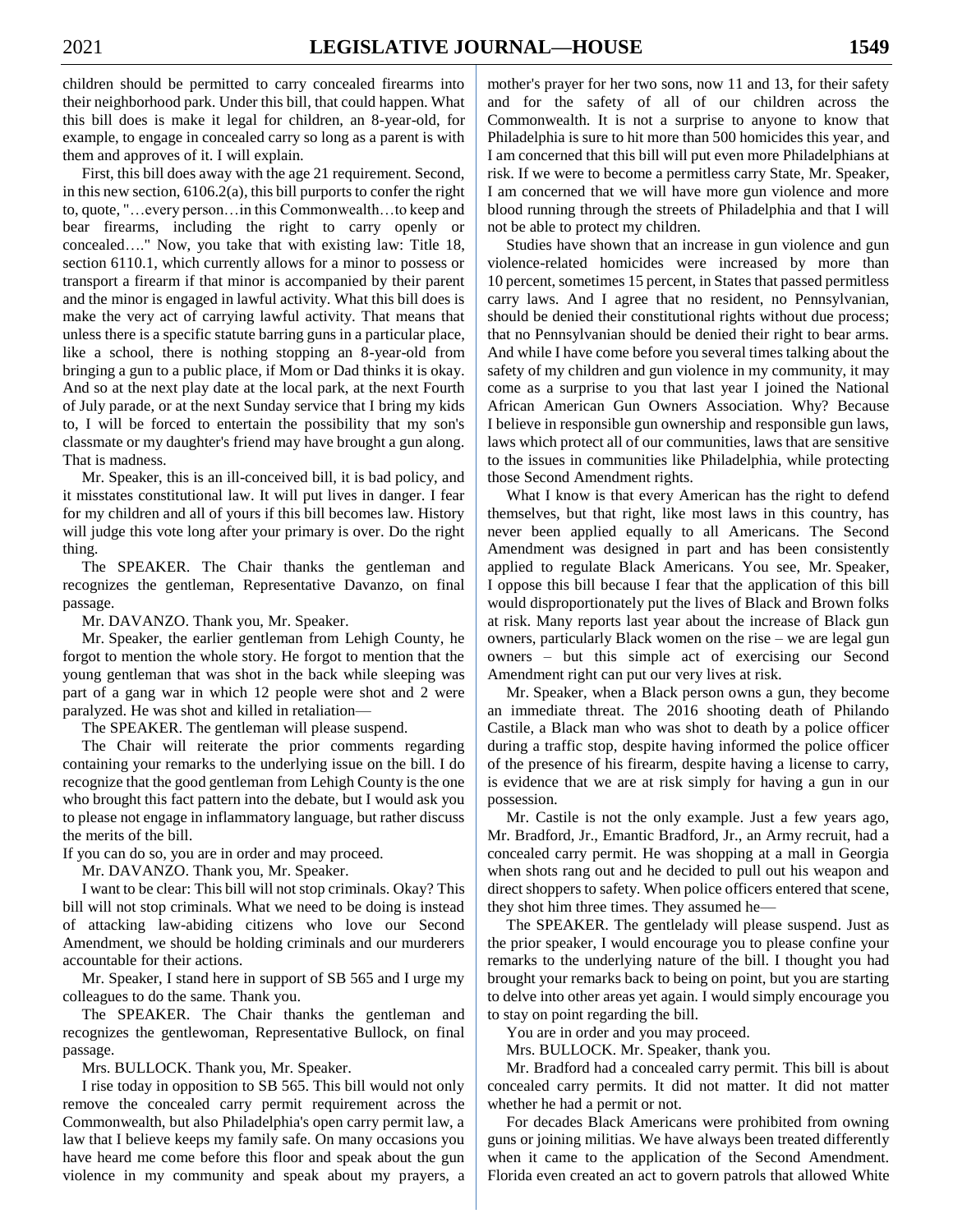citizens to enter the homes of Black people and to confiscate any weapons that they found. In the 1960s the Black Panther Party gained prominence in Oakland, and then Republican Assemblyman Mulford proposed a law to prohibit California's open carry firearms law. In response, the Black Panthers came to the Capitol and protested, armed. They were arrested. Yet the Mulford Act was later passed with full support from the NRA (National Rifle Association) and was eventually signed into law by Governor Reagan at the time.

I share these incidents, these points of history in our country, to share and illustrate how the Second Amendment has been applied disproportionately and unequally to Black Americans and, Mr. Speaker, to express my concerns, that if we allow Pennsylvanians to carry firearms without a permit, if we allow law-abiding Black Americans to carry without a permit, and law officers or others do not know if these individuals are carrying, that we are putting their lives at risk.

Mr. Speaker, there is a quote that I will try to paraphrase from the great Frederick Douglass that talks about how our safety, our freedoms as Americans are carried out in three boxes: the ballot box, the jury box, and the cartridge box, and unfortunately, neither of these boxes, neither three have been applied equally to Black Americans, and as we consider SB 565, I ask that we consider how this bill can impact communities, particularly communities of color in which we are already targeted and already presumed to be irresponsible gun owners, and therefore, our lives will be put at risk because of this particular bill.

Thank you, Mr. Speaker, for allowing me this time to speak.

The SPEAKER. The Chair thanks the lady and recognizes the gentleman, Representative Austin Davis, on final passage.

Mr. DAVIS. Thank you, Mr. Speaker.

In 2020 many of my colleagues in the Legislative Black Caucus came together and occupied the Speaker's rostrum to proclaim that Black Lives Matter. Many of our colleagues in response to those calls responded with a call that Blue Lives Matter. And so I pose the question today, if my colleagues on the Republican side really do believe that Blue Lives Matter, then they will vote against SB 565.

This bill is a direct threat to public safety and law enforcement officers across this Commonwealth. Let us just take a look at who opposes this bill, besides every gun safety group under the sun. It is opposed by the Pennsylvania Attorney General's Office, the Pennsylvania District Attorneys Association, the Pennsylvania Chiefs of Police Association, the Philadelphia District Attorney's Office, the Allegheny County Chiefs of Police, and so many other groups who represent the men and women who put on the uniform and stand between citizens and criminals.

Mr. Speaker, again, SB 565 puts police officers at risk, police officers who are already walking into danger when they make a traffic stop. But with this bill the officer cannot use the in-cruiser computer to know if the driver has a license to carry a concealed firearm. The officer will have to assume every driver might be reaching for a gun when they are reaching for their wallet. The officer will look at a "Stop the Steal" bumper sticker and wonder if the driver was in Washington on January 6—

The SPEAKER. The gentleman will please suspend. I know the gentleman was present on the floor when the prior member was encouraged to stay in the rules. Repeated incursions against the rules are not appropriate and unbecoming of the House.

Mr. DAVIS. My apology—

The SPEAKER. The gentleman will suspend. You are not in order. If the gentleman can abide by the rules, you may proceed.

Mr. DAVIS. I can absolutely abide by the rules. Thank you, Mr. Speaker.

People who support this bill talk about the 20 other States with this law in place already. If what other States do matter, then where is our minimum-wage increase? Where is our shale drilling tax, severance drilling tax?

The SPEAKER. The gentleman will suspend.

Despite his assurance that he would abide by the rules, he is now very far afield of the underlying bill.

Mr. DAVIS. Mr. Speaker?

So may I now proceed—

The SPEAKER. The gentleman will suspend. You are not in order.

Mr. DAVIS. Okay.

The SPEAKER. For the information of the members, both leaders have been notified regarding "Decorum in Debate," and I will read it for the benefit of everyone in the House. Mason's Manual, section 123, "Procedure Under Call to Order," subsection 5: "Although in control of debate on a question of order, the presiding officer may put to a vote the question of whether a member called to order during a debate should be allowed to proceed." The relevant portion: "A member who has been called to order in debate and decided out of order loses the floor and another may be recognized."

The Speaker would like to have a thoughtful debate on this subject matter, but repeated breaches of the rules will not be tolerated because that is the exact opposite of an orderly and respectful debate.

Mr. DAVIS. I will close.

The SPEAKER. The gentleman will suspend. You are not in order.

## **PARLIAMENTARY INQUIRIES**

The SPEAKER. For what purpose does the gentleman, Representative Harris, rise?

Mr. HARRIS. Parliamentary inquiry, Mr. Speaker.

The SPEAKER. You are in order and may state your parliamentary inquiry, sir.

Mr. HARRIS. Thank you, Mr. Speaker.

Mr. Speaker, I understand the gentleman being afar with regards to natural gas drilling, but the gentleman made a comment about police officers being in their cars and pulling people over and not being sure if that person had a gun, because we would no longer have the concealed permit in Pennsylvania. Please explain to me how talking about a police officer in their duty with regards to a concealed permit no longer being there, how is that not on the actual bill?

The SPEAKER. The gentleman's parliamentary inquiry is essentially why was the gentleman not on the bill?

The gentleman was not on the bill because the subject matter of that specific comment was inflammatory in nature and, more importantly, a prior member immediately prior to him had been specifically cautioned in the same manner and I know that the gentleman was on the floor for that admonition. So I would expect the gentleman to abide by the same rules.

Respectfully, the Democratic leader yesterday wanted to give me the power to singly rule out bills based on constitutionality. I am asked to preside over this chamber and apply the rules as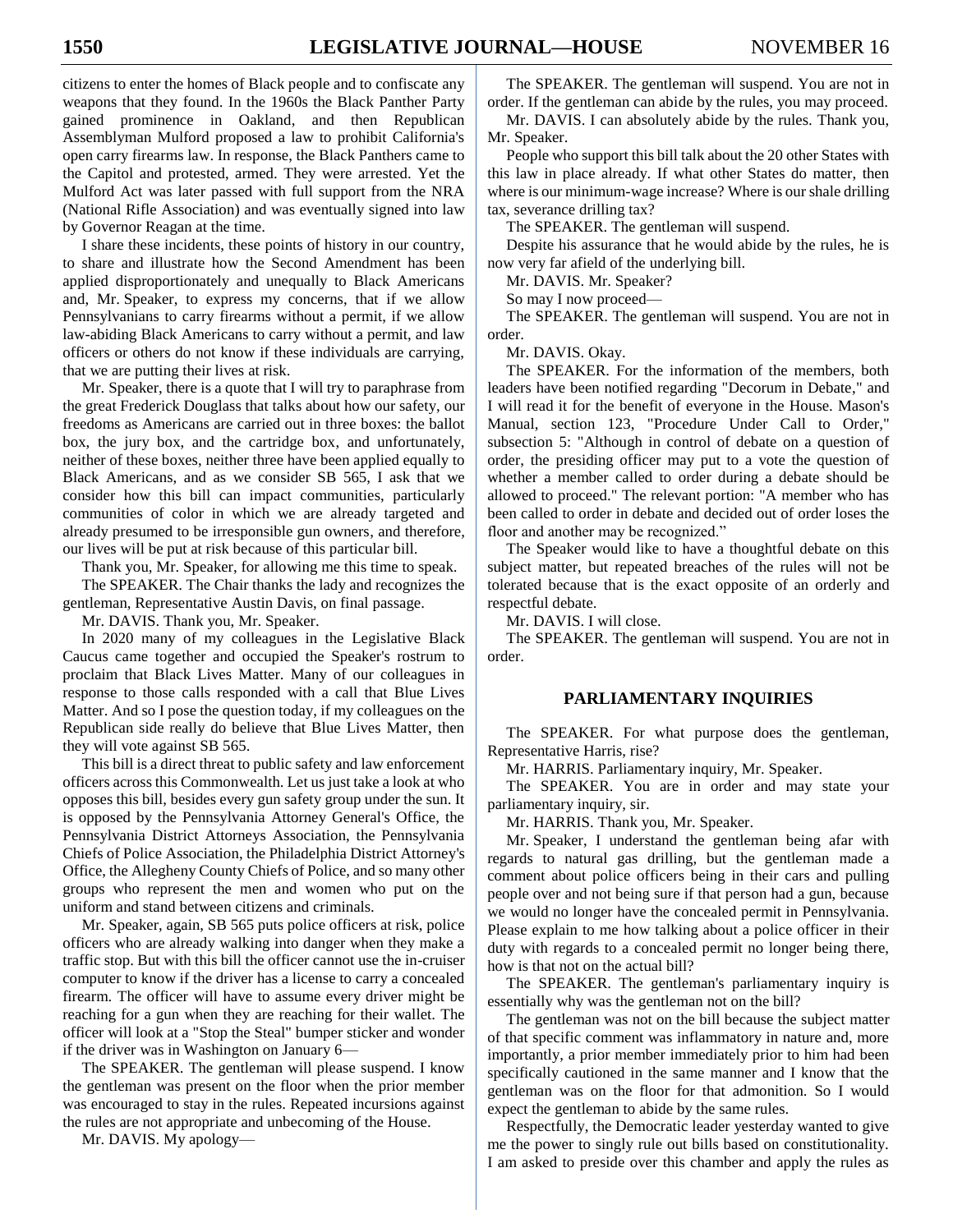written. Once a determination has been made, the expectation is that all members will abide by those same results, regardless of the side, because the speaker immediately prior to him was from the Republican side of the aisle and gaveled down for inflammatory speech. It is my duty to ensure that there is an orderly debate. That is the goal as well as the expectation.

Mr. HARRIS. So I just want to be clear on your ruling, Mr. Speaker.

The SPEAKER. Does the gentleman have a further parliamentary inquiry?

Mr. HARRIS. Yes, Mr. Speaker.

The SPEAKER. You may state your parliamentary inquiry.

Mr. HARRIS. So I just want to be clear that regardless of what bill we are talking about or how it ties in to the underlying legislation, if anybody mentions January 6, it is inflammatory, and therefore, you are going to rule that they cannot talk about it?

The SPEAKER. Based off of the response of the other members, which is also against the rule, whether it is January 6 or the details of an alleged gang war – those were the two examples where individuals were gaveled down – based off of the response of the members shouting over top of the speakers, that is by very definition not an orderly debate. Members from both sides are encouraged to confine their remarks to the underlying bill, without the inflammatory additions.

Mr. HARRIS. Okay.

The SPEAKER. Does the gentleman have another parliamentary inquiry?

Mr. HARRIS. Yes. I mean, according to your ruling, Mr. Speaker, anytime the gallery yells, that means it is inflammatory, and therefore, we should not do it. So I would just – I guess that means encourage folks to yell about this bill, because the whole bill is inflammatory.

The SPEAKER. The gentleman will please suspend. I did not hear a parliamentary inquiry in that lengthy discussion. However, it is the determination of the Chair on what an orderly debate is. Repeated disruptions of the debate by either side or with inflammatory remarks is simply inappropriate. That is the standard; that is the expectation.

The gentleman, Representative Davis, is in order and you may conclude.

Mr. DAVIS. Thank you, Mr. Speaker.

I would just simply conclude by asking my colleagues to vote against SB 565. If you truly care about law enforcement, if you truly care about protecting those brave men and women who don the uniform, who walk the streets to protect our citizens, you would vote against this bill, because a vote for SB 565 puts their lives at risk.

Thank you, Mr. Speaker.

The SPEAKER. The Chair thanks the gentleman and recognizes the gentleman, Representative Lewis, on final passage.

Mr. LEWIS. Thank you, Mr. Speaker.

I rise in support of SB 565. I think it is important to recognize that when you analyze the bill as policy and you look at the mechanics that currently ensure lawful gun ownership, that there are none of those mechanics being removed with the passage and enactment of this bill. For example, the current process to obtain a firearm requires the same background check you would undergo to receive the license to carry. So what we then end up having is an antiquated system which is an extra layer of bureaucracy that requires citizens to undergo the exact same process to receive a license to carry that they just went through

to obtain the firearm in the first place. So it is redundant and it is antiquated and for those reasons I do support the bill.

I recognize this is a contentious debate. I deeply respect every perspective, because I know that these perspectives come from a place of wanting to make our communities safer. But I think it is also important to note that one debate is predicated on a notion that more gun laws and more permitting requirements would somehow make us safer and it is like the conversation I had with my constituents, my life experiences have really shown otherwise.

Some of you may know I spent a good deal of my teenage years in Central America in a country that had some of the harshest gun ownership laws in the world. It took years to get a gun permit for folks, and you had to be connected to someone in politics or government, which most people were not, and almost nobody could have a gun there, yet the crime rates were so high per capita, and I will never forget one Sunday when my brothers and I and my dad were away, a guy in a mask and with a gun stormed into our house and essentially held my mom and my sisters and my brothers hostage and tried to beat his way into their bedrooms with a gunstock and they could do nothing and they almost killed my family in a country with some of the harshest, strictest gun laws in the world. And so my personal experiences are that despite harsher gun laws, that does not translate to a safer community and a safer society, because the bad guys will still have guns but the good guys will not.

And for those reasons I support SB 565 and I encourage passage.

Thank you, Mr. Speaker.

The SPEAKER. The Chair thanks the gentleman and recognizes the gentleman, Representative Frankel, on final passage.

Mr. FRANKEL. Thank you, Mr. Speaker.

Just before my prepared remarks, I would just like to point out to the prior speaker that in much of the world where there are more restrictive gun laws, more reasonable gun safety laws, the rates of homicides and crime are way, way lower than here in the United States. So he may be talking about an aberration, but we see violence less prevalent in countries that have better gun safety laws.

But I rise today to ask each of you to oppose SB 565. It is an easy call, if you judge the bill simply for what it would do and how it would affect Pennsylvanians. But firearms bills, expansive firearm bills, sadly, never work that way. Instead of debating whether Pennsylvanians should need to obtain a permit to carry a concealed firearm, we lawmakers somehow find ourselves in a never-ending debate about whether guns are good or bad, whether firearm use and ownership should be either entirely unfettered or confiscated by the government. That is absurd. Any rational person can see that deadly weapons should be regulated at least as much as, say, swimming pools or lawn mowers. Any rational person can see that requiring firearm owners to obtain a permit to carry loaded, concealed firearms does not interfere with their Second Amendment rights any more than requiring a permit for a protest rally does not interfere with the First Amendment rights.

My Republican colleagues are very aware of how the public feels about this legislation. They know that most Pennsylvanians, including gun owners, think that a permit process helps keep firearms out of the hands of people who should not have them. Never was that clearer than yesterday, when Republican leaders used extraordinary measures to ensure there would be no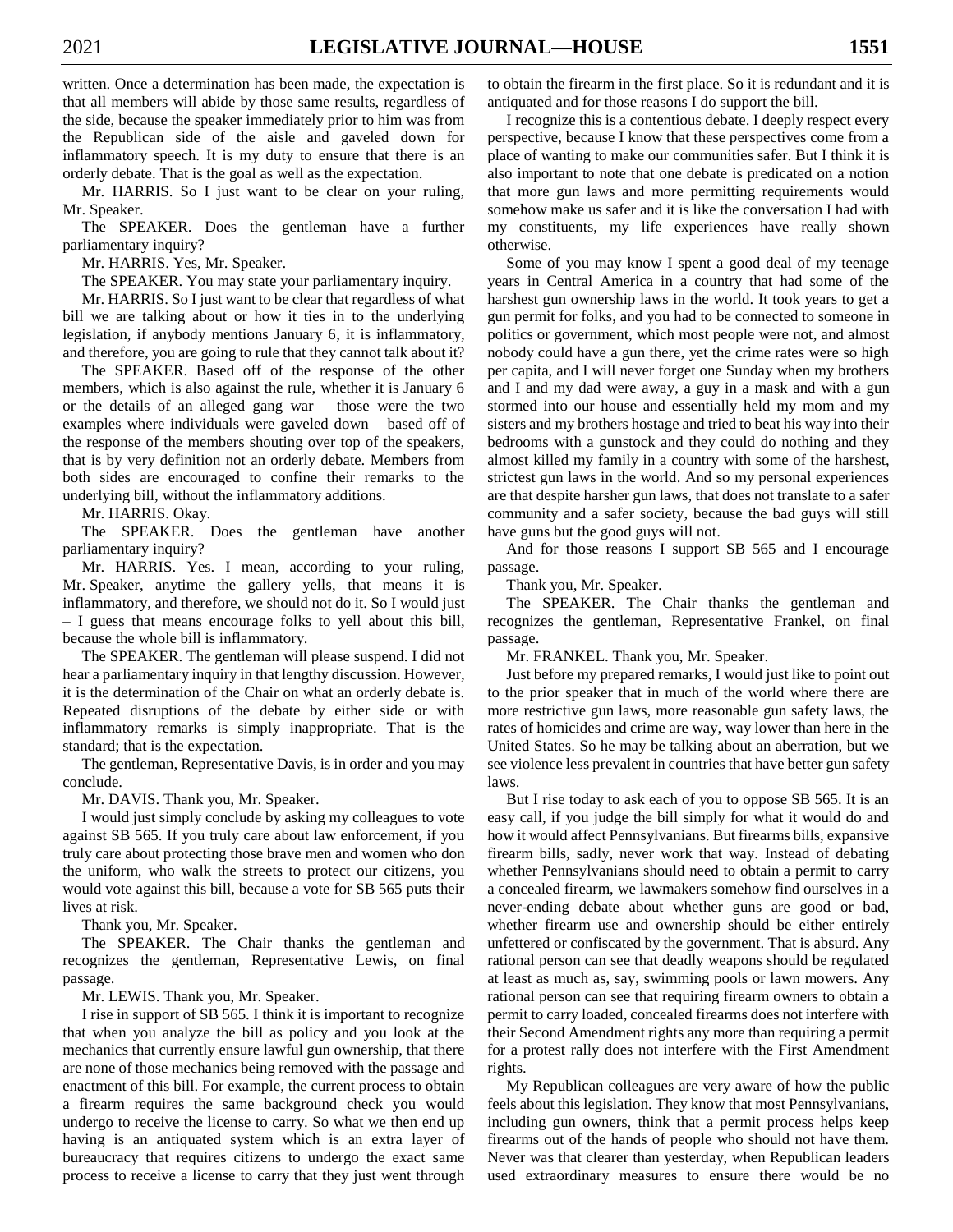amendments and no discussion about background checks, safe storage, or about allowing Philadelphia any tools at all to fight gun violence. Four people in this Commonwealth die from gun violence every day, and we cannot have a conversation about background checks?

In addition to repealing the requirement of a permit to carry a concealed weapon, SB 565 would lower the age requirement to 18, remove the nominal character and reputation investigation, and make it easier for applicants who have been involuntarily committed to be allowed to buy firearms. Seriously. The Second Amendment is not a vow of no inconveniences. Law enforcement has made it clear that this bill would make Pennsylvanians and their own officers less safe.

This bill is dangerous, and it signals how far these discussions have gotten from reality. I ask my colleagues to really think this through and vote against SB 565.

Thank you, Mr. Speaker.

# **THE SPEAKER PRO TEMPORE (JOHN A. LAWRENCE) PRESIDING**

The SPEAKER pro tempore. The Speaker thanks the gentleman.

The question is, shall the bill pass finally?

On that question, the gentleman from Allegheny, Representative DeLuca, is recognized.

Mr. DeLUCA. Thank you, Mr. Speaker.

And it is DeLuca, not Luca, please.

You know I could, Mr. Speaker, I could be up here and I could be back in that seat and not say a word about this bill and I did not intend to, but I just cannot in good conscience support this bill.

Now, I have been – I am an NRA member. I have an "A" record for 30 years and I do not espouse any more legislation pertaining to guns. But this bill is wrong and I know the Governor is going to veto it so I could be a hypocrite and sit back in that seat and vote "yes" on the bill and the fact is, wait until the Governor vetoes it, and the NRA probably would love me, but probably because I am speaking tonight they probably will give me an opponent next time, but I cannot in good conscience vote for a bill that I believe is wrong.

And let me also say that I am not, I am not an antipolice Democrat, just so you get that on the record. My district is not antipolice, and we are middle class and we are a diverse community and all our community is not antipolice, and I am not an antipolice Democrat. You can try to tag that all you want to tag it, but it is not going to work.

But let me say this to you: I remember when I was going to high school, a good friend of mine worked for his father at an after-night club and was closing up and this guy was a weightlifter, a football player, star football player, and unfortunately, the friend that he was walking with after they closed up, they had an argument. Well, my friend could have tied one arm in back of him and beat the [word stricken] out of him without even a whisper, but he had a gun and he had a few drinks—

The SPEAKER pro tempore. The gentleman will suspend. Mr. DeLUCA. That is not far off the field— The SPEAKER pro tempore. The gentleman will suspend. Mr. DeLUCA. Mr. Speaker?

The SPEAKER pro tempore. The gentleman will suspend.

Mr. DeLUCA. That is not far off the field. That is what happens when—

The SPEAKER pro tempore. The gentleman will suspend. He is not in order.

The Parliamentarian has gently reminded me and I will gently remind the gentleman to refrain from the use of profanity.

The gentleman is recognized and may proceed.

Mr. DeLUCA. Mr. Speaker, I apologize if I said that word. I really— Sometimes you get caught up—

The SPEAKER pro tempore. The Speaker accepts the apology on behalf of the House.

Mr. DeLUCA. I agree with you, Mr. Speaker.

The SPEAKER pro tempore. The gentleman from Allegheny is in order and may proceed.

Mr. DeLUCA. I agree with you. I agree. Now I realize what I did. Okay.

But the fact is, that one incident ruined his whole life. He lost his family, he lost his wife, he lost the children, lost his business, went to prison, and just because of a stupid move like that and he really was a good guy. He served 7 years in prison, and the ironic part is, he came out and he learned – in Ohio he learned to be a reporter, a court reporter, when he came out. That is what he did.

But not only will this  $\frac{1}{1}$  – it is bad because the fact is that I have been around some places where people have tried to intimidate other people. Just by showing that you have a weapon, whether you have it concealed or a carry permit, you intimidate individuals. Now, as a law-abiding citizen myself, I have no problems buying a gun or getting a permit – I do not know how hard it is – but I do have a problem, Mr. Speaker, because I am not as proficient as I should be, even though I carry a carrying permit, because I do not go out there and practice a lot, and that is why we have our police officers who go to the gun ranges so they are proficient, so they do not harm anybody else.

In talking to my law enforcement officers back home, they asked me not to vote for this, because the fact is, they are worried about their life, and I had a police officer who died in Penn Hills trying to save somebody's life, because of somebody who had a gun who should not have had a gun and killed him. That police officer is not coming back. That person in jail will be in jail. And let me say this to you: This whole House, I am not a bleedingheart liberal when I say I oppose this bill, because I think everybody is entitled to a mistake, but I think we do not speak enough about the victims from these violent acts and it is about time we talk about the victims and I know about the victims, because I had an uncle who was killed by two 15-year-olds for a 5-cent candy bar, and I know I had a niece – not a niece, but a cousin, who gave a friend a ride home who raped her and killed her. So I know tragedy in the families.

And the only way we are going to stop this gun violence is by having people not afraid to come out and testify against who they know are killing these poor innocent people, and that is what happens when we do not get a handle on these drugs out there. Seventy-five percent of crimes are committed by drugs, and we want to blame the guns.

So I just want to bring that up to the fact that that is why I am not supporting 565. In 31 years I will not – for 30 years I had an "A" record, but if this does not give me the record, then shame on me, it is shame on this country, it is shame on this State.

Thank you, Mr. Speaker.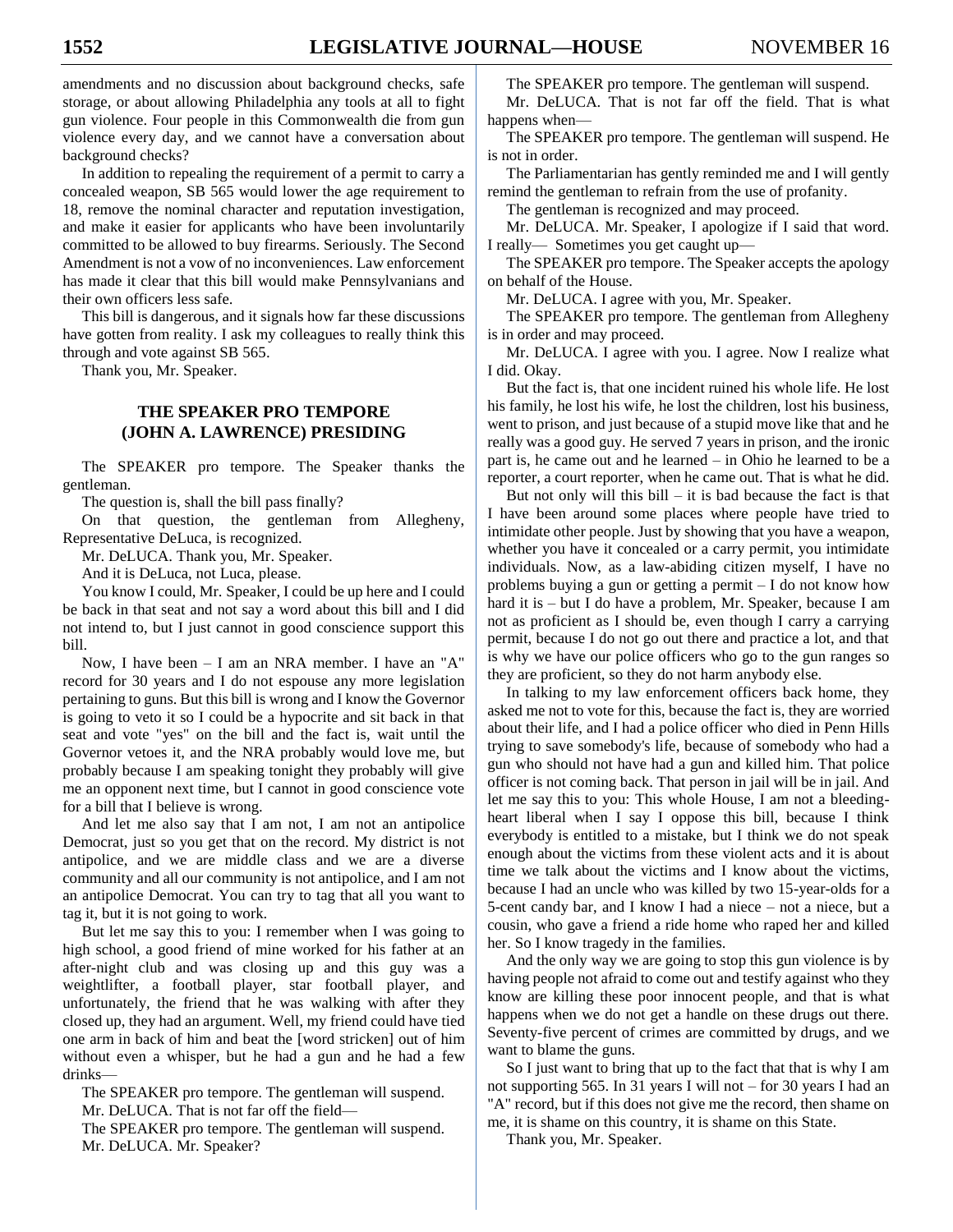The SPEAKER pro tempore. The Speaker thanks the gentleman.

The question is, shall the bill pass finally?

On that question, the lady from Montgomery, Representative Guenst, is recognized.

Mrs. GUENST. Thank you, Speaker.

I promise to keep it under 2 minutes and behave myself.

I find it amazing that the Representative that is introducing 565, that his two most important reasons to bypass the sheriff's department is that he did not like the way he was treated and they expect him to know when his permit to carry concealed goes out of date.

Well, I do not know how many of you have a permit to carry concealed, if you want to raise your hand. I can tell you that mine is safely tucked behind my driver's license and in front of my Macy's card. As an avid hunter, marksman, and collector of vintage Colts, I can assure you that no one here is going to take your guns away.

Forty-five years ago I had to go through 2 months of boot camp in the Army to learn all about my M16. I learned about safety, responsibility, and the handling of my weapon. Forty years ago I had to go through multiple days of education before I could take a gun out on the field for hunting purposes. Again, I learned about safety, responsibility, and the handling of my weapon. Only then was I allowed to apply for my hunting license. It made sense to me. It did not bother me one bit.

What I am trying in my head is to figure out why you want to put a loaded gun in the hands of an 18-year-old with no permit to carry, no prior training, and I need someone here at any time to tell me, explain it to me like I am a 5-year-old.

Just a few other points on 565 – but I know you have heard them already – this will increase assaults with weapons and suicides for ages 18 to 21, mostly male. This will increase risks to our first responders and, specifically, to our police departments who have incredible opposition to this bill. I personally talked to my own chief of police in my own hometown over the weekend about it. He is appalled. You are ignoring the D.A.s' opposition to the bill, you are wasting time on a bill destined for veto, and last but not least, you are blatantly ignoring the clear majority of Pennsylvanians that simply want reasonable gun safety laws passed.

I sincerely hope my colleagues take a closer look at 565 and realize how dangerous this can be. Thank you.

The SPEAKER pro tempore. The Speaker thanks the lady.

The question is, shall the bill pass finally?

On that question, the lady from Chester, Representative Otten, is recognized.

Ms. OTTEN. Thank you, Mr. Speaker.

We never think it is going to happen to us until it does. This summer I was sitting in my office here in the Capitol when I got a phone call from home. A beloved member of our community had taken his own life, and it hit me really hard because earlier that day I had been talking about someone that I cared about who was having some mental distress and someone said to me, "Do you think he's a danger to others?" And I said, "A person experiencing emotional distress and mental illness is much more likely to harm themself than to harm others." This specific beloved neighbor and I had a conversation just before I was elected to the State House. He expressed to me that he was a gun

owner and that he wanted me to come to Harrisburg and fight for commonsense gun safety legislation because a person experiencing emotional and mental illness is much more likely to harm themself than to harm someone else.

As we stand here today, our country is awaiting a verdict in a case where a 17-year-old crossed State lines with a weapon he never should have possessed, ultimately killing two people and wounding one. He ended two lives and forever changed countless others, including his own. I watched his mother cry, as I got ready for work the other day, and regardless of my opinions on how that event unfolded, I could not help but to feel extreme compassion for her.

Just this summer in the district adjacent to mine, a 20-year-old young man with access to a weapon accidentally shot and killed his lifelong friend, an 18-year-old college student. One life ended far too soon, one likely destroyed; two families forever broken.

The SPEAKER pro tempore. The lady will suspend.

For what purpose does the gentleman, Representative Bernstine, rise?

Mr. BERNSTINE. Mr. Speaker, this has nothing to do with the actual legislation in the bill that we are talking about and it also has nothing to do with the purchasing of any firearms. Mr. Speaker, the gentlelady should be on the bill.

The SPEAKER pro tempore. The Speaker thanks the gentleman.

The Speaker would encourage the lady from Chester to stay on the topic of the bill, describe her feelings with regard to the underlying merits of the bill, one way or the other.

The lady is in order and is recognized.

Ms. OTTEN. Thank you, Mr. Speaker.

As a mother, I find it hard to comprehend why we would ever, ever want to create more of these tragic outcomes, for either the victims or the perpetrators of gun violence. Today our teens and young adults are in crisis, with demand for youth mental health services at an all-time high. According to the CDC—

The SPEAKER pro tempore. The lady will suspend. The Speaker would encourage the lady to stay on topic with regard to SB 565. The topic of the bill is not with regard to mental health. The lady was encouraged once before and is encouraged again to stay on topic with regard to the underlying merits of the bill, SB 565.

The lady is in order and is recognized.

# **POINT OF ORDER**

Ms. McCLINTON. Mr. Speaker, may I?

The SPEAKER pro tempore. For what purpose does the lady from Philadelphia rise?

Ms. McCLINTON. Simply to clarify and respond to the point of order and the correction.

The SPEAKER pro tempore. The lady may proceed.

Ms. McCLINTON. Thank you, Mr. Speaker.

Mr. Speaker, certainly the gentlelady from Chester County must be in order. We have to consider what this type of bill, if it became law, could lead to, and looking at past incidents in her district or nearby are relevant to this issue about the accessibility of guns and the ability to carry them without any permits, without any rules, without any regulations. It is very much connected, Mr. Speaker.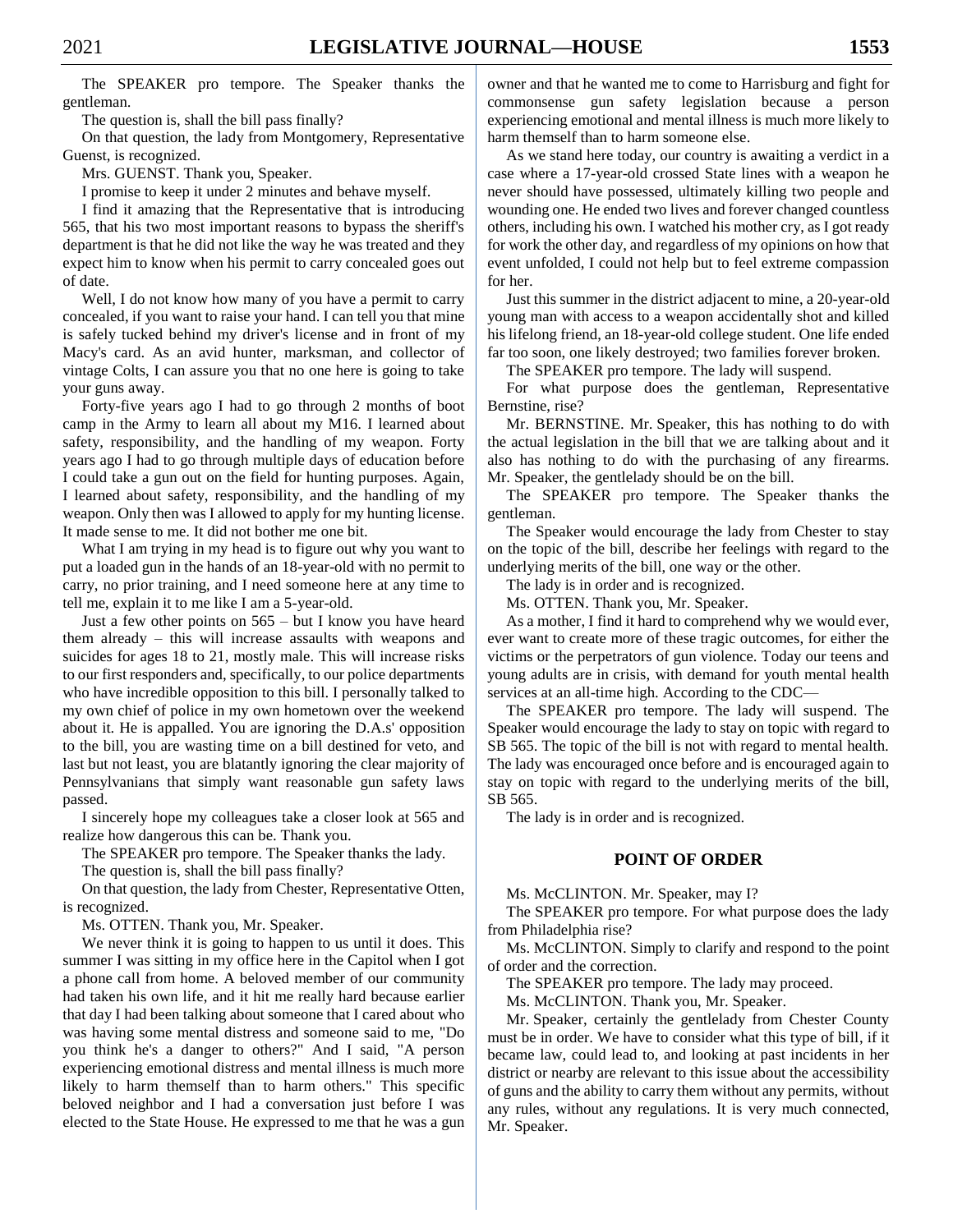# **THE SPEAKER (BRYAN CUTLER) PRESIDING**

The SPEAKER. The lady raises a point of order regarding the debate. During debate you can certainly use an example to get to your point. The issue at hand that I believe that the Speaker pro tem had addressed was the gentlelady was not getting to her point regarding the underlying debate. That is the issue. Despite repeated warnings and requests to follow the rules, there certainly seems to be a struggle by some to comply with them. Once again I would simply use the members on both sides that have stayed within the confines of the bill as a good example of what the debate should look like and encourage members to confine their remarks solely to the bill with limited examples and noninflammatory language.

Madam Leader, have you concluded your parliamentary inquiry?

Ms. McCLINTON. I am just curious, where in the rule does it say limited examples, just so we can be clear for the speakers that are remaining?

The SPEAKER. The limited example request goes back to a pointed debate and the fact that you have to confine your remarks to the subject matter of the bill. While we have been generous in giving some leeway for individuals to provide an example or to discuss the underlying merit or deficiency of the bill on both sides, the reality is many members are taking liberty to go far beyond the merits of the bill and are failing to make the point of what I believe their debate is. The request is to stay confined to the debate and the issue at hand.

The Chair thanks the leader and encourages the member to conclude their remarks on final passage.

Yes, ma'am. I apologize. You are in order and you may proceed.

Ms. OTTEN. Thank you, Mr. Speaker.

I will get to my point. This bill proposes to lower the age to conceal carry in Pennsylvania without a permit from age 21 to age 18. And according to the CDC, the overall rate of suicide by firearm in the United States increased 13 percent from 2010 to 2019. In children and young adults 10 to 24 years old, that increase was 42 percent, with firearm suicides claiming the lives of nearly 3,000 young people in 2018.

According to the Violence Prevention Center at CHOP, the Children's Hospital of Philadelphia, suicide attempts in teens can be very impulsive, and when teens have access to guns, the results of a suicide attempt are far more likely—

The SPEAKER. The lady will please suspend.

Ms. OTTEN. —to be fatal.

The SPEAKER. The lady will suspend. You are not in order.

## **POINT OF ORDER**

The SPEAKER. For what purpose does the gentleman, Representative Bernstine, rise?

Mr. BERNSTINE. Mr. Speaker, this has nothing to do with accessibility to firearms.

The SPEAKER. The gentleman will suspend. Is the gentleman wishing to make a—

Mr. BERNSTINE. Point of order.

The SPEAKER. —parliamentary inquiry or point of order? Mr. BERNSTINE. Point of order.

The SPEAKER. You are recognized for your point of order. Please state your point of order.

Mr. BERNSTINE. Mr. Speaker, per our rules, I believe the gentlelady is responsible— The gentlelady is responsible to stay on topic— Boy, am I botching this up. The gentlelady is not on the bill and is not on the merits of the bill and is talking about issues that are entirely outside of the scope of this legislation.

The SPEAKER. The Chair thanks the gentleman for your point of order and will reiterate once again for the benefit of the members, the subject matter of the bill and the merits of the bill are the items for discussion, not issues outside of the bill or beyond the scope of the bill. I believe the gentlewoman was trying to bring a mental health example in. I would simply encourage her to quickly draw a conclusion to the connection of the bill.

For what purpose does the gentlelady from Philadelphia, Leader McClinton, rise?

Ms. McCLINTON. Mr. Speaker, certainly suicide is definitely connected to accessibility of guns since it is the leading cause of death in rural Pennsylvania – death by gun, not people stabbing themselves to death, people killing themselves with guns. This is correct. It is on the bill. It is directly related.

The SPEAKER. The Chair thanks the lady for stating her position.

The Chair recognizes the gentlewoman from Chester County. The gentlelady will suspend. You are not in order.

The Chair will not engage in debate, nor accept comments hurled from the floor.

The gentleman will suspend. You are not in order.

The Chair recognizes the gentlewoman for the conclusion of her remarks on final passage of SB 565 and would encourage her to please stay within the confines of the bill.

For the information of the members, there are 30 additional speakers, which is why the Speaker is trying to confine debate simply to the bill, the subject matter of the bill. I recognize that this is a very passionate issue for members on both sides of this debate, and it is important that we can conduct the debate in an orderly manner, not shouting side comments from the floor or the aisles.

You are in order and may proceed.

Ms. OTTEN. Thank you, Mr. Speaker.

We know that the frontal lobe of our brains is not fully developed until sometime into our early to mid-twenties. We know that requiring an individual to obtain a permit and a background check during the process of purchasing a handgun is associated with a reduction in firearm suicides. We know that lowering the age, the minimum age for concealed carry is associated with an increase in suicide rates.

We know that when Arizona repealed its concealed carry permit requirement, it did not see safer streets, it saw a 44-percent increase in aggravated assaults committed with a firearm. We know that other States have seen similar results. The PA Chiefs of Police Association and the PA District Attorneys Association know this, too, and they oppose this bill. We know that this bill, SB 565, is destined to be vetoed by Governor Wolf.

So why? Why are we here debating this bill instead of working on ways to address our youth mental health crisis, improve access to health care and mental health care; address substance use disorders, or living wages, or any of the contributing factors to depression, crime, and suicide? We are here pandering to special interests and passing a bill that responsible gun owners say—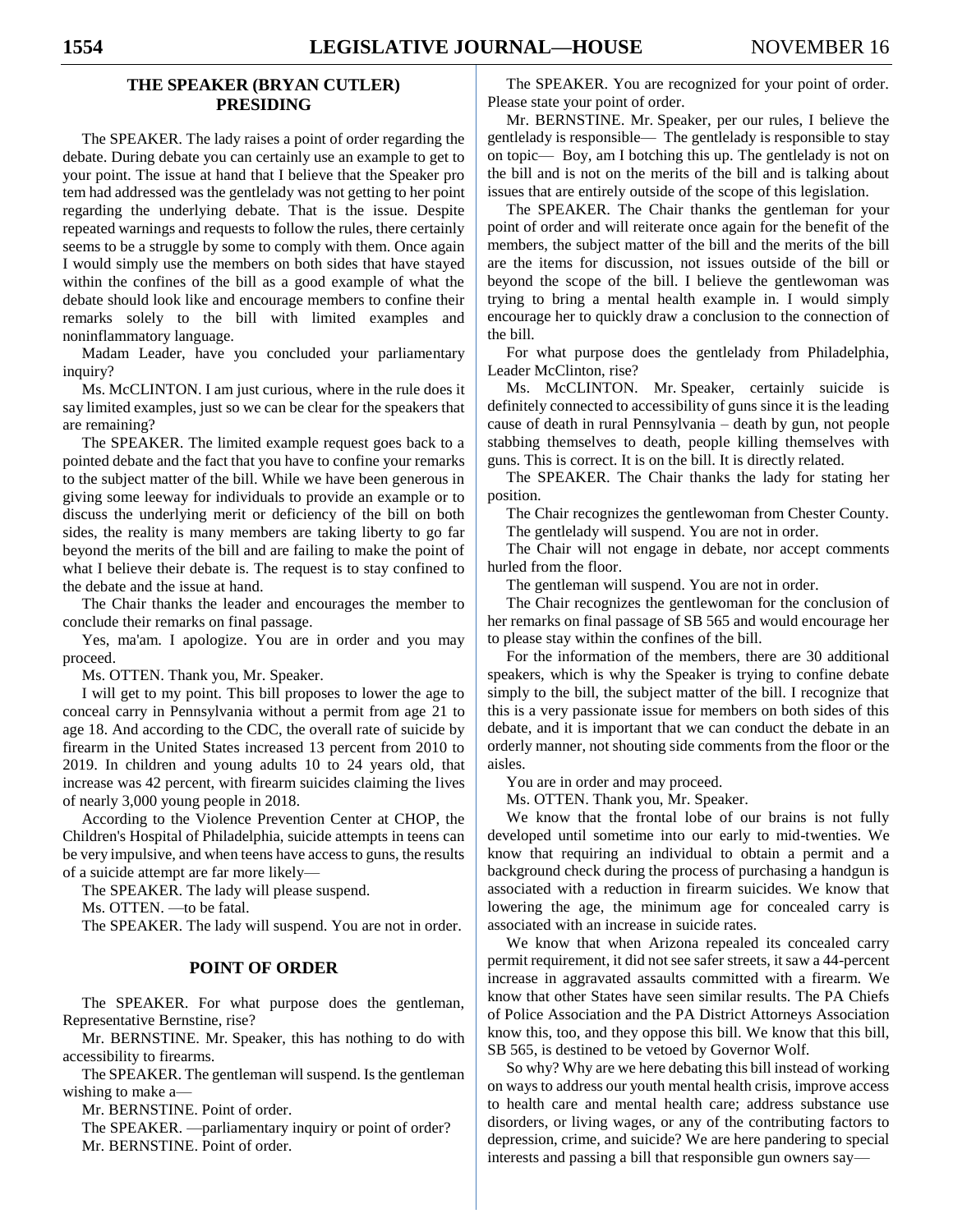The SPEAKER. The gentlelady will suspend. You are not in order.

Ms. OTTEN. —is a step too far.

The SPEAKER. I know that the gentlelady was present on the floor earlier when a member was admonished for going after the motives of members for supporting bills. It is entirely inappropriate and contrary to our rules to categorize anybody's support or opposition to pandering to special interests. That goes directly to the members' motives and is inappropriate.

As previously indicated, the subject matter of the debate before us is on the final passage of the bill and the merits contained therein. The good Representative has been reminded repeatedly to stay on topic. And while it is not the Speaker's desire to go to the next person in line for the debate, this House will have no choice if there is continued flagrant disregard of the rules. If you can abide by the rules, you are in order to conclude your comments on final passage.

Ms. OTTEN. Thank you, Mr. Speaker.

I will wrap it up. While a majority of gun owners support responsible safeguards and permitting requirements for concealed carry, here we are ending the requirement to qualify for a permit to carry a concealed firearm. Here we are making guns more readily accessible to teenagers and lowering the age to carry a loaded concealed firearm in public from 21 to 18 years old. No credible evidence exists to show that permissive concealed carry laws reduce crime. Instead, the evidence suggests that relaxing these laws increases the frequency of gun homicides, assaults committed with a firearm, and firearm suicides.

I urge my colleagues to join me in protecting our youth and protecting our Commonwealth and voting "no" on SB 565.

The SPEAKER. The Chair thanks the lady and recognizes the gentlewoman, Representative Krueger, on final passage.

Ms. KRUEGER. Thank you, Mr. Speaker.

I rise today in opposition to SB 565. This bill would dramatically overhaul Pennsylvania's current gun laws, removing the existing requirement that you need a license to carry a concealed firearm and lowering the age limit so that 18-year-olds could now carry concealed weapons. Mr. Speaker, I believe this is bad policy.

Earlier this afternoon I called one of my local police chiefs to get his opinion on this bill because he and his officers are on the front lines. He told me that not only is he strongly opposed but the Pennsylvania Police Chiefs are also opposed to this bill. More concealed weapons put our police officers at greater risk, which is why they oppose this bill.

Other States who passed similar bills saw the rates of suicide go up after those bills passed. Yesterday, or yesterday evening, I should say, on this House floor, my colleagues tried to start a real conversation about real gun safety reform measures, but thanks to procedural tricks we could not get a vote on one gun reform, not even prohibiting terrorists on the no-fly list from possessing guns here in Pennsylvania.

Mr. Speaker, I believe it is time for a real debate on guns in Pennsylvania but this bill does not let us do it. I oppose SB 565.

The SPEAKER. The Chair thanks the lady and recognizes the gentlewoman, Representative Herrin, on final passage.

Ms. HERRIN. Thank you, Mr. Speaker.

Like many of my colleagues, I rise in opposition to SB 565 because this bill is dangerous—

The SPEAKER. The lady will please suspend. Sorry. The House will be temporarily at ease.

(Conference held at Speaker's podium.)

The SPEAKER. The House will return to order.

The gentlewoman, Representative Herrin, I apologize. You are recognized and may continue your comments.

Ms. HERRIN. Okay. We will try again.

Thank you, Mr. Speaker.

I rise in opposition to SB 565 because this bill is dangerous. It is dangerous for our children, our communities, and for our police and our public safety officials. This bill is reckless and it goes against the wishes of the people. A recent study found that 88 percent of Americans believe a permit should be necessary for concealed carry. And as the gentleman from Allegheny County noted earlier, police organizations such as the Pennsylvania Police Chiefs Association and the Allegheny County Chiefs of Police Association have spoken very strongly against this bill because this bill is a direct threat to the men and the women in law enforcement who risk their lives in protection of our communities.

At a time when areas are seeing record-high incidents of gun violence and when there have been nearly two mass shootings a day this year – let that sink in – two mass shootings a day this year, does anyone really believe that the solution is to allow anyone and everyone to conceal carry? To just go ahead and do it no matter what their criminal history, their mental health status, or motive? These are the very factors that the application for a license to carry screens for.

This bill has nothing to do with protecting responsible firearm owners in Pennsylvania. The outspoken opposition of the police is proof positive. Every officer I worked with as mayor of my hometown is a responsible firearm owner, and by vocally opposing this bill, they are all telling you that this bill is incredibly irresponsible.

This bill threatens the health, the safety, and the well-being of our constituents and police officers across this entire State. We cannot allow this chamber to be controlled by a radical minority. I urge you to listen to the vast majority of Americans, to the vast majority of Pennsylvanians, and to your conscience and vote "no" on this bill. Thank you.

The SPEAKER. The Chair thanks the lady and recognizes the gentlewoman, Representative O'Mara, on final passage.

Ms. O'MARA. Thank you, Mr. Speaker.

I rise today to oppose SB 565. Right now we are seeing families and communities in Pennsylvania being devastated by gun violence. In an average year, 1,574 people die and 3,058 are wounded by firearms in Pennsylvania. Pennsylvania has the 27th highest rate of firearm violence in the United States. In Pennsylvania the rate of firearm suicides increased 20 percent and firearm homicides increased 12 percent from 2010 to 2019. As a family member who lost a beloved father to gun violence, to firearm suicide, I can tell you that that trauma impacts families for decades to come.

Pennsylvania has the 25th highest social cost of firearm violence in the United States, costing \$942 per person each year. Firearm deaths and injuries cost Pennsylvania \$12 billion, of which \$567 million is paid by taxpayers.

Guns are the leading cause of death among children and teens in Pennsylvania. In Pennsylvania an average of 118 children and teens die by guns every year, and 63 percent of those deaths are homicides. From 2015 to 2019, 118 women were fatally shot by an intimate partner in Pennsylvania; 54 percent of female intimate partner homicide victims were killed with a firearm.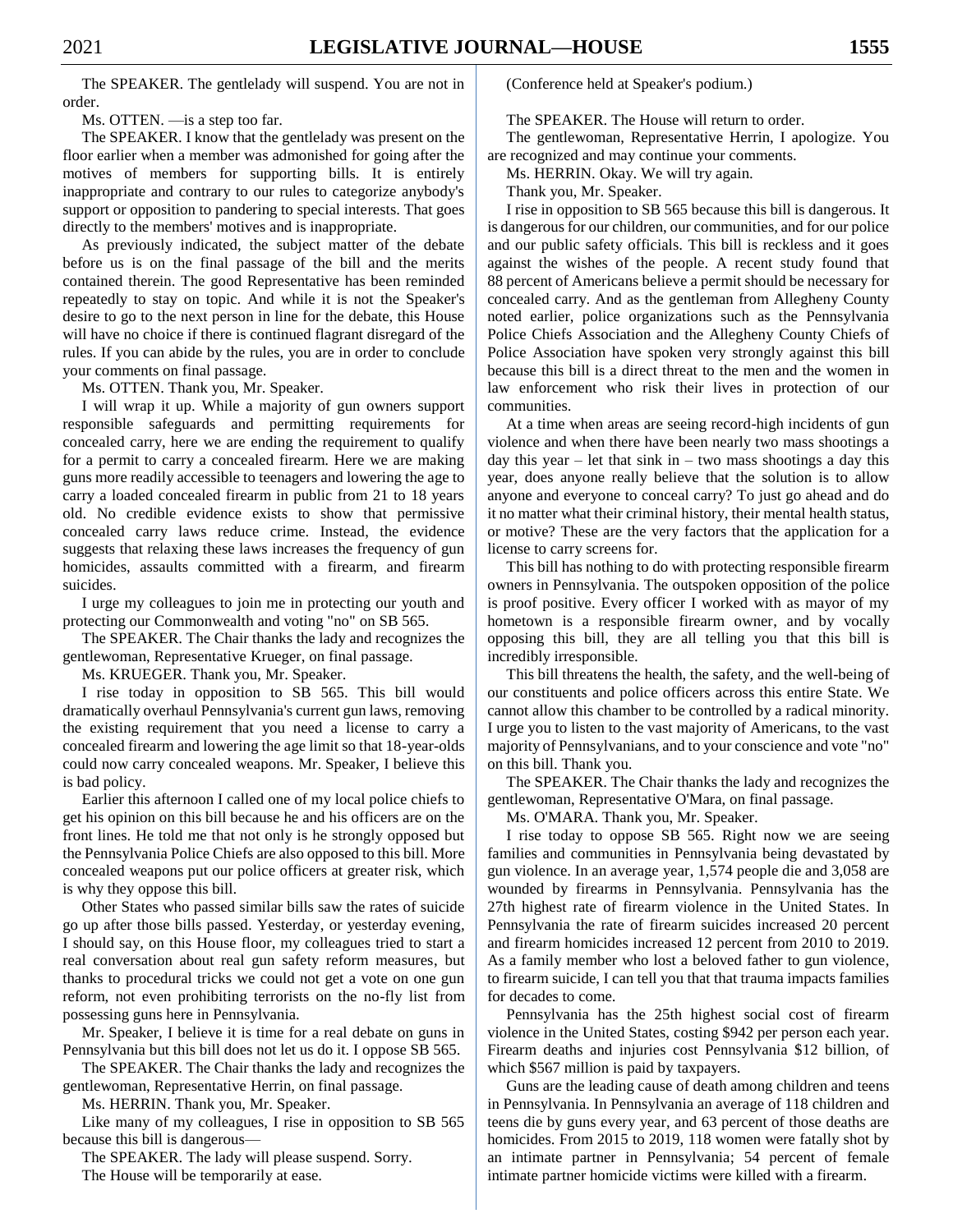I have heard some say that we are opposing this bill because we do not support the Second Amendment. That could not be farther from the truth. In fact, I am a proud supporter of the Second Amendment and both my husband and I are responsible firearm owners. I became one because I feared for my safety after the date that shall not be named in January. That is the key phrase I want us to remember: responsible firearm owners.

In Pennsylvania the process of obtaining a concealed carry permit is not that complicated. Residents can apply with their county sheriff. In fact, according to the Pennsylvania State Police, as of November 1 of this year, there are 1,496,589 concealed carry permits and 8,540 sportsman permits currently held by residents in the State. These permits are permitted to anyone in PA who is over the age of 21 and can pass a background check, and they remain valid for 5 years. For anyone who is worried, you can set a calendar reminder today for the date that your concealed carry permit is going to expire.

Again, I emphasize this process is not complicated, but what it does is makes sure that people who should not have a concealed carry permit do not have one.

The bottom line is that SB 565 is dangerous and unnecessary. If this bill passes, we will allow anyone over the age of 18 to carry a concealed weapon. That could include criminals who are carrying with active intent to do harm. There is no question that this bill will cost lives. It will also put our police officers' lives at stake. That is why the PA Police Chiefs Association opposes this legislation, and I am proud to stand with our police chiefs today.

Mr. Speaker, I urge you to protect the lives of Pennsylvanians. Do not put more children in harm's way. Do not put more women in harm's way. Do not put more police officers in harm's way. I urge you to vote "no" on SB 565.

The SPEAKER. The Chair thanks the lady and recognizes the gentleman, Representative Webster, on final passage.

Mr. WEBSTER. Thank you, Mr. Speaker.

I feel a little bit compelled to lay out the logic of my few points. We have heard a lot of these issues already today, but the point is that the impact of SB 565 is increasing the amount of guns on our streets and increasing the number of concealed weapons. So the logic is whether I am speaking to a house of worship or a mental health or any of the other issues that have been put before us today by Representatives from Philadelphia and Chester County and Allegheny County.

The risk is more guns and the associated concern is in the United States of America we have these mass shootings like no other place. We have an enormous number of gun deaths and murders and violence that do not occur in 32 other developed nations. And when you study that issue, the only variable, statistical variable that is valid between the other nations and their gun safety and the United States and our murder rates is the number of guns. So the issue is voting on a bill that increases the number of guns and the associated risk.

On military bases we do not open carry guns because we recognize the inherent risk in doing so. We keep the weapons in the armory. And if I am training on a weapon, I check it out of the armory and in fact they count the ammunition that is released to me, and I go to the range. Afterward we count the ammunition and the exact number of unused rounds goes back into the armory and then the weapon goes back into the armory. This is because of the inherent risk associated with the number of guns that would be wandering around.

Mr. Speaker, we do not need more guns near or in our schools. We do not need more guns in movie theaters or shopping malls where mass shootings are occurring more and more, more and more frequently. We used to know this, right? We did not – I did not, and most of us in this chamber, you did not see open carry in the streets or near your schools when you were a young person. This is new in the United States. I can remember an anecdote associated with a number of guns. I can remember in the 1980s you would see on television people in black uniforms in Panama and Nicaragua with automatic weapons and we would say to ourselves, thank God we do not live in a nation where people are carrying those weapons on the streets. Well, guess what, Mr. Speaker? What do you know. Because we have relaxed that rule because we are infatuated with the number of weapons, we live in a society where we have exactly that and it is scary.

These weapons, we do not need more of them near government buildings or courthouses or near polling stations on election day, not at concert events. They belong in the armory, or the correlation in our homes – we have heard many people speak who are responsible gun owners, and we know that the corollary of the armory is safe storage. We have not been talking about that, but there ought to be a discussion about safe storage.

And so the logic is really simple. We ought not to do this. We ought to be talking about community safety and reasonable ways to promote that responsible ownership, that responsibility to each one of us as legislators.

So thank you, Mr. Speaker.

The SPEAKER. The Chair thanks the gentleman and recognizes the gentleman, Representative Rabb, on final passage. Mr. RABB. Thank you, Mr. Speaker.

I am trying to figure out what I can say. You see, a lot of my colleagues have made some very compelling statements thus far, all I believe highly relevant. There are colleagues of mine who have said things that have been ruled out of order that I believe have been highly relevant. And then there are things that perhaps were stated by my colleagues in good faith that might not have been heard, were perhaps dismissed – and I do not mean that in terms of motivation. People are busy. People are talking. Maybe you think you have heard what someone said a million times before, so you tune out. I get it. We are all fallible. We are all distracted.

I normally lead with being a parent. I believe my colleague from Philadelphia County, chair of the Pennsylvania Legislative Black Caucus, did the same thing. I, too, have two Black teenage sons raised in the city, and I fear the enactment of this bill, not because they are going to do anything wrong, but because of the potential impact of such legislation if enacted into law. But that has been talked about.

I can talk about being a member of the Second Amendment Caucus and having southern roots and having family members all who have guns. Why? That is how they kept themselves safe from racists. The gun. I do not think there is any family member of mine in the Deep South who did not have multiple guns. God bless them. Perhaps I would not be here today without some of those guns. So I am good on the Second Amendment, Mr. Speaker. We may differ. We may talk about the history differently. I prefer referring to the facts, as was referenced by a previous speaker of its origins and its implications and its impact, disparate as it is.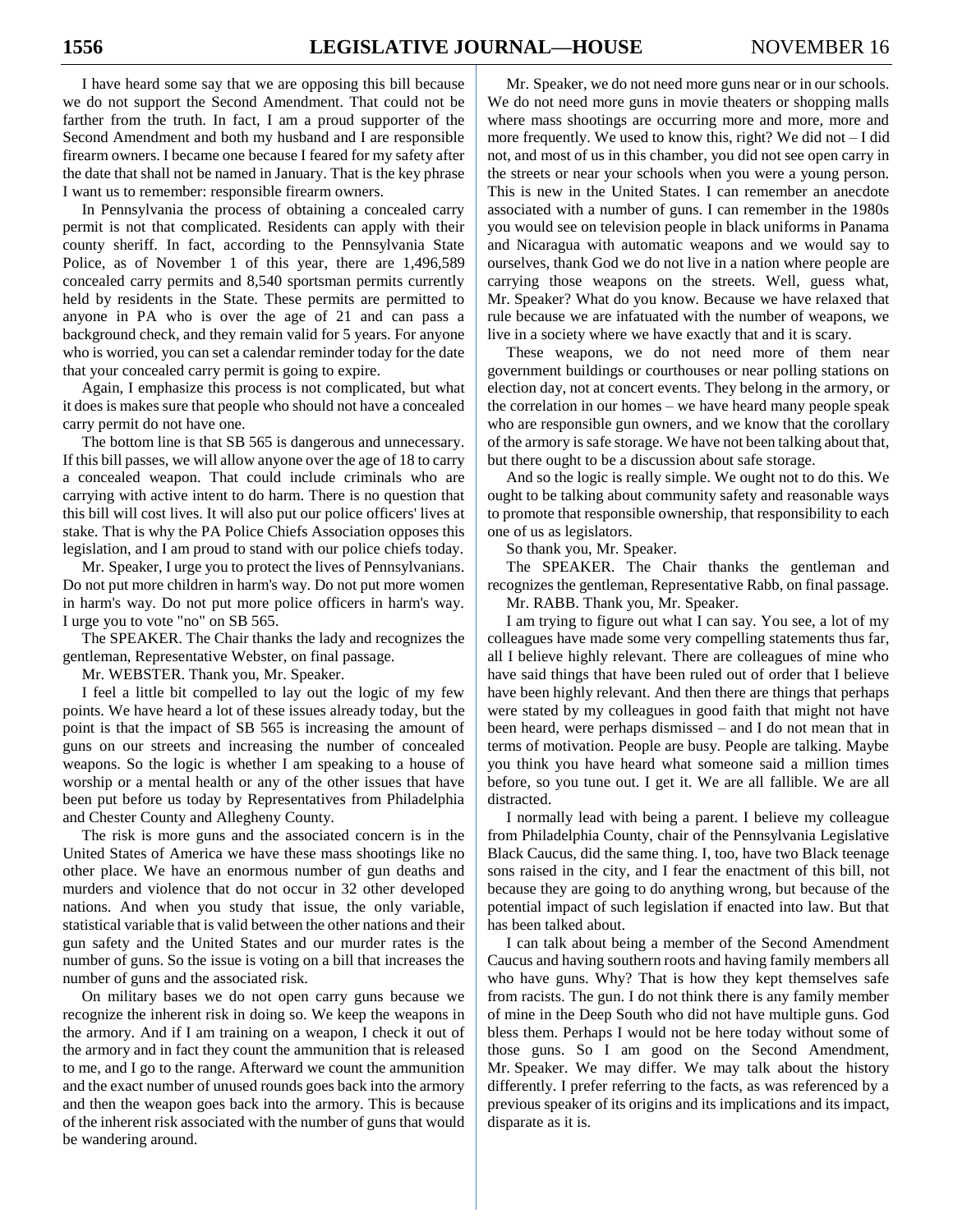I can talk about how law enforcement is not supportive of this. We have covered that many times. That does not matter, apparently, because this bill is being fast-tracked. It is so important. It is so important, this bill; so important, perhaps even more than the 16 people who were shot this weekend in Philadelphia that this bill will have no impact on. I do not know.

Why are we not fast-tracking community safety? Why are we not fast-tracking meaningful bipartisan conversation about the very thing that some of us in the Judiciary Committee on this side of the aisle were admonished for not doing in good faith, admonished publicly for not having the courage to address the worst offenders? Admonished. Our motives challenged.

I do not know why this bill is being fast-tracked. I am not going to impugn anyone's motives. All I can tell you is, those of us in besieged communities need help, and I am curious how this is going to help us. I have not heard anything to suggest that it will, not a peep.

One of my colleagues from Philadelphia County recently had a town hall where over 400 people showed up, along with the district attorney, police commissioner, clergy, concerned parents and neighbors, deeply concerned about gun violence. They had a lot of questions and a lot of concerns. None of them thought that liberalizing gun possession or permitless concealed carry, that never came up. We often talk about talking to people who are closest to the pain. You have a farm bill, you talk to farmers. You have a bill on education, you talk to teachers. We hear a lot about victims in this body. We hear victims a lot. What about the victims yet to come who will not be protected by this bill if enacted into law? What about them?

What do your friends in law enforcement say about that? What about the Pennsylvania Fraternal Order of Police? Where is their official position on this? I do not think they have one. That is very curious. They are not a particularly liberal group. They seem to oppose crime and violence. Where are they on this issue?

Why are we fast-tracking this bill? Why do we not instead fast-track community safety? Where is the compassion? Where is the empathy?

If this were to become law, how many Kyle Rittenhouses are going to be walking around? And I hope that is relevant, that statement, because he is 18 now. He is 18. And anybody, anybody who was 18, if this were enacted into law, would be good to walk around if they are a law-abiding citizen; anyone. And you know what? Everyone is a law-abiding citizen until they are not. Who is going to take responsibility for that, because there will be more protests and expression of our First Amendment rights, and we should support that. What we should not support is codifying vigilantism, and I believe that this promotes that.

And I find it deeply disturbing that we have put 147 Democratic bills that have been referred to Judiciary, 2 of which have come up for a vote, none of which talk about the root causes of gun violence – not a hearing, not a peep, not a response from the good chair from Franklin County.

If we cannot talk about it here; if everything is out of order, irrelevant, inflammatory, where are we supposed to have it? If our bills are not considered in committee, if colleagues of my mine when they speak on the merits of the bill in committee are censured, but thankfully the Speaker allowed for that same colleague to speak fully, germane to this bill.

I just ask you, where is the resolve? Where is the moral courage to focus on the actual issue because no one's guns are being taken away, Mr. Speaker. That may work back home, but we know the deal. You got them, you are going to keep them, you are going to get more, and God bless you. But what are we doing about the public health crisis of gun violence? And this does nothing to address that issue. I strongly urge you to oppose this dangerous bill.

Thank you, Mr. Speaker.

The SPEAKER. The Chair thanks the gentleman and recognizes the gentleman, Representative Napoleon Nelson, on final passage.

Mr. N. NELSON. Thank you, Mr. Speaker.

And it is a beautiful building that we are in. It is a beautiful, beautiful building. The job we have is amazing. We get to represent, yes, our 62,000 residents, but we do so on behalf of the 12.8, 13 million Pennsylvanians. They are all our neighbors. They are all our colleagues. They are all our residents. We care for them all.

Too often when we stand here and we debate and we vote, we do so with that little word in the back of our heads, right? The phrase of a slippery slope. Oftentimes we take positions on bills that perhaps realistically are not as bad as we would paint them to be. Perhaps we have people in our ear reminding us of scorecards for bills that if it were not for that, we could probably get a little bit more done every now and then. But it is a beautiful building and it is a beautiful job we have. But we always seem to mind the slippery slopes.

Every now and then the luster starts to come off. You realize where we really are. Every now and then a bill is addressed that has gone way beyond that slippery slope; it is now rolling downhill. This bill, SB 565, is one of those bills. Because what this does, it certainly goes way too far. We all know it. The Governor knows it. The maker, Senator Dush, knows it. The challenge, though, is that what we do here matters. If it matters, the votes that we take, each and every last one of them, from when we vote present to when we vote on bills like this, they matter.

There is  $-$  and I will make sure to mind the rules  $-$  there is an issue right now in front of the folks in Delaware County because after a football game a young lady was shot and killed. She was – I will not get too far into it; I do not want to be gaveled – but there was gunfire between young men, law enforcement responded, and a young woman died because of it. I am not sure, all three individuals involved perhaps had a permit to carry the firearms that they had, perhaps they did not. I am not sure that anything in this bill would prevent all three from carrying a firearm.

What is important here and what I try and explain to my daughter – I have talked before about my kids – so my daughter asked me when I was explaining this to her, she said, "Why do they want to outgun the police?" Why are you all thinking about outgunning the police? Because she and I have had an ongoing dialogue around the role of law enforcement in communities. Certainly in African-American communities we have a very intricate and complicated dialogue around the role of law enforcement. Because, yes, the Second Amendment provides that all Americans ought to have the right to bear arms in the interest of a well-regulated militia. What some of my colleagues presented before I came here was the fact that many are bearing arms but there is no well-regulated militia right now in Pennsylvania. The tool we have for public safety is not everyone get a gun. The tool we have for public safety is ensuring that we have first responders – the heroes that we talk about all the time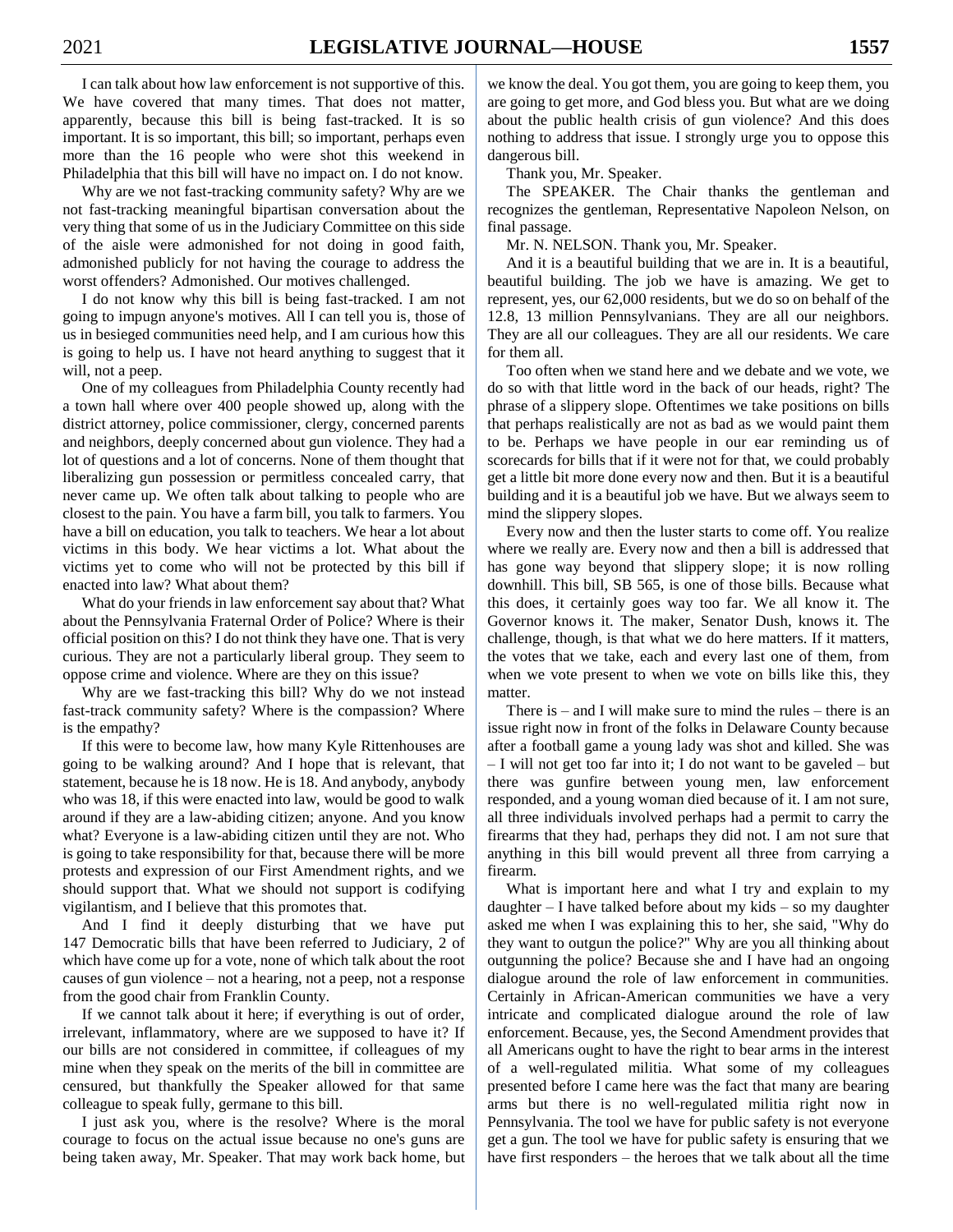– law enforcement; soldiers, our men and women who put their lives on the line so that we do not all need to have a gun. Why are we trying to outgun the police? I do not get it.

This bill is dangerous. This bill will be vetoed. That is our prayer. That is what I will try and tell my daughter. But at least I know that if something were to happen, I am going to vote "no" on the bill. I hope and pray that when you all talk with your family and your community members and you do not celebrate, hey, I voted for something, but the good news is that bill was vetoed; I hope you do not have to go back and explain to your chiefs of police that, yes, I voted for you to be outgunned, but the good news is Gov. Tom Wolf. I dare you guys to go back to your districts and say the good news is Gov. Tom Wolf anything.

Why do they want to outgun our police, is what my daughter wonders. I do not have a good answer. I believe it is because we think there is a well-regulated militia. Perhaps you do not recognize that we have gone way over the downhill slope. This is a bill too far. The building is losing a little bit of its luster. The lights do not work over there. The board is not working. We seem to be voting on stuff that does not make any sense and praying that someone will fix our intentional mistakes. That is not what my oath of office was for. I will be voting "no." Thank you.

The SPEAKER. The Chair thanks the gentleman and wants to thank both the prior speakers for hitting their points quickly and succinctly. It is helping move the debate along. However, I would also like to remind the members because as this debate has gone on, I have heard a couple occasions where members have referred to each other by name or His Excellency, the Governor, neither of those are appropriate under our House rules. You should refer to members as the member from their respective county, their respective district; or in the case of the Governor, the Governor, His Excellency. I would simply ask members to try to keep that in mind as we move through the remaining speakers.

And the Chair now recognizes the gentleman, Representative Krajewski, on final passage. You are in order, sir. You may proceed.

Mr. KRAJEWSKI. Thank you. Thank you. Thank you, Mr. Speaker.

Mr. Speaker, like many of my colleagues, I rise in opposition to SB 565. The Senator who has introduced this legislation noted in his cosponsorship memo that Pennsylvanians have a fundamental constitutional right to keep and bear arms. But what about the inherent rights of mankind that our State Constitution guarantees, specifically the right to enjoy life and liberty?

In Philadelphia there have been almost 400 fatal shooting victims so far this year and over 1500 nonfatal shooting victims. Just today I was fortunate to have greeted ninth graders from my community who came here to visit our Capitol. But I know that these young Black boys have had a family member, a peer, a classmate, or a neighbor who has been struck by this violent epidemic that we are dealing with in our city, and I fear that this legislation would only make them, my neighbors and the people that I represent, less safe.

So, Mr. Speaker, I rise because I fear that this bill will make us less safe, but I also rise because of what appears to me to be a vicious attempt at flooding guns into our Black and Brown communities and then locking up everyone caught in the current. This same week we are considering bills that impose mandatory minimums for offenses that include firearms, yet this bill says that anyone in Philadelphia may openly carry a firearm, rifle, or shotgun. So on one hand we wish to further lax the gun control

that we have in our Commonwealth, yet on the other hand we wish to enact penalties on people who commit offenses with those guns.

So, Mr. Speaker, I fear that this bill is going to fan the flames of an already raging gun violence epidemic in my city of Philadelphia. If the maker had it their way, our Black and Brown communities would be devastated with countless people either left dead or in prison. It is a farce to believe that this would result in anything else. I will be a strong "no" on this bill, and I ask my colleagues to join me. Thank you.

The SPEAKER. The Chair thanks the gentleman.

The Chair recognizes the gentleman, Representative Kauffman, on final passage.

Mr. KAUFFMAN. Thank you, Mr. Speaker.

With all these speakers, I guess I was lulled to sleep by that pizza we had there. So I appreciate, I appreciate the recognition.

And it is important to note, many want to pretend that this legislation, SB 565, will radically alter who may legally possess a firearm in the Commonwealth, and very frankly, that could not be farther from the truth. Pennsylvania has some of the strongest background checks in the nation, and this bill does not change that. This is not a radical idea. This has been tried in over 20 States and it works. Vermont has had constitutional carry for over three decades. Now, I think we know that some of the most liberal folks in the country come from Vermont, so this is not a conservative issue. And Vermont has one of the lowest crime rates in the nation.

The State of Arizona happens to be the most populated State with the longest track record on permitless carry. From statistics from 2010 to 2015, the years immediately preceding and following the enactment of the 2011 constitutional carry law, the murder rate in the State of Arizona dropped 29.7 percent; the robbery rate fell 14.2 percent. States with constitutional carry are some of the safest in our nation. Guns are not the enemy.

In Pennsylvania between 2006 and 2020 firearm sales went from 415,000 in 2006 to 1.1 million in 2020. That is a rise of 274 percent. During that same time gun violence offenses went from 15,209 to 9,923. That is a drop of 34 percent while gun ownership skyrocketed in the Commonwealth of Pennsylvania. Why is this? I would contend because law-abiding citizens follow the law. They do not buy guns to commit crimes. It is important to note that criminals just do not care about Pennsylvania's gun laws because they do not follow them. They do not get a permit. They do not get a background check.

I need to reiterate, this legislation is not about who can lawfully possess a firearm. This is about when you have a gun on your hip in a holster and it is cold outside you can put a coat on and walk outside and not be breaking the law. This is about when you are a lady and you have a firearm on your person, you can decide to put it in your pocketbook and not be breaking the law.

The Second Amendment to the U.S. Constitution states, "A well regulated Militia, being necessary to the security of a free State, the right of the people to keep and bear Arms, shall not be infringed." The Pennsylvania Constitution states, "The right of the citizens to bear arms in defense of themselves and the State shall not be questioned." When our Founders were writing those words, I do not believe they intended to make a criminal out of the lady who puts her gun in her pocketbook without a permit. I do not believe they intended to make a criminal out of the guy who puts on his coat because it is cold outside and walks out but does not have a permit.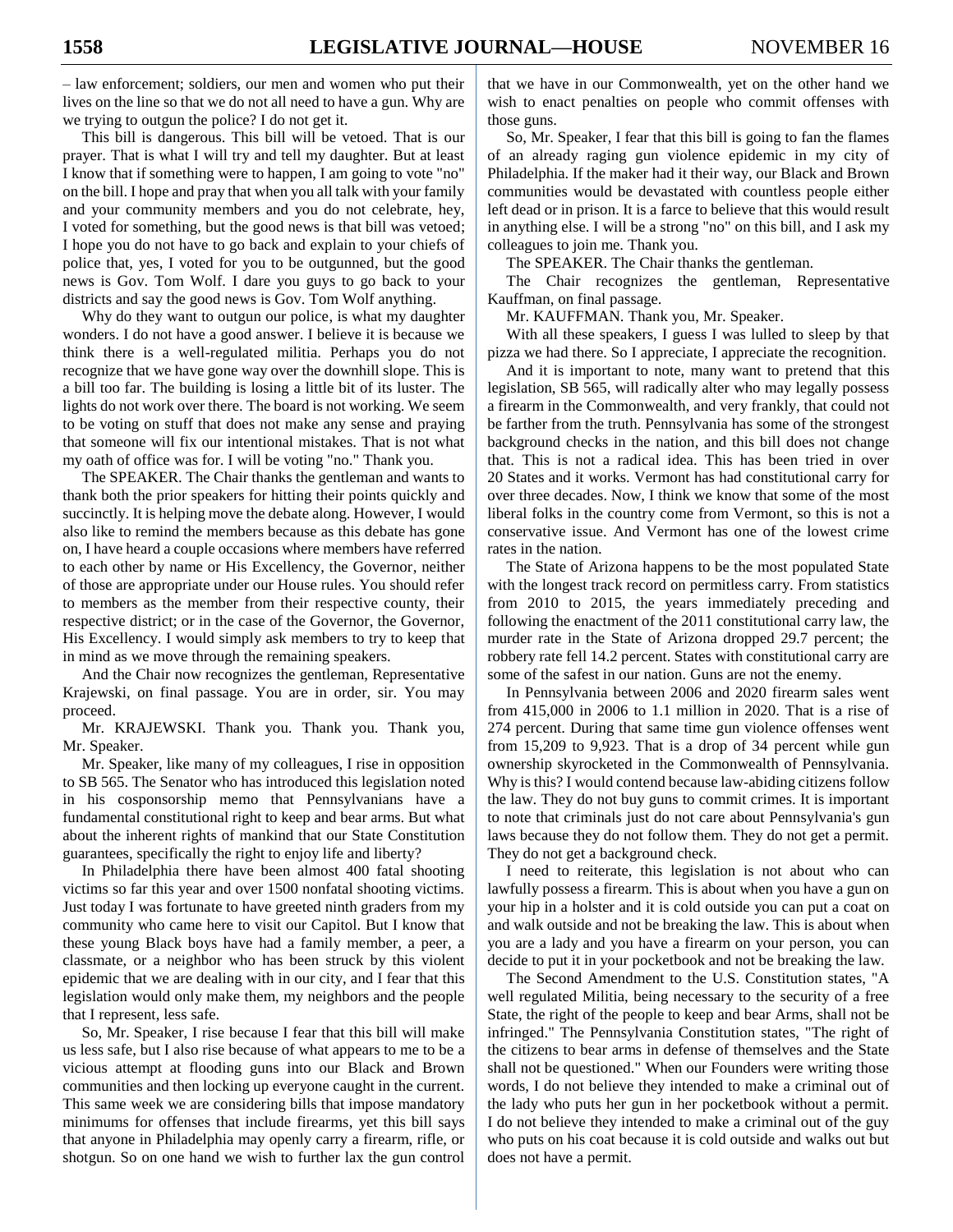Mr. Speaker, this is not a complicated thing. It has worked around our nation and we want to see Pennsylvania join the States where we respect law-abiding gun owners and their constitutional right to carry their firearm on their person. I ask you to join me tonight in supporting the citizens of Pennsylvania and SB 565.

Thank you, Mr. Speaker.

The SPEAKER. The Chair thanks the gentleman and recognizes the gentleman, Representative Burgos, on final passage.

Mr. BURGOS. Good evening, Mr. Speaker.

I rise to say thank you to the other side of the aisle. They have put forth one of the most progressive bills in recent history.

According to my understanding on page 10, line 8, "Due to every PERSON PRESENT IN THIS Commonwealth having a fundamental constitutional right to keep and bear arms, obtaining a license under this section...," yada, yada, yada. It looks like undocumented people might be able to carry arms in the State of Pennsylvania, might be able to carry firearms in the State of Pennsylvania. That is astonishing. (Remarks in Spanish.) Finally, acknowledging that undocumented people in the State of Pennsylvania deserve rights.

We could be voting for driver's licenses for undocumented people, we could be voting for safe staffing levels across our hospitals in our great State, but instead, once again we are fighting empathy. Instead of having empathy for one another, we want to send fake news that we are trying to take away the Second Amendment. We need to protect one another, not to continue to fight one another. And the State of Pennsylvania is a leader, it is not a follower. We need to be putting forth legislation that puts Pennsylvanians first. So unfortunately, I will be a "no" on this vote.

Thank you, Mr. Speaker.

The SPEAKER. The Chair thanks the gentleman and recognizes the gentleman, Representative Hohenstein, on final passage.

Mr. HOHENSTEIN. Thank you, Mr. Speaker.

I oppose SB 565 because when we look at freedom, it has three dimensions and our Constitution is not a flat, lifeless piece of paper. It is a document that we have interpreted for more than 230 years. And I stand in opposition to a policy that would allow anyone to carry a concealed loaded weapon anywhere, at any time, without accountability to their fellow citizens. So some people call this constitutional carry and others call it permitless carry, and I believe the key difference in these positions is whether you have a flat, one-dimensional view of the Constitution or whether you can see all three elements of true freedom – that is, one, individual liberty; two, a quality of those liberties throughout the entire population; and three, accountability so that when one group of people exercises their rights, they are not unduly infringing on others.

So how can we give life to the words of the Second Amendment? Nobody has actually put it out there all in one piece yet tonight. So this is the Second Amendment, quote, "A well regulated Militia, being necessary to the security of a free State, the right of the people to keep and bear Arms, shall not be infringed," end quote. That is the law. But that is not an individual right. It is rather one that is given to all of the people, and the goal is actually security of a free State – public safety. To reach that goal, the Founders found it necessary to say we would have, quote, "a well regulated Militia." Now, all of these words give the shape and the form to the final, quote, "shall not be infringed,"

end quote, language. In other words, they provide the limitations on the right.

And it is fitting and proper to limit that right, especially in the face of recognizing the second dimension of freedom: a quality of everyone's rights to life, liberty, and the pursuit of happiness. Now, debate on this issue is necessary. We are having it tonight. And as I said on the floor last night, we owe it to the citizens of the Commonwealth, if we are going to call ourselves representatives of the people and a true democracy, to have that debate. Now, we did not have debate on amendments last night, and those amendments that this body so rudely cast aside actually represent the third dimension of freedom, which is a system of accountability to each other.

Now, my colleagues have cited any number of different facts and figures, and one thing I want to call out because it is personally important to me is let us remember two-thirds of the people who die with a firearm die as a result of suicide. So this is not a partisan issue and it should not be. Other colleagues have also cited that law enforcement organizations – the PA Police Chiefs Association, the PA District Attorneys Association – all oppose this policy as a matter of public safety.

#### **MOTION TO POSTPONE**

Mr. HOHENSTEIN. And so, Mr. Speaker, in the interest of being able to fully debate the wisdom of these policies that would form that framework of the third dimension of freedom, I am going to make a motion to postpone until this House votes on and considers HB 1903, relating to extreme risk protection orders; HB 785, relating to safe storage of firearms—

The SPEAKER. The gentleman will please suspend. The gentleman will please suspend. You have made a motion. We will get you to temporarily suspend so the motion— Just to make sure I heard the gentleman correctly, a motion to postpone?

Mr. HOHENSTEIN. This is a motion to postpone—

The SPEAKER. Was it to a date certain or just in the future? I would simply caution the gentleman, you cannot make it contingent upon the passage of other legislation.

Mr. HOHENSTEIN. I am not making it contingent on the—

The SPEAKER. The gentleman will suspend. All right. We have the motion on.

Would you like to speak on your motion?

Mr. HOHENSTEIN. Yes.

The SPEAKER. You are in order and may proceed.

Mr. HOHENSTEIN. Thank you, Mr. Speaker.

This motion is not related to or connected to passage of these bills; rather, it is connected to having them presented and voted on on the floor of the House. And I have five bills that I would appreciate being able to list for this motion, or if the Speaker sees fit, I could make five separate motions to postpone. I will await your instructions.

Mr. Speaker, am I still in order? I could list the—

The SPEAKER. The gentleman will please suspend. We are pulling the section from Mason's Manual, so you are not yet in order.

The gentleman has made a motion to postpone. After consulting with the Parliamentarian and Mason's Manual, it is not appropriate to postpone to anything other than a date or time, if the gentleman wishes to specifically state a date or time, or postpone it indefinitely. It cannot be contingent upon other pieces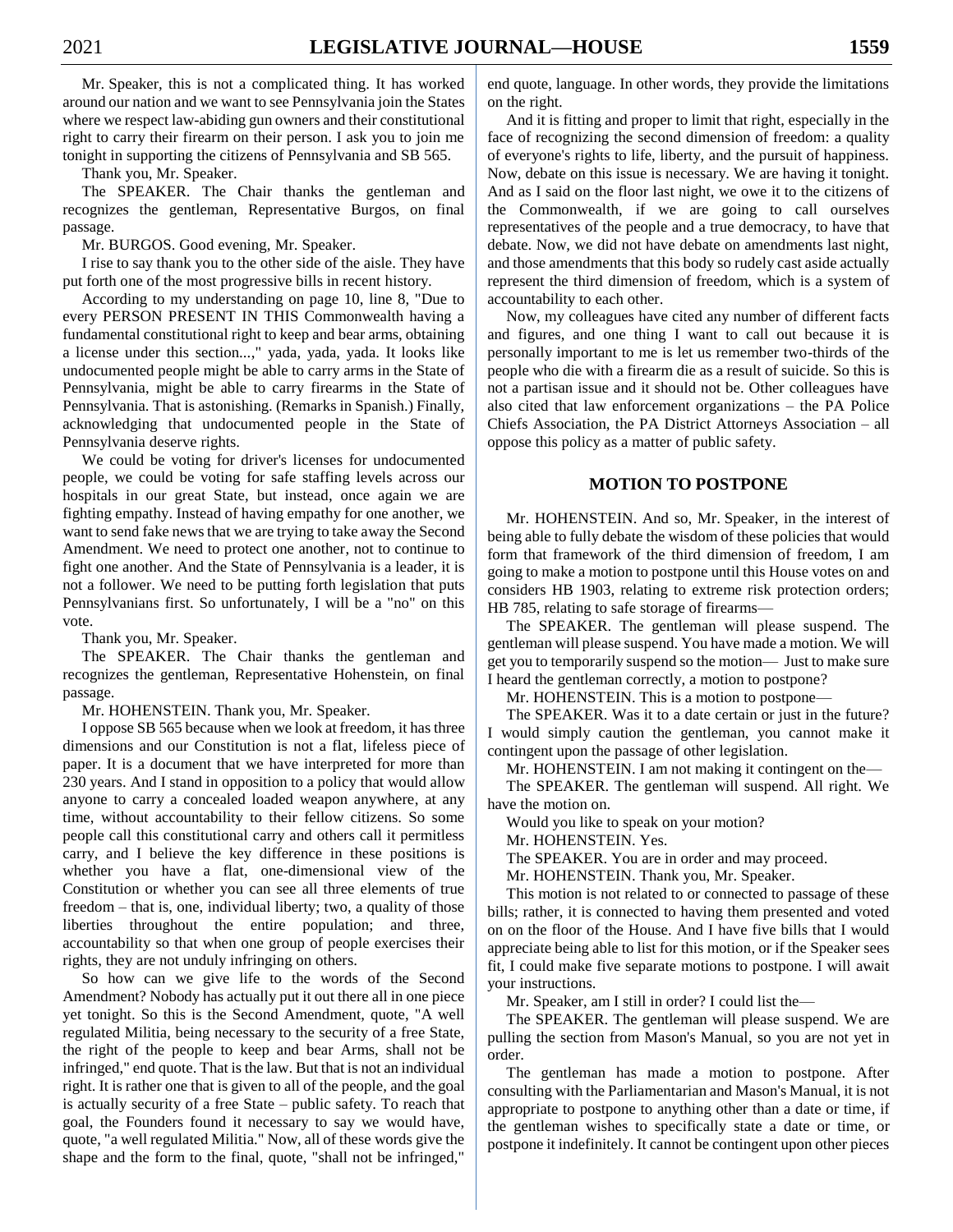of legislation or other discussion outside of the motion to postpone to either a definite or indefinite time.

Mr. HOHENSTEIN. Okay. Then may I select a date certain, Mr. Speaker?

The SPEAKER. The gentleman will please suspend.

For what purpose does the Democratic leader rise?

Ms. McCLINTON. To share a precedent.

The SPEAKER. You are in order and may share the precedent. Ms. McCLINTON. Thank you, Mr. Speaker.

On July 1, 2009, a ruling was made that we can in fact do a motion to postpone until the occurrence of specific events, for a date uncertain. That is a part of the House precedent.

The SPEAKER. The House will be temporarily at ease while we pull the Journals that the leader has referenced.

Mr. BENNINGHOFF. Mr. Speaker?

The SPEAKER. The House will return to order.

It is the Chair's understanding that the gentleman wishes to simply make a motion to postpone. The Chair appreciates the gentleman. If you would like to state that motion, I will then recognize you to speak on the motion.

Mr. HOHENSTEIN. Thank you, Mr. Speaker.

I make a motion to postpone the consideration of this bill. The SPEAKER. The Chair thanks the gentleman.

The gentleman, Representative Hohenstein, has made a motion to postpone consideration of SB 565, PN 1212. That motion is now before us.

On the question, Will the House agree to the motion?

# **PARLIAMENTARY INQUIRY**

The SPEAKER. You are in order and may debate the motion to postpone.

Mr. HOHENSTEIN. Thank you, Mr. Speaker.

I have a brief parliamentary inquiry on procedure. I believe the answer will be easy to—

The SPEAKER. The gentleman will suspend. You may state your parliamentary inquiry.

Mr. HOHENSTEIN. Thank you, Mr. Speaker.

With this being a motion to postpone, it is my understanding, in the reading of the rules, that debate on the floor is open and not under the standard motion rules, which would limit it to leadership and to the maker of the motion. Am I correct in that assumption?

The SPEAKER. It is open in regards to who can debate the motion; it is not open to go beyond the actual motion to postpone. The discussion of the bill, prior amendments, or things like that would be limited in the discussion on the motion to postpone. But it is in fact— Each member can speak one time on the motion to postpone.

Mr. HOHENSTEIN. Thank you, Mr. Speaker.

The SPEAKER. The Chair thanks the gentleman.

You are in order and may proceed on your motion.

Mr. HOHENSTEIN. Thank you, Mr. Speaker.

I believe we should postpone consideration of SB 565 until we have considered, voted on, and passed the following bills: HB 1903, relating to extreme risk protection orders; HB 785, relating to safe storage of firearms; HB 872, relating to firearm safety courses; HB 1900, relating to keeping people who are on the terrorist no-fly list from obtaining firearms—

# **POINT OF ORDER**

Mr. BENNINGHOFF. Mr. Speaker?

The SPEAKER. The gentleman will suspend.

For what purpose does the gentleman rise?

Mr. BENNINGHOFF. Point of order.

The SPEAKER. You may state your point of order.

Mr. BENNINGHOFF. I believe the motion was to postpone, and now we are discussing the details of other bills.

The SPEAKER. The gentleman had made the motion to postpone. I believe the gentleman is now listing the reasons why or other items he wished we would consider as a reason to postpone and it is not contingent upon that.

Mr. BENNINGHOFF. Respectfully, Mr. Speaker, one of them specifically was talking about no-fly lists, so that, to me, is the details of that list of bills that he was referring to, which is a little bit off the discussion of a postponement.

The SPEAKER. The leader's point of order is noted; however, I do believe that the gentleman is making the case as to why he believes this bill should be postponed.

The gentleman is in order and may proceed.

Mr. HOHENSTEIN. Thank you, Mr. Speaker.

The final bill that I would like to attach this motion to postpone to is HB 696, which relates to violence prevention grants.

And as I said in my statement on the floor on the bill in chief, my reason for making this motion and my reason for tying our action on this bill to these other bills is that we do have a third dimension of freedom and that dimension is our system of accountability for the exercise of the rights that we all have. I believe that each of these bills that I have named here are part of that system of accountability that will allow for the free exercise of the right to bear arms in a way that meets the goals of the Second Amendment, which is to secure a safe and free society.

So I ask my colleagues to support this motion to reopen.

And again, Mr. Speaker, I appreciate your confirming for me that the floor is open to debate this motion.

Thank you, Mr. Speaker.

The SPEAKER. The Chair recognizes the majority leader to speak on the motion to postpone.

Mr. BENNINGHOFF. Mr. Speaker, I rise to oppose this postponement. It was said earlier that we ought to be able to debate these things. Let us do it and get it done and get the people's business done.

The SPEAKER. The Chair thanks the gentleman.

On the question recurring, Will the House agree to the motion?

(Members proceeded to vote.)

## VOTE STRICKEN

The SPEAKER. The clerk will please strike the board.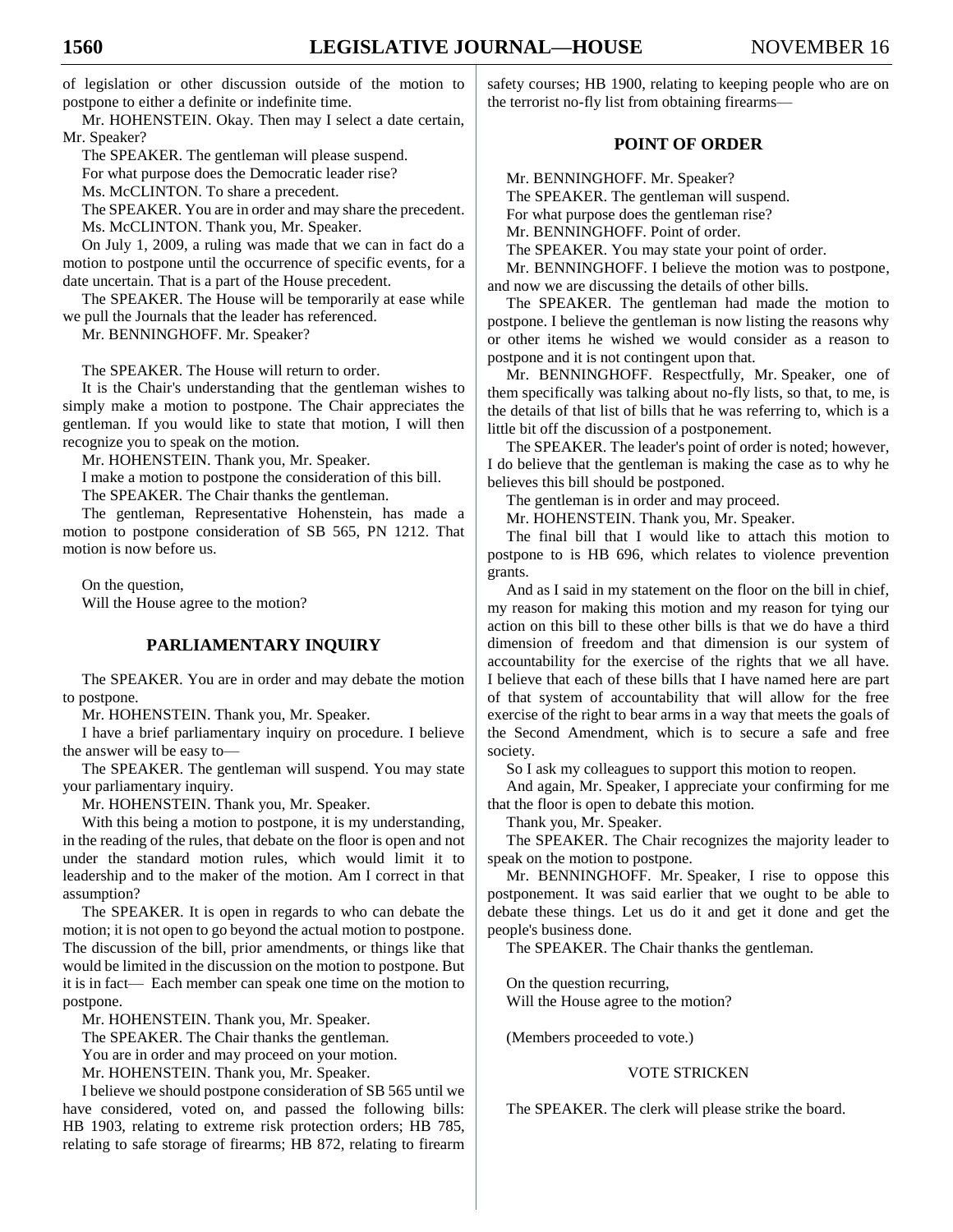I did not see you walking down the aisle. I apologize. Was the gentleman seeking recognition to speak on the motion? I did not see you. On this motion there was intervening business. It was our understanding that the majority leader had concluded the debate.

You are in order and you may speak on the motion.

Mr. BRIGGS. Thank you, Mr. Speaker.

And I want to thank the maker of the motion for prioritizing some bills that are not getting the attention from the Judiciary Committee. And I think HB 785, the safe storage bill, is something that I have introduced over the last number of sessions. It is something that I have written the majority chair about, along with a number of the other bills over the last few years, and I have gotten cordial responses, but when it comes to action, nothing is happening.

So I think this SB 565 should be postponed until the Judiciary Committee meets to consider these other areas. I do understand one of the other bills that we talked about, the extreme risk protection order, there was a comment made to the press last year or 2 years ago that that bill would never be brought up as long as the current chairman is the chairman. That was a comment that he made.

So I think these are discussions that we should be having to keep Pennsylvanians safe. I know in a respectful, courteous manner we could have those conversations. Unfortunately, the current way the Judiciary Committee has been conducting itself, it has been far from courteous or respectful.

So if it takes our body to send a message that these bills should be considered and then tackle something like SB 565, I wholeheartedly support it. So thank you, Representative from Philadelphia, for bringing up this motion.

The SPEAKER. The Chair thanks the gentleman.

On the question recurring, Will the House agree to the motion?

(Members proceeded to vote.)

The SPEAKER. On that question, the Chair recognizes the gentlewoman, Representative Oberlander.

Ms. OBERLANDER. Thank you, Mr. Speaker.

The electronic board is accurate.

The SPEAKER. The Chair thanks the lady and recognizes the gentleman, Representative Harris.

Mr. HARRIS. Thank you, Mr. Speaker.

The electronic board is accurate.

The SPEAKER. The Chair thanks the gentleman.

The following roll call was recorded:

#### YEAS–83

| Benham          | <b>Driscoll</b> | Kinsey      | Pashinski      |
|-----------------|-----------------|-------------|----------------|
| <b>Bizzarro</b> | Evans           | Kirkland    | Pisciottano    |
| Boyle           | Fiedler         | Kosierowski | Rabb           |
| <b>Bradford</b> | Fitzgerald      | Krajewski   | Rozzi          |
| <b>Briggs</b>   | Frankel         | Krueger     | Samuelson      |
| Brown, A.       | Freeman         | Lee         | <b>Sanchez</b> |
| <b>Bullock</b>  | Gainey          | Madden      | Sappey         |
| <b>Burgos</b>   | Galloway        | Malagari    | Schlossberg    |
| Carroll         | Guenst          | Markosek    | Schwever       |
| Cephas          | Guzman          | Matzie      | Shusterman     |

| Conklin   | Harkins    | McNeill       | Solomon      |
|-----------|------------|---------------|--------------|
| Cruz      | Harris     | Merski        | Sturla       |
| Daley     | Herrin     | Miller, D.    | Vitali       |
| Davis, A. | Hohenstein | Mullery       | Warren       |
| Davis, T. | Howard     | Mullins       | Webster      |
| Dawkins   | Innamorato | Neilson       | Wheatley     |
| Deasy     | Isaacson   | Nelson, N.    | Williams, D. |
| DeLissio  | Kenyatta   | O'Mara        | Young        |
| Delloso   | Kim        | Otten         | Zabel        |
| Del uca   | Kinkead    | <b>Darker</b> |              |

Ciresi Hanbidge McClinton Sims

Hohenstein Mullery Warren Kenyatta O'Mara Young

#### NAYS–116

| Armanini         | Greiner       | Mehaffie   | Ryan          |
|------------------|---------------|------------|---------------|
| Benninghoff      | Grove         | Mentzer    | Sainato       |
| <b>Bernstine</b> | Hamm          | Mercuri    | Sankey        |
| <b>Boback</b>    | Heffley       | Metcalfe   | Saylor        |
| <b>Bonner</b>    | Helm          | Metzgar    | Schemel       |
| Borowicz         | Hennessey     | Mihalek    | Schmitt       |
| <b>Brooks</b>    | Hershey       | Millard    | Schroeder     |
| Brown, R.        | Hickernell    | Miller, B. | <b>Silvis</b> |
| <b>Burns</b>     | Irvin         | Mizgorski  | Smith         |
| Causer           | James         | Moul       | Snyder        |
| Cook             | Jones         | Mustello   | Sonney        |
| Cox              | Jozwiak       | Nelson, E. | <b>Staats</b> |
| Culver           | Kail          | O'Neal     | Stambaugh     |
| Davanzo          | Kaufer        | Oberlander | Stephens      |
| Day              | Kauffman      | Ortitay    | Struzzi       |
| Delozier         | Keefer        | Owlett     | Thomas        |
| DelRosso         | Kerwin        | Peifer     | Tomlinson     |
| Diamond          | Klunk         | Pennycuick | Toohil        |
| Dunbar           | Knowles       | Pickett    | Topper        |
| Ecker            | Kulik         | Polinchock | Twardzik      |
| Emrick           | Labs          | Puskaric   | Warner        |
| Farry            | Lawrence      | Ouinn      | Wentling      |
| Fee              | Lewis         | Rader      | Wheeland      |
| Flood            | Longietti     | Rapp       | White         |
| <b>Fritz</b>     | Mackenzie, M. | Rigby      | Williams, C.  |
| Gaydos           | Mackenzie, R. | Roae       | Zimmerman     |
| Gillen           | Major         | Rossi      |               |
| Gillespie        | Mako          | Rothman    | Cutler,       |
| Gleim            | Maloney       | Rowe       | Speaker       |
| Gregory          | Marshall      |            |               |
|                  |               |            |               |

#### NOT VOTING–0

#### EXCUSED–2

Dowling Masser

Less than the majority having voted in the affirmative, the question was determined in the negative and the motion was not agreed to.

On the question recurring, Shall the bill pass finally?

The SPEAKER. The gentleman, Representative Hohenstein, still had the floor upon making the motion. Has he concluded his remarks? The Chair thanks the gentleman and recognizes the gentleman, Representative Sanchez, on final passage.

Mr. SANCHEZ. Thank you, Mr. Speaker.

Mr. Speaker, the United States has one of the highest rates of deaths caused by gun violence in the world  $-8$  times higher than Canada, 100 times higher than the United Kingdom. Last year we saw more than 600 mass shootings. This year there have already been 627 mass shootings, with the most recent one happening just yesterday. Six Colorado high school students have been hospitalized as a result of the drive-by shooting.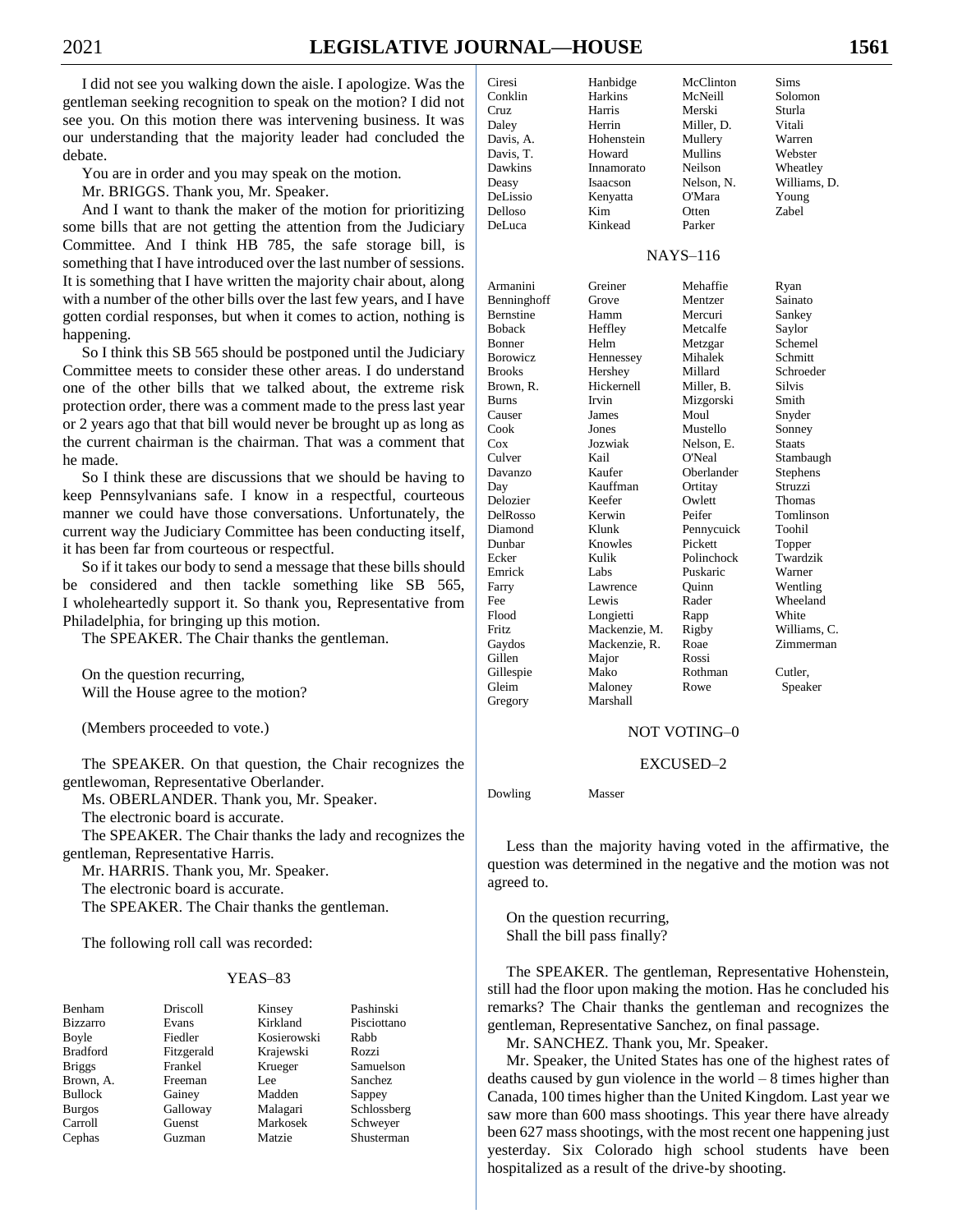I know we do not want more incidents like this happening in Pennsylvania, so why are we trying to strip away the basic safeguards that prevent tragedies like this? We know that the overwhelming majority of Americans and gun owners think you should get a permit before carrying a concealed gun in public, and the majority of Americans believe in background checks, and that should not be a partisan issue.

Here in Pennsylvania, as many have noted tonight, the Pennsylvania Police Chiefs Association and the Pennsylvania District Attorneys Association oppose SB 565 because of its potential to allow concealed firearm carriers to act in ways that have serious potential to endanger public safety. Pennsylvania's current concealed carry law does not infringe upon the rights of responsible gun owners, and it is easy and accessible to obtain this permit. Just last year, the city of Philadelphia saw a 25-percent increase in applicants for concealed carry permits. Getting your concealed carry permit is not just accessible, but the current process makes it safer for everyone. This is because law enforcement can run deeper background checks and evaluate the character of concealed carry applicants.

All this legislation seems to do is attempt to fix a system that is not broken and create more possibilities for gun violence. And, Mr. Speaker, someone's intentions do not even need to be dangerous for even more shootings to become the new normal. Handguns are very easy to mistakenly set off or unintentionally point at someone, and this bill could put them in the hands of untrained individuals, especially teenagers, inside public places.

This is a careless and dangerous piece of legislation based on a perversion of the Second Amendment, and it seriously concerns me how it will increase gun violence in Pennsylvania. People's lives are at stake. I urge you to vote "no" on SB 565.

Thank you, Mr. Speaker.

The SPEAKER. The Chair thanks the gentleman.

For the information of the members, several members have waived off. We are down to our final five speakers plus the leaders.

At this point the Speaker recognizes the gentleman, Representative Kenyatta, on final passage.

Mr. KENYATTA. Thank you, Mr. Speaker.

The SPEAKER. The gentleman will please suspend.

Members, please come to order. Move any conversations off the back of the House.

You are in order and may proceed, sir.

Mr. KENYATTA. Thank you, Mr. Speaker.

Tony Miller was 25; Tymel Fullwood was 35; Alan Womack, 28; Tyrone Armstrong, 36; Kyseem Roberts, 27; Raheem Hightower, 22; Vincent McClain, 35; Raphael Martinez was 25; Anwar Upchurch was 39; Jamir Lamb, 23; Kanye Pittman, 15; Nasir Marks, 18; Troy Coward, 28; Randy Davalos, 31; David Johnson, 38; Deshawn Talley was only 29; Angel Castellanos was 62; Laquan Hayes was 28; Andrew Johnson, 32; Joseph Bishop, 30; Desiree Shaffer was 37; Jeffrey Harvey was 55; Jacob Rodriguez was only 2 years old; Andre Blackshear was 56; Albert Lee, 27; Jahyde Gardiner, 25; Brandon Rucker was 23; Damion Curtis was 39; Terrance Stewart was 35; Kahri Tyson, 28; Rodney Hargrove, 20; Marcus Alexander was 26—

# **POINT OF ORDER**

Mr. BENNINGHOFF. Mr. Speaker?

Mr. KENYATTA. Darryl Cromwell was 57—

The SPEAKER. The gentleman will please suspend.

For what purpose does the gentleman, the majority leader, rise?

Mr. BENNINGHOFF. Respectfully, I am not sure what the reference— Point of order; pardon me.

The SPEAKER. The gentleman may state your point of order.

Mr. BENNINGHOFF. I am trying to figure out what the reference is to the list of names respectfully that are being in reference to the bill that is listed.

The SPEAKER. For what purpose does the gentlelady rise?

Ms. McCLINTON. Mr. Speaker, if we could just let the gentleman from Philadelphia County speak, he will explain what these names are and how it is related.

The SPEAKER. The majority leader has raised a point of parliamentary inquiry regarding the purpose of the list. Other members have been cautioned to please stay on the topic of the bill. I do not want to assume what the list is, but it is the Chair's hope that the gentleman succinctly wraps up the list, speaks to its importance, and then the underlying component of the bill.

You are in order and may proceed, sir.

Mr. KENYATTA. Darryl Cromwell was 57; and Nasir Muhammed was 17; and Ronald Medford was 36; and Quamir Mitchell was 16; Raheem Edwards was 20; Raul Negron was 71; Shawn Newman was 44; Damion Ocasio was only 25; Wylid Harmon was 20; Nazir Veasy was 19; Aaron Parker was 27; Markel Rafi was only 23; Khalil Burgess was 18; and Samir Lindsey was 17; Sebastian Brown was 20; and Ronald Peck was 25; and Eric Fuller was 25; and Eric McKinney was 28; and Wade Lofton was 23; and Michael Head was 27; and Devin Shaughnessy was 33; and Craig Thomas was 21; Elijah Harvey was only 18; and Robert Casler was 29; Ahmad Morales was 24; Anthony Merriett was 55; Kevin Williams was 24; Tahj Williams was 17; Juan Muniz was 30; Harley Belance was 11; Justin Porter was 18; Hugh Certaine was 27; and Ebony Pack was 30; and Julius Chandler was only 32; and Joseph Lee was 32; and Terrance McNeil was 45; and Clyde James was 31; and Micah Wyatte was 25; Kyeir Pickens was 17; Najeebat Sule was 24; Juawann Mason was 27; Terrance Freeman was 29; Rasheed Marion was 43; Kahree Simmons was 16; Tamir Brown was 17; Naquon Smith was 24; and Stacy Elliot was 21; and Keshone Young was 24; and Bernard Davis was 30; and Antonio Walker was 15; and Rahmeer Ballard was 20; and Rahair Giddings was 17; and Juawann Mason was 27.

And I could go on and on and on because so far 483 people have died in the streets of Philadelphia. Every single one of them have families and cousins and brothers. And as you disrespectfully speak over their names, their lives mattered and have value. And all 483 names ought to be in order to be read in this body tonight, because if this bill passes, there would be more than 483 names. There will be more people like Mumin Jenkins, who was 18; and Aleah Singleton, who was 23; and Navon Wingate, who was 29; and Jan Silverman, who was 62; and Stacy McFarland, who was 53; and David Virella, who was 44; and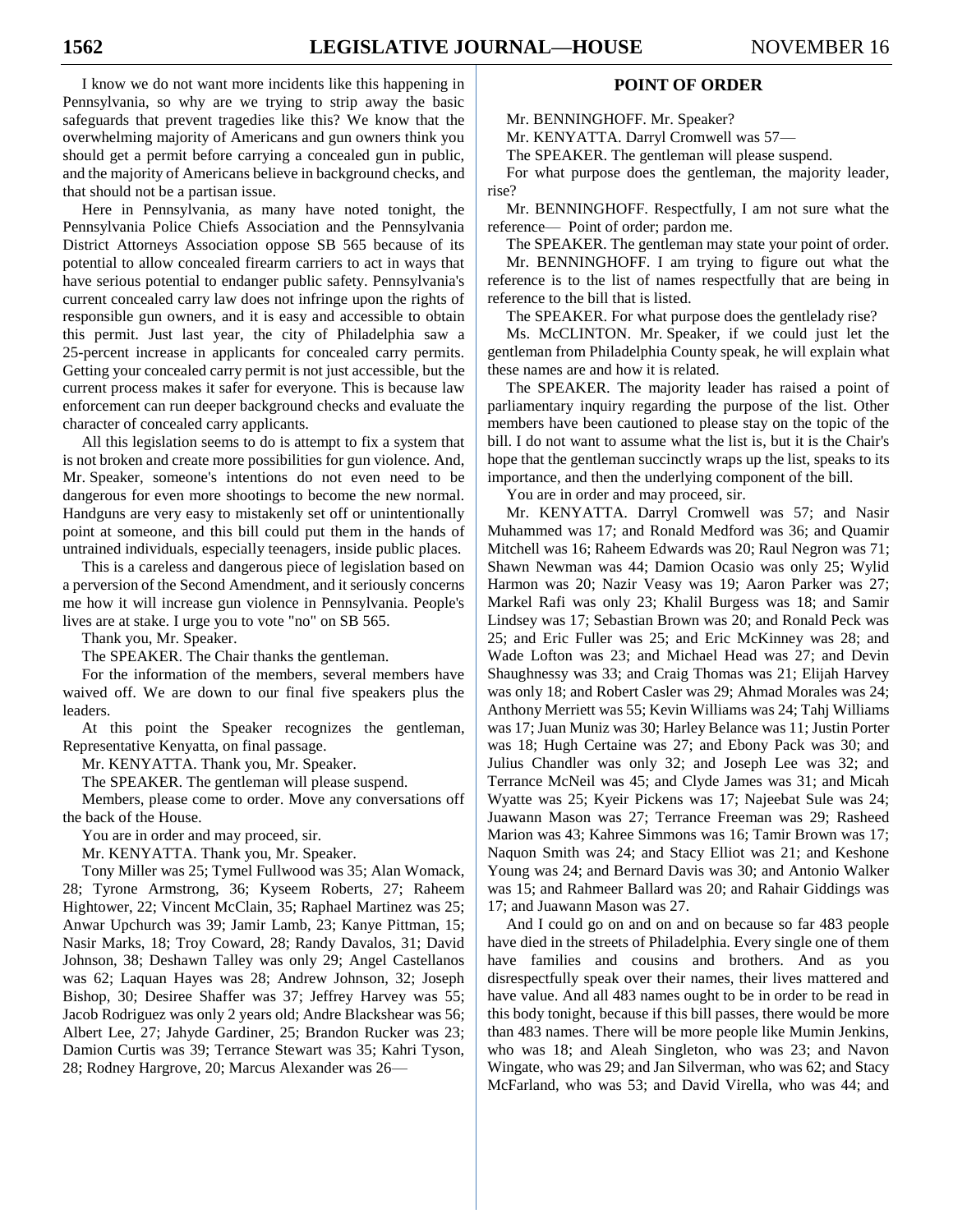Kentrell Wilson, who was 27; and David Canada, who was 55; and Quasir Johnson, who was 18; and Peter Gerold, who was 70; and Benjamin Brown, who was 43; Mikal Meredith, who was 21; and Carlton Rice, who was only 34; and Edward Glover was 43; and Darchelle Sheed was 48; and George Meyers was 37; Delante Johnson was 48; William James was 38; and Makail Bowman was 30; and Richard Weldon was 23; and Darius Winters was 15—

The SPEAKER. The gentleman will please suspend.

Mr. KENYATTA. And if we are sick of hearing these names,

then we should get serious about gun violence in this building— The SPEAKER. The gentleman will please suspend. You are not in order.

Mr. KENYATTA. And Kevin Highsmith was 43; and—

The SPEAKER. The gentleman will please suspend. You have been identified as being out of order.

The Chair has tried to give the gentleman as much latitude as possible regarding the list. I understand— The gentleman will please— The gentleman is not in order. The issue at hand – and I was listening attentively – was the gentleman I believe was reading names from fatalities presumably in the city of Philadelphia or possibly from your district; however, the gentleman, while reading the names, has not brought that back to the subject matter of the debate. I understand the passion again is high on both sides on this issue. I would ask the gentleman to please bring this in line with the debate so that we, as all members, can understand and appreciate the list that you are reading.

For what purpose does the gentlelady, the Democratic leader, rise?

Ms. McCLINTON. Mr. Speaker, the gentleman from Philadelphia County stated that if this bill passes, there will be more names. He said that very clearly and explicitly.

The SPEAKER. The Chair understands the gentleman said that, but he did not indicate as to the nature of the list or the specifics; more importantly, the good gentleman continued to speak after he was asked to suspend.

As we try to wrap up debate here this evening on a very important issue, I am simply asking that we get the direct connection to the bill, the importance of the bill, so that the debate can continue and then ultimately conclude.

I understand that this is a deeply personal issue for the gentleman and for many members in this chamber. Many families have been touched by unfortunate gun violence. But we must continue to operate the floor in a respectful manner so that each of our voices can be heard, but also understand the relevance of what is being said.

The gentleman is recognized to conclude his remarks.

Mr. KENYATTA. Thank you, Mr. Speaker.

For folks like Thomas Burnett, who was 61 and died, and Shakia Allen, who was only 35 when she passed, they do not get to speak on this floor and they do not get to visit and be honored, and this debate is long, but the pain that their families are feeling is much longer, and so I think it should be more than acceptable in a debate about allowing more people to have unfettered access to firearms, it should be more than acceptable for us to mention folks like Christopher Williams, who is only 33; or Jabree Oliphant, who was only 18; and Michael Zappile, who was only 52; and Ammen Green, who was only 27. In this debate when we are not going to have enhanced background checks, when we are not going to have a sheriff any longer understand who was going to be able to conceal carry weapons; in this debate we should

certainly be able to talk about Raymond Lee, who was only 61; or Eric Flores, who was only 50; and Roy Caban, who was only 42; and John Williams, who was only 26. I would hope that all members in this chamber would be gut-wrenched when they hear about folks like Luis Alcazar, who was only 32; and Yasir Hopkins, who was 26. All members when we have this debate about SB 565 should know about Tajzee Branch, who was only 26; and Alpha Johnson, who was only 30. They should think about Rose Fleurimond, who was only 21; and Rajib Ingram, who was only 9. Before folks vote on this bill, they should think about Kevin Davis, who was 18; and Mark Ruff, who was 59; and Charles Suber, who was 29; and Nicole Newell, who was 43; and Kenya Pruitt, who was 42; and Pierre Lovelace, who was 26. How can we in good conscience, knowing that there are folks like Eric Johnson, who was only 22; and Gladys Coriano, who was only 52; and Christopher Watts, who was only 28; and Tyronda Herrington, who was only 33; and Herbert Harris, who was only 29. We are going to pass this bill tonight knowing that Dreyon Hart lost his life at only 17; and that Jaquan Williams, only 15; and Edward Anderson, who was 41; and Russell Dukes, who was 36; and Dale Curebeam, who was 60; and Rory Flynn, who was 37; and Siair Peterson, who was 19.

If you are sick of hearing these names, then you should be ready to pass meaningful gun reform. If you think this list of names is too long, then you ought to come to my district and see the lines of people standing outside of churches. If you do not have the time or the patience to hear about David Oliver, who was 48; or Milan Loncar, who was 25; and Jasmine Lewis, who was 20; and Christopher Williams, who was 43; Jacque Warren, who was 30, if that is too much, then let us do what we have been calling for for a long time and not pass bills like this that would make this list longer. But in the people's House we ought to have time to hear about Adam Hammer, who was 17; and Curtis Frisby, who was 23.

We all raised our hands and swore to uphold the Constitution because we cared about folks in the Commonwealth, so we ought to care about Kevin Smith, who was 50; and Mikal Davis, who was 26; and Aquil Phelps, who was 26; and Jonathan Rosa, who was 17; and Julio Morales, who was 47; and Charles Wilson, who was 54; and Rasoul Grant, who was 23; and Damien Hughes, who was 42; and Jerry Yogboh, who was 27; and Rudolph Ebinger, who was 37; and Alphonzo Anderson, who was only 24. Frank Smith had the rest of his life ahead of him at only 21, but if we pass SB 565, we are making it more likely – we heard the statistics – more likely that we will hear more names like John Green, who was 25; and Ebony Kitchen, who was 24; and Tahaim Lacey, who was 42; and Lamont Prophet, who was 30; and Quamir Tunnell, who was 20; and Nyeem Kitchen, who was 18; and Aelson Da Silva, who was 38; and Jeremy Perez, who was 15, and Jamil Davis-Hughes, who was 24; and Thomas Daley, who was 18; and Masai Moore, who was 20; and Darell McQueen, who was 19; and Derrick McFarland, who was 24; Stephon Wilson, who was 30; and Zachary Graf, who was 22; and Travanti Lewis, who was 31.

This bill will make our communities less safe and less likely that law enforcement will be able to devote their time and resources to finding justice for these families, because they are worried about the proliferation of guns that this would mean for our streets. And so it means it is less likely that we are going to get justice for Travanti Lewis, who was 31; and that Dajon Delmoral, who was 31; and Corey Jaynes, who was 30; and Kevin Donnelly, who was 32; and Delaney Carter, who was 40;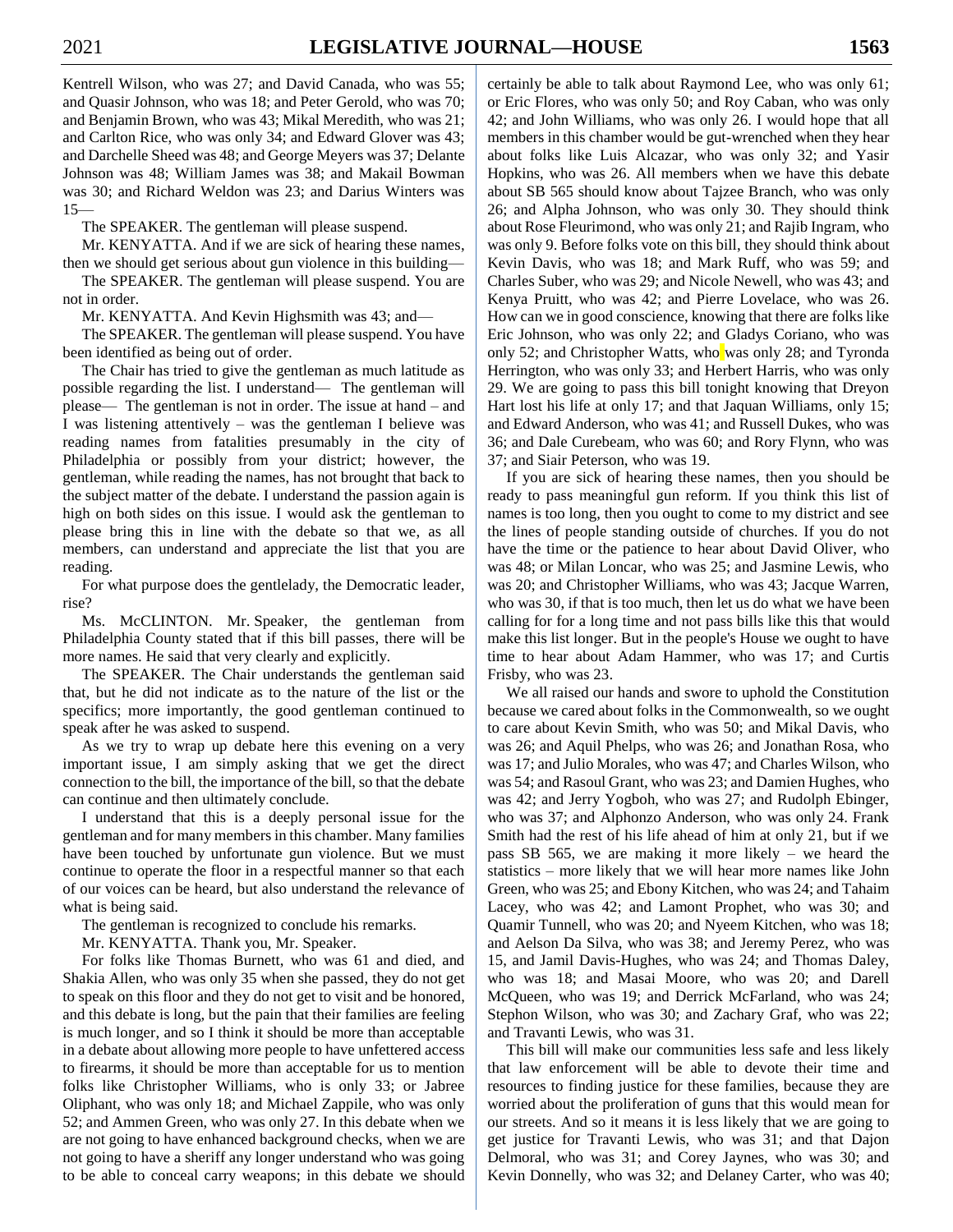and Michael Goodman, who was 27; and Bachell Handy, who was 33.

And you can keep talking while I talk about William McDade, who was 40; it is disrespectful to his family but that is okay, because we are going to remember him, and we are going to say the name the of Akiem Stafford—

The SPEAKER. The gentleman will please suspend.

Mr. KENYATTA. Is there a time limit, Mr. Speaker?

The SPEAKER. No. The gentleman will please suspend. You are not currently in order.

It is not the role of the members debating to admonish one another or to shout at one another. I asked for order prior to you beginning. I have also asked that you work through your comments as expeditiously as possible, because I do believe that you have the right to be heard; however, I cannot have individual members yelling at one another on the House floor.

You are in order and may wrap up your comments.

Mr. KENYATTA. Thank you, Mr. Speaker.

But I think that this entire body and the Commonwealth should know what is going to happen if SB 565 is passed. They should know that this bill is dangerous and leads to more names like Thomas Moore, who was 28; and Calvin Greene, who was 32; and Hasting Hightower, who was 54; and Jabrail Wyatt, who was 23; and Alisha Dixon, who was 32.

The Philadelphia Obituary Project has been collecting the names of folks who have been tragically murdered in Philadelphia. But we know that there are so many more names all across the Commonwealth, names that will grow on lists just like these. And so we can make this about politics as usual, if we want, or we can recognize the reality that there are folks like Isheem Chancy, who was 19; and Dejour Holland, who was 23; and Nafiece Tibby, who was 32; and Kiara Wakins, who was 21; folks who will never be able to see their loved ones again, and how can we in good conscience pass a bill where there are irrefutable statistics showing in other States that it would exacerbate the crisis of gun violence that we have seen in the Commonwealth?

This is not Malcolm saying this. These are the statistics. But the statistics are not just numbers; these are people. These are actual people. We have gotten so numb to this that we have forgotten that these are actual people – people who were born and it was the best day of their parents' lives; people who had graduations; people who were good coworkers, who were neighbors, who had something to offer to this Commonwealth. And we are going to knowingly pass a bill that would ensure that less of these real people have access to the life, the liberty, that they deserve in the great Commonwealth of Pennsylvania.

This was not even a fragment of the names of Pennsylvanians who have been cut down by gun violence. And so if this list is too much for you, then this bill ought to be much too much for you.

The SPEAKER. The Chair thanks the gentleman and recognizes the gentleman, Representative Sturla, on final passage.

Mr. STURLA. Thank you, Mr. Speaker.

Mr. Speaker, under current law, if I am applying for a concealed carry permit and I say on my application, I know that the police have been to my house multiple times and my neighbors have complained about my disorderly conduct, and I was actually hauled in a couple times, but I got a good attorney and they were always able to get me off, and so I do not have a criminal record and I was able to purchase a gun. Now I want the

opportunity to carry a concealed weapon, because after all, I am not a criminal. My guess is that the sheriff would say probably not a good candidate for concealed permit. But under this bill, the sheriff would never even know. I would just get my concealed permit.

If on my application today I said I know that the 2020 election was stolen and anyone that has not called for a recount should meet with certain doom, but you know what, I cannot even get close enough to talk to them when I carry my gun openly. My guess is that the sheriff would say probably not a good candidate for a concealed permit. But under this bill, that person would have a concealed permit and the sheriff would never even know.

Under current law, if I on my application say I am a white supremacist and I believe that anyone that is not of the pure Aryan race should be eliminated, but I cannot even get close enough to talk to them if I have to do an open carry; that is why I need a concealed weapon. My guess is that the sheriff would say probably not such a good candidate for a concealed carry. But under this legislation, I would get my concealed carry automatically.

Mr. Speaker, if on my application I said I am a huge advocate of ISIS (Islamic State of Iraq and Syria), but when I wear a hijab and I go and I carry an open weapon, people flinch a little bit. That is why I need a concealed carry permit, because I want to carry out the ISIS mantra in the United States. My guess is the sheriff would say probably not a good candidate for a concealed carry permit. But under this legislation, I get it automatically and the sheriff never even knows.

Today if I say on my application, I know where you live and I think it would be in you and your family's best interest if I got a concealed permit, because that way I would know where to come help you if you needed help. My guess is the sheriff would say probably not a good idea to give that person a concealed carry permit. But under this legislation, I get one automatically.

Now, I could go on with scenario after scenario after scenario. I could go and ask every sheriff in every county why they have denied permits in the past, what kind of things caused them to deny a permit, because what we have heard so far is, no one should ever be denied a permit, there is no reason why anybody should be denied a permit, that is why we need this legislation. And I want to know why any sheriff in their right mind, if there was never a good reason to deny a permit, would deny one. But we have them denied every day in this State for good reason, and this bill says, it does not matter, too bad, we are not denying another one.

Mr. Speaker, I ask for a "no" vote on SB 565.

The SPEAKER. The Chair thanks the gentleman.

Seeing no other members seeking recognition, the Chair will turn to the prime sponsor of the House companion bill for closing remarks, prior to recognizing the Democratic and Republican leaders.

The gentleman is in order and you may proceed.

Mr. BERNSTINE. Thank you, Mr. Speaker.

A lot of hot emotions today, and as we talk about not addressing members' motives, I do know that people on both sides of this issue, they are doing what they believe is in the best interest of their constituents and saving lives, and while sometimes we may – sometimes we just have a different avenue of what we think the way to get there is. And I wanted to address some of the things that were talked about today, because it is important that we talk about the facts and we talk about the truth, and number one is that the background check system when you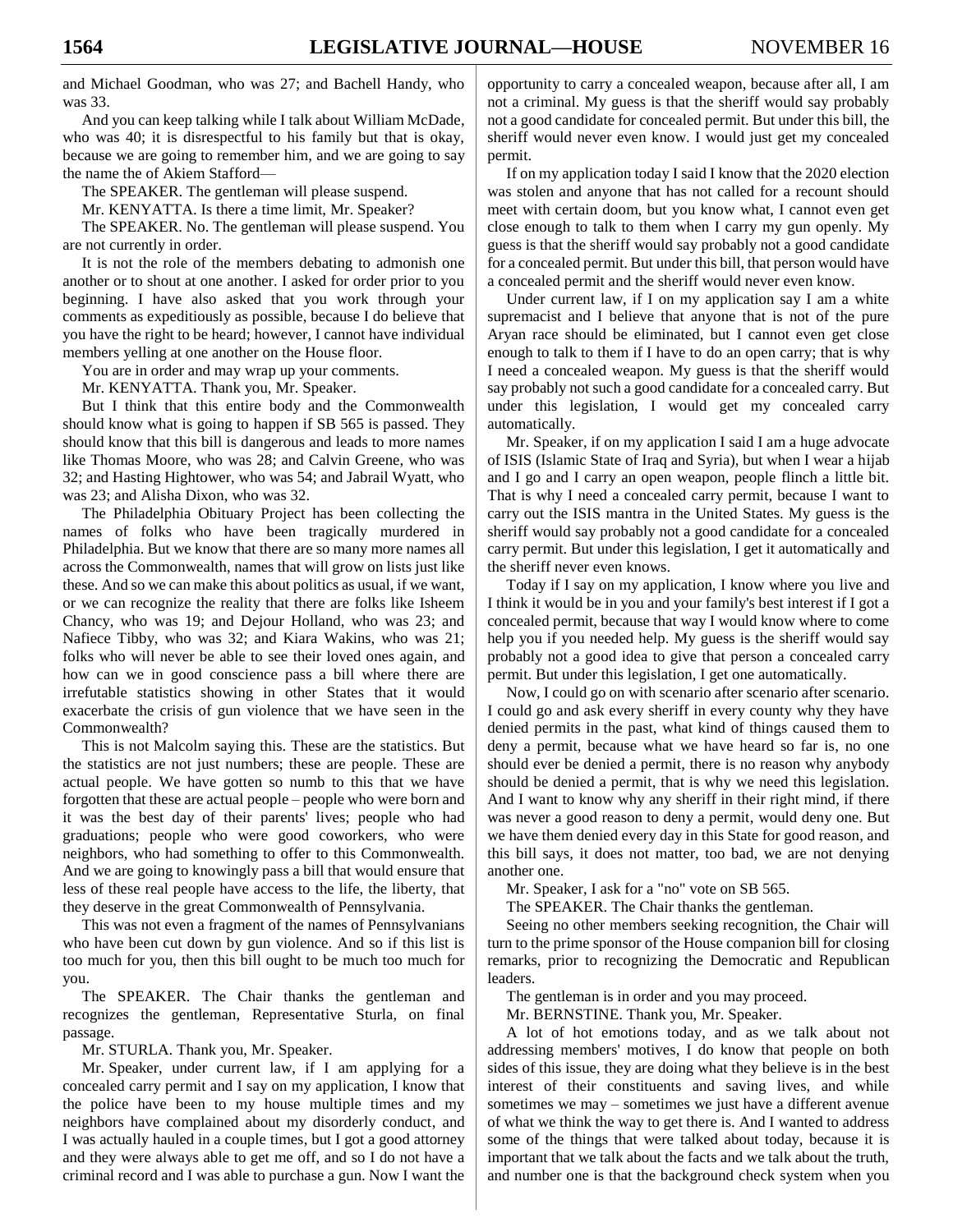go to purchase a firearm, it is that same background check system when you go to get your license to conceal carry, and individuals will still be required to go through that exact same background check. The second thing is this: that we heard so many heart-wrenching, gut-wrenching stories today about people that lost their lives across this Commonwealth and across this country and were killed by a firearm. But remember, they were killed by a criminal with a firearm, and when they were killed by that criminal with a firearm, that in itself was indeed a crime. The former Philadelphia district attorney said that 99 percent of gun crimes that happened in Philadelphia were by weapons that were illegally obtained or those individuals were not allowed to have a firearm. So they were not allowed to have those in the first place. Unfortunately, unfortunately, the situation that we have right now is that many criminals do have firearms, but they are not going to abide by these laws anyway.

So today we are talking about law-abiding citizens across this Commonwealth of Pennsylvania and we have a choice to make, whether we are going to stand up for law-abiding citizens and defend Article I, section 21, of the Pennsylvania State Constitution or if we are not. And we are going to put a vote up on the board and people are going to take a stance on those issues, and as we move forward through this, I heard a lot of things from both sides, and while tensions got hot, there are things that we can work on together and collaborate on to stop gun violence and stop those that are criminals and keep them behind bars to make sure that we stop guns from getting into the hands of the wrong people. But that is not what this SB 565 is about. It is about protecting the constitutional rights of law-abiding citizens across the Commonwealth of Pennsylvania.

So, Mr. Speaker, I urge my colleagues today to support SB 565. We will move this forward, and I look forward to working with people on both sides of the aisle on issues to make sure that we can stop gun violence as we move forward.

Thank you, Mr. Speaker.

The SPEAKER. The Chair thanks the gentleman and recognizes the gentlewoman, Leader McClinton, on final passage.

Ms. McCLINTON. Thank you, Mr. Speaker.

So much has been said on this evening and this afternoon regarding SB 565. So much has been said, in fact, I am with few words, fewer words than usual, because people have poured out their perspectives and spoken on behalf of their constituents freely and for the most part uninterrupted this evening.

And that being said, we now have to decide what is at the core of this type of legislation. This legislation is providing, for the first time in this Commonwealth, individuals who otherwise would not be able to access permits to carry concealed weapons the ability to do so, the ability to do so. The maker of the companion bill just stated that the only people who are committing crimes are criminals. Well, I would like to suggest to this august body that prior to anybody making a bad decision to go beyond what we have put into Title 18, the Crimes Code, someone is not one until they make that decision, and I am reminded of all of the people that have fallen victim to not only gun violence where I live in Philadelphia and Delaware County, where I also serve, but across the entire Commonwealth, and I am also reminded of the fact that in this bill by giving folks who otherwise would be denied the ability to carry a concealed weapon by their local sheriff or law enforcement, we are also at the same time putting those members of law enforcement that we say on this floor that we respect and that we fight for and that we

protect their ability to serve and have that service with honor and integrity, we are putting their lives in jeopardy. So not only are we continuing to not do commonsense gun legislation, which is what Pennsylvanians have called for in this Commonwealth for years, but we are also jeopardizing the heroes and sheroes that put a uniform on every day to run in front of danger to protect each and every one of us.

And if we say we are for public safety, then let us really vote on bills that protect the public and keep them safe. If we say we are for law enforcement, then let us make sure that these women and men in uniform do not have to worry when they come up to a situation whether someone would have been given a permit to lawfully carry or whether they are somebody who got through because of this bill, SB 565.

Earlier today some were present when constituents from both my district and other ones across the Commonwealth came from Boys' Latin High School. When I talked to those students off of the floor, the first thing that came to mind was Tyhir Barnes. I am just going to name one name, since apparently some people have somewhere to go tonight. I am going to name one name of a student from my district who was killed when he should have been going through Boys' Latin and able to complete his high school education. If he was the only name, I would turn the microphone off, but the truth is, there is not enough time for me to name the names of the children at Boys' Latin, the children at Bartram High School, the children at Motivation, the children at Penn Wood High School in Lansdowne, who day in and day out are faced with so-called leaders in this chamber who have done nothing.

The SPEAKER. The Chair thanks the lady and recognizes the gentleman, Leader Benninghoff, on final passage.

Mr. BENNINGHOFF. Good evening, Mr. Speaker, and everybody else. I know the hour is late, and the last you want to hear is a bunch of speeches. I will do my best to be short. I know some of you are thinking, I have done that my whole life; I got it.

I just want to refocus us real quick, as we are talking about SB 565 as it came over to us from the Senate. Constitutional carry legislation protects the Second Amendment and Article I, section 21, of the State Constitution – constitutional rights of legal gun owners. That is what we are talking about tonight, people who want to lawfully – law-abiding, legal gun owners of Pennsylvania. These same individuals can already open carry firearms without a permit. It was said many times, I think it is worth correcting, this does not automatically increase the number of guns that will be on the street or in the public. This bill, as it was stated by a previous member, would add Pennsylvania to the list of 21 other States that allow concealed carry for legal gun owners without the need to obtain a permit. It is working in other States. I think the majority chairman stated that very well, in reference to Vermont. A permit can be obtained in order to carry concealed in States with permit reciprocity.

This constitutional carry legislation does not expand the list of Pennsylvanians who can suddenly legally own guns. You must go through the background checks. Punitive gun owners will still have to go through background checks to own these guns legally, keeping in mind Pennsylvania has some of the most stringent gun law background checks in this country.

Statistics were thrown all over the place tonight, but I think it is important for us to look at the State Police Annual Firearms Report, because I am actually a little more concerned about what is happening here in Pennsylvania and not trying to govern the rest of the country, and looking at things a little bit more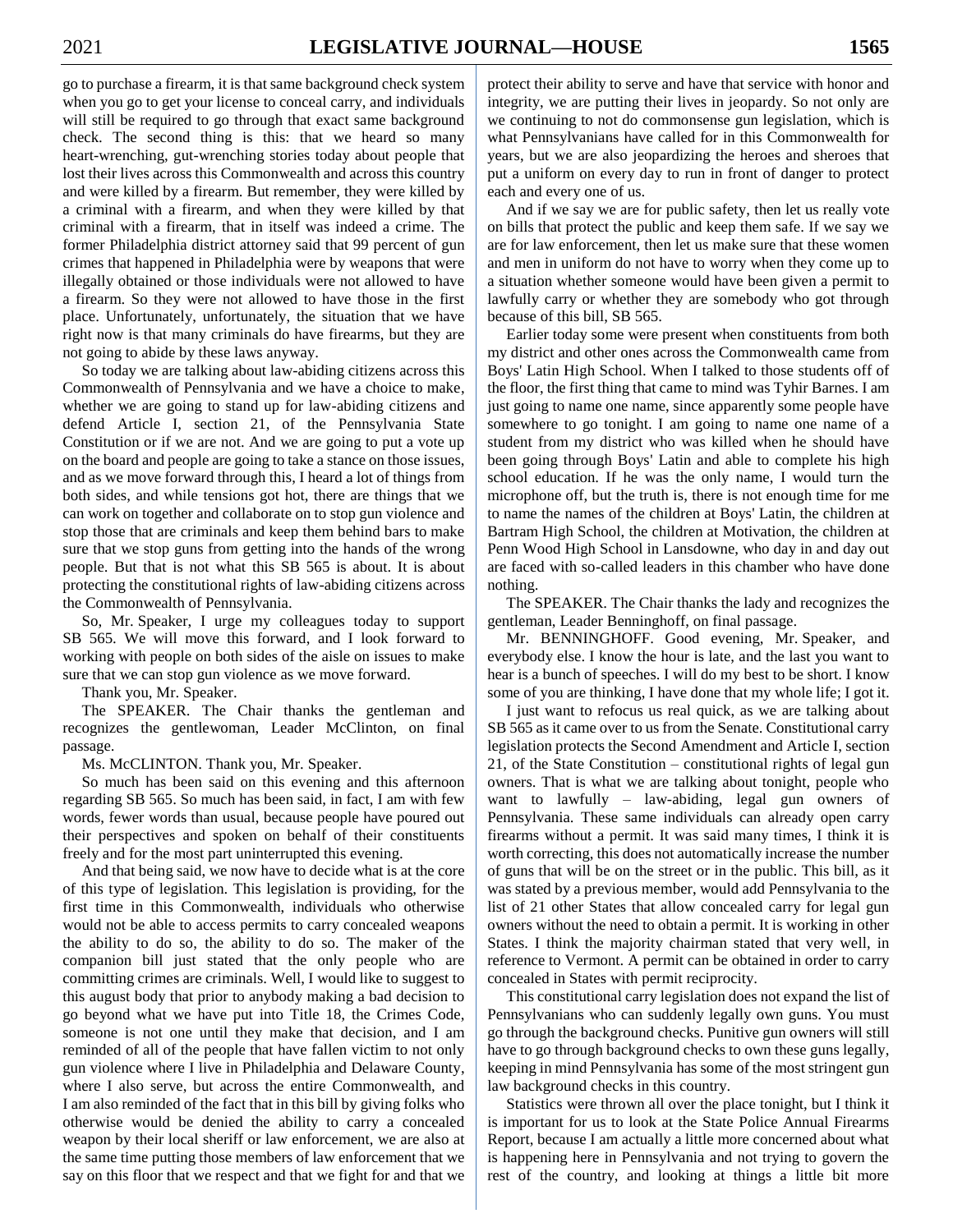parochial. That police report is from the years 2015 to 2019 on Pennsylvania homicide and aggravated assaults with firearms. The numbers have actually decreased. In 2015 there were 609 homicides, 4,691 aggravated assaults. As of 2019, that number was down to 471 homicides and 4,594 aggravated assaults. Just for the record, I think it is clear if we are going to talk and debate about Pennsylvania, that we talk about Pennsylvania statistics and not about what is going on around the rest of the country, because this law is about Pennsylvanians, law-abiding Pennsylvanians, who currently can openly carry a firearm.

This bill does not do anything to limit the enforcement of current gun laws. If you want to change those statistics and continue to help drive them down, I would encourage better enforcement, better adjudication in our courts. That is what helps protect the law-abiding citizens of Pennsylvania. It was said earlier most gun violent crimes are committed with guns and committed by people who generally illegally possess firearms. It is time that we do not keep persecuting the masses for a handful of other individuals who made bad choices and bad decisions, because those people do not make legal decisions and get permits. This bill does not take away tools already in the books for law enforcement and/or prosecutors to crack down on illegal gun ownership, illegal gun use, violent crimes, or other criminal matters concerning these tools.

Our caucus has always been very strong about supporting those. Pennsylvania already has one of the most stringent gun background checks in this country. This does not change that. In fact, law-abiding, legal gun owners in Pennsylvania, as I said, can already carry firearms without a permit openly.

Again, this is the Second Amendment, this is about protecting law-abiding citizens, and I would like to get us to the final vote on SB 565, and I would appreciate your support.

Thank you, Mr. Speaker, and to the members for their patience.

The SPEAKER. The Chair thanks the gentleman.

Prior to going to the vote, the Chair would simply like to take the opportunity – I know we had a little bit of a rocky start on the  $debate - I$  would just like to commend the members as we concluded the debate.

On the question recurring,

Shall the bill pass finally?

The SPEAKER. Agreeable to the provisions of the Constitution, the yeas and nays will now be taken.

(Members proceeded to vote.)

The SPEAKER. On that question, the Chair recognizes the gentleman, Representative Harris.

Mr. HARRIS. Thank you, Mr. Speaker.

The electronic board is accurate.

The SPEAKER. The Chair thanks the gentleman and recognizes the gentlewoman, Representative Oberlander.

Ms. OBERLANDER. Thank you, Mr. Speaker.

The electronic board is accurate.

The SPEAKER. The Chair thanks the lady.

The following roll call was recorded:

## YEAS–107

Armanini Gregory Mako Rothman Benninghoff Greiner Maloney Rowe Bernstine Grove Marshall Ryan Boback Hamm Mehaffie Sainato Bonner Heffley Mercuri Sankey Borowicz Helm Metcalfe Saylor Brown, R. Hennessey Metzgar Schemel Burns Hershey Mihalek Schmitt<br>Causer Hickernell Millard Schroeder Causer Hickernell Millard Cook Irvin Miller, B. Silvis Cox James Moul Smith Culver Jones Mustello Snyder Davanzo Jozwiak Nelson, E. Sonney Day Kail O'Neal Staats Delozier Kaufer Oberlander Stambaugh DelRosso Kauffman Ortitay Struzzi Diamond Keefer Owlett Toohil Dunbar Kerwin Peifer Topper Ecker Klunk Pennycuick Twardzik Emrick Knowles Pickett Warner Farry Labs Polinchock Wentling Fee Lawrence Puskaric Wheeland Flood Lewis Rader Williams, C. Fritz Longietti Rapp Zimmerman Gaydos Mackenzie, M. Rigby Gillen Mackenzie, R. Roae Cutler, Gillespie Major Rossi Speaker Gleim NAYS–92 Benham E Bizzarro Fi Boyle Fitzgerald Kulik Rozzi Bradford Fr Briggs Free Brooks G Carroll Hanbidge McNeill Sims Cephas H

| Benham          | Evans       | Krajewski   | Ouinn          |
|-----------------|-------------|-------------|----------------|
| Bizzarro        | Fiedler     | Krueger     | Rabb           |
| Boyle           | Fitzgerald  | Kulik       | Rozzi          |
| <b>Bradford</b> | Frankel     | Lee         | Samuelson      |
| <b>Briggs</b>   | Freeman     | Madden      | <b>Sanchez</b> |
| <b>Brooks</b>   | Gainey      | Malagari    | Sappey         |
| Brown, A.       | Galloway    | Markosek    | Schlossberg    |
| <b>Bullock</b>  | Guenst      | Matzie      | Schweyer       |
| <b>Burgos</b>   | Guzman      | McClinton   | Shusterman     |
| Carroll         | Hanbidge    | McNeill     | Sims           |
| Cephas          | Harkins     | Mentzer     | Solomon        |
| Ciresi          | Harris      | Merski      | Stephens       |
| Conklin         | Herrin      | Miller, D.  | Sturla         |
| Cruz            | Hohenstein  | Mizgorski   | Thomas         |
| Daley           | Howard      | Mullery     | Tomlinson      |
| Davis, A.       | Innamorato  | Mullins     | Vitali         |
| Davis, T.       | Isaacson    | Neilson     | Warren         |
| Dawkins         | Kenyatta    | Nelson, N.  | Webster        |
| Deasy           | Kim         | O'Mara      | Wheatley       |
| DeLissio        | Kinkead     | Otten       | White          |
| Delloso         | Kinsey      | Parker      | Williams, D.   |
| DeLuca          | Kirkland    | Pashinski   | Young          |
| Driscoll        | Kosierowski | Pisciottano | Zabel          |
|                 |             |             |                |

#### NOT VOTING–0

#### EXCUSED–2

Dowling Masser

The majority required by the Constitution having voted in the affirmative, the question was determined in the affirmative and the bill passed finally.

Ordered, That the clerk return the same to the Senate with the information that the House has passed the same without amendment.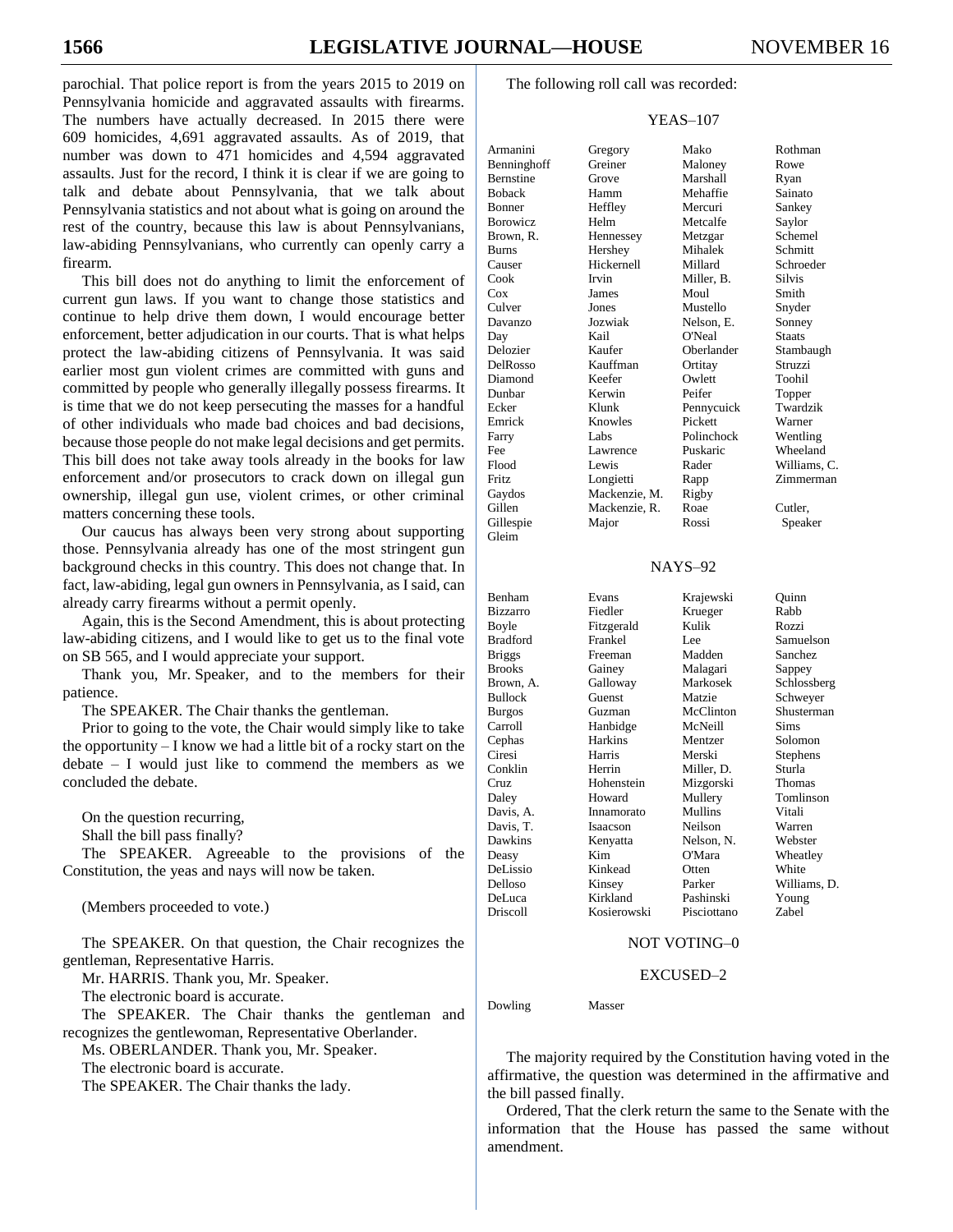The SPEAKER. For the information of the members, and again, the Chair appreciates the attention to the rules as we concluded the debate there, but there will be no further floor votes this evening. We will be doing some housekeeping here on the House floor.

# **BILLS RECOMMITTED**

The SPEAKER. The majority leader moves that the following bills be recommitted to the Committee on Appropriations:

HB 860; HB 1308; HB 1823; and HB 1995.

On the question, Will the House agree to the motion? Motion was agreed to.

# **BILLS REMOVED FROM TABLE**

The SPEAKER. The majority leader moves that the following bills be removed from the tabled calendar and placed on the active calendar:

HB 1342; HB 1665; HB 2058; SB 208; and SB 869.

On the question, Will the House agree to the motion? Motion was agreed to.

# **CALENDAR CONTINUED**

## **BILLS ON SECOND CONSIDERATION**

The House proceeded to second consideration of **HB 659, PN 1536,** entitled:

An Act amending Title 18 (Crimes and Offenses) of the Pennsylvania Consolidated Statutes, in firearms and other dangerous articles, repealing provisions relating to firearms not to be carried without a license, providing for license not required, repealing provisions relating to carrying firearms on public streets or public property in Philadelphia, providing for sportsman's firearm permit, further providing for licenses and repealing provisions relating to proof of license and exception.

On the question,

Will the House agree to the bill on second consideration?

# **BILL TABLED**

The SPEAKER. The majority leader moves that HB 659 be removed from the active calendar and placed on the tabled calendar.

On the question, Will the House agree to the motion? Motion was agreed to.

# **BILL REMOVED FROM TABLE**

The SPEAKER. The majority leader moves that HB 659 be removed from the tabled calendar and placed on the active calendar.

On the question, Will the House agree to the motion? Motion was agreed to.

\* \* \*

The House proceeded to second consideration of **HB 71, PN 47,** entitled:

A Joint Resolution proposing an amendment to the Constitution of the Commonwealth of Pennsylvania, in taxation and finance, providing for spending limitations on the Commonwealth.

On the question, Will the House agree to the bill on second consideration?

#### **BILL TABLED**

The SPEAKER. The majority leader moves that HB 71 be removed from the active calendar and placed on the tabled calendar.

On the question, Will the House agree to the motion? Motion was agreed to.

# **BILL REMOVED FROM TABLE**

The SPEAKER. The majority leader moves that HB 71 be removed from the tabled calendar and placed on the active calendar.

On the question, Will the House agree to the motion? Motion was agreed to.

## **BILL ON THIRD CONSIDERATION**

The House proceeded to third consideration of **HB 681, PN 1187,** entitled:

An Act prohibiting enforcement of covenants not to compete in health care practitioner employment agreements.

On the question, Will the House agree to the bill on third consideration?